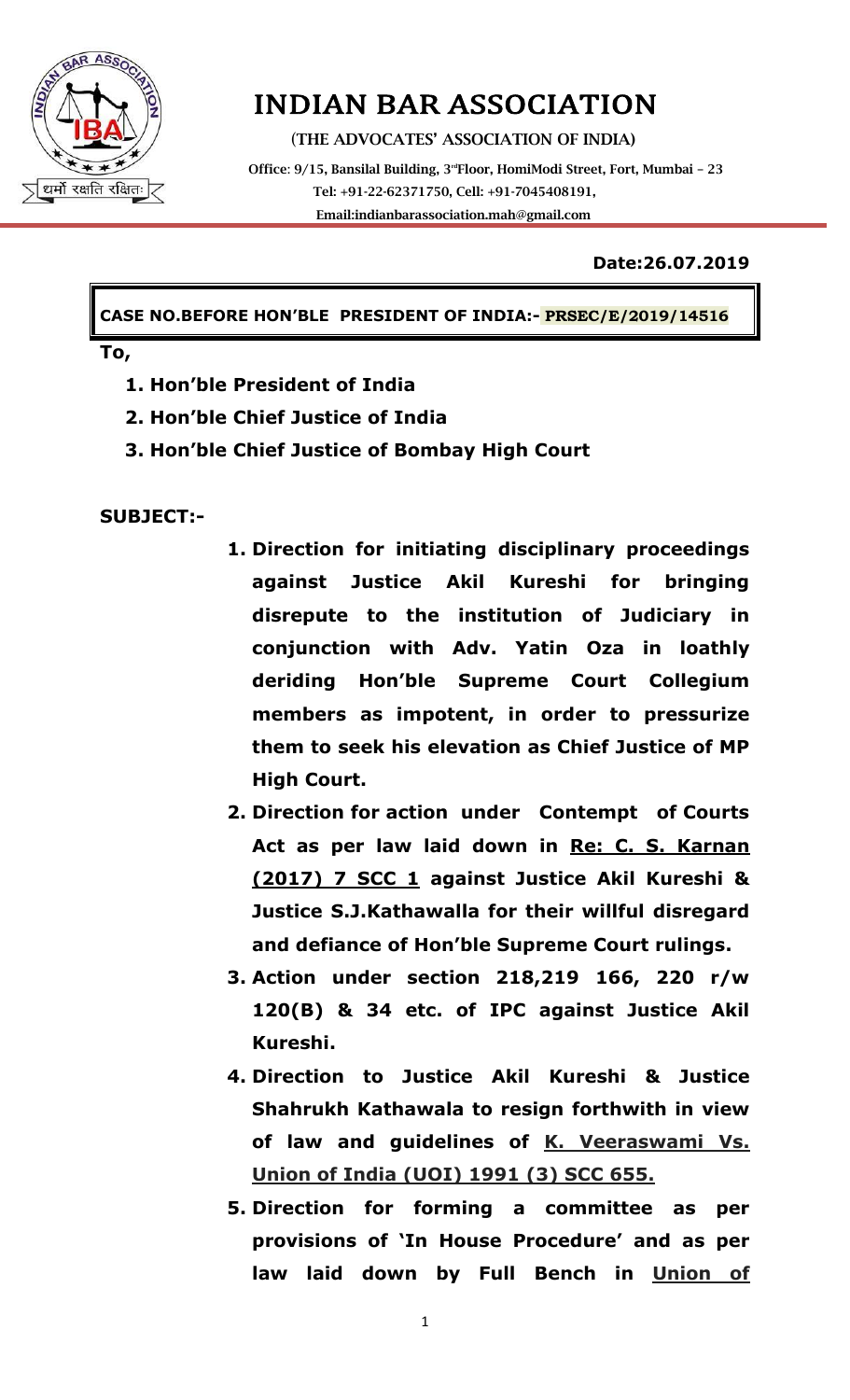**India Vs. K. K. Dhawan (1993) 2 SCC 56 (Full Bench) to enquire serious charges against Justice Akil Kureshi & Justice S.J.Kathawala for their incompetence, lack of basic knowledge of law, passing casual orders, passing orders against the law laid down by Hon"ble Supreme Court and by their own High Court.** 

Hon"ble Sir,

- **1.** At the outset it is submitted in all earnest, this complaint is not at the behest of **Bhartiya Janta Party or any Government agency** but an utmost attempt by a right thinking lawyers body, determined to uphold the rule of law and to salvage the majesty and dignity of judiciary – unfortunately which Justice Akil Kureshi either himself or through his front-men and proxies are out to ruin it, in throwing all sorts of tantrums of not being elevated as Chief Justice of Gujarat/Madhya Pradesh and side-to-side through his proxy Adv. Yatin Oza entrusted themselves of bringing disrepute to the Supreme Court Collegium (graver than the conduct Justice C.S. Karnan) and the Government. It is in this backdrop we"re constrained to make this complaint, lest the *TUKDE TUKDE* gang bulldozes themselves in securing coveted position in judiciary; as a pre-empt it is urged that a thorough enquiry preferably either by NIA or CBI is the pressing requirement to unravel the design and aim of these antinationals and their TUKDE TUKDE Gang cohorts, who are out to destabilize judiciary– issues pertinent to be put on record:
	- **A. Justice Akil Kureshi apart from his manifest prejudice against BJP is gifted with exemplary shallow knowledge of law, and in charging Sh. Amit Shah of frivolous offences with all respect to Justice Kureshi even an entry-level judicial officer would have desisted of exhibiting such extravagant amateurishness**, some further-more incidences are narrated herein, which be considered in appropriately dealing with the indiscipline of Justice Akil Kureshi.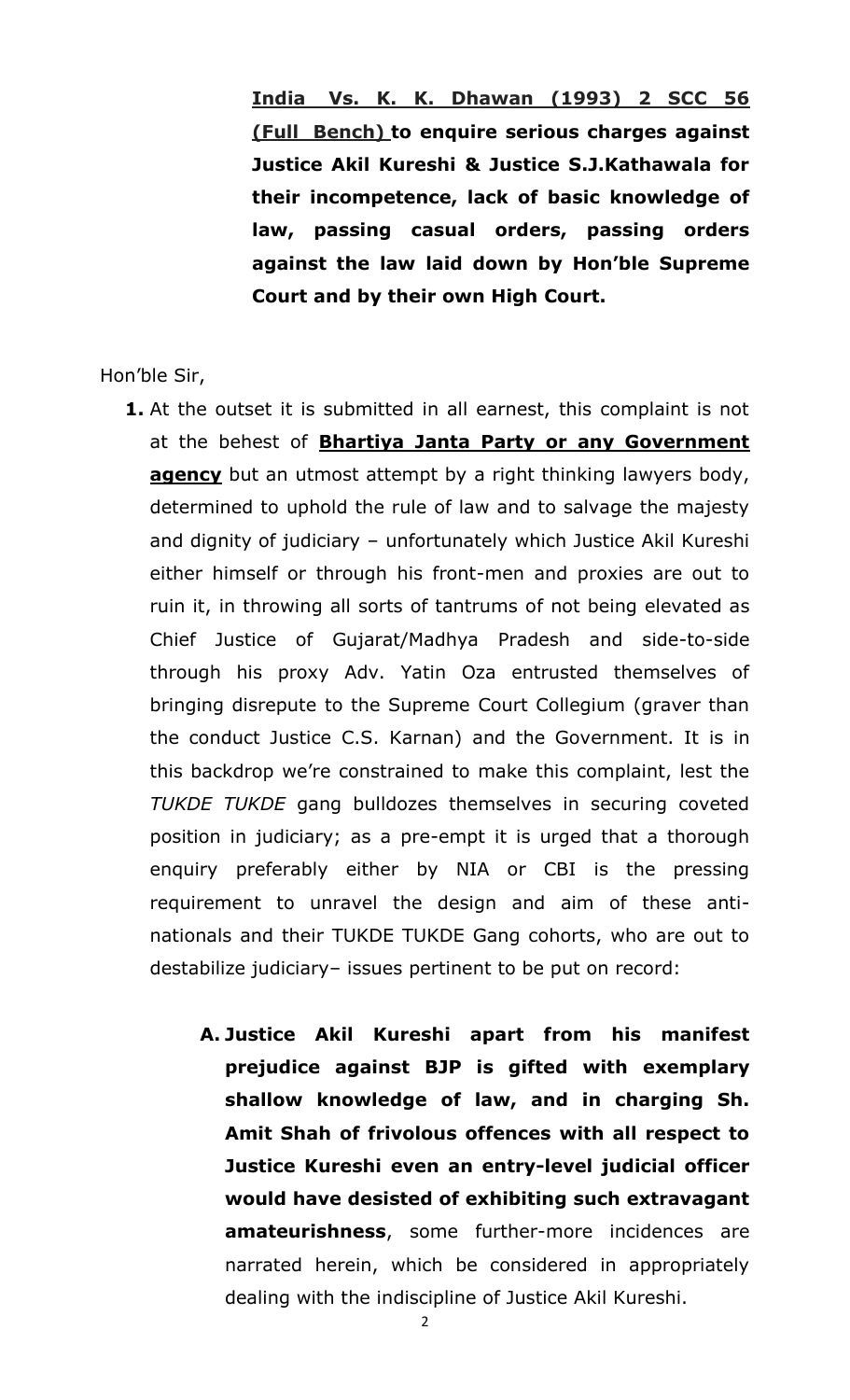- **B.** In securing his elevation as CJ of MP High Court, Justice Akil Kureshi thru his proxy Adv. Yatin Oza wrote a letter to the Hon. Chief Justice of India, published on  $22^{nd}$ April, 2019 in Bar & Bench, (Exh-A); the contents of the letter self-testifies the abhorrent extent of canvassing Justice Akil Kureshi indulged to elevate himself – **an unheard, unprecedented lobbying exercise which he undertook to influence the collegium**. It is our humble submission that anointing to the position of a High Court Judge and morefully that of Chief Justice calls for a certain maturity of outlook and equanimity which Justice Akil Kureshi is magnanimously bereft of.
- **C.** It is in the public domain that in the matter of elevating Justice Akil Kureshi as Chief Justice of a High Court thru all possible nefarious means of nasty proxy-management of Advocate Yatin Oza aspersions were casted on Hon"ble SC collegium members **abusing them of impotency who have knelt themselves before the government**, the said speech by Adv. Yatin Oza, published in YouTube on  $1<sup>st</sup>$  Nov, 2018, which to a naïve would also convince Justice Akil Kureshi as a frantic mentally unstable person and with Adv Yatin Oza who too has his own hidden agenda have formed an unholy nexus to stoop to any notoriety in degrading judiciary, thus in maintaining the dignity of judiciary **it would be appropriate to instantly discharge Justice Akil Kureshi from performing any judicial functions**, **lest the unfortunate litigants are at the mercy of a psychopath**.
- **D.** The legal fraternity is aghast of the proxy-management of Justice Akil Kureshi of having filed a Writ Petition thru Adv. Yatin Oza to elevate himself as a Chief-Justice of MP High Court. In this context, we came to understand, Ex-Chief Justice of Bombay High Court Sh. Mohit Shah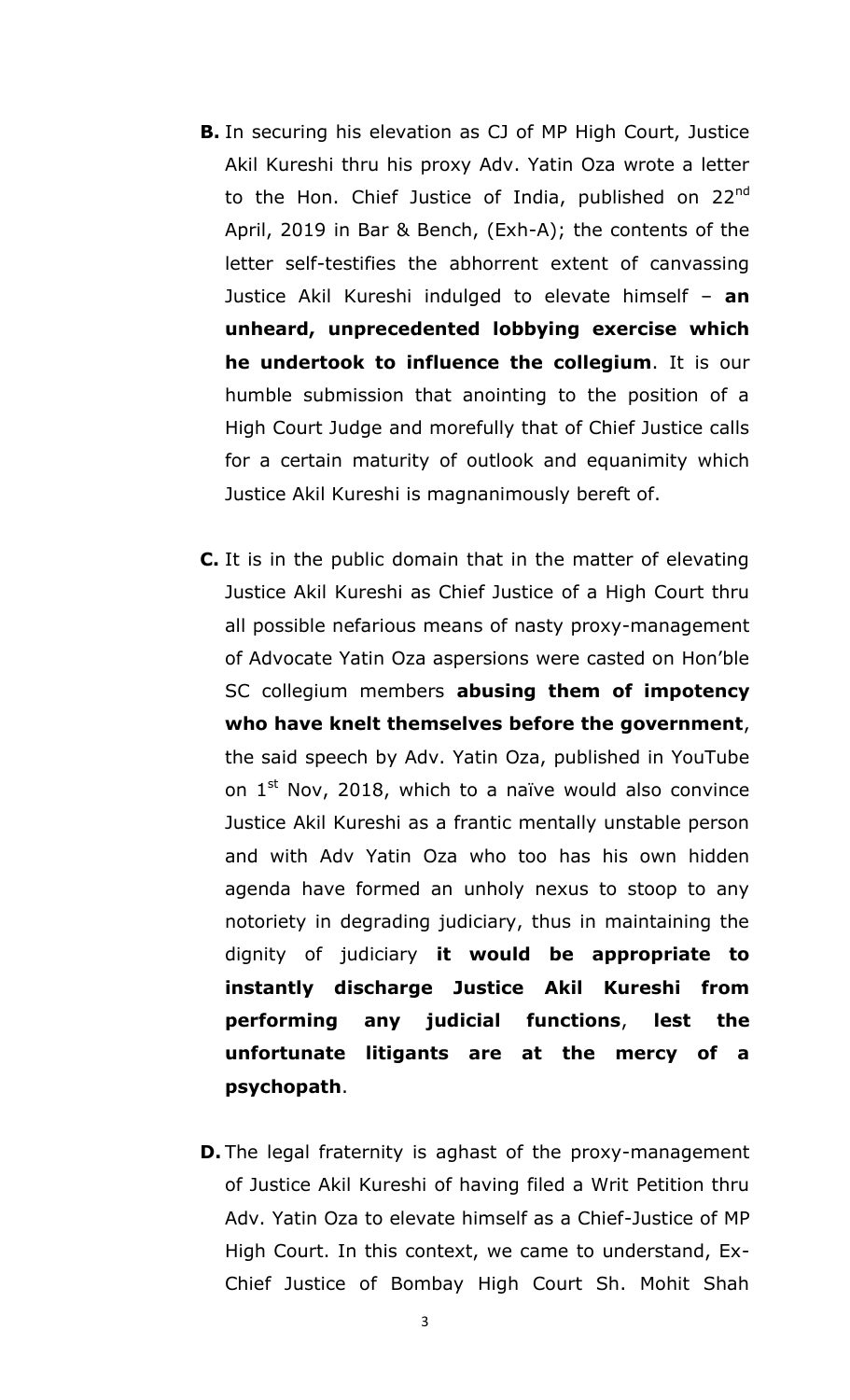opined – "that apart from the aggrieved none else can file a writ petition' and there is also a binding precedent of the Supreme Court – that in service matters a third party is precluded to file writ petition. Some other unpleasant-horrible details concerning Justice Akil Kureshi was also shared however by way of decency the same isn't stated herein  $-$  as an organization we do have many differences with Sh. Mohit Shah due to his onoffice corrupt conduct some of which was highlighted by Sr. Advocate Sh. Dushyant Dave a matter in public domain, but so far as his view point of this particular issue, we agree ourselves with Sh. Mohit Shah.

- **E.** It is contextual to mention that the legendry Senior Adv. Fali Nariman, highly respected of his dexterous webbing of arguments in defending the mass murderer in Bhopal Gas Tragedy 'Warren Anderson'. Sh. Fali Nariman thru his colossus stature must have earned a fortune and could convince the CASE AS A TRAGEDY topping it up playing the victim card of innocence of unawareness. **Pertinently Sh. Fali Nariman is also an accused against whom prosecution is sought under charges of sedition for instigating people to raise slogans against Indian Army and demoralize them** copy of complaint by Sh. Rashid Khan vide Exh-B.
- **F.** Advocating the cause of Justice Akil Kureshi by Sh. Fali Nariman in elevating him as a Chief Justice is as natural as leaves coming to trees; since venerable Sh. Fali Nariman the cynosure of Lutyens media and the Khan Market brigade is known for his exemplary crusade in defending the anti-nationals and seditionists who is now engaged to represent the writ in elevating Justice Akil Kureshi as Chief Justice of MP High Court. **It intrigues who is funding the entire legal battle on behalf of Justice Akil Kureshi, the hidden agenda of them is**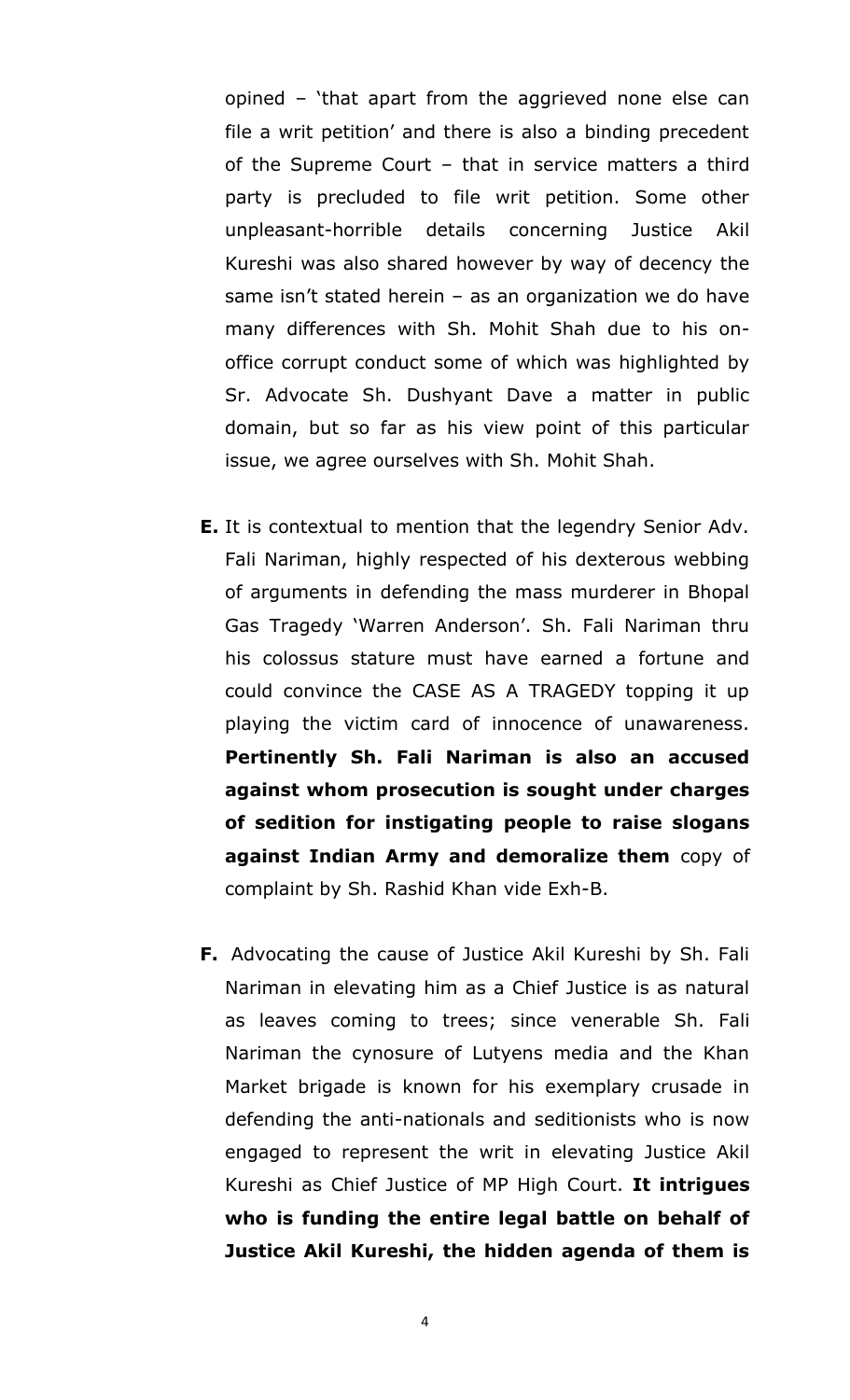#### **but to destabilize the edifice of judiciary and show the government of the day in poor light**.

**G.** Justice Akil Kureshi" publicly brags to the Advocates that he has least regard for advocate's oral arguments, and is pre-decided, basis written pleadings. As a lawyers organization of responsibility it's high time to remind Justice Akil Kureshi of the pronouncement by Hon"ble Supreme Court in the case of **Automatic Tyre Manufacturers Association V/s Designated Authority & Ors., (2011) 2 Supreme Court Cases 258** - the Apex Court therein observed that the written arguments are no substitutes for oral hearing. Giving a personal hearing before a final order is passed is essential for ensuring compliance with basic principle of Audi Alteram Partem. Personal hearing enables the authority to observe demeanor of the parties and clear doubts during the course of hearing. It is high time to remind Justice Akil Kureshi that he ought not to arrogate himself in contempt of Hon"ble Supreme Court and other High Courts. The importance of oral arguments by advocates is emphasized time and again even in case where written arguments are filed.

" Hon"ble Supreme Court in the case of in **Re: C.S.Karnan ( 2017) 7 SCC 1** it is ruled as under ;

> *"A) High Court Judge disobeying Supreme Court direction and abusing process of court sentenced to six months imprisonment.*

> *B) Even if petition is filed by a common man alleging contempt committed by a High Court Judge then Supreme Court is bound to examine these allegation. "*

**H.** Ignorance of law or disregard to the rule of law by Justice Akil Kureshi is corroborated in his recent cavalier casual one liner judgment in a Contempt Petition wherein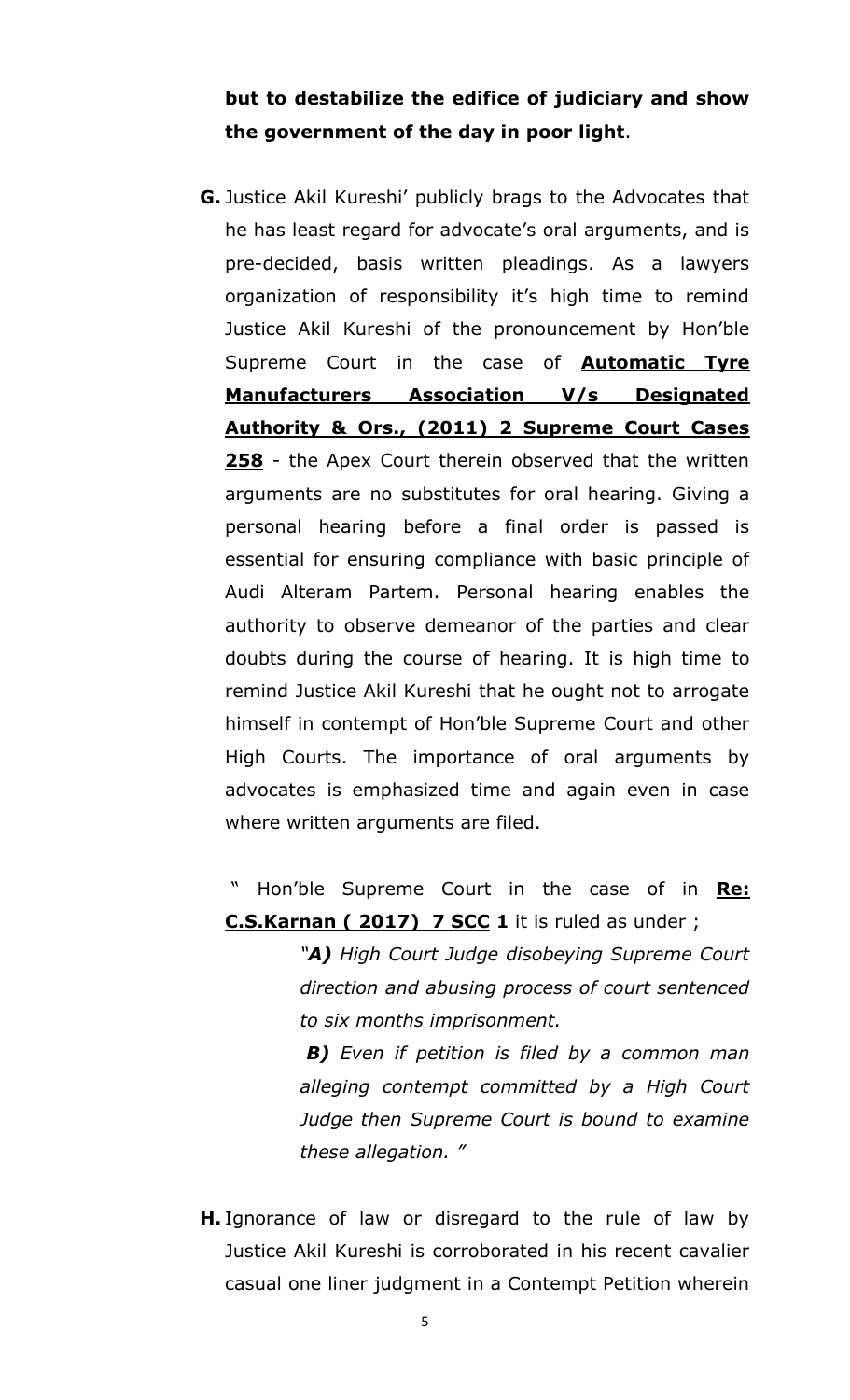without framing any charges sought presence of the respondent to terrorise him to submission (in the contempt matter of Chandrashekhar Acharya Family Court Appeal No.3 of 2016), sadly in another family court appeal in the matter of Joy Anthony, when Advocate Partho Sarkar aged around 55 years tried to explain the correct procedure of the rule of law in the matter of Contempt Jurisdiction – Justice Akil Kureshi yelled at him to shut himself up, "**arrogating that he (justice Akil Kureshi) knows the law best'** we shudder to think the destruction to the edifice of judiciary Justice Akil Kureshi is potent to unleash, such a counter - productive person who is not even fit to inhabit the position of a Magistrate occupying the position of High Court judge ought to be instantly ridden off, lest a lingering threat to the dignity of judiciary persists.

## **INSTANCES OF ILLEGALITIES AND CONCOMITANT OFFENCES BY JUSTICE AKIL KURESHI ALONG WITH JUSTICE SHAHRUKH KATHAWALA**

**2.** That, in Contempt Petition No.230 of 2019 filed by one Eureka who is gainfully employed by an American Company, having a libertine night-out life style, alleged non-payment of maintenance by her erstwhile husband Joy Anthony who is laid off of his job for the past one year, due to recession in Dubai. Justices Akil Kureshi and Shahrukh Kathawala contemptuously disregarding the various Supreme Court Judgments in the matter of contempt jurisdiction summoned Joy Anthony an out of job fitter, and against the laid out position of law started threatening him of illegal restraint, and froze his bank account - it is high time to remind Justices Akil Kureshi and Shahrukh Kathawala that exercise of contempt jurisdiction is a criminal proceeding and without framing of appropriate charges and issuance of notice in proper form, a respondent can't be summoned in exercise of contempt jurisdiction, much less on his appearance before the court summarily his bank account can"t be frozen – **the**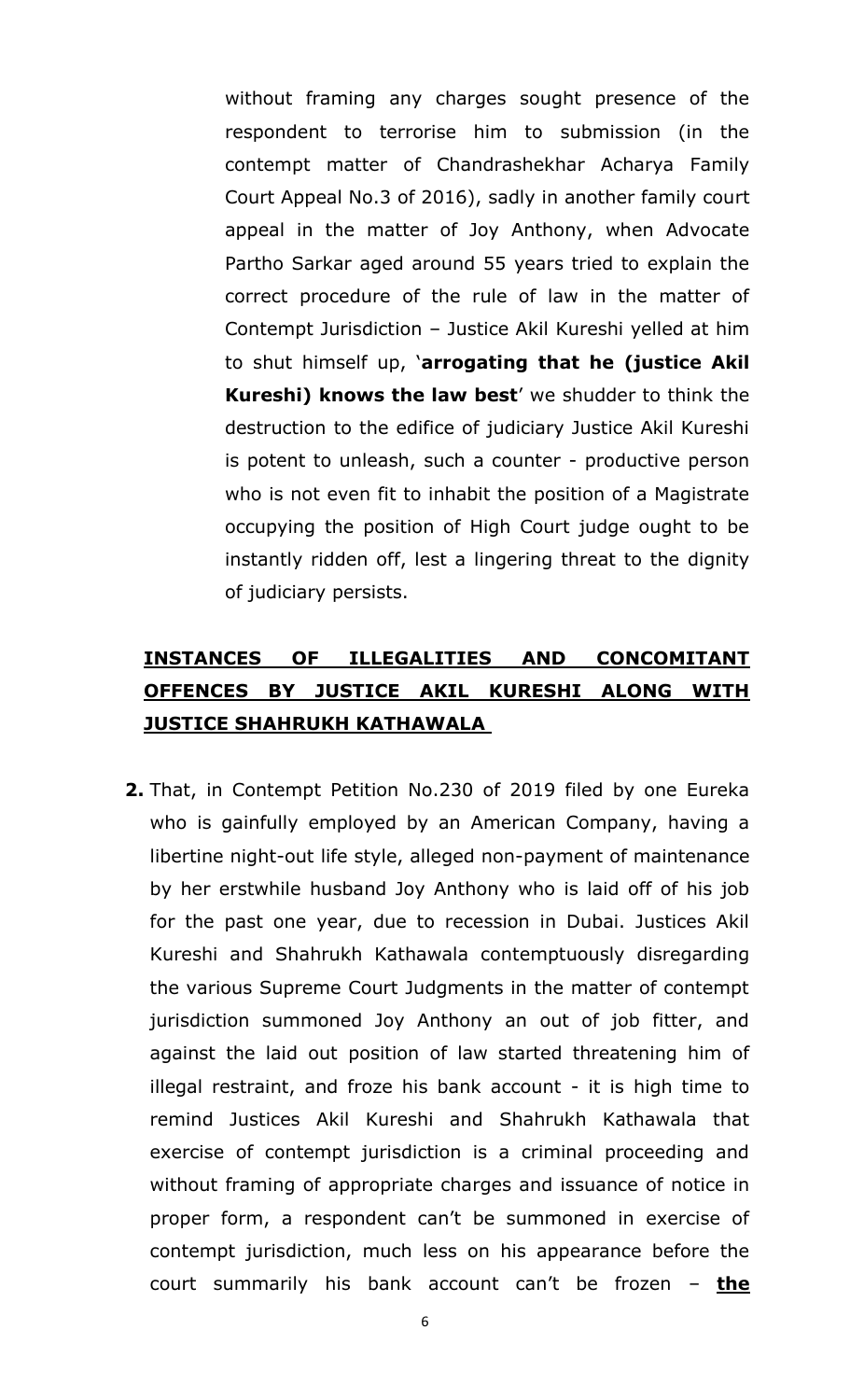**manifest illegal order by Justice Kureshi is either due to his superficial knowledge of law or his frustration, both are dangerous for dispensing equity -** which got unleashed on a hapless victim, who though not per the requirement of the law was to attend the court yet presented himself before the court in maintaining the dignity of the court, the oxymoron of the order by Justices Akil Kureshi and Shahrukh Kathawala is evident, where in an earlier instance – the illegality of summoning a person without following appropriate procedure and in consonance of Bombay High Court Rules, Justice Shahrukh Kathawala being pointed out of his illegality, thru suo-motto speaking to the minutes recalled his own order – it intrigues as to why he repeated the illegality sitting along with Justice Akil Kureshi; **Needless to mention indiscriminate use of contempt jurisdiction – is a sure corroboration of the hollowness of the judge"s knowledge or character or both. We humbly remind the Hon"ble Justices, exercise of contempt jurisdiction is not a provision of his egomassage but a means to render even handed justice**.

**3.** The mental imbalance and the pompous attitude of Justices Akil Kureshi and Shahrukh Kathawala has gone to an extent of their acting not as judges but as extortionists. The matter relates to a family court appeal of Dr. Santosh Shetty and his estranged spouse Amita Shetty who through loads of falsities secured a whooping maintenance – subject matter of an ongoing adjudication proceedings; strangely though without even a petition on record of Justices Akil Kureshi and Shahrukh Kathawala, Dr. Santosh Shetty was summoned of immediate presence under the threat of arrest, freezing bank accounts, revoking his passport etc. The lawyer of Dr. Santosh Shetty was pleading to Justices Akil Kureshi and Shahrukh Kathawala that Dr. Santosh Shetty is in the midst of an operation and that will be difficult for him to leave; Justices Kureshi and Kathawala repeated their threat of arrest and other coercive measures and thundered that Dr. Shetty has to reach with his cheque book, come whatsoever it may. The moment Dr. Santosh Shetty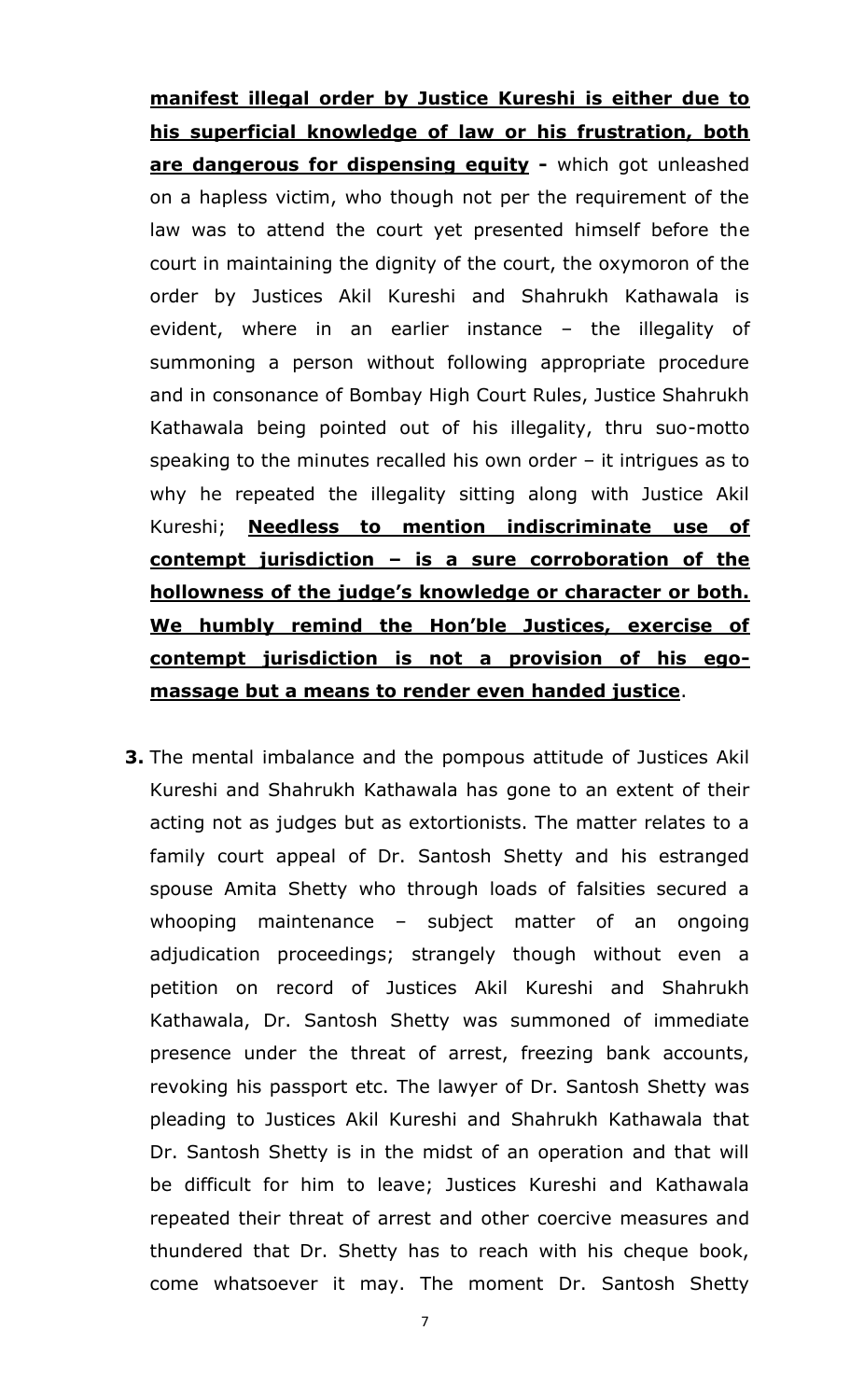leaving aside the operation reached the court, simply he was commanded to fork out a cheque of Rs. THIRTY ONE LACS which couldn't have been made payable to Amita Shetty as per court's own order, but the Hon"ble Justices Kureshi & Kathawala commanded to make the payment to Amita Shetty flouting the conditions imposed, it is unknown as to why Justices Akil Kureshi and Shahrukh Kathawala are oppressed or indebted to Amita Shetty, that out of turn she was bestowed of the grand indulgence; on knowing the incident the legal fraternity are shellshocked that whether Justices Akil Kureshi and Shahrukh Kathawala have become the **New GANG-LORDS OF MUMBAI**.

**4.** In the back-drop of injudicious conduct by Justices Akil Kureshi and Shahrukh Kathawala which is against the law laid down by Division Bench of this Hon"ble Court in **Bombay Bar Association Vs. Nilesh Ojha 2017 SCC OnLine Bom 4553,** contempt proceeding commences only when Court passes order taking cognizance of the alleged contempt and notice in **"FORM-I"** in that regard is served upon the Respondent.

Before that the Respondent is not allowed to participate in the proceeding.

It is ruled by Hon"ble Bombay High Court in Bar Association case *(Supra)* as under;

> *―The first Respondent appearing in person has raised various objections.*

*…..*

*He relied upon the decision of the Apex Court in the case of Indirect Tax Practitioners' Association v. R.K. Jain<sup>4</sup> (2010) 8 SCC 281 in support of his submission that even the contemnors are required to be heard before issuing a contempt notice. He conceded that though the said proposition of law is not specifically laid down in the said decision, the Apex Court gave hearing to the proposed contemnors before issuing notice and ultimately dismissed the petition.*

*4. We have considered the said objections. There is*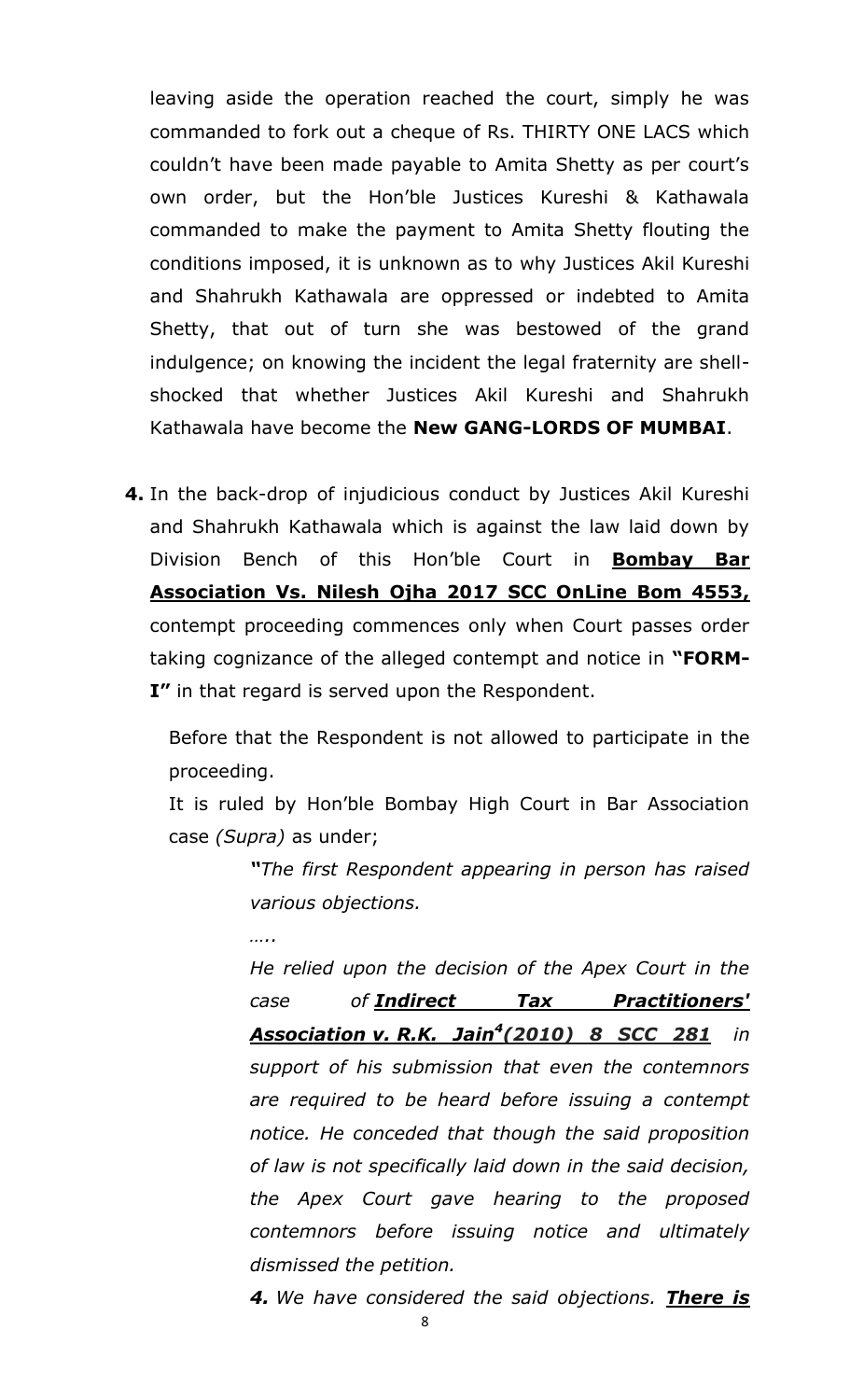*no law which requires this Court to give an opportunity of being heard to the proposed contemnor before a notice of contempt is issued. No such right is available to the Contemnors. ―*

**5.** Hon"ble Bombay High Court in the case of **Tushar Galani Vs. Jagdeesh 2001 ALL MR (Cri.) 46** it is ruled as under ;

> *Criminal P.C.(1973),Ss.202,204- Issue of process –Magistrate cannot issue notice to proposed accused as to why process be not issued against him for the alleged offences.*

> *The learned Magistrate could not have evolved new procedure which is not contemplated by law. The accused has no locus standi in the matter before issuing process against him and therefore ,he is not entitled to be heard before process is issued against him. The learned Magistrate has to consider the question of issuing process purely from the point of view of the complainant without reference to any defence that the accused may have. At the stage of issuing , the Magistrate cannot enter into a detailed discussion on the merits or demerits of the case.*

Hon'ble Bombay High Court in the case of **Shri. Harischandra Lekhraj Melwani Vs. Shri. Bhalchandra Naik 2009 ALL MR (Cri) 2405** It is ruled as under;

> *"(A) Criminal P.C. (1973), Ss. 204,313-Issuance of process-Right of accused to lead evidence-If cognizable offence is made out, process issued in normal course-Upon such process it is for the accused to appear before Magistrate and stand the trial – Held, it would be only upon the prosecution evidence being led that the accused would be entitled to lead his own evidence.(2005)1 SCC 568 and (1996) 9 SCC 766."*

**6. In Manharibhai Muljibhai Kakadia and Anr Vs. Shaileshbhai Mohanbhai Patel and Ors. 2013 Cri.L.J. 144** it is ruled as under;

*"(A) Criminal P.C. (2 of 1974) , S.200, S.203*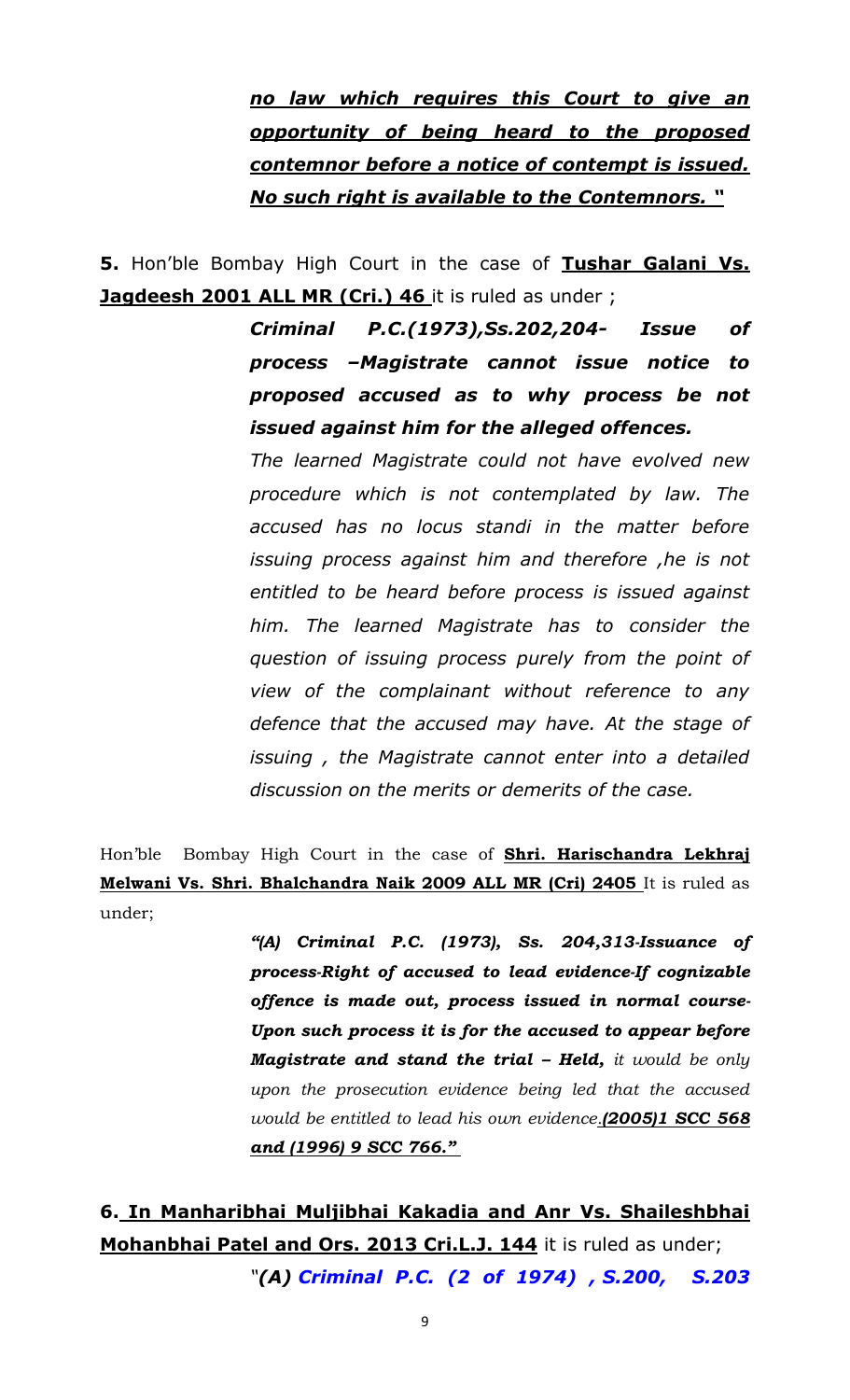*, S.202, 204- the persons who are alleged in the complaint to have committed crime have, no right to participate in the proceedings nor they are entitled to any hearing of any sort whatsoever by the Magistrate until the consideration of the matter by the Magistrate for issuance of process. The judgments of the High Courts to the contrary are overruled.*

*Judge Cannot Consider As To What Would Be The Defence Of The Accused Before Issuing Process Against The Accused.*

*Accused have no locus before issuance of process. However if order is in favor of accused and it is challenged then Court can hear accused."*

## **7.** That, Hon"ble Supreme Court in **Sundarjas Kanyalal Bhathija Vs. The Collector AIR 1990 SC 261** it is ruled as under;

### *―Constitution of India, Art.141- PRECEDENTS - Judges are bound by precedents and procedure -*

*They could use their discretion only when there is no declared principle to be found, no rule and no authority - where a single judge or a Division Bench does not agree with the decision of a Bench of coordinate jurisdiction, the matter shall be referred to a larger Bench. It is a subversion of judicial process not to follow this procedure - it is the duty of judges of superior courts and tribunals to make the law more predictable. The question of law directly arising in the case should not be dealt with apologetic approaches. The law must be made more effective as a guide to behaviour. It must be determined with reasons which carry convictions within the Courts, profession and public. Otherwise, the lawyers would be in a predicament and would not know how to advise their clients. Sub-ordinate courts would find themselves in an embarrassing position to choose between the conflicting opinions. The general public would be in*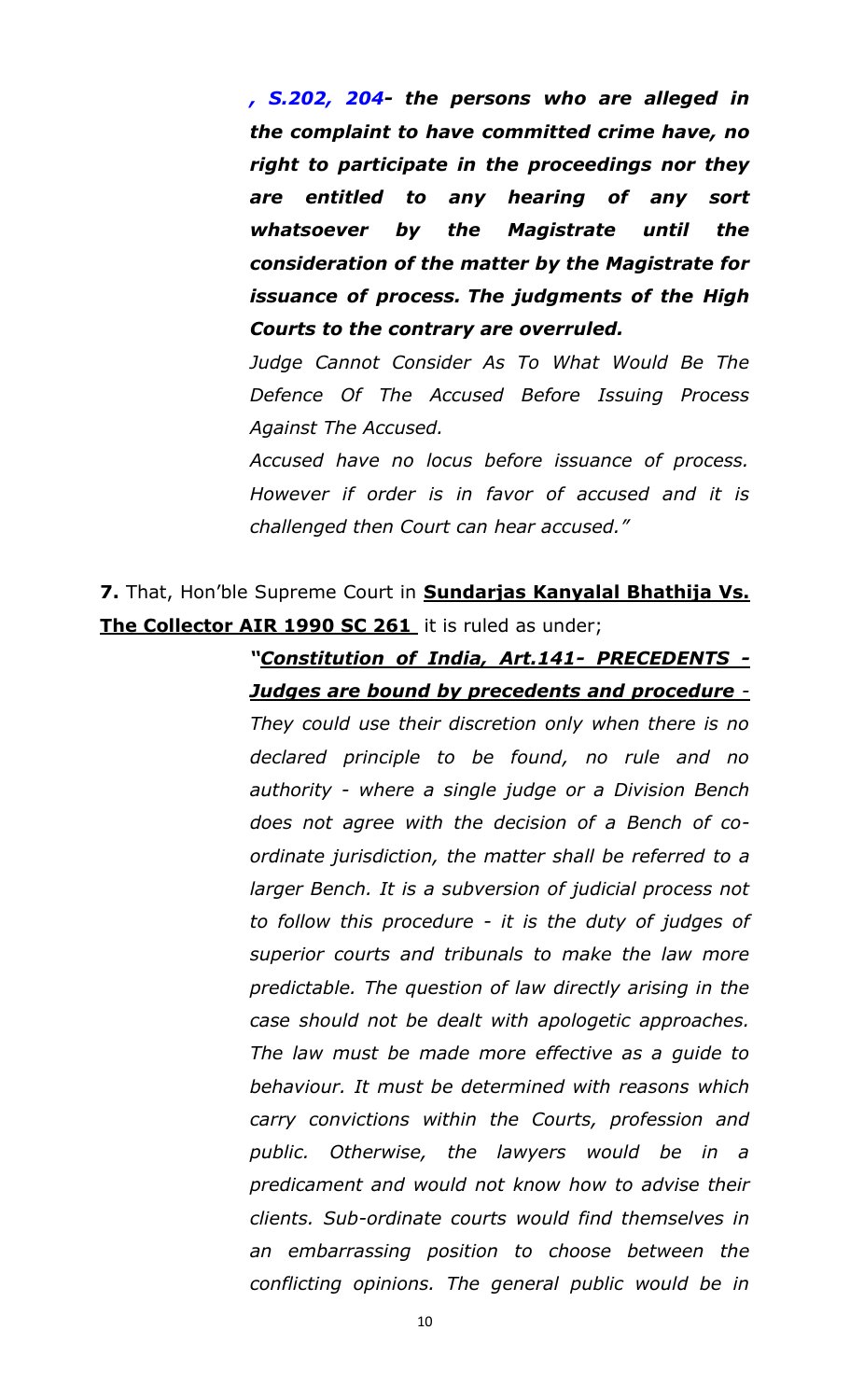*dilemma to obey or not to obey such law and it ultimately falls into disrepute- One must remember that pursuit of the law, however glamorous it is, has its own limitation on the Bench."*

**8.** That as per **R. S Sherawat Vs. Rajeev Malhotra and Ors. 2018 SCC OnLine SC 1347** the proceedings under Contempt are quasi Criminal in nature. The Respondent have all protections available to the accused.

In the Contempt of Court's Act and in the rules made by this Hon"ble Court to regulate the proceedings under Contempt there is no provision which gives jurisdiction to this Hon"ble Court to ask the Respondent to remain present on the date fixed.

The Respondent can be directed to remain present only after passing order of taking cognizance and the Respondent should be given time to file his reply within at least 14 days from the date of service of the notice upon the Respondent.

Rule 10 of Bombay High Court Contempt Ruled reads as under; **"Rule 10.** The person charged may file his reply by *way of an Affidavit or Affidavits within 14 days from the service of the Notice or within such time as the Court may fix.*

But Justice Akhi Kureshi & Justice S.J.Kathawala on 28<sup>th</sup> June, 2019 passed the order against the provisions of Contempt of Court"s Act & rules and directed the Respondent i.e. Joy Anthony to remain present; similar indiscreet and injudicious order was passed in the case of Chandrashekhar Acharya in a Contempt Petition arising out of Family Court Appeal No. 3 of 2016 wherein Chandrashekhar Acharya was summoned for attendance without following the due process of law. The above said orders are not only illegal but have violated the fundamental rights of the Respondents. The Hon"ble Authorities are earnestly prayed that the custodians of fundamental rights have become the biggest gorgers of fundamental rights and thus ought to be divested of all judicial functions, lest Indian judiciary is perceived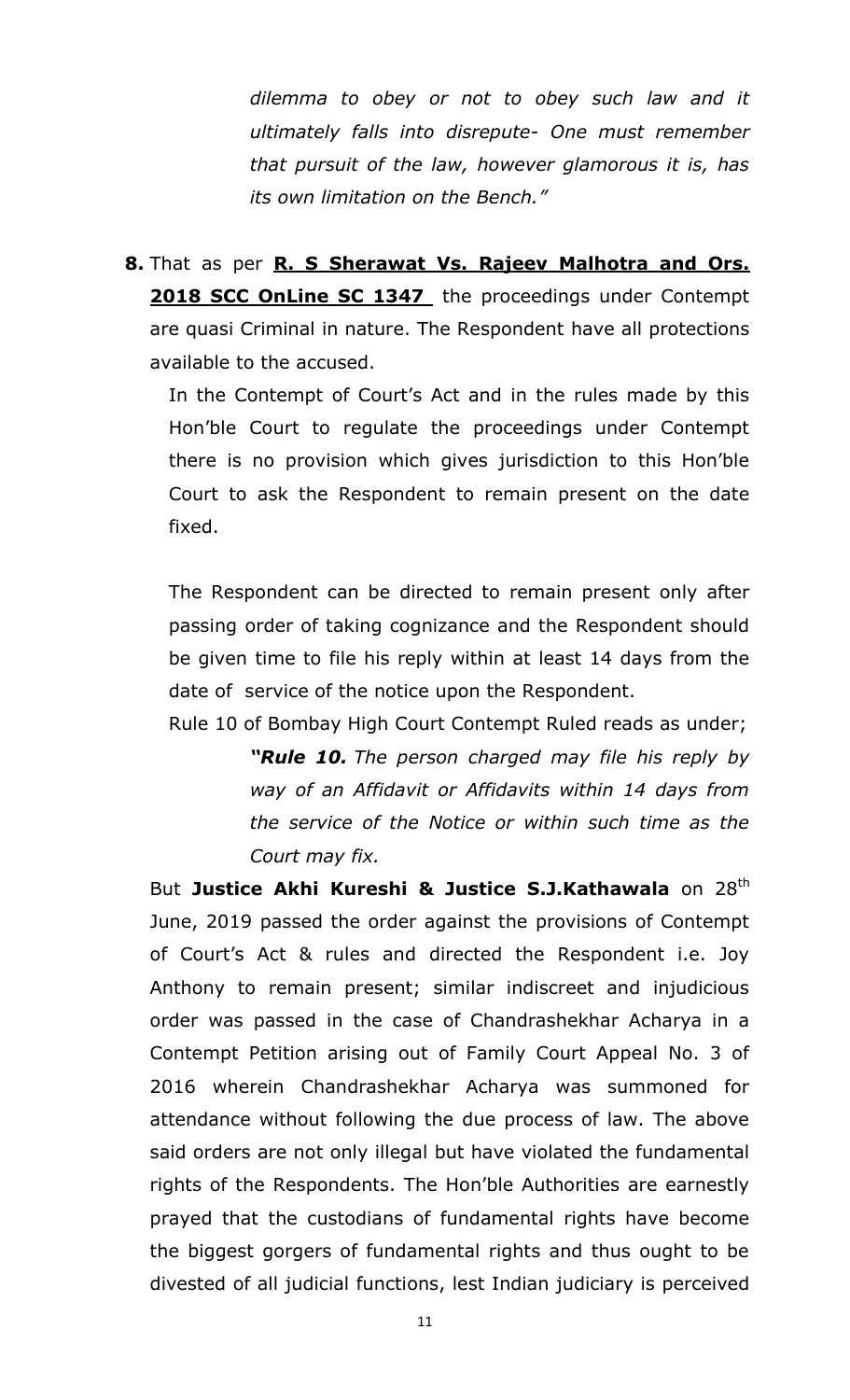as Kangaroo Courts or worse Military Courts of Pakistan who have condemned Kulbhushan Jadhav to death penalty without following the due process of law-**WE PRAY TO THE ALMIGHTY THAT INDIANS ARE SPARED OF THE CAPRICIOUS AND ARBITRARY JUDICIOUS DISPENSATION BY JUSTICES AKIL KURESHI AND SHAHRUKH KATHAWALA AS LIKE THAT OF PAKISTANI OR TALIBANI COURTS.**

**9.** From the pure stand point of law, the Respondent in a Contempt Proceeding is on a equal footing of that of an accused in a criminal case. He is entitled to all protection available to an accused in a criminal case including right to silence as per Article 20 (3) of the Constitution of India.

**[vide: Clough Engg. Ltd. Australia Vs. Oil Natural Gas Corporation Mumbai 2009 Cri. L.J. 2177 ,R. S Sherawat Vs. Rajeev Malhotra and Ors. 2018 SCC OnLine SC 1347.]**

In **Shiv Lal, Sub Divisional Magistrate Msahoba/ Administrator, Nagar Panchayat Vs.Ram Babu Dwivedi (2006) 2 AWC1272 All** it is read as under;

> *"A] Contempt of order in a proceeding - Main proceeding should be decided first before deciding contempt proceedings.*

> *B] When any order is challenged and is subjudice before higher Court then the subordinate Court should wait for result of that case and should be slow to proceed against the party.*

> *C] Not granting stay by the higher authority by itself is not enough to speed up proceedings against a person because the very order is yet to become final. The course is recognized by a seven-Judge Bench of Hon"ble Supreme Court in L. Chandra Kumar vs. Union of India AIR 1997 SC 1125 and followed in Suresh Chandra Poddar vs. Dhani Ram AIR 2002 SC 439*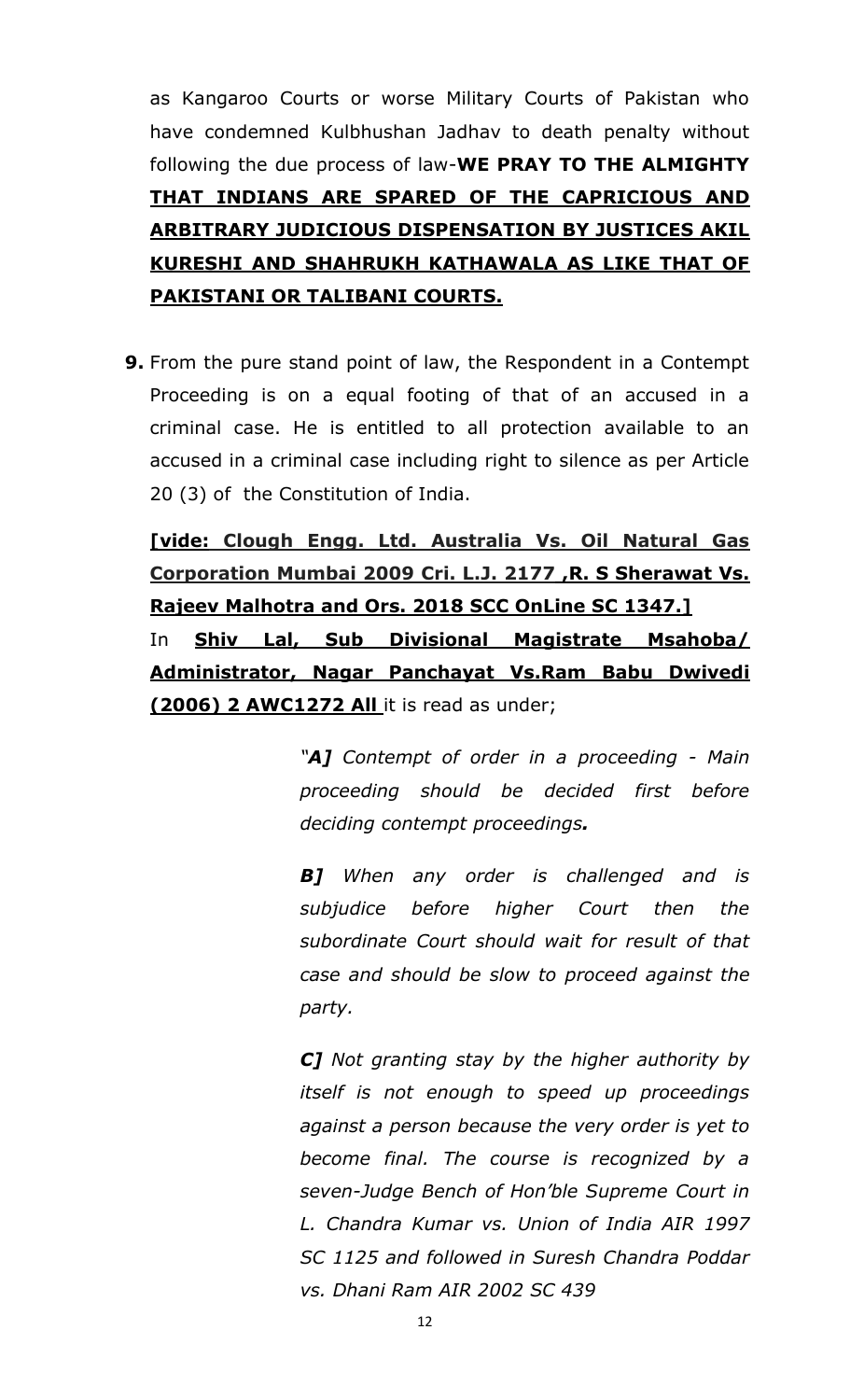*D] Civil Contempt assumes a quasi-criminal nature. The guilt of the respondent has to be strictly established both substantially and procedurally*

*Mere violation of the order is not contempt, but it has to be established that such violation has been willful. The casual, unintentional or accidental violation of order is not punishable under Contempt of Courts Act.*

*E] Court should be reluctant to exercise jurisdiction under contempt. This power should not be exercised if the offence complained of is of a slight or trifling nature and does not cause any substantial loss or prejudice to the complainant.*

*F] Framing of charge is mandatory – Civil Contempt – The Ld. Single Judge did not framed any charge for disobedience. No such charge was served upon the respondent – Ld. Single Judge has straightaway assumed the facts stated in the affidavit as correct and held the appellant guilty of contempt. This approach of Ld. Single Judge does not satisfy requirement of law and falls short of it and therefore held to be erroneous and contrary to law – Said order set aside.*

*G] Law laid down by earlier larger Bench of Hon'ble Apex Court will prevail over the later smaller Bench decision of the Hon'ble Apex Court, even if later smaller Bench of Hon'ble Apex Court considered the earlier larger Bench decision the same cannot be construed at variance with the larger Bench decision.*

*We find great force in the argument of Mr. Salve that so long the stay matter in the writ petition was not finally disposed of, the*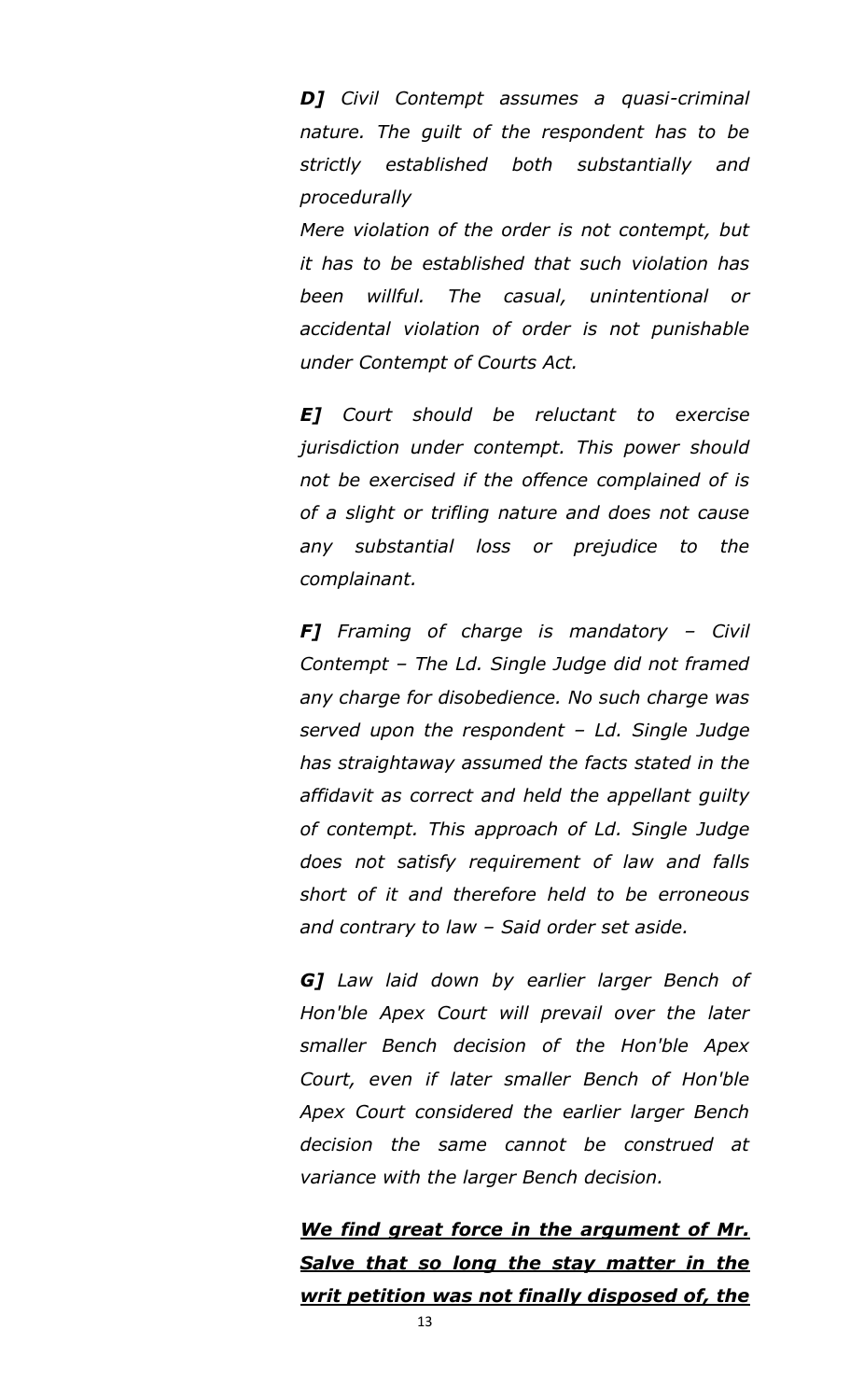## *further proceeding in the contempt case was itself misconceived and no orders therein should have been passed.*

*The scope of a contempt proceeding is very different from that of the pending main case yet to be heard and disposed of (in future). Besides, the respondents in a pending case are at a disadvantage if they are called upon to meet the merits of the claim in a contempt proceeding at the risk of being punished.*

*The High Court should have first taken up the stay matter without any threat to the respondents in the writ case of being, punished for contempt. Only after disposing it of, the other case should have been taken up.*

*The learned Single Judge has proceeded with the contempt proceeding without awaiting any more and without examining the genuineness and bonafide of the actions of the opposite party in moving the stay vacation application in writ petition and stay application in special appeal against the interim order passed in writ petition in question. Thus in our considered opinion the action of the learned Single Judge in this regard does not satisfy the law laid down by the Hon'ble Apex Court.*

*Contempt of Court are quasi-criminal acts, and orders punishing them should, generally speaking, he treated as orders in criminal cases, and leave to appeal against them should only he granted on the well-known principles on which leave to appeal in criminal cases is given.*

*As to whether learned Single Judge was justified in holding the appellant guilty of contempt*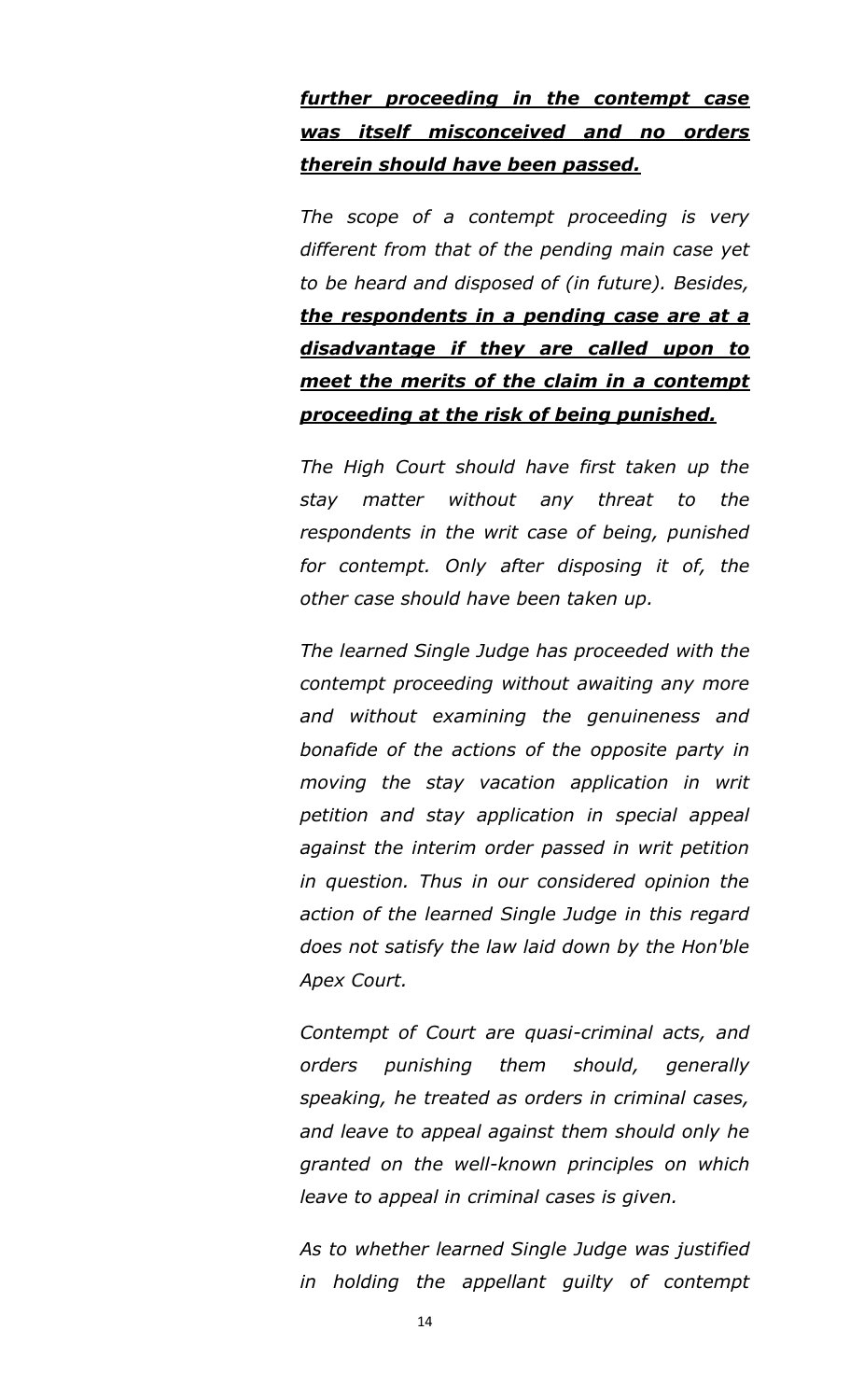*without framing any specific charge against him and without asking any reply thereon from the appellant?*

*In J & K v. Mohd. Yaqoob Khan and Ors. reported in MANU/SC/0530/1992 : (1992) 2 UPLBEC 1166. In para 5 and 6 of the judgment Hon'ble Apex Court observed as under:-*

 *We find great force in the argument of Mr. Salve that so long the stay matter in the writ petition was not finally disposed of, the further proceeding in the contempt case was itself misconceived and no orders therein should have been passed.*

*The scope of a contempt proceeding is very different from that of the pending main case yet to be heard and disposed of (in future). Besides, the respondents in a pending case are at a disadvantage if they are called upon to meet the merits of the claim in a contempt proceeding at the risk of being punished.*

*The High Court should have first taken up the stay matter without any threat to the respondents in the writ case of being, punished for contempt. Only after disposing it of, the other case should have been taken up.*

*We do not want to decide any of these controversies between the parties at this stage except holding that the orders passed in the contempt proceeding were not justified, being pre-mature, and must, therefore, be entirely ignored. The High Court should first take up the stay matter in the writ case and dispose it of by an appropriate order. Only thereafter it shall proceed to consider whether the State and its*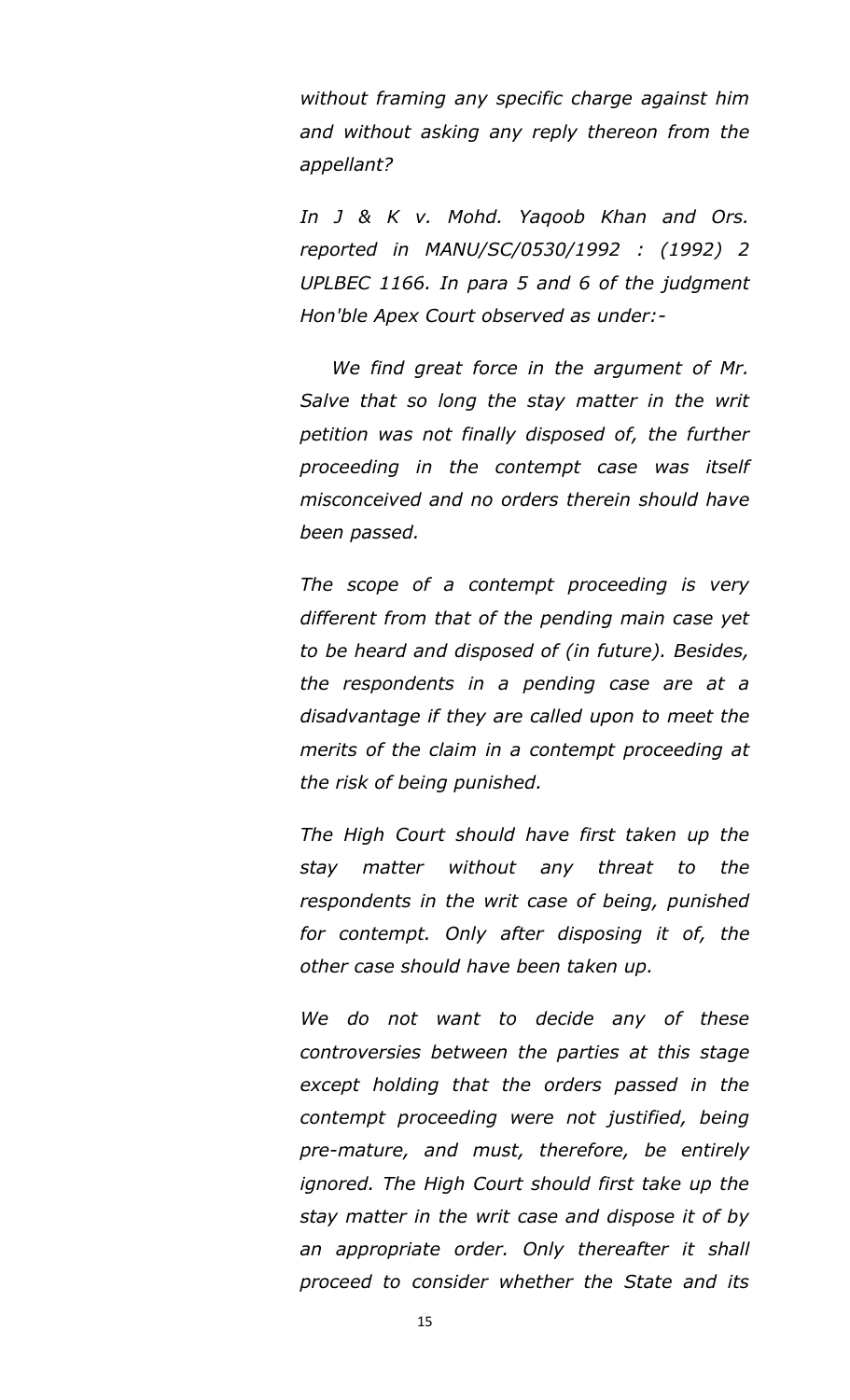*authorities could be accused of being guilty of having committed contempt of Court.*

*The course adopted by the High Court does not commend itself as proper.*

*Wherever the order whose disobedience is complained, about is appealed against and stay of its operation is pending before the Court, it will be appropriate to take up for consideration the prayer for stay either earlier or at least simultaneously with the complaint for contempt To keep the prayer for stay stand by and to insist upon proceeding with the complaint for contempt might in many conceivable cases, as here, cause serious prejudice. This is the view taken in State of J&K v. Mohd. Yaqoob Khan.*

*If under the threat of proceedings of contempt, the appellants had to comply with the order of the learned Single Judge notwithstanding the pendency of their appeal and the application for stay. The petitioners are confronted with a position where their stay application is virtually rendered infructuous by the steps they had to lake on threat of contempt.*

*We, accordingly, direct that all further proceedings in the contempt proceedings be stayed. It will be appropriate for the High Court to take up and dispose of the application for stay without reference to the developments in the interregnum, namely, that the respondent had to obey the order of the learned Single Judge under pain of proceedings of contempt.*

*Even if the appellant had not implemented the order and if the appellant had brought to the notice of the Tribunal that the order of the*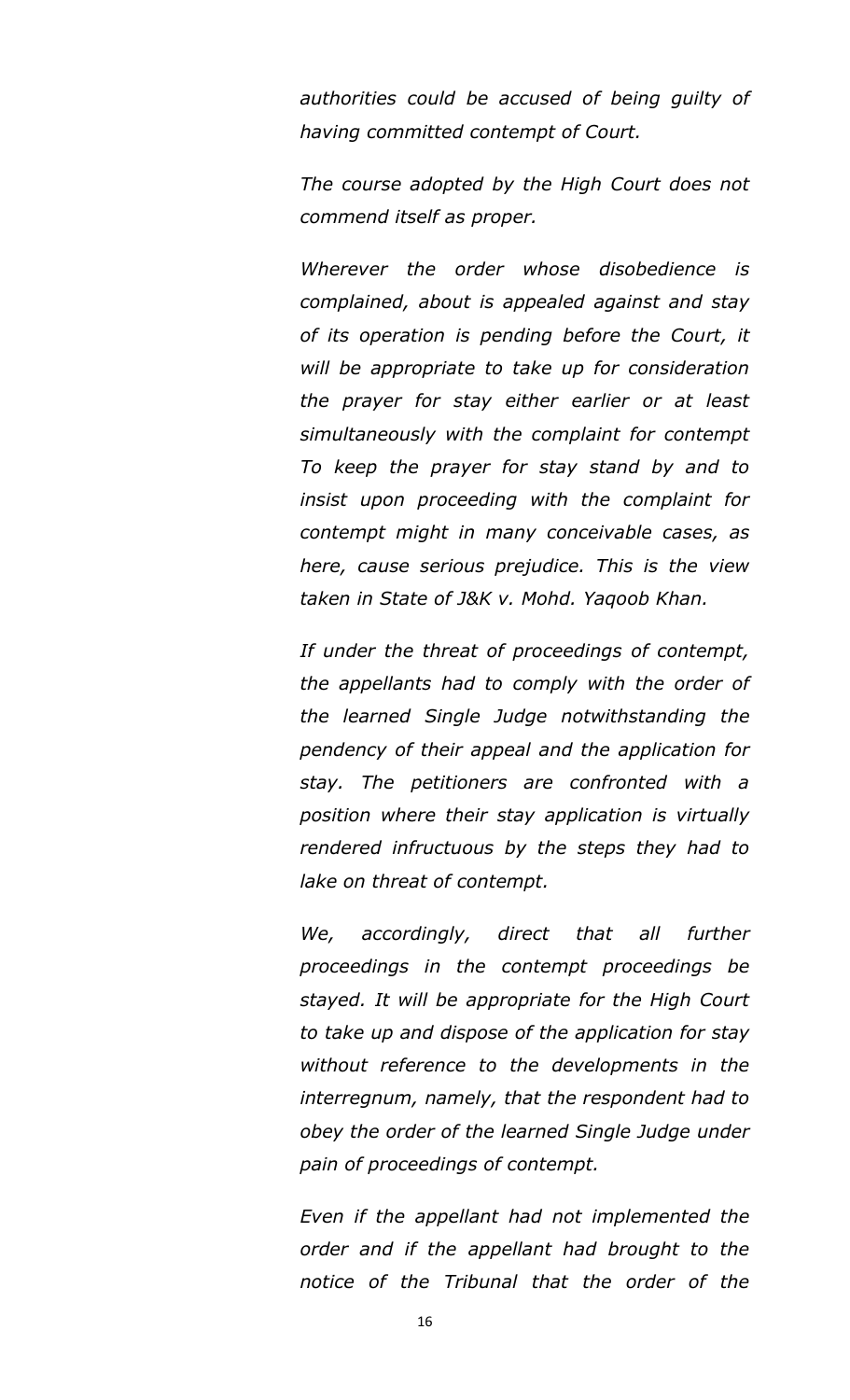*Tribunal is under challenge before the High Court under Article 226 of the Constitution of India (the course which has been judicially recognized by a seven-Judge Bench of this Court in L. Chandra Kumar v. Union of India the Tribunal should have been slow to proceed against the party in a contempt action. Of course it can be said that no stay was granted by the court when the appellant moved the Division Bench of the High Court under Article 226 of Constitution, Not granting the stay by itself is not enough to speed up proceedings against a person in contempt because the very order is yet to become final.*

*Three Judges Bench of Hon'ble Apex Court in Mohd. Yaqoob Khan's case (supra) has held that so long the stay matter in the writ petition was not finally disposed of the further proceeding in the contempt case was itself misconceived and no orders should have been passed. The Hon'ble Apex Court has further held that in the circumstances of the case, the contempt proceeding is premature and liable to be ignored.*

*In many conceivable cases, as here, cause serious prejudice.*

*Thus in view of law laid down by the Hon'ble Apex Court we have no hesitation to hold that law laid down by earlier larger Bench of Hon'ble Apex Court will prevail over the later smaller Bench decision of the Hon'ble Apex Court, even if later smaller Bench of Hon'ble Apex Court considered the earlier larger Bench decision the same cannot be construed at variance with the larger Bench decision*

*The learned Single Judge has proceeded with the contempt proceeding without awaiting any more*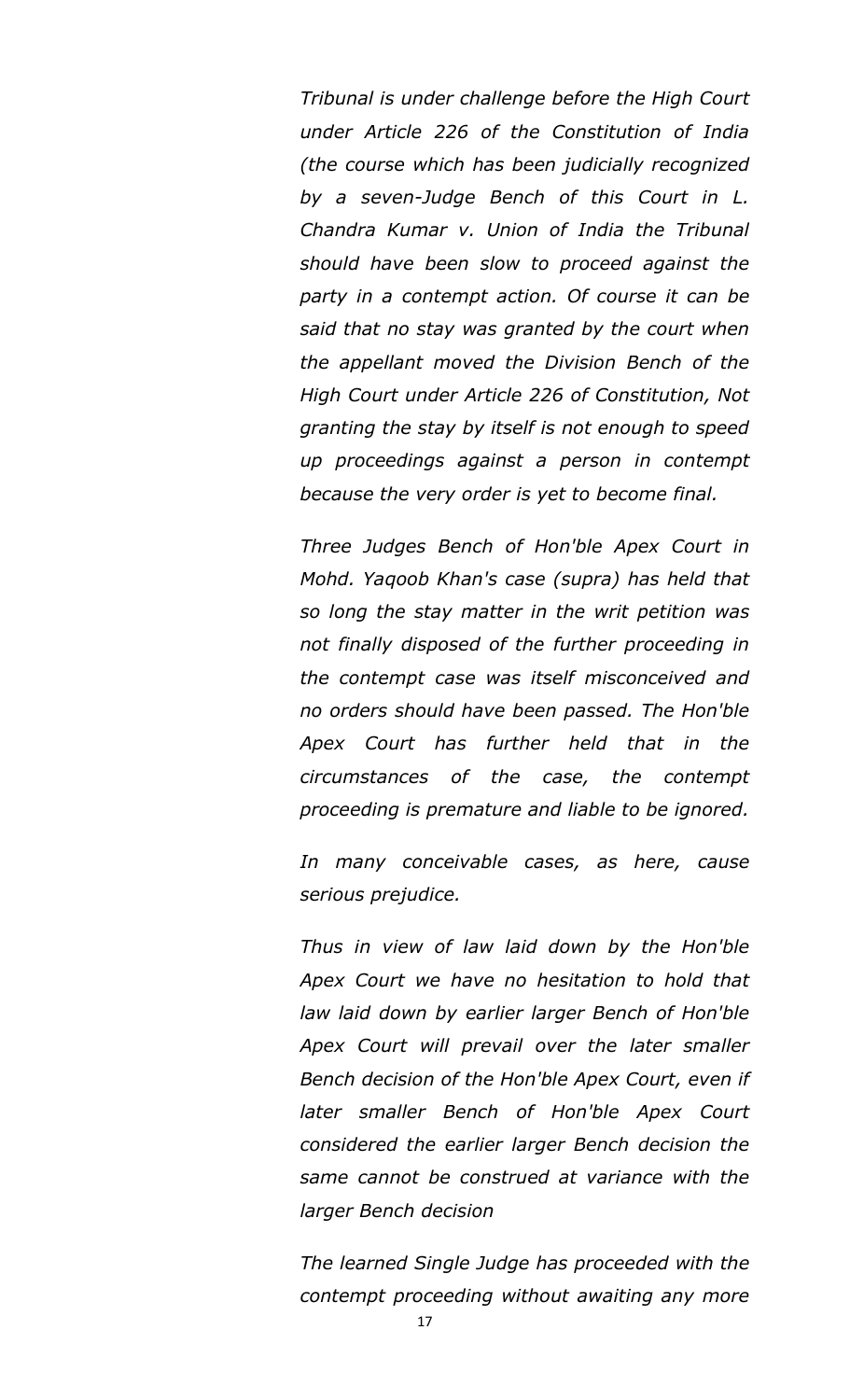*and without examining the genuineness and bonafide of the actions of the opposite party in moving the stay vacation application in writ petition and stay application in special appeal against the interim order passed in writ petition in question. Thus in our considered opinion the action of the learned Single Judge in this regard does not satisfy the law laid down by the Hon'ble Apex Court.*

*Contempt of Court are quasi-criminal acts, and orders punishing them should, generally speaking, he treated as orders in criminal cases, and leave to appeal against them should only he granted on the well-known principles on which leave to appeal in criminal cases is given.*

*27. In Sukhdev Singh v. Hon'ble C.J., AIR 1954 SC 186 Hon'ble Apex Court held as under :*

*The High Court can deal with it summarily and adopt its own procedure. All that is necessary is that the procedure is fair and that the contemner is made aware of the charge against him and given a fair and reasonable opportunity to defend himself.*

*In Aswini Kumar Rath and Ors. v. P.C. Mukherjee and Ors. MANU/WB/0101/1965 : (1969)ILLJ816Cal , in para 11 of the decision Court held as under :*

*Contempt of court, the proceeding all through takes the shape of a person charged with an offence of which he has to exculpate himself (1841) 1 Q.B. 616 (ibid), and the guilt of the respondent has to be strictly established both substantively and procedurally vide Oswald on*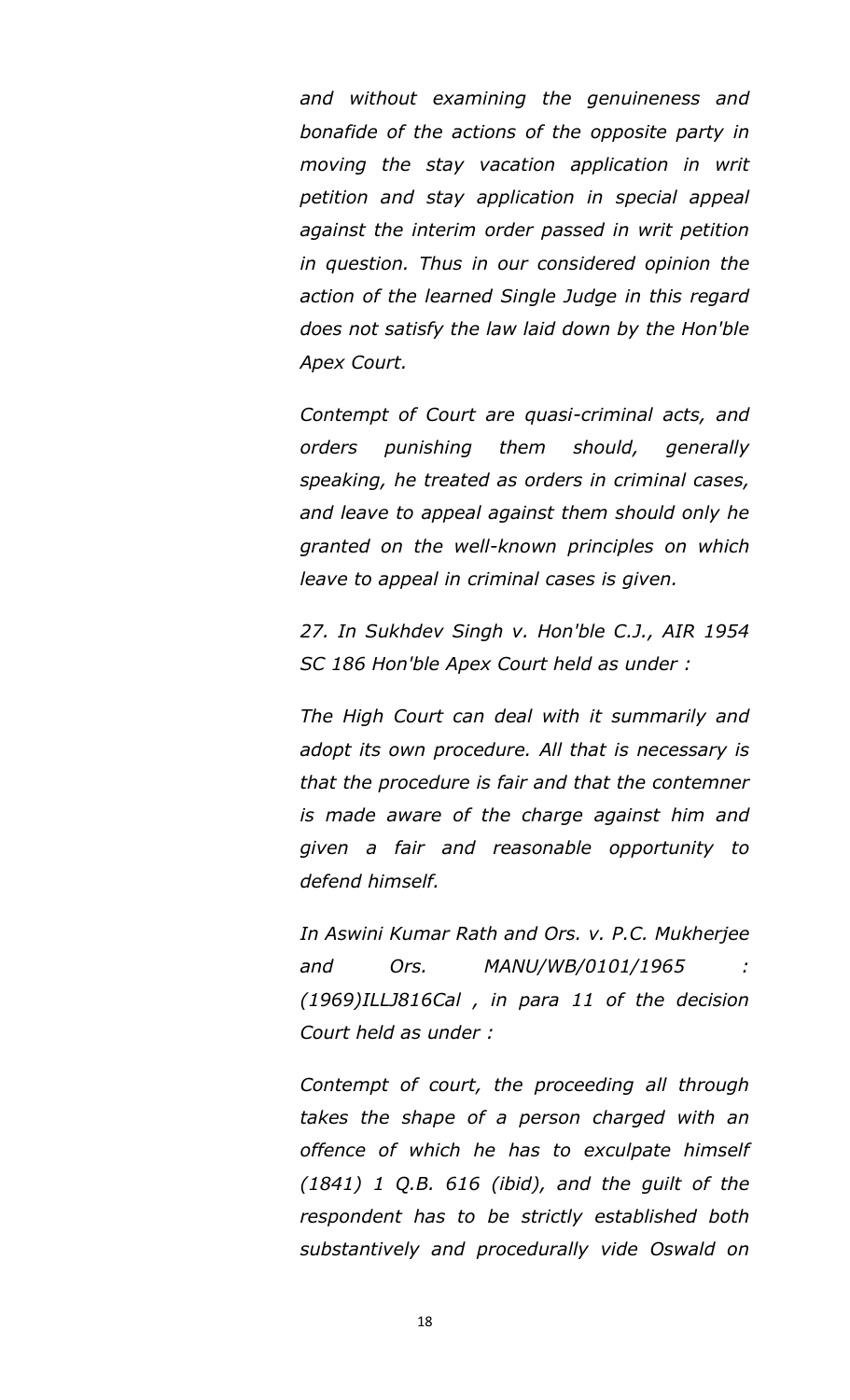*Contempt, p. 17 : Gorden v. Gordon (1946) 1 A. E.R. 247 (253) C.A.*

*Respondent must be made aware of the charge against him and given a fair and reasonable opportunity to defend himself, before holding him guilty of committing any contempt. Therefore, it was necessary for learned single Judge to frame specific charge against the appellant and intimate him asking his reply thereon and after affording him opportunity of fair hearing, if he would have been found guilty of committing contempt for wilful disobedience of the order passed by this Court only in that eventuality any order punishing the appellant could be justified.*

*Only notice was issued to the appellant directing him to appear in person before the court on 3.11.2004. On that day also neither any specific charge either of non-compliance of the order was framed nor any charge regarding delayed compliance of the order passed by such courts has been framed and served upon the appellant nor he was asked to reply any such charge rather learned Single Judge has straightway assumed the facts stated in the affidavit filed in support of impleadment application as correct and held the appellant guilty of committing contempt of this court. This approach of learned single Judge in our considered opinion, does not satisfy requirement of law and falls short of it, therefore held to be erroneous and contrary to law. Accordingly the impugned order passed by learned Single Judge is not sustainable in the eye of law and liable to be set aside.*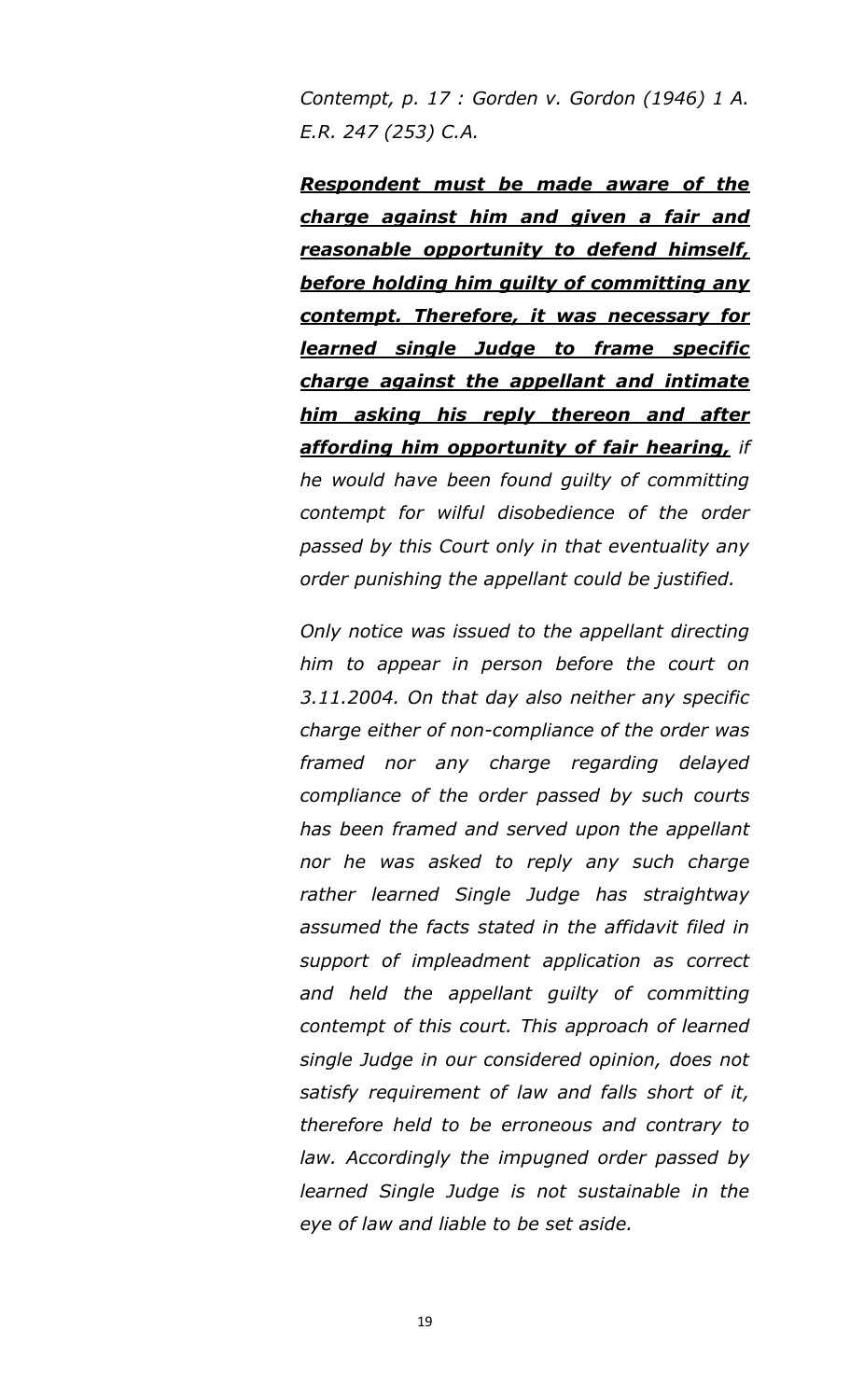*It is well settled that disobedience of the order of court in order to constitute punishable contempt must be wilful and deliberate, whether a particular acts and conduct would be amount to wilful and deliberate defiance of the order passed by the court has been under consideration at various occasion before different High Courts. In Manohar Lal v. Sri Prem Shankar Tandon and Ors. MANU/UP/0051/1960 : AIR1960All231 . In para 16, 17 and 18 of the decision a Division Bench of this Court held as under :-*

*16. A civil contempt has been very well defined in the case of O'Shea v. O'Shea and Parnell (1890) 15 P.D. 59-*

*"When a man does not obey an order of the Court made to some civil proceeding, to do or abstain from doing something as where an injunction is granted in an action against a defendant, and he does not perform what he is ordered to perform, and then a motion is made to commit him for contempt that is really only a procedure to get something done in the action, and has nothing of a criminal nature in it.* 

*Even a civil contempt, when proceedings are taken under the (Contempt of Courts Act, assumes a quasi-criminal nature: but there are certain principles which have to be borne in mind in considering the cases of civil contempt, which is different from a criminal contempt. In a civil contempt disobedience, in order to be punishable as a contempt, must be wilful and not merely casual, accidental and unintentional.*

*Contempt proceedings are of an extraordinary nature and they give special power to all the*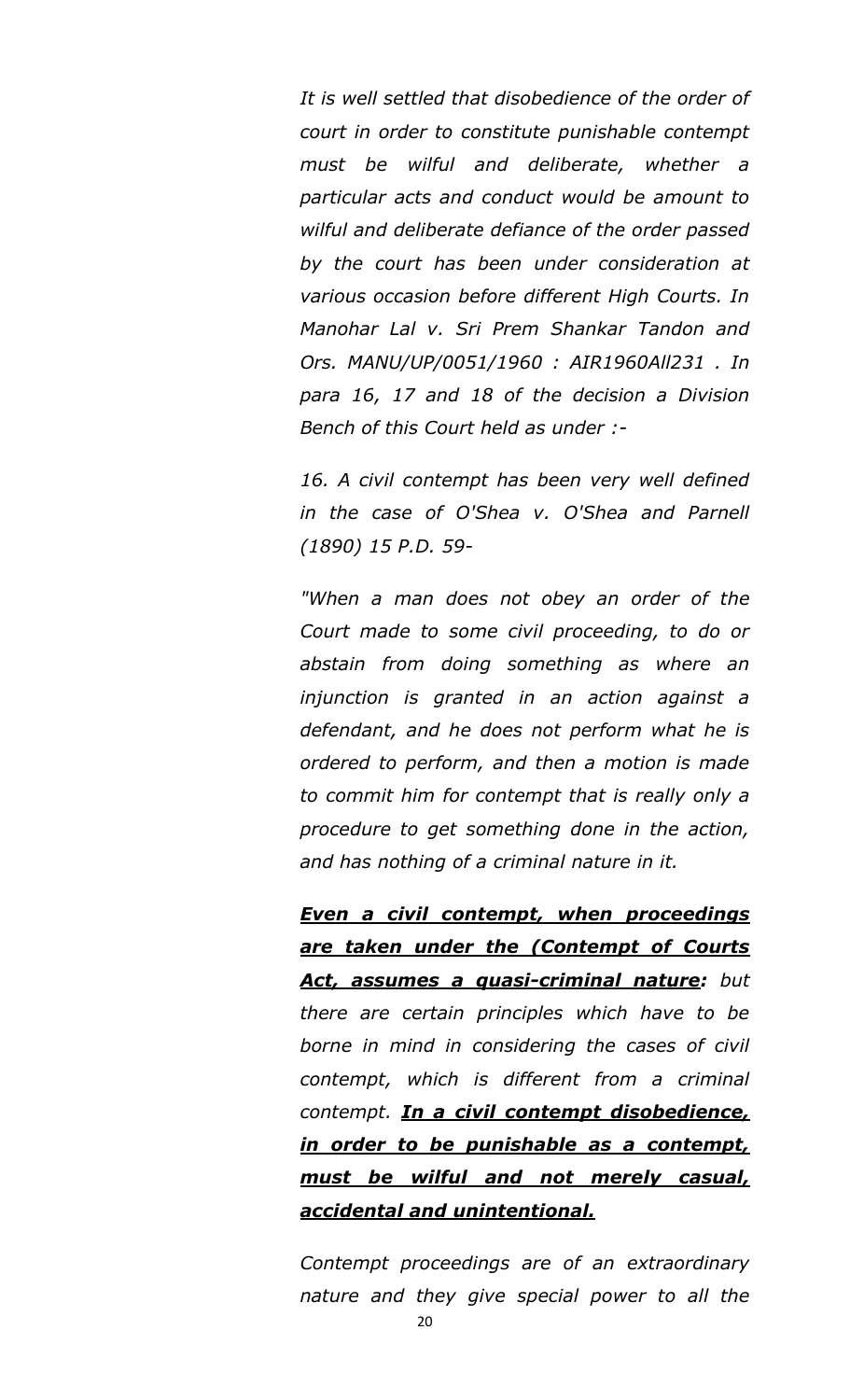*Courts of record. It is a power which is exercise summarily and the Court should be reluctant to exercise this extraordinary power particularly in a civil contempt, and this power should never he exercise if the offence complained of is of a slight or trifling nature and does not cause any substantial loss or prejudice to he complainant. This power should be exercised with scrupulous care and only when the case is clear and beyond reasonable doubt. See Emperor v. Murli Manohar Prasad MANU/BH/0195/1928i>*

*In order to punish a person for contempt of court, it must be established not merely that the order of the Court has been violated but also that such violation has been willful*

*Thus in view of the aforesaid discussions, it is clear that the power of courts of record is extraordinary in nature, therefore, the courts should be reluctant to exercise this power particularly in a civil contempt and this power should not be exercised if the offence complained of is of a slight or trifling nature and does not cause any substantial loss or prejudice to the complainant. Even a civil contempt, when the proceedings are taken under the contempt of courts Act, assumes a quasi-criminal nature, therefore, this power should be exercised with scrupulous care and only when the case is clear and beyond reasonable doubt. Before punishing a person under the provisions of Contempt of Court Act there must be wilful and deliberate defiance of the order of court, it should not be merely accidental and casual in nature. It is not each and every defiance and disobedience of the order of court can*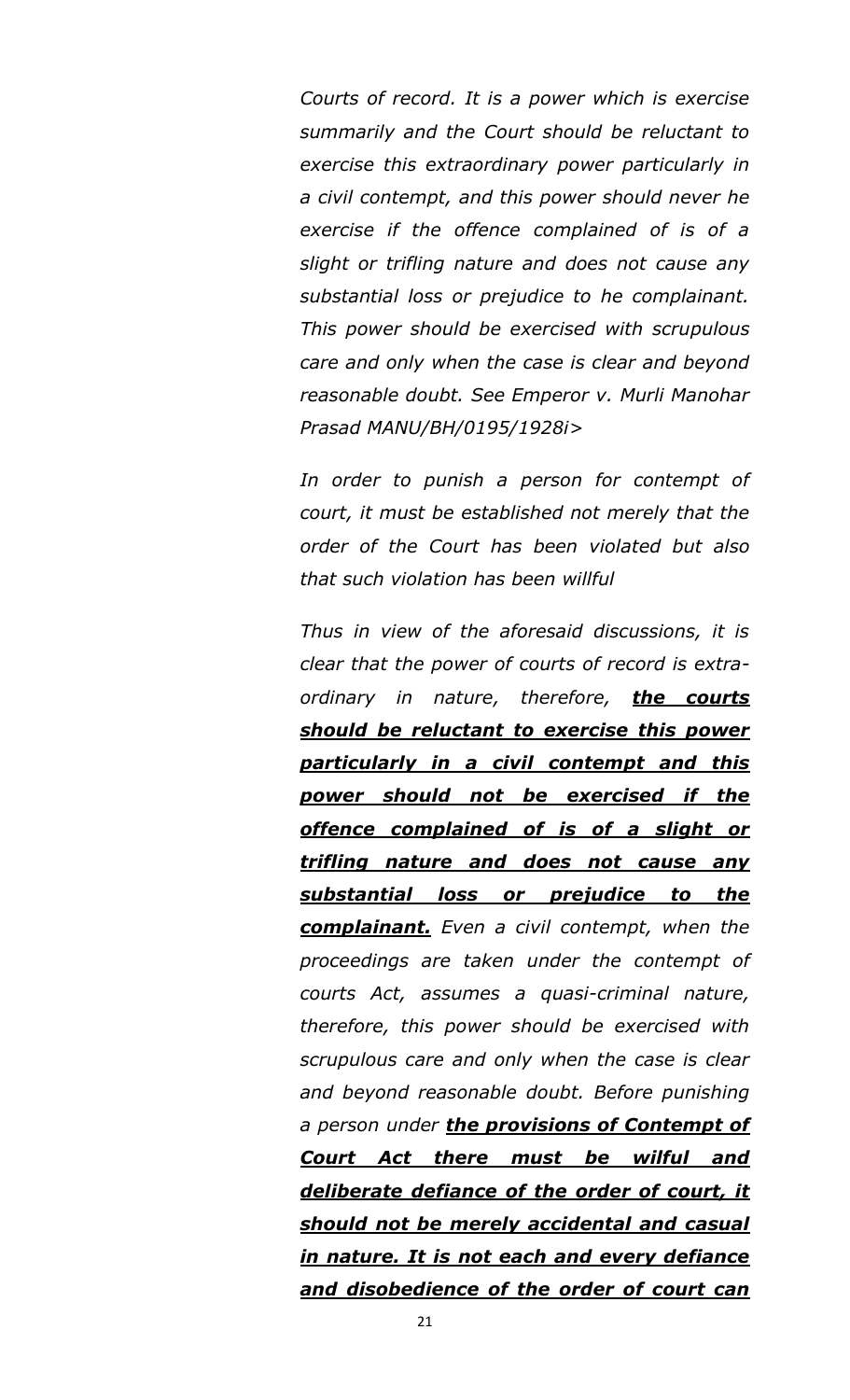*be held wilful disobedience of the order of the court. To arrive at a correct conclusion, every aspect of the matter referred herein before inasmuch as bonafide of the contemner is to be examined by the court dealing with contempt proceedings.*

*The impugned judgment and order passed by learned Single Judge in contempt petition No. 2101 of 2003 is wholly erroneous and not sustainable in the eyes of law and is liable to be set aside. Accordingly the same is set aside by this Court. The contempt notice issued against the appellant is hereby discharged.*

*Now coming to the first question as to whether As to whether in given facts and circumstances of the case the learned Single Judge was justified in proceeding with the contempt proceedings before the disposal of the stay vacation application moved on behalf of the respondents in the writ petition in as much as stay application moved in the special appeal filed on behalf of the respondents against the interim order dated 4,4.2003 passed in Civil Misc. Writ Petition No. 14661 of 2003? In this connection at the very out set it is necessary to point out that the Contempt of Courts Act 1971 defines contempt of courts and civil contempt as under :*

*2. Definitions.--In this Act, unless the context otherwise requires.*

*(a) Contempt of Court" means civil contempt or criminal contempt;*

*(b) "Civil contempt" means wilful disobedience to any judgment, decree, direction, order, writ or*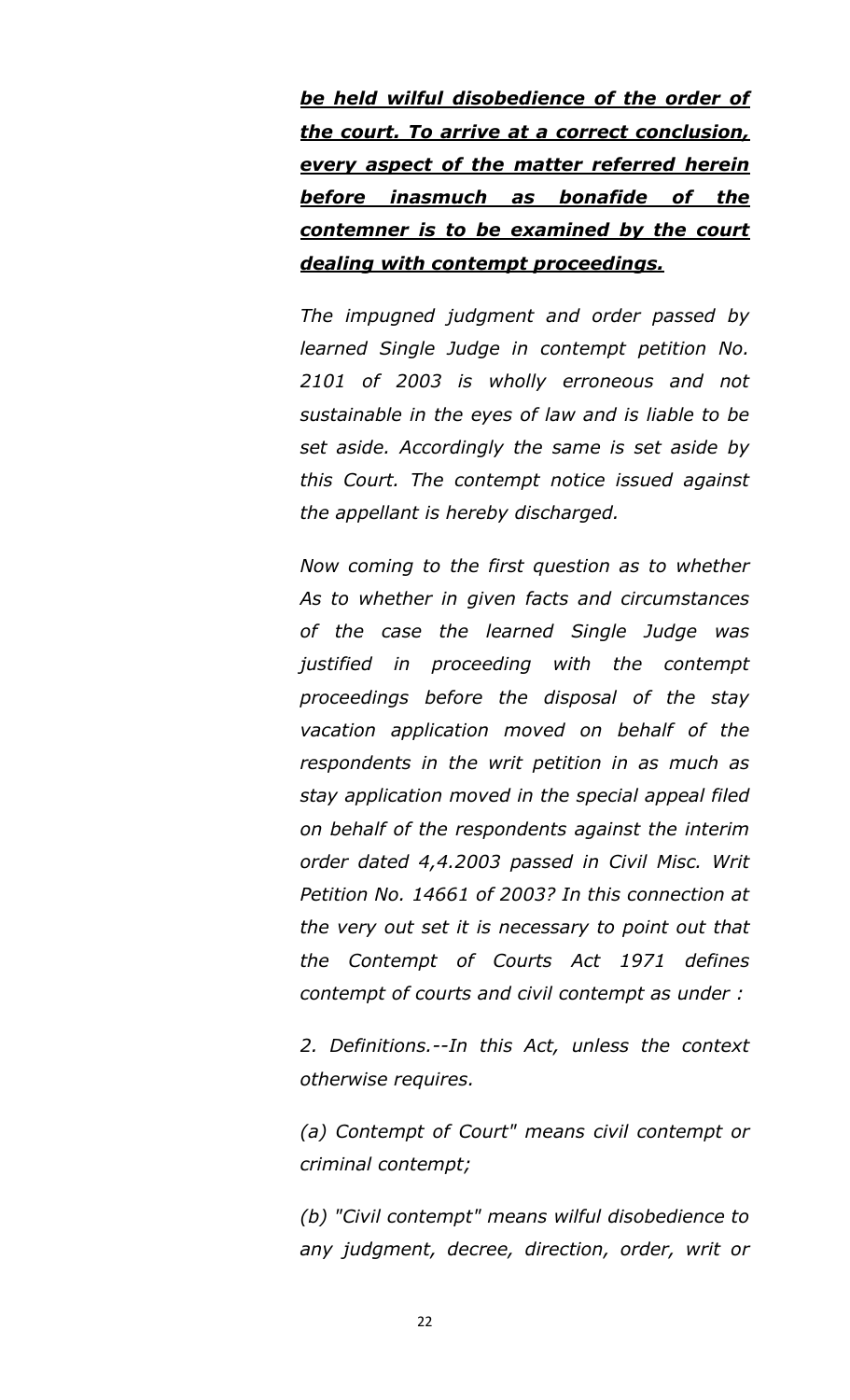*other process of a Court or wilful breach of an undertaking given to a Court."*

**10.** That, similar illegality was earlier committed by Justice S.J. Kathawala in **Contempt Petition (L) No.112 of 2018 in NOM No.1616 of 2018 in Suit No.976 of 2018** by directing the Respondent to remain present in the Court. But Adv. Nilesh Ojha appearing for Respondent pointed out the illegality then Justice S.J. Kathawala recalled the said order by **"Suo-Motu speaking to the order".** 

The said order dated  $5<sup>th</sup>$  **September, 2018** reads as under;

#### *"SUO MOTO SPEAKING TO THE ORDER DATED 5TH SEPTEMBER, 2018*

*CORAM: S.J.KATHAWALA,J,*

*DATED :- 5 th SEPTEMBER,2018*

*In the above Contempt Petition, the Order dated 5th September, 2018 stating that "The Respondents / Contemnors are directed to remain present before this Court on the returnable date." was inadvertently uploaded. In view thereof, the said Order dated 5th September, 2018, is recalled and substituted by the following order :* 

*1. The above Contempt Petition is filed by the Petitioner against the Respondents / Contemnors under Article-215 of the Constitution of India and the Contempt of Courts Act, 1971.*

*2. Heard the learned Advocate appearing for the Petitioner.* 

*3. I am prima facie satisfied that the Respondents / Contemnors have committed willful breach of the orders dated 19th June, 2018, 25th July, 2018, 1st August, 2018 and 16th August, 2018 read with subsequent correction order dated 20th August, 2018 passed by this Court, by failing to perform the undertakings given therein from time to time by the Respondents / Contemnors. Therefore, issue show cause notice to the Respondents / Contemnors as*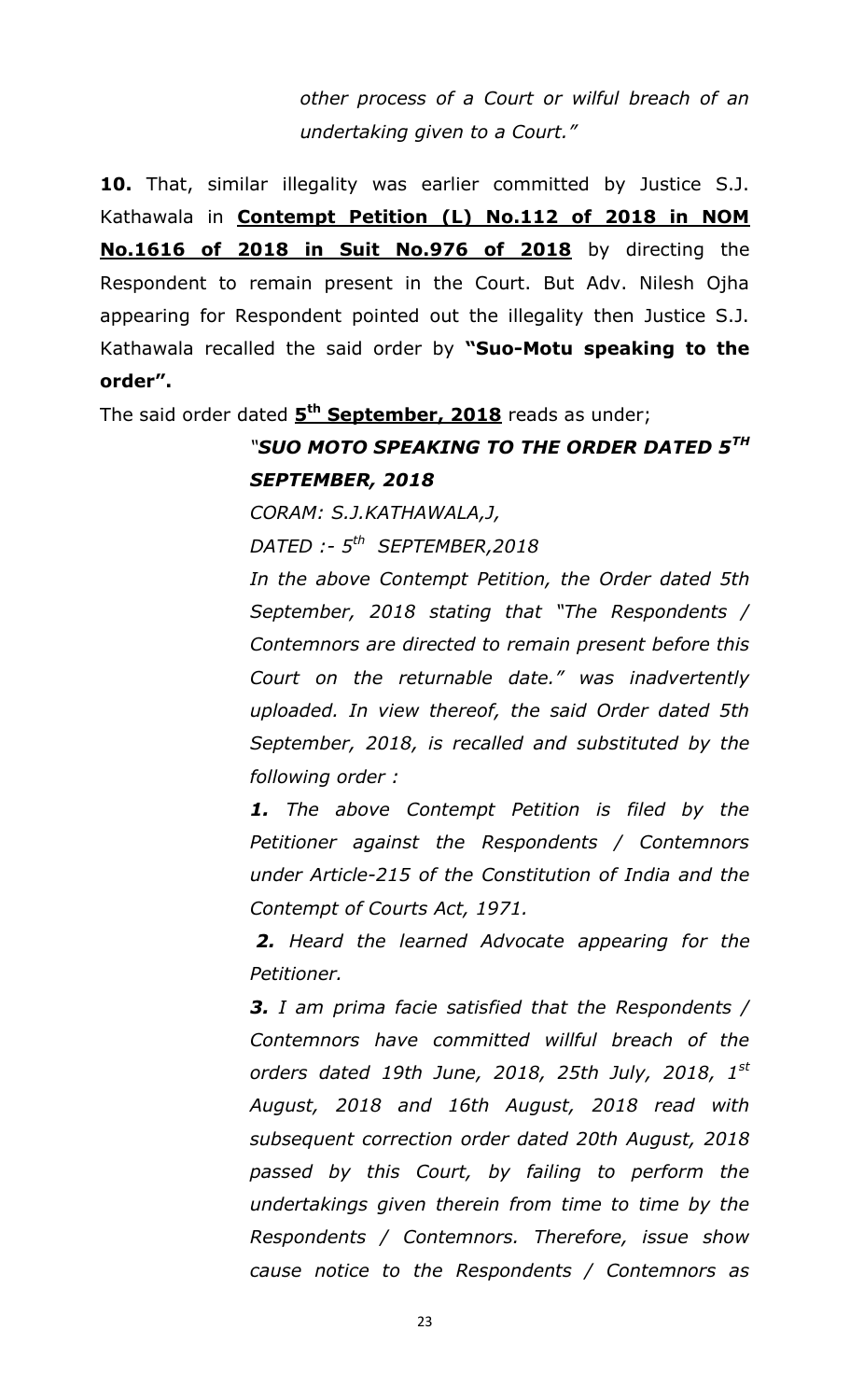*provided under the Contempt of Courts (CAT) Rules, 1992 read with Rule 1036 (1) of the High Court (Original Side) Rules, 1980 to regulate proceedings for contempt under Article-215 of the Constitution of India and the Contempt of Courts Act, 1971, returnable on 9th October, 2018.* 

*4. Stand over to 9th October, 2018 "*

But again same illegality is committed by Justice Kathawala while sitting with Justice Akil Kureshi on **28th June, 2019**. This shows their callous criminal conduct to misuse the power and act against the law and thereby violate the fundamental rights of the citizens.

#### 11. In **Quantum Securities Pvt.Ltd Vs. New Delhi Television Ltd. AIR 2015 SC 3699** it is ruled a under;

*―The High Court issued notice to the Appellants to show cause as to why action under the provisions of the Contempt of Court Act not be initiated against them for violation of the orders. The court also issued an order restraining the Appellants from issuing defamatory communication in connection with the Respondent. Hence, the present appeal.*

*Held, disposing off the appeals.*

*Once the Notice of Motion is decided on merits in accordance with the law then the parties can work out their rights by taking recourse to legal remedies available to them for pursuing their grievance to higher fora either in appeal or revision, and may also prosecute the contempt proceedings arising out of the main case.*

*The contempt proceedings out of which these appeals arise are stayed. After the disposal of the Notice of Motion, the contempt proceedings may be decided in accordance with law including its maintainability."*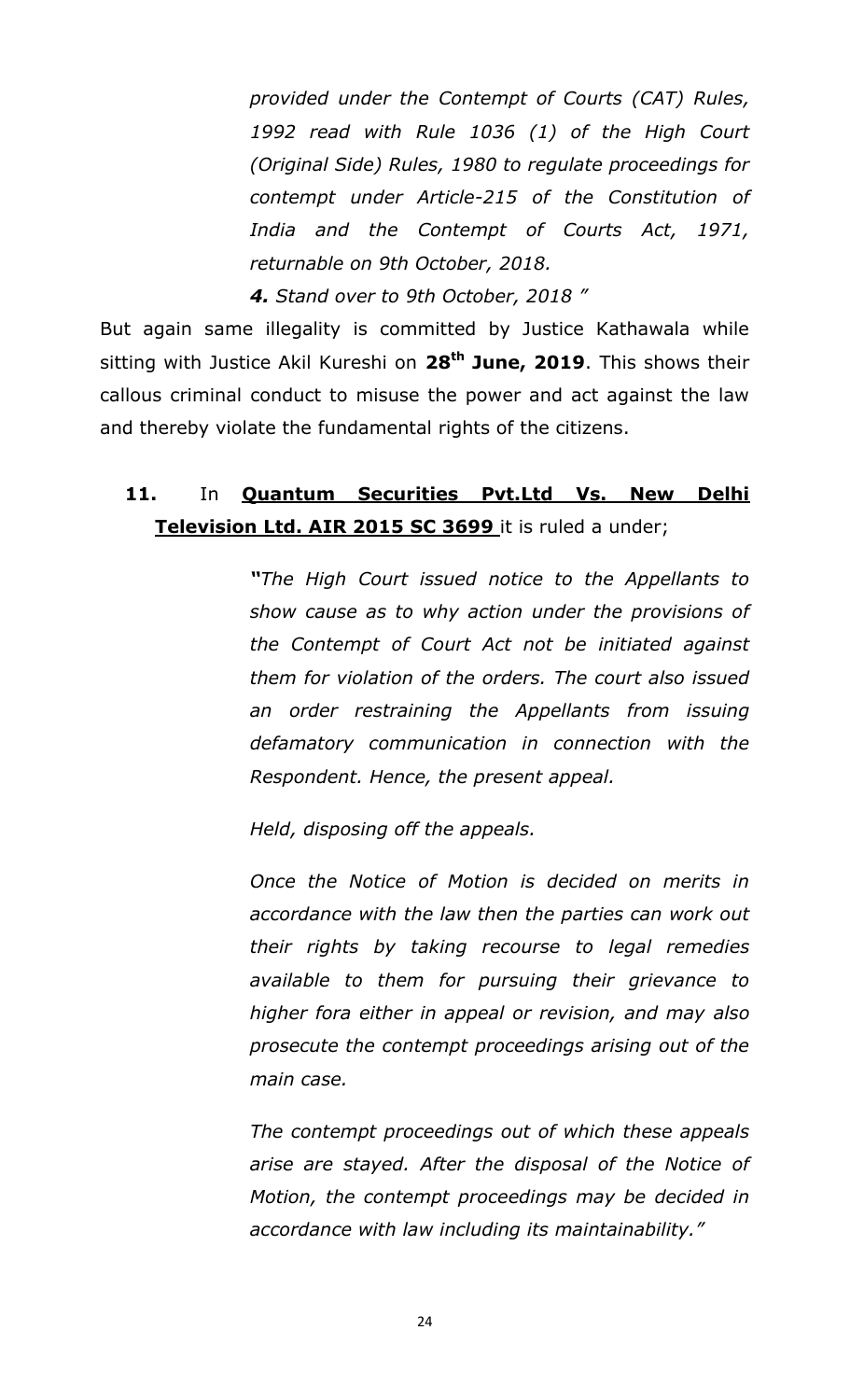#### **12.** In **Gurudas Alvani Vs. Mahajani of Temple 2016 SCC OnLine Bom 3980** it is ruled as under ;

*―4. The learned Counsel for the petitioner places reliance on the decision of the Hon'ble Apex Court in the case of Quantum Securities Pvt. Ltd. v. New Delhi Television Ltd., reported in (2015) 10 SCC 602, in order to submit that in such a case, it is not appropriate that the main application is kept pending and application for contempt/breach of injunction, is taken up in precedence.*

*5. The learned Counsel for the respondent, in all fairness, does not dispute this position."*

13. That, Hon'ble Supreme Court in Kanwar Singh Saini Vs. High **Court of Delhi 2012 4 SCC 307** had ruled that, the Contempt jurisdiction cannot be exercised for recovery of the amount the execution proceedings should be adopted. It is read as under;

> *― A. Civil Suit ---------Enforcement of interim or final orders/ decree of court including undertakings given to court------- Role ofexecution vis- a vis contempt proceedings --------Proper and advisable first mode for enforcement of orders, held, is to file an application under Or. 39 R. 2- A CPC for enforcement of interim orders/ undertaking to court when suit is pending, or to file application for execution in case suit has been decreed based on undertaking or otherwise ------ When matter relates to infringement of a decree or decretal order embodying rights as between parties, contempt jurisdiction cannot be invoked merely because other remedies may take*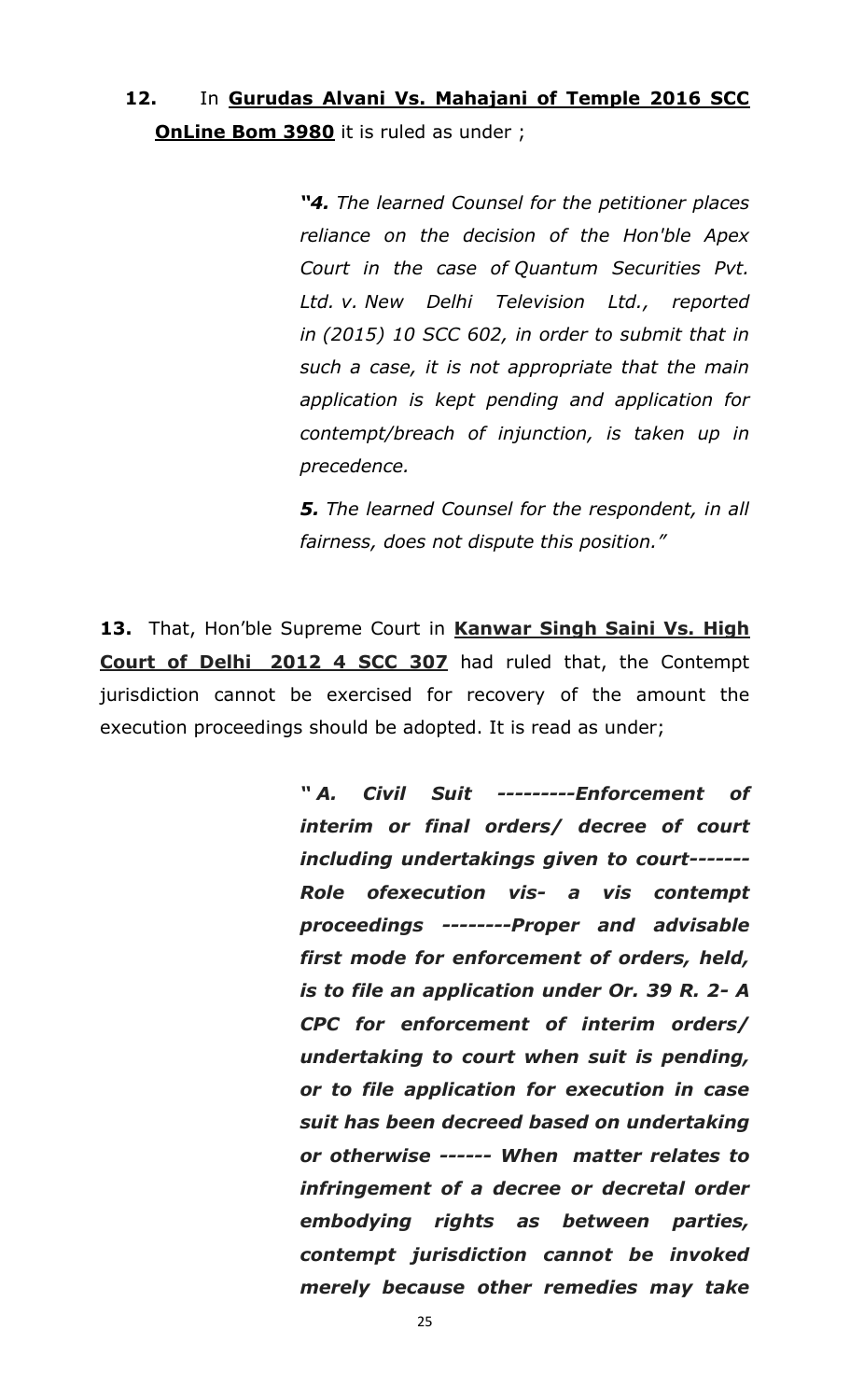*time or as more circumlocutory in nature --- -Violation of permanent injunction or willful was disposed of, can be set right in execution proceedings by attachment of defaulter's property or by detention in civil prison, and not by contempt proceedings --- --Contempt jurisdiction is attracted when disobedience of court is willful and contumacious -----Civil Procedure Code, 1908-----Or. 39 R. 2-A and Or. 21 R. 32 and Or. 21 ----Contempt of Courts Act, 1971 ---- S. 2 (b) -----Specific Relief Act, 1963, Ss. 36 to 42*

*I. Contemnor of Courts Act, 1971 ------ Ss. 2(b) and (c) ---- Civil or criminal contempt - --- Determination of ----- Violation / breach of undertaking given to court on basis of which decree was passed ---- Held, constitutes civil contempt since it is for sole benefit of other party to the suit and court must satisfy itself that such violation was willful and intentional---- In such situation administration of justice could be undermined if order of competent court is permitted to be disregarded with impunity, but it does not involve sufficient public interest for it to be treated as criminal contempt ---- Where contemnor satisfies court that disobedience was under compelling circumstances, no punishment can be awarded---For violation of a judgment or decree provisions of criminal contempt arenot attracted.*

*J. Civil Procedure Code, 1908 ---- S. 47, Or. 21 and Or.21 R.32 ---- Execution ---- Nature*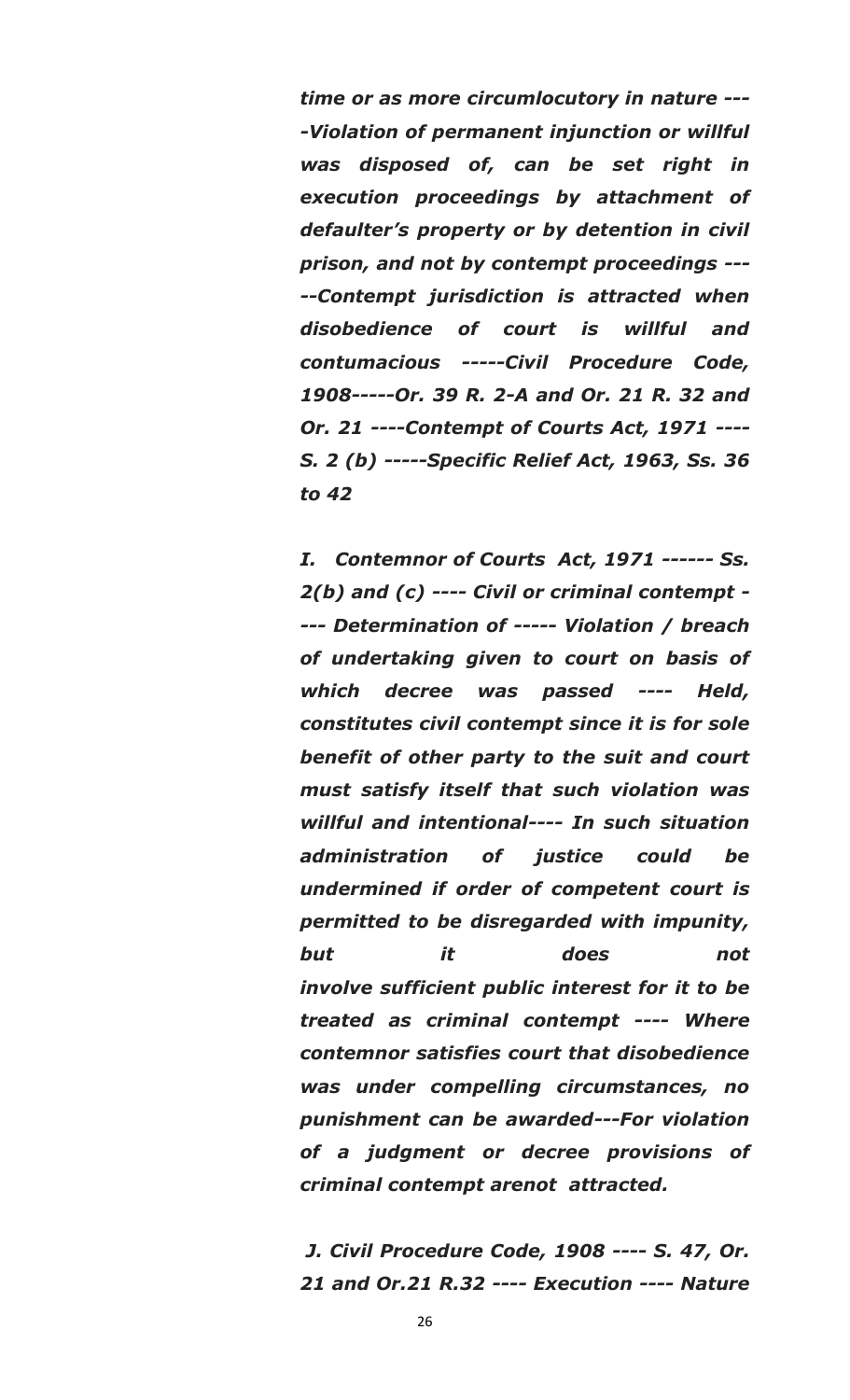*of disobedience/non-compliance by judgment-debtor ---- Relevance of ---- Held, in execution proceedings , court may not be bothered with whether disobedience is willful or not and court is bound to execute decree irrespective of consequences ----- Civil Suit ----Execution*

*K. Contempt of Court ---- Criminal Contempt ----Initiation of criminal contempt proceedings up to punishment therefor ----- If properly conducted/contempt power properly exercised ----- False affidavit (taking inconsistent pleas in reply filed to application under Or. 39 R. 2-A CPC) High Court convicting appellant for criminal contempt and sending him to jail but not granting any relief so far as enforcement of decree was concerned-----Propriety --- Held, purposes of initiation of contempt proceedings are twofold: to ensure compliance with order passed by court; and to punish contemnor as he has the audacity to challenge majesty of law --- High Court erred in not taking any steps for enforcing decree and sending appellant to jail, which was a glaring example of non-application of mind and non-observance of procedure prescribed by law--- Contempt of Courts Act, 1971, Ss. 10, 11, 12 and 2(c)* 

*L. Contempt of Court---- Contempt proceedings --- Nature of --- Standard of proof ---- Benefit of doubt --- Held, contempt proceedings being quasi-criminal in nature, standard of proof required is the*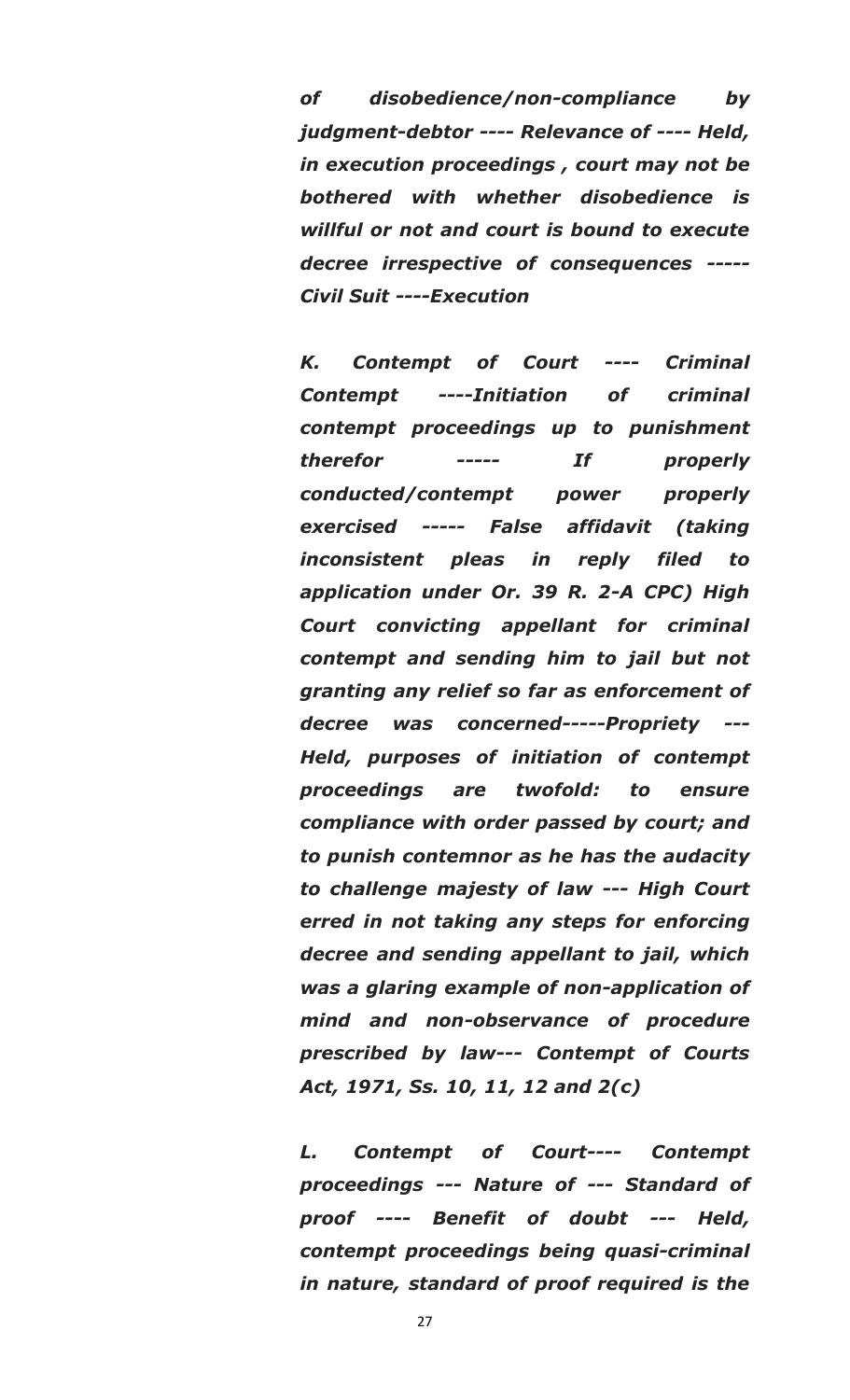*same as in other criminal cases --- Alleged contemnor is entitled to protection of all safeguard/rights provided in criminal jurisprudence, including benefit of doubt --- - There must be clear-cut case of obstruction of administration of justice by a party intentionally to bring the matter within the ambit of contempt--- Case should not rest only on surmises and conjectures.*

Also relied on In **Mangal Das Vs. Akhand Pratap Singh MANU/UP/2139/2016** it is ruled as under ;

> *"Code of Civil Procedure, 1908 (CPC) - Order XXI Rule 32; Constitution Of India – Article 215, , 361(2) – Contempt Of Courts Act, 1971- Ordinarily, contempt is not a mode of execution of a decree, when other modes have been provided. The Apex Court in Kanwar Singh Saini v. High Court of Delhi, MANU/SC/1111/2011 : (2012) 4 SCC 307, had an occasion to examine the enforcement of interim/final orders/decree of the court including undertakings given to the court vis-à-vis. contempt.*

#### *Paragraph 21 of the said judgment is quoted hereunder:*

*"The provision of order XXI, Rule 32, C.P.C., applies to prohibitory as well as mandatory injunctions. In other words, it applies to cases where the party is directed to do some act and also to the cases where he is abstained from doing an act. Still to put it differently, a person disobeys an order of injunction not only when he fails to perform an act which he is directed to do but also when he does an act which he is prohibited from doing. Execution of an injunction decree is to be made in pursuance of Order XXI, Rule*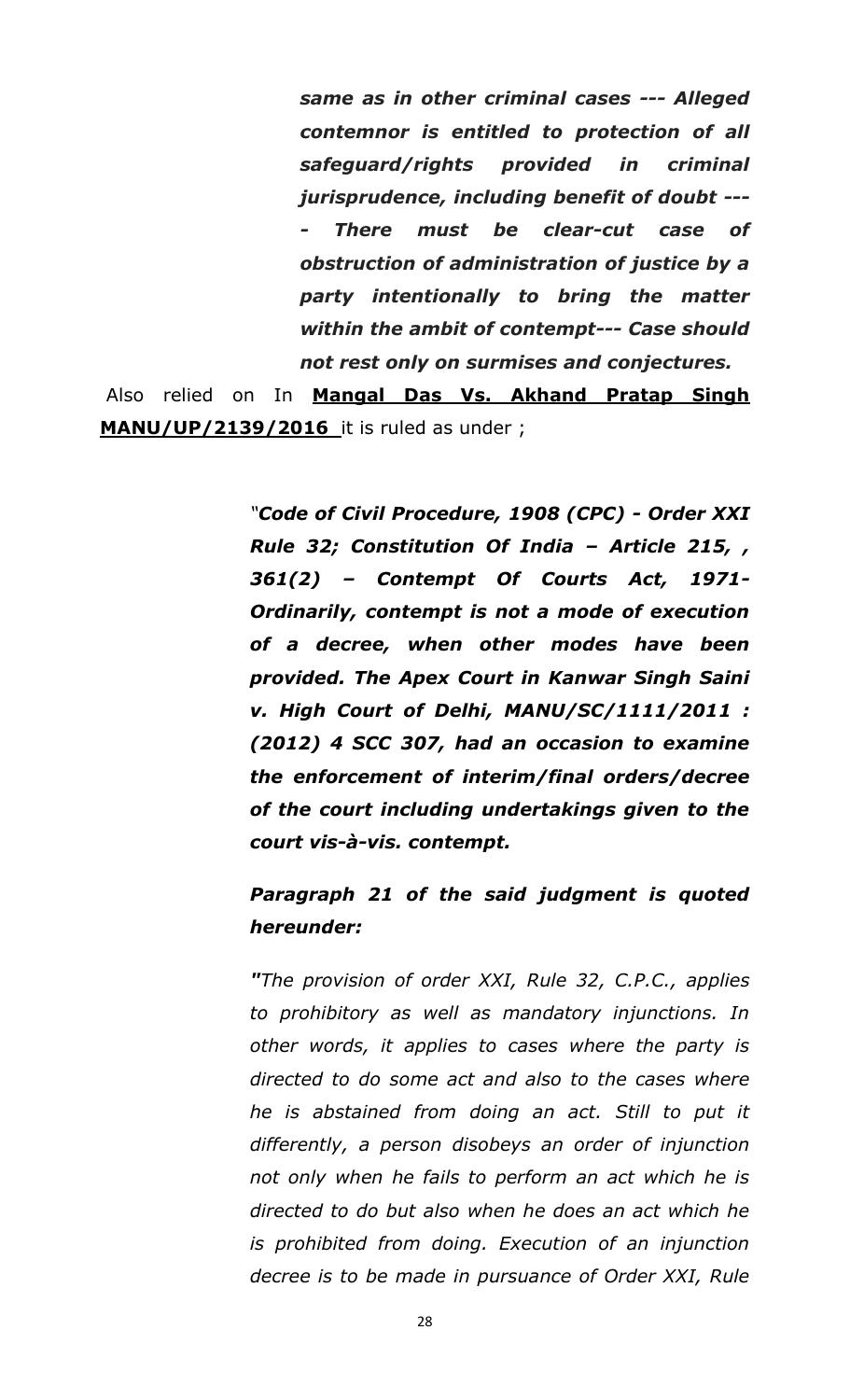*32, C.P.C., as the C.P.C., provides a particular manner and mode of execution and, therefore, no other mode is permissible."*

*12. Thus, from the language of Order XXI, Rule 32, C.P.C., it does not transpire that proceedings under Order XXI, Rule 32, C.P.C., cannot be invoked, once a decree of permanent injunction is satisfied. On the contrary, language is explicit, as it provides that as and when there is a willful disobedience of a decree, it may be enforced by detention/attachment or by both as against the party in default. The rationale is that in the event a decree-holder complains of willful disobedience on the part of a judgment-debtor, then the proceedings under Order XXI, Rule 32, would involve investigation of facts and leading of evidence, as to whether there is any willful disobedience or not and only thereafter, a finding can be arrived at as to the willful disobedience. If so, then penal consequences of civil detention/attachment of property or both would follow.*

*13. Thus, this Court has no hesitation in holding that the remedy if any, for the applicant is to invoke the forum under Order XXI, Rule 32, C.P.C., the instant contempt is not maintainable and is liable to be dismissed. The contempt is dismissed in limine.*

### **14.** In **Jiwani Kumari Parekh Vs. Satyabrata Chakravorty AIR 1991 SC 326** it is ruled as under;

*―[Contempt of Courts Act \(70 of 1971\),](https://mail.google.com/mail/u/0/#m_619670403134702232_Contempt+of+Courts+Act+(70+of+1971)) S.2, S.14- Contempt of Court – Failure to handover the possession of disputed premises inspite of Supreme Court direction- Held, Deliberate disobedience of order of Court is necessary - Supreme Court issued direction to respondent to hand*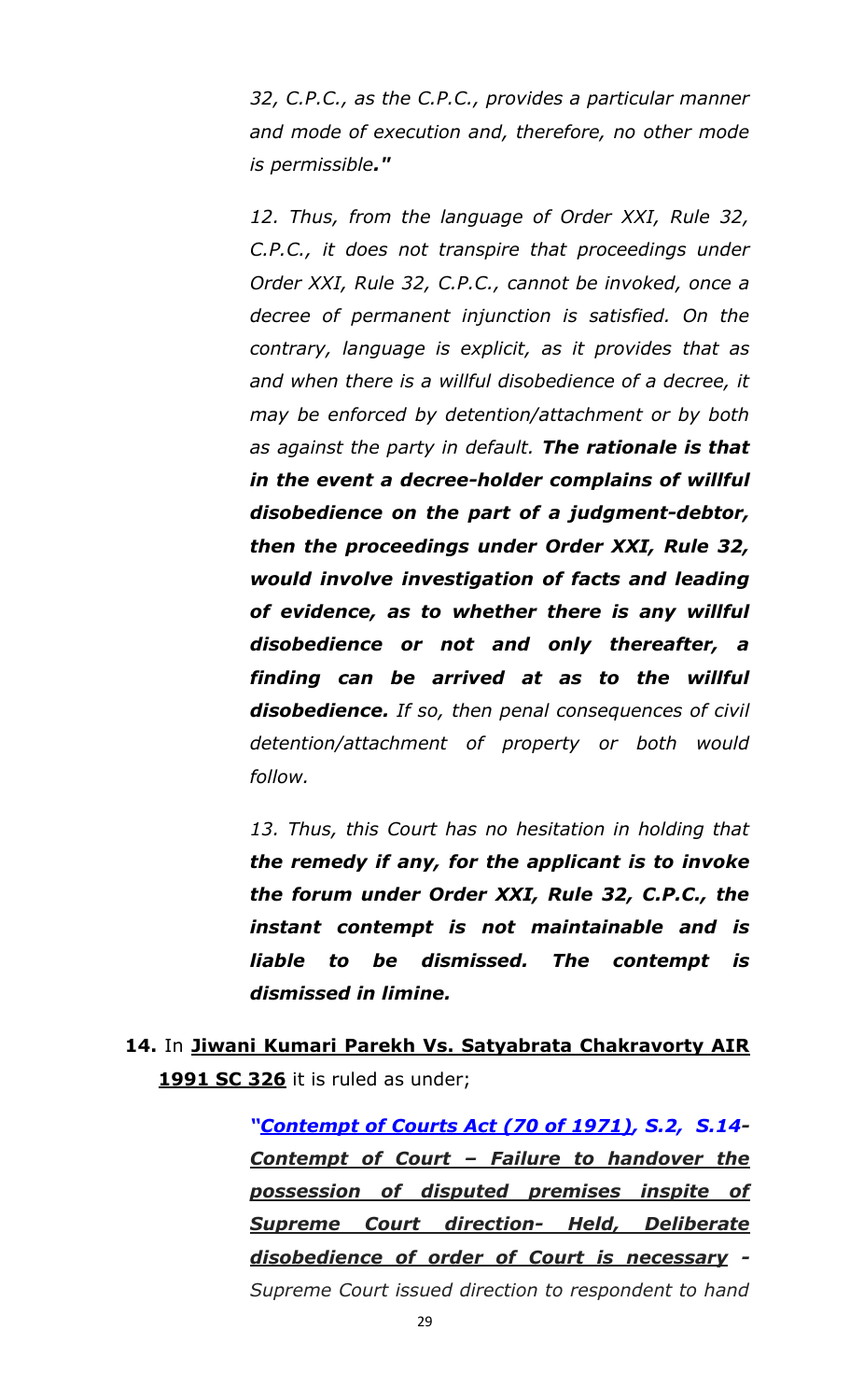*over possession of disputed premises to petitioner within a specified date, but the respondent could not comply with the direction, due to various court proceedings, it cannot be held that the respondent had committed by wilful or deliberate or reckless disobedience of the order of the Supreme Court. The contempt petition against respondent is liable to be dismissed.‖*

Hence the Ld. Judges don"t know the basic principles of law that the Contempt proceedings cannot be use/initiated when the main order is under challenge and when the other remedy of execution is available.

Similar extortion techniques were adopted and illegalities are committed by **"Justice Akil Kureshi & Justice S.J.Kathawala"** in the case of Dr.Santosh Shetty.

### **15.ILLEGAL SUMMONING A PERSON IS AN OFFENCE IN SECTION 341, 342 OF INDIAN PENAL CODE :-**

Hon"ble Supreme Court (Full Bench) in **Raja Ram Vs. State (1971) 3 SCC 945** had ruled as under;

> *"India Penal code sec. 341, 342 – Conviction of Police Officer for illegally Summoning a accused/witnesses – Held –The Police Officer cannot Summon a woman or a male under fifteen years of age – Such persons must be asked to attend interrogation at the place where they reside – This is mandatory provision of section 160 of Cr. P.C. – The Police Officer by calling the witnesses at police station kept them under wrongful restraint - The Police Officer is guilty under section 341 of I.P.C. – His conviction is proper."*

Similar illegalities are committed by Justice Akil Kureshi & Justice S.J.Kathawala and therefore they are also liable for action under section 341 & 342 of IPC.

Section 219 of Indian Penal Code reads as under;

*219. Public servant in judicial proceeding corruptly making report, etc., contrary to law.—Whoever, being a public servant, corruptly or maliciously makes or pronounces in any stage*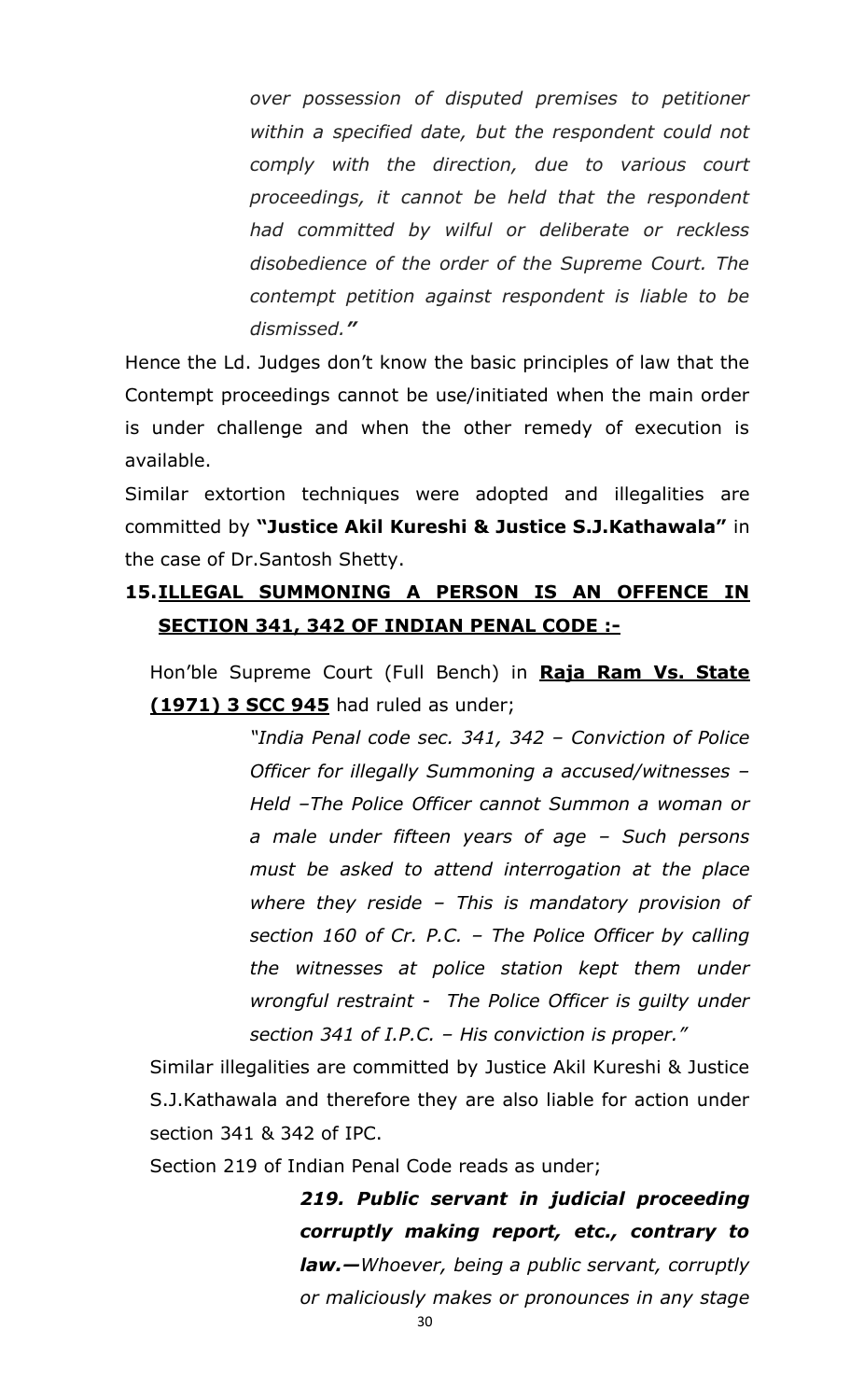*of a judicial proceeding, any report, order, verdict, or decision which he knows to be contrary to law, shall be punished with imprisonment of either description for a term which may extend to seven years, or with fine, or with both.*

**16.** In **Sailajanand Pande Vs. Suresh Chandra Gupta 1968 SCC OnLine Pat 49** it is ruled as under ;

## *―ACTION AGAINST JUDICIAL OFFICER CAUSING ILLEGAL ARREST*

*– Magistrate acting illegally and without jurisdiction in the matter of arrest is not protected – Magistrate has no absolute protection regard to his act of illegal arrest.*

*First class Magistrate issued letter to appear and directed to show cause against prosecution on the petition filed by another person – When petitioner appeared he was detained to custody – The bail bond furnished by the petitioner were rejected by the Magistrate deliberately – Petitioner claimed that due to such illegal, unauthorized and malafide conduct of the Magistrate in arresting him, he has lowered in the estimation of the public and claimed for the damage – The action of the Magistrate by putting the petitioner under arrest for realinsing the certificate dues by adopting questionable and unlawful method is highly deplorable – It was unbecoming of a Magistrate – It is relevant to investigate to find out the motive, the propriety and the legality of the action of the Magistrate in arresting the petitioner – It is not a judicial act although exercised during the Judicial proceedings – The Magistrate exercised its power with the ulterior object of coercing the petitioner.*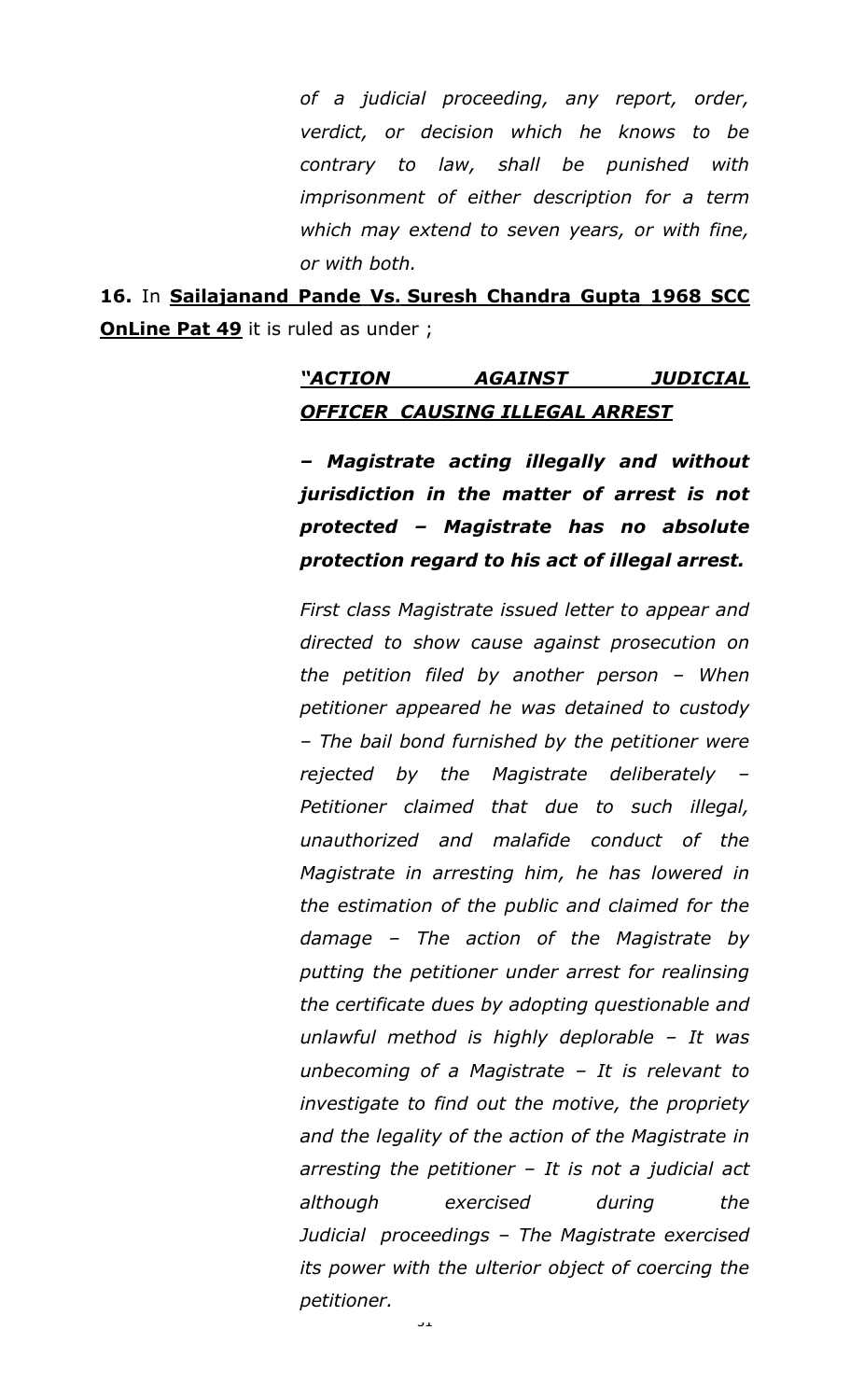*At page 178 of the 14th Edition of Salmond on Torts it is said -*

*"The wrong of false imprisonment consists in the act of arresting or imprisoning any person without lawful justification, or otherwise preventing him without lawful justification from exercising his right of leaving the place in which he is."*

*In my opinion, defendant No. 1 has committed the wrong of false imprisonment in this case.*

*But - "Wherever protection of the exercise of judicial powers applies, it is so absolute that no allegation that the acts or words complained of were done or spoken mala fide, maliciously, corruptly, or without reasonable or probable cause suffices to found an action." Further it has been pointed out under the title "Liability of Magistrates" at page 160 of Volume 25 of Halsbury's Laws of England, 3rd Edition, that -*

*"Protection is afforded by common law and by statute to justices in respect of acts done in the execution of their duty as such; but this protection does not extend to cases where they have acted either maliciously and without reasonable and probable cause, or without or in excess of their jurisdiction, and in such cases they are liable to an action for damages at the suit of the party "aggrieved,"*

*A similar passage occurs at page 768 of Volume 38 of the Halsbury's Laws of England, 3rd Edition -*

*A Magistrate or other person acting In a judicial capacity is not liable for acts done within his jurisdiction, but he is liable to an action for false*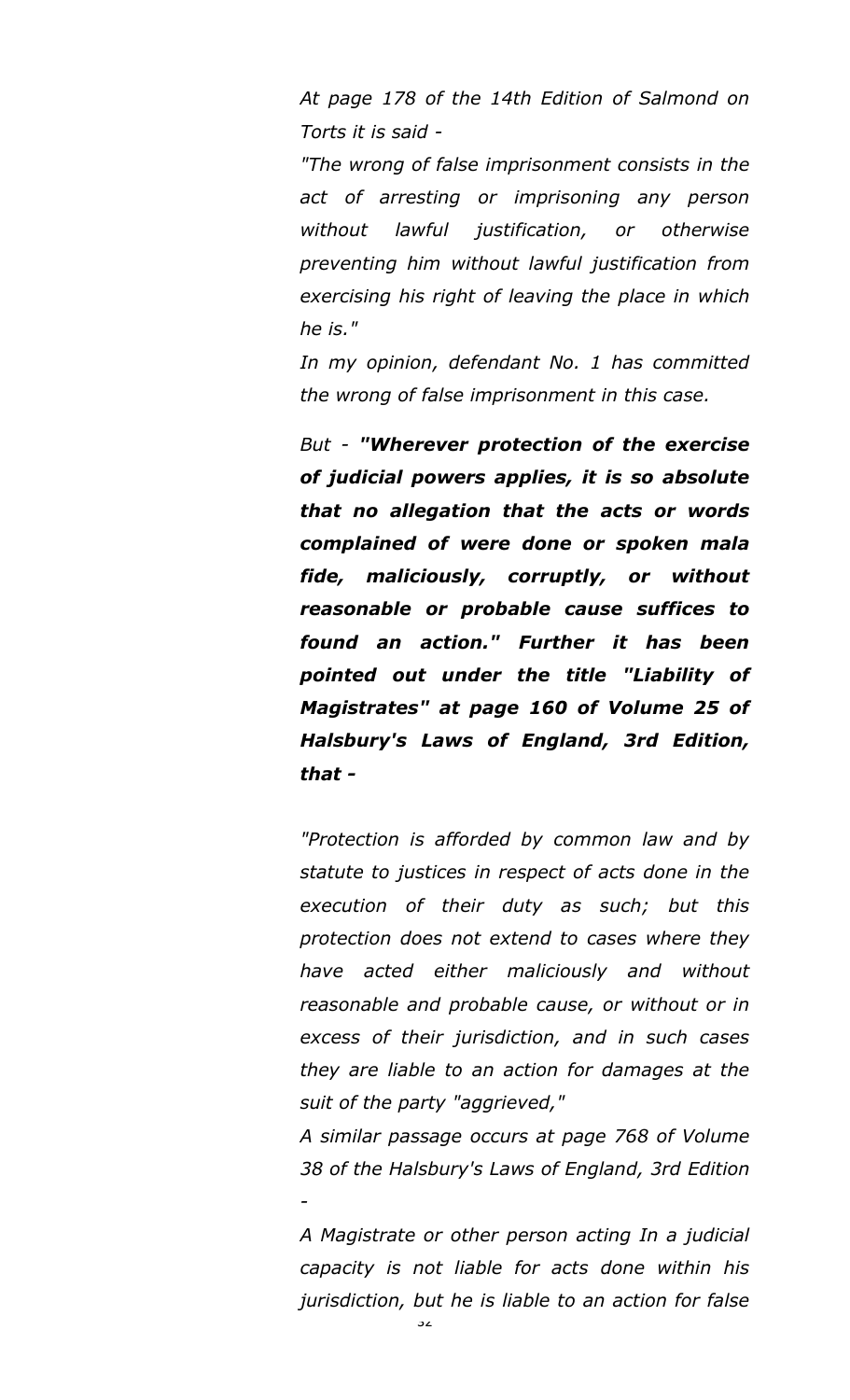*imprisonment If he unlawfully commits a person to prison in a matter in which he has no jurisdiction, provided that he has knowledge, or the means of knowledge of the facts which show that he has no jurisdiction."*

## **#CHARGE # INTENTIONAL CONTEMPT OF SUPREME COURT JUDGMENT IN TAMILNAD MERCANTILE BANK SHAREHOLDER VS S.C.SEKAR & ORS. (2009) 2 SCC 784BY PASSING AN INJUNCTION ORDER WITHOUT CONTEMPT PROCEEDING:-**

Hon"ble Supreme Court in the case of **Tamilnad Mercantile Bank Shareholder Vs S.C.Sekar & Ors. (2009) 2 SCC 784** it is ruled as under;

> *―35. Apart from the fact that the appellant did not approach the Court with clean hands and was thus not entitled to any equitable relief, we are surprised to see the manner in which the interim order was passed by the learned Single Judge in the contempt proceedings, which reads :.*

> *1. That G. Narayanamurthy, the respondent herein, be and is hereby restrained by an ad interim injunction till 21.07.2008 not to implement the resolution of item of business relating to the election of Directors of the respondent bank at the 83rd , 84th and 85th Annual General Meeting held on 05.06.2008 till disposal of the contempt application.*

> *2. That the notice of this Sub Application No. 163 of 2008 returnable by 21.07.2008 be served on the respondents herein; and*

> *3. That the Sub Application No. 163 of 2008 be posed on 21.07.2008.*

> *The suit related to 83rd Annual General Meeting. The contempt application related to election of Directors of the Bank at the 83rd, 84th and 85th Annual General*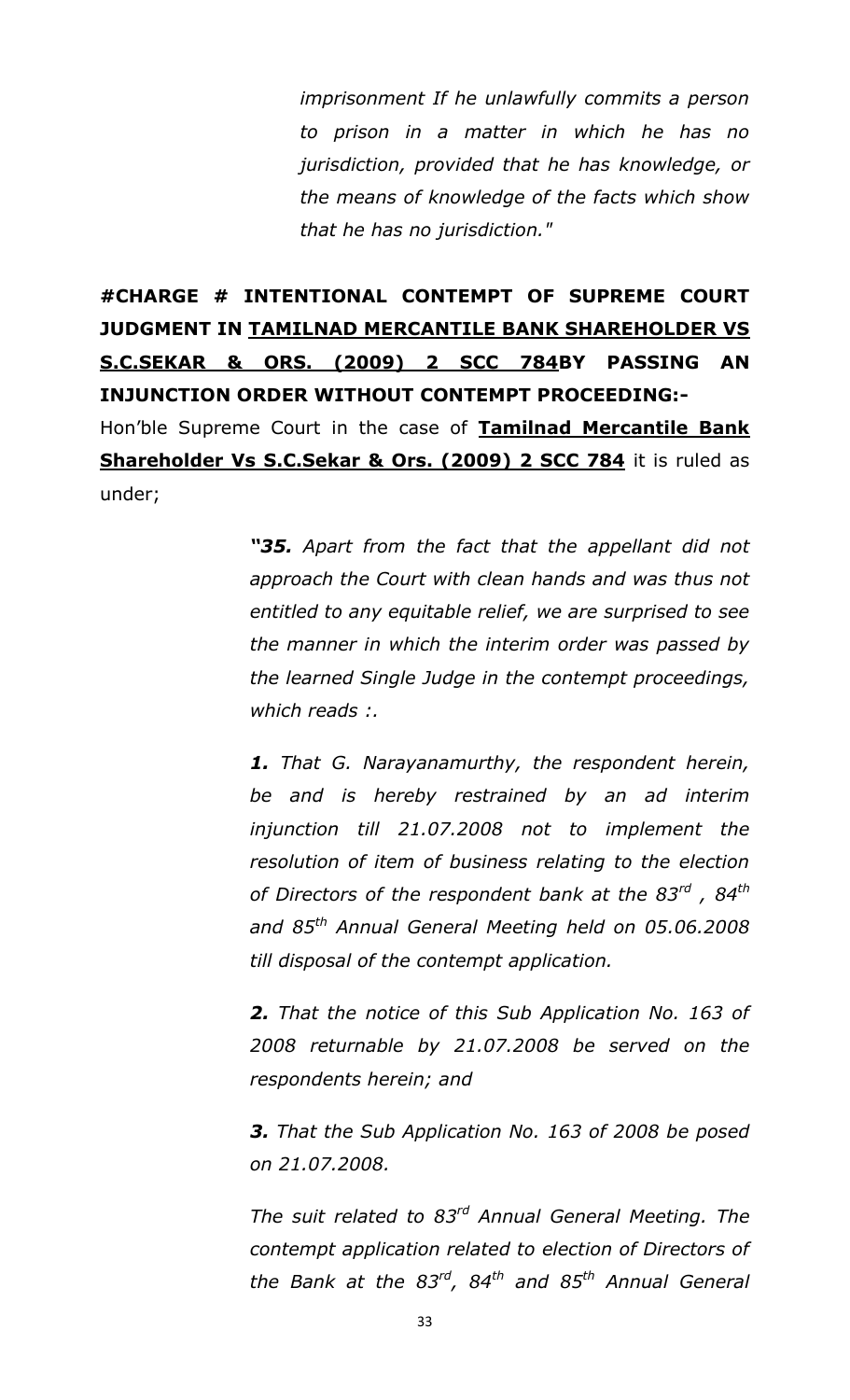*Meetings. Although the sub-application was directed to be posted for 23rd July, 2008 the order of injunction was not limited to that date. It was directed to continue till disposal of the contempt application; though it was stated earlier that the ad interim injunction was till 21.7.2008.*

*It does not contain any reason. There is no finding as regards existence of a prima facie case. There is no finding that G. Narayanmoorthy had prima facie committed the contempt.*

*The order is not a speaking one. Ordinarily a direction cannot be issued in contempt proceedings without arriving at a finding as to how the Managing Director of the Bank can be said to have flouted the order.*

*36. In Municipal Corporation Jabalpur v. Om Prakash Dubey MANU/SC/5573/2006 : (2007)ILLJ1026SC , this Court held:*

*We are in this case not called upon to consider the implication of the awards, which might have been passed in favour of the workmen. The Division Bench, by reason of the impugned judgment had issued directions in exercise of its jurisdiction under Section 12 of the Contempt of Courts Act, 1971, without arriving at a finding as to how the Corporation has violated its order. It issued directions which are contrary to or inconsistent with the directions issued by a learned Single Judge by an order dated 27-2- 2003.*

*The judgment of the Division Bench is, thus, subject to correction by this Court both under Article 136 of the Constitution of India as also under Section 19 of the Contempt of Courts Act.*

*The said decision applies in all force to the fact of the present case."*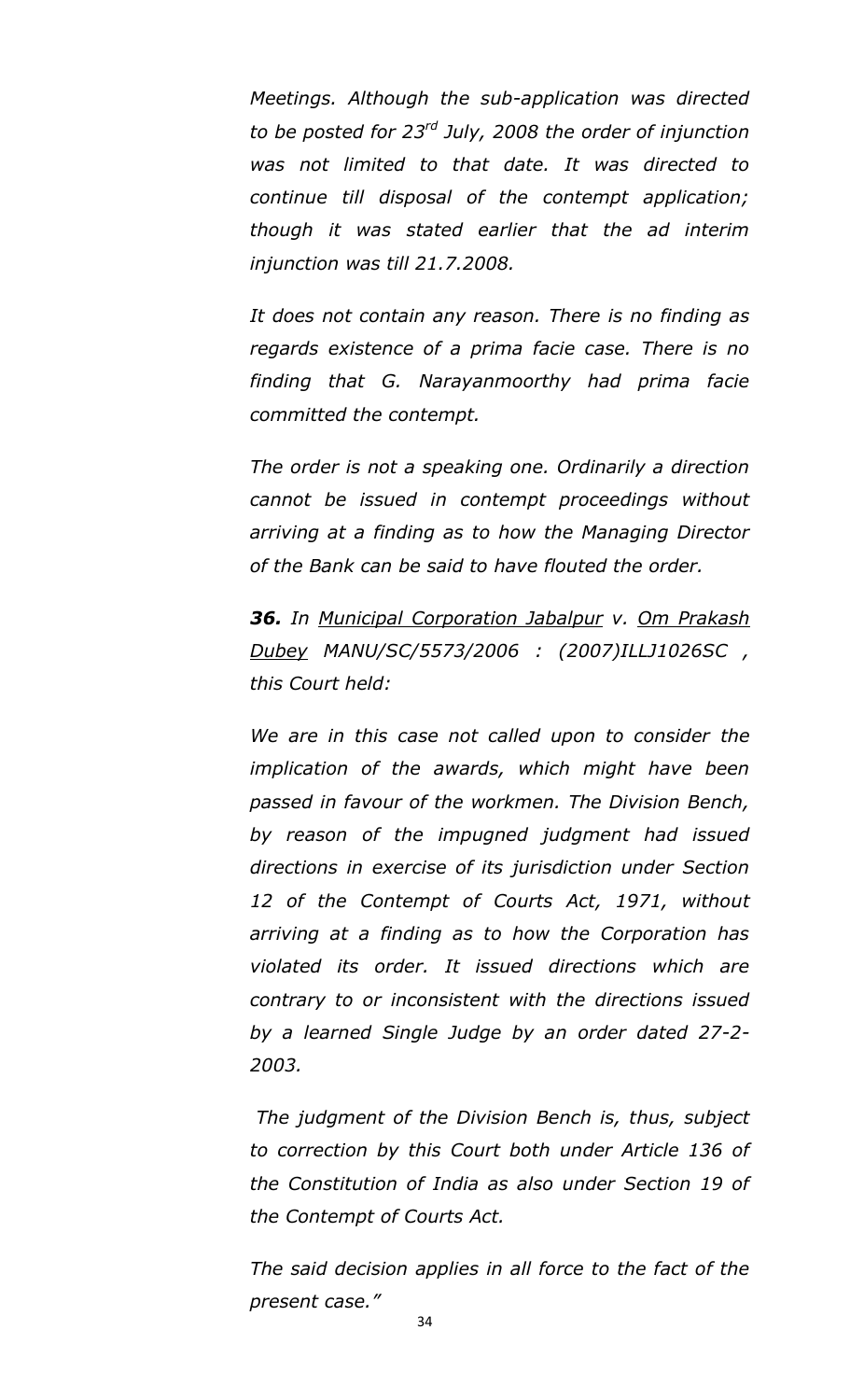But Justice Akil Kureshi & Justice Shahrukh Kathawala acted in utter definance & disregard of law laid down by Hon"ble Supreme Court & Hon"ble Supreme Court in **Re: M.P.Dwivedi AIR 1996 SC 2299**

> *"Judge cannot take the defence that he don"t know the Judgement of the Supreme Court , he should be punished under contempt for acting against Judgement of the Supreme Court "*

**17.** In **R.R. Parekh Vs. High Court of Gujrat (2016) 14 SCC 1,** case Hon"ble Supreme Court had upheld the order of dismissal of a Judge.

It is ruled as under;

*―A Judge passing an order against provisions of law in order to help a party is said to have been actuated by an oblique motive or corrupt practice - breach of the governing principles of law or procedure by a Judge is indicative of judicial officer has been actuated by an oblique motive or corrupt practice - No direct evidence is necessary - A charge of misconduct against a Judge has to be established on a preponderance of probabilities - The Appellant had absolutely no convincing explanation for this course of conduct - Punishment of compulsory retirement directed.*

*A wanton breach of the governing principles of law or procedure by a Judge is indicative of judicial officer has been actuated by an oblique motive or corrupt practice. In the absence of a cogent explanation to the contrary, it is for the disciplinary authority to determine whether a pattern has emerged on the basis of which an inference that the judicial officer was actuated by extraneous considerations can be drawn - It is not the correctness of the verdict but the*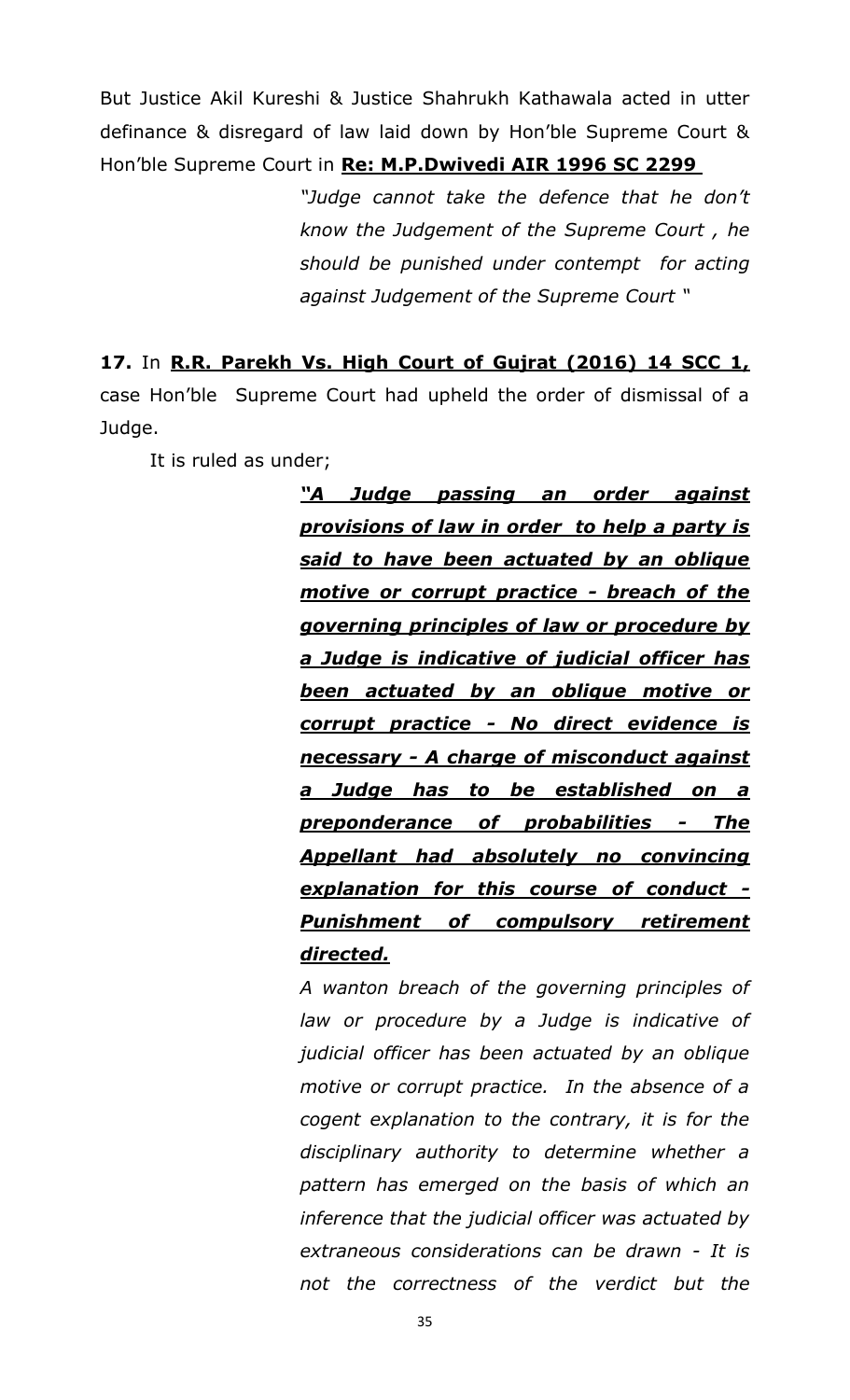*conduct of the officer which is in question- . There is on the one hand a genuine public interest in protecting fearless and honest officers of the district judiciary from motivated criticism and attack. Equally there is a genuine public interest in holding a person who is guilty of wrong doing responsible for his or his actions. Neither aspect of public interest can be ignored. Both are vital to the preservation of the integrity of the administration of justice - A charge of misconduct against a Judge has to be established on a preponderance of probabilities - No reasons appear from the record of the judgment, for We have duly perused the judgments rendered by the Appellant and find merit in the finding of the High Court that the Appellant paid no heed whatsoever to the provisions of Section 135."*

**18.** Full Bench of Hon"ble Supreme in the case of **Union of India Vs. K. K. Dhawan (1993) 2 SCC 56 (Full Bench)** had ruled that, if any Judge passes any order to favor or disfavor anyone then he is not acting as a Judge and he should be prosecuted and removed from the post of a Judge by ordering proper enquiry, it is ruled as under;

> **"***If any Judge acts negligently or recklessly or in order to confer undue favour on a person is not acting as a Judge. And he can be proceeded for passing unlawful order apart from the fact that the order is appealable. Action for violation of Conduct Rules is must for proper administration.*

> *"28. Certainly, therefore, the officer who exercises judicial or quasi - judicial powers acts negligently or recklessly or in order to confer undue favour on a person is not acting as a Judge. Accordingly, the contention of the respondent has to be rejected. It is important to bear in mind that in the present case, we are not concerned with the correctness or legality of the decision of the respondent but the conduct of the*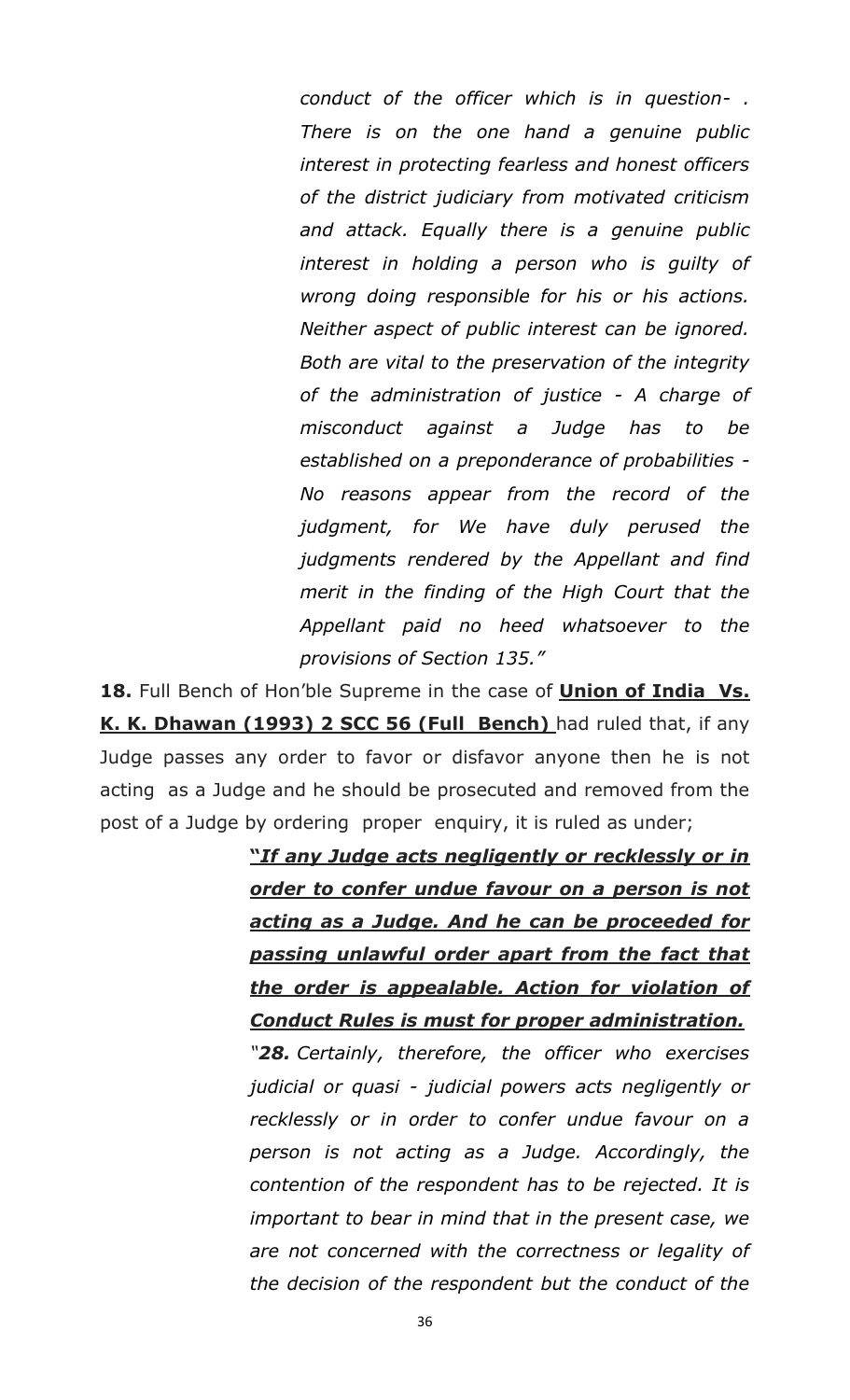*respondent in discharge of his duties as an officer. The legality of the orders with reference to the nine assessments may be questioned in appeal or revision under the Act. But we have no doubt in our mind that the Government is not precluded from taking the disciplinary action for violation of the Conduct Rules. Thus, we conclude that the disciplinary action can be taken in the following cases:*

*(i) Where the officer had acted in a manner as would reflect on his reputation for integrity or good faith or devotion to duty;*

*(ii)if there is prima facie material to show recklessness or misconduct in the discharge of his duty;*

*(iii)if he has acted in a manner which is unbecoming of a government servant;*

*(iv)if he had acted negligently or that he omitted the prescribed conditions which are essential for the exercise of the statutory powers;*

*(v) if he had acted in order to unduly favour a party-,*

*(vi) if he had been actuated by corrupt motive however, small the bribe may be because Lord Coke said long ago "though the bribe may be small, yet the fault is great."*

*"17. In this context reference may be made to the following observations of Lopes, L.J. in Pearce v. Foster.*

*"If a servant conducts himself in a way inconsistent with the faithful discharge of his duty in the service, it is misconduct which justifies immediate dismissal. That misconduct, according to my view, need not be misconduct in the carrying on of the service of the business. It is sufficient if it is conduct which is prejudicial or is likely to be prejudicial to the interests or to the reputation of the master, and the master will be justified, not only if he discovers it at the time, but also if he discovers it afterwards, in dismissing that servant."*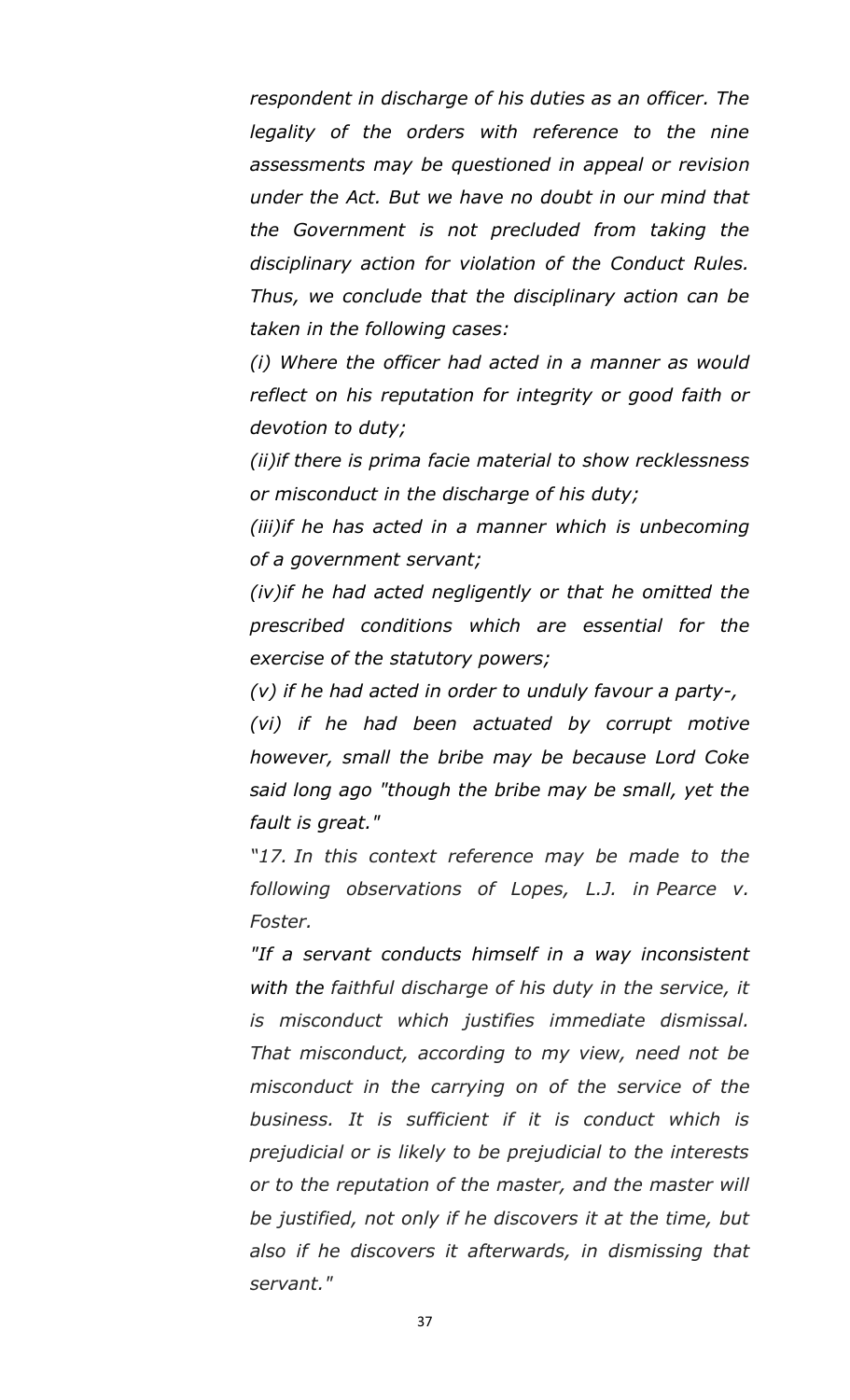## **19.** In **Nagar Mahapalika of the City of Kanpur v. Mohan Singh 1966 SCC OnLine SC 1** it is read as under;

*"An allegation of contempt of court is a serious one and is considered by courts with a certain amount of strictness A person against whom such an allegation is made is entitled to be told the precise nature of it. Vague charge of contempt is not a fair or permissible way of charging a person with contempt of court. The contempt alleged cannot be left to be spelt out from the allegations made nor can the person charged be left to guess what contempt is alleged against him. these defects are serious."*

*"We will deal first with the case of the Municipality. It will have been noticed that it was not the respondent's case that the Municipality had issued any new licence after the order of July 14, 1961. In fact, it was conceded that it did not do so. What was said was that the Municipality adopted a practice of realising rickshaw taxes from the owners and printing the fact of the receipt of the tax on the rickshaws and permitting them to ply without licences. The way the case seems to have been put before the High Court was that this was a subterfuge adopted by the Municipality to get round the order of the High Court, the object of which was to stop new rickshaws plying for hire, by permitting rickshaws to ply without a licence on payment of the tax. This contention was accepted by the High Court. It seems to us somewhat unfortunate that the matter proceeded in this way. An allegation of contempt of court is a serious one and is considered by courts with a certain amount of strictness. A person against*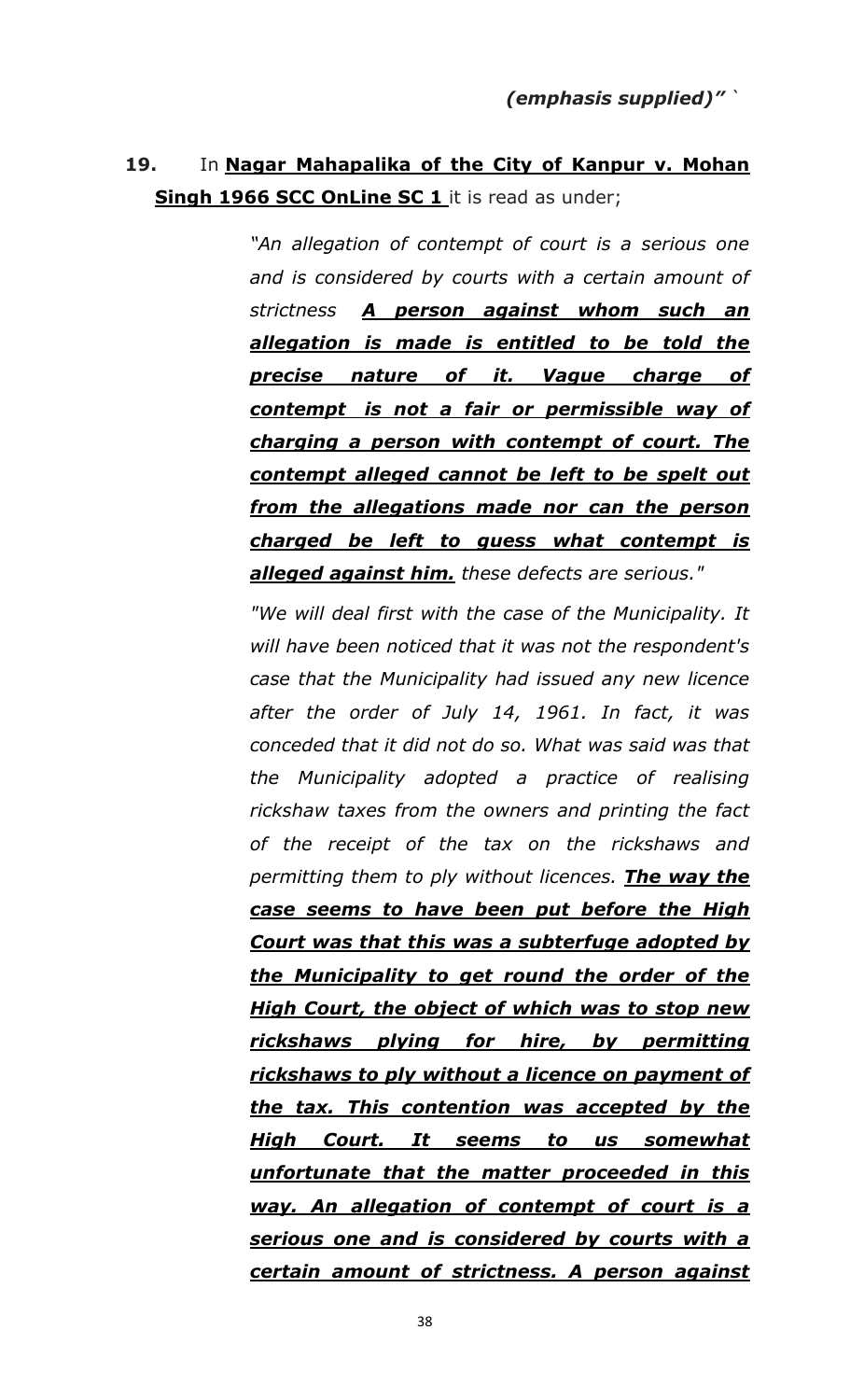*whom such an allegation is made is entitled to be told the precise nature of it. In this case the respondent did not state that any subterfuge had been adopted by the Municipality or that the Municipality had sought to defeat the orders of the courts; that was only insinuated. This is not a fair or permissible way of charging a person with contempt of court. The contempt alleged cannot be left to be spelt out from the allegations made nor can the person charged be left to guess what contempt is alleged against him.*

*Further, paragraph 8 of the petition for committal for contempt stated that there was a direct contravention of the order which of course, there was not as no licences had been issued. Neither were any particulars given as to how the alleged practice that was adopted was intended to get round the order, nor of how the Municipality permitted rickshaws to ply without licences. We think the learned Attorney-General was perfectly justified in drawing our attention to these defects in the petition and characterizing them as serious."*

**20.** In **J.R. Parashar Vs. Prashant Bhushan AIR 2001 SC 3395** it is ruled as under;

> *"A…..36. It is true that the notice did not specify the contumacious acts with which the respondent was charged. Only a copy of the petition had been served on the respondents along with the notice. It would not be unreasonable for the respondent No. 2 to assume that every statement contained in the petition formed part of the charge.*

> *B…36.The actual proceedings for contempt are quasi-criminal and summary in nature. Two*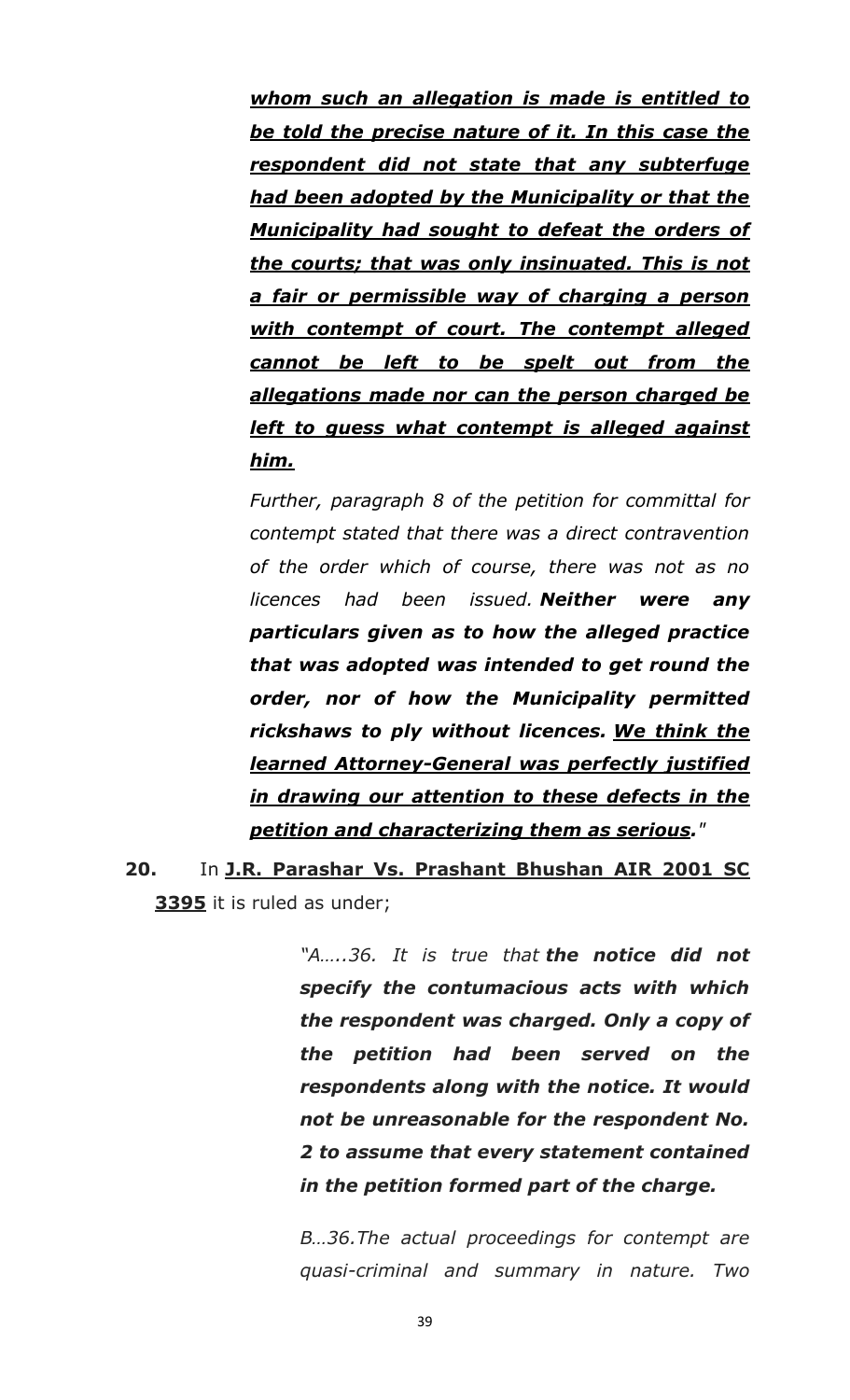*consequences follow from this. First, the acts for which proceedings are intended to be launched must be intimated to the person against whom action is proposed to be taken with sufficient particularity so that the persons charged with having committed the offence can effectively defend themselves. It is for this reason Section 15 requires that every motion or reference made under this section must specify the contempt of which the person charged is alleged to be guilty.*

*The second consequence which follows from the quasi-criminal nature of the proceeding is that if there is reasonable doubt on the existence of a state of facts that doubt must be resolved in favour of the person or persons proceeded against.*"

## **21.** In **Mintu Mallick Vs. The Hon"ble High Court 2019 SCC OnLine Cal 999** where it is ruled that;

*―25. It is fundamental that in departmental proceedings which are initiated by the issuance of a show-cause notice or a charge-sheet, the ultimate order or the order of punishment has to be in consonance with the show-cause notice or chargesheet. In other words, the scope of the entire proceedings is defined by the show-cause notice or the charge-sheet. The same is true for decisions of any State or other authority within the meaning Article 12 of the Constitution arising out of a show-cause notice. When a process is triggered off by a show-cause notice or a charge-sheet, the reasonableness of what follows, including the quality of the opportunity afforded to the person proceeded against and*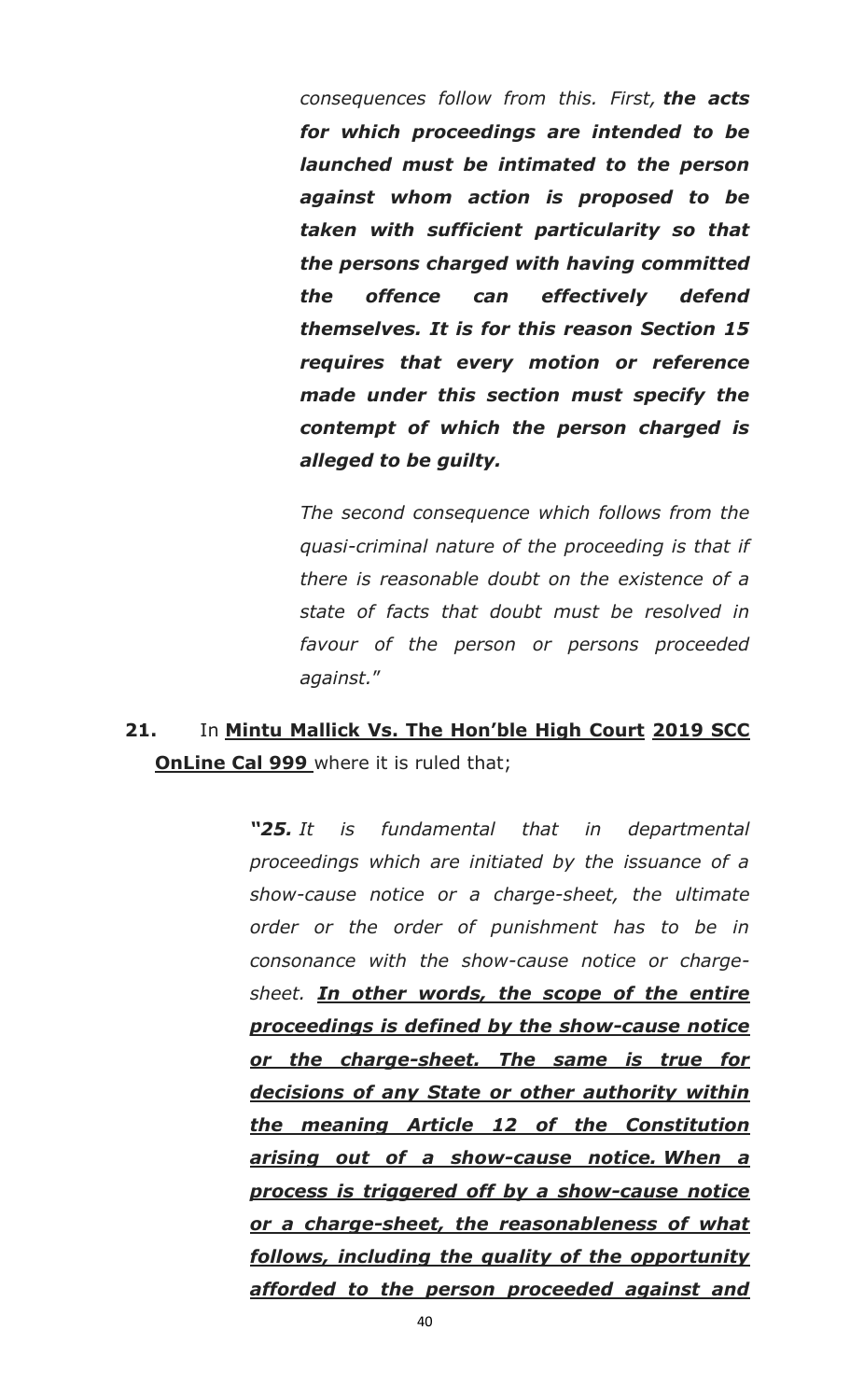*the propriety of the ultimate decision, are pegged to and rooted in the show-cause notice. The proceedings can, ordinarily, not be expanded beyond what is conceived of and outlined by the show-cause notice and any transgression, almost invariably, would not pass the scrutiny under judicial review.‖*

# **22.** In **Sahdeo Alias Sahdeo Singh Versus State of Uttar Pradesh and Others (2010) 3 SCC 705** in paragraph 27 as follows:

*―23. The notices had been served upon the appellants and other alleged contemnor. There was no case filed by the State of U.P. before the High Court in respect of abduction of Tej Veer Singh nor any application for initiating contempt proceedings was ever filed by any person. Admittedly, the proceedings were initiated by the High Court suo motu. The notice itself remains incomplete, inaccurate and mis-leading. The Registry of the High Court issued the "dotted lines notice" without any sense of responsibility. The notice did not mention as what was the allegation/accusation against either of them. It did not contain any charge(s) against either of them. In D.K. Basu (supra) this Court has issued as many as eleven directions to the police authorities inter-alia, furnishing the information of the person arrested to his relatives; the person should be arrested only by the police officials with clear identification marks; a memo of arrest is to be prepared at the time of arrest, which should be attested at least by some person from the locality; the time, place of arrest and venue of custody must be disclosed etc. etc. This Court*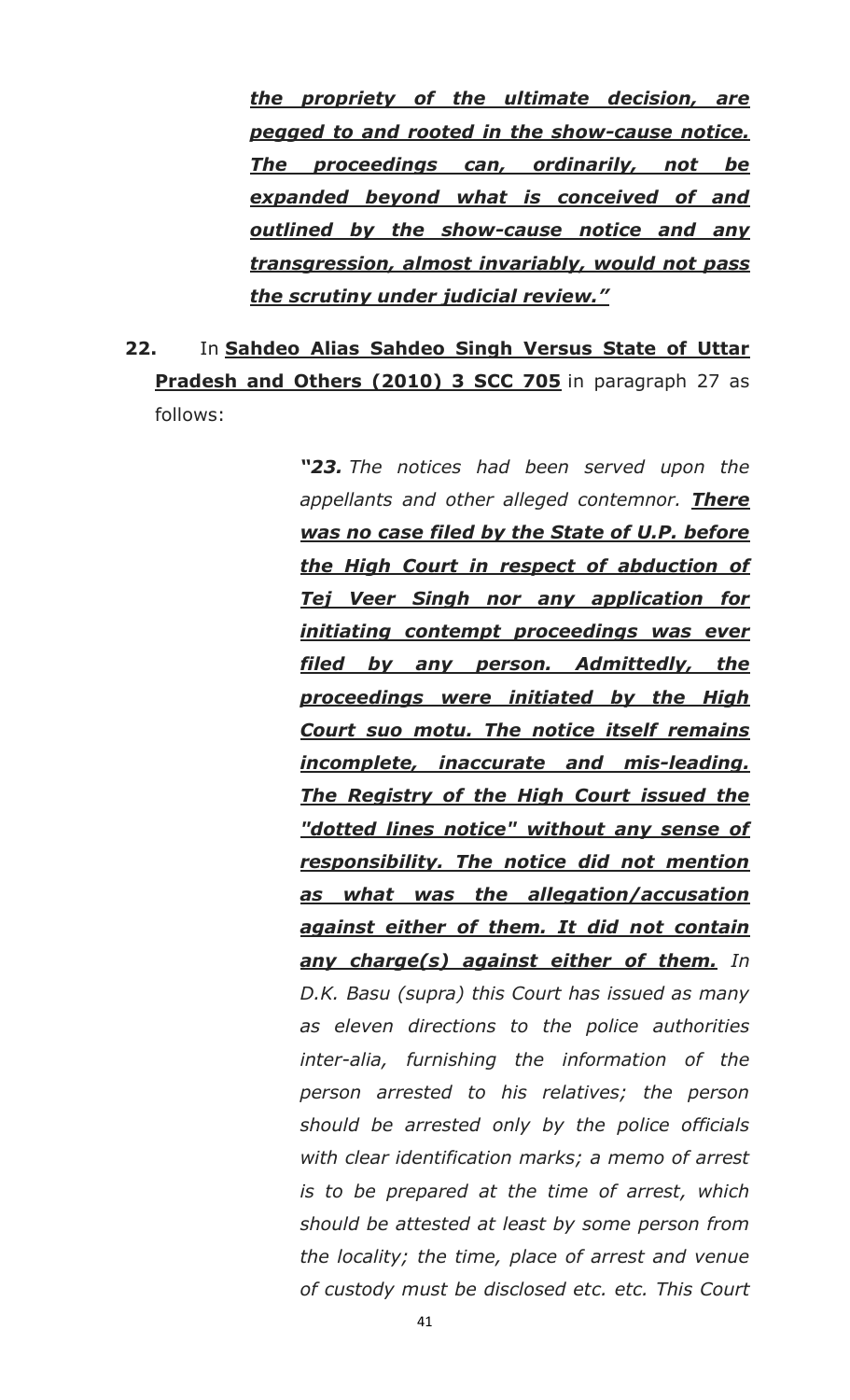*further observed that non-observance of any of the directions issued therein would make the Police personnel liable for departmental action and render them liable to be punished for Contempt of Court and proceedings for Contempt of Court would be initiated in the High Court having territorial jurisdiction over the matter."*

### **23.** Hon"ble supreme Court in **M.N. Ojha & Ors. v. Alok Kumar Srivastav & (2009) 9 SCC 682,** held that;

*"Summoning of an accused in a criminal case is a serious matter. Criminal law cannot be set into motion as a matter of course. The order of the Magistrate summoning the accused must reflect that he has applied his mind to the facts of the case and the law applicable thereto. He has to examine the nature of allegations made in the complaint and the evidence both oral and documentary in support thereof and would that be sufficient for the complainant to succeed in bringing charge home to the accused. The Magistrate has to carefully scrutinise the evidence brought on record and may even himself put questions to the complainant and his witnesses to elicit answers to find out the truthfulness of the allegations or otherwise and then examine if any offence is prima facie committed by all or any of the accused. The case on hand is a classic illustration of non-application of mind by the learned Magistrate. The learned Magistrate did not scrutinize even the contents of the complaint, leave aside the material documents available on record. The learned Magistrate truly was a silent spectator at the time of recording of preliminary evidence before summoning the appellants.*

*The High Court committed a manifest error in disposing of the petition filed by the appellants for*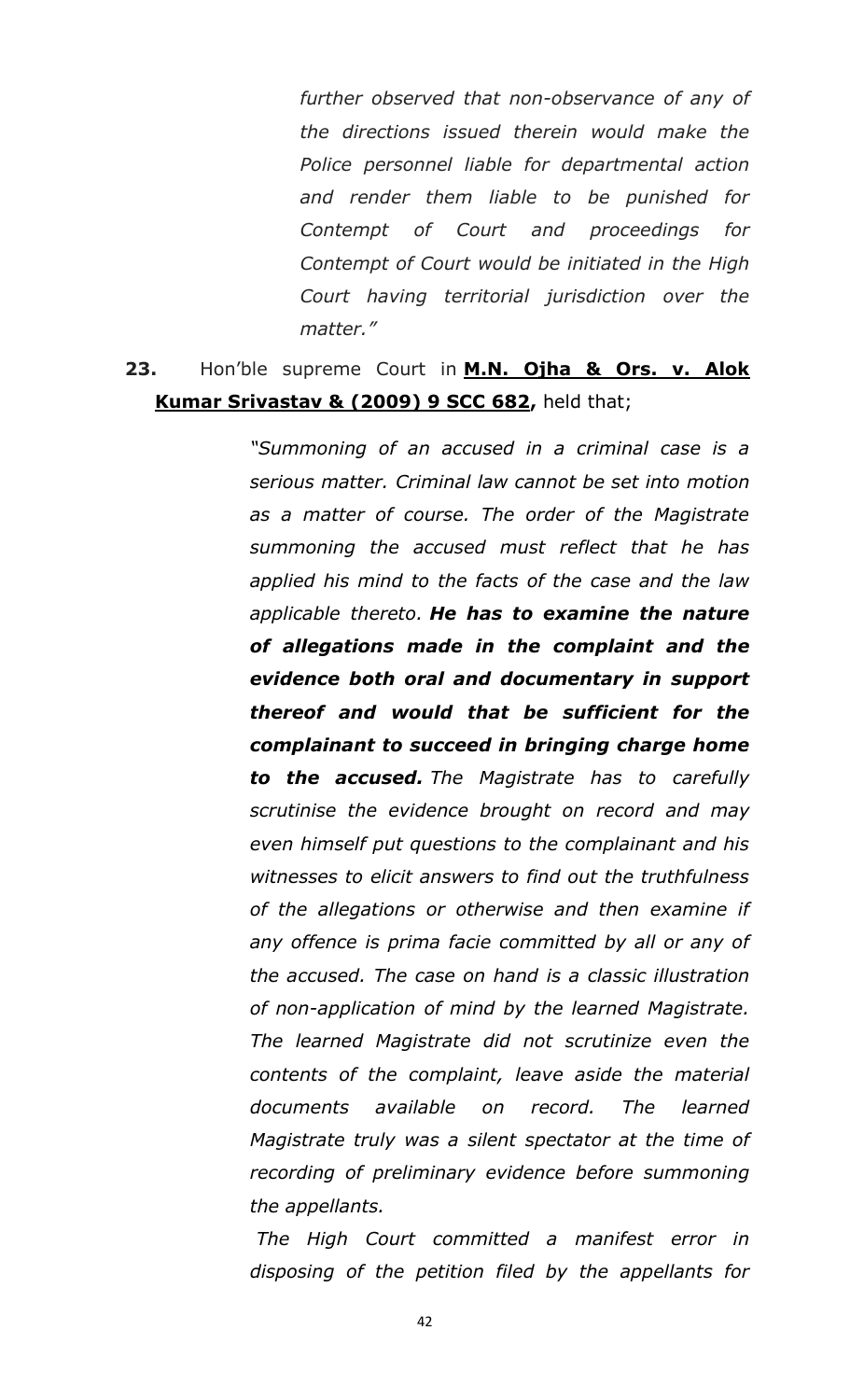*quashing the said illegal order without even adverting to the basic facts which were placed before it for its consideration. The High Court cannot refuse to exercise its jurisdiction if the interest of justice so required where the allegations made in the FIR or complaint are so absurd and inherently improbable on the basis of which no fair-minded and informed observer can ever reach a just and proper conclusion as to the existence of sufficient grounds for proceeding. In such cases refusal to exercise the jurisdiction may equally result in injustice more particularly in cases where the Complainant sets the criminal law in motion with a view to exert pressure and harass the persons arrayed as accused in the complaint. It is well settled and needs no restatement that the saving of inherent power of the High Court in criminal matters is intended to achieve a salutary public purpose "which is that a court proceeding ought not to be permitted to degenerate into a weapon of harassment or persecution. If such power is not conceded, it may even lead to injustice". [See: State of Karnataka Vs. L. Muniswamy (1977) 2 SCC 699)."*

**24.** In **Birla Corporation Ltd. Vs. Aventz 2019 SCC OnLine SC 682** it is ruled as under;

> *34. The order of the Magistrate summoning the Accused must reflect that he has applied his mind to the facts of the case and the law applicable thereto. The application of mind has to be indicated by disclosure of mind on the satisfaction. Considering the duties on the part of the Magistrate for issuance of summons to Accused in a complaint case and that there must be sufficient indication as to the application of mind and observing that the Magistrate is not to act as a post office in taking cognizance of*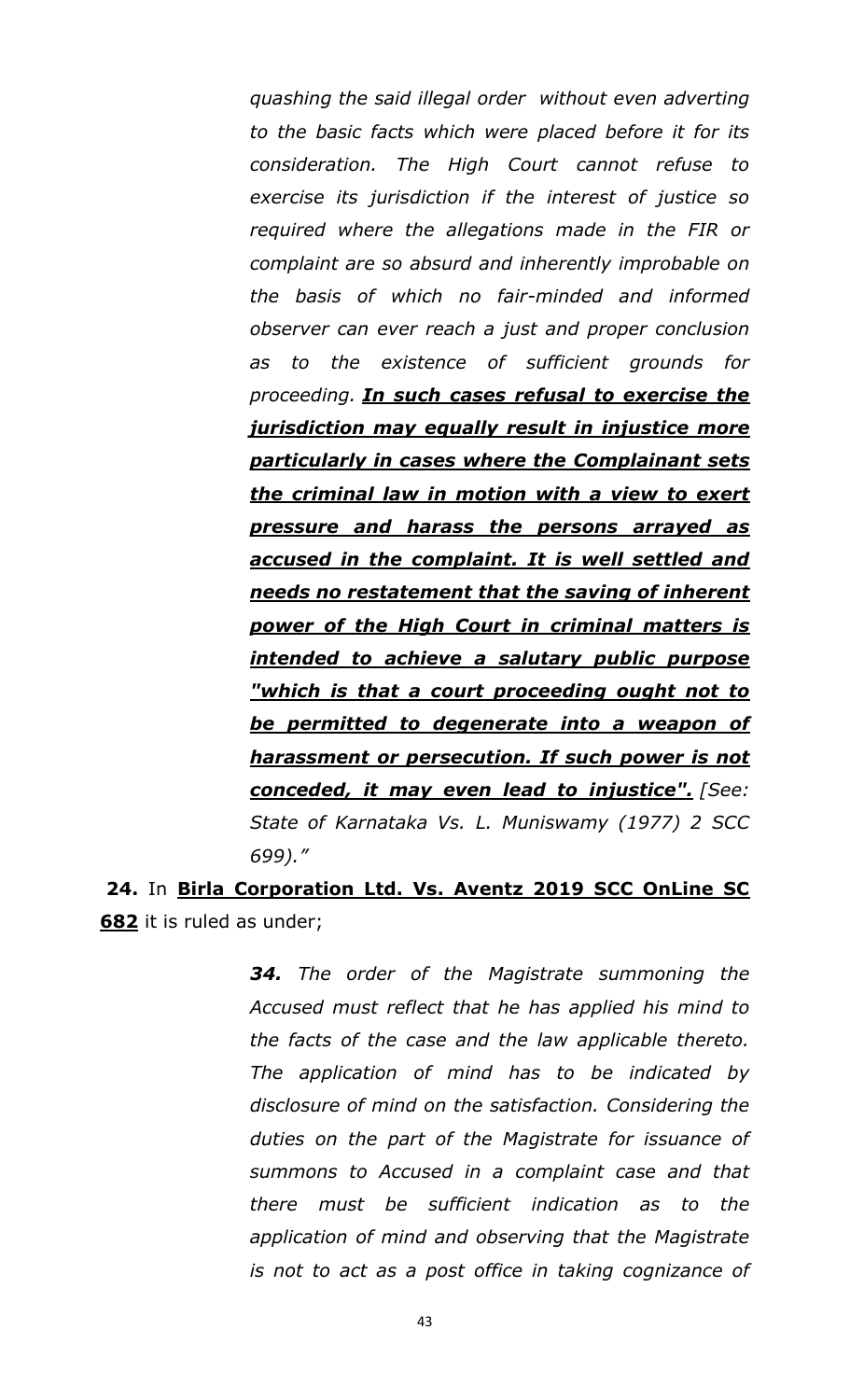*the complaint, in Mehmood Ul Rehman, this Court held as under:-*

*22. The Code of Criminal Procedure requires speaking order to be passed Under Section 203 Code of Criminal Procedure when the complaint is dismissed and that too the reasons need to be stated only briefly. In other words, the Magistrate is not to act as a post office in taking cognizance of each and every complaint filed before him and issue process as a matter of course. There must be sufficient indication in the order passed by the Magistrate that he is satisfied that the allegations in the complaint constitute an offence and when considered along with the statements recorded and the result of inquiry or report of investigation Under Section 202 Code of Criminal Procedure, if any, the Accused is answerable before the criminal court, there is ground for proceeding against the Accused Under Section 204 Code of Criminal Procedure, by issuing process for appearance. The application of mind is best demonstrated by disclosure of mind on the satisfaction. If there is no such indication in a case where the Magistrate proceeds Under Sections 190/204 Code of Criminal Procedure, the High Court Under Section 482 Code of Criminal Procedure is bound to invoke its inherent power in order to prevent abuse of the power of the criminal court. To be called to appear before the criminal court as an Accused is serious matter affecting one's dignity, self-respect and image in society. Hence, the process of criminal court shall not be made a weapon of harassment.*

*35. In Pepsi Foods Ltd. and Anr. v. Special Judicial Magistrate (1998) 5 SCC 749, the Supreme Court has held that summoning of an Accused in a criminal case is a serious matter and that the order of the Magistrate summoning the Accused*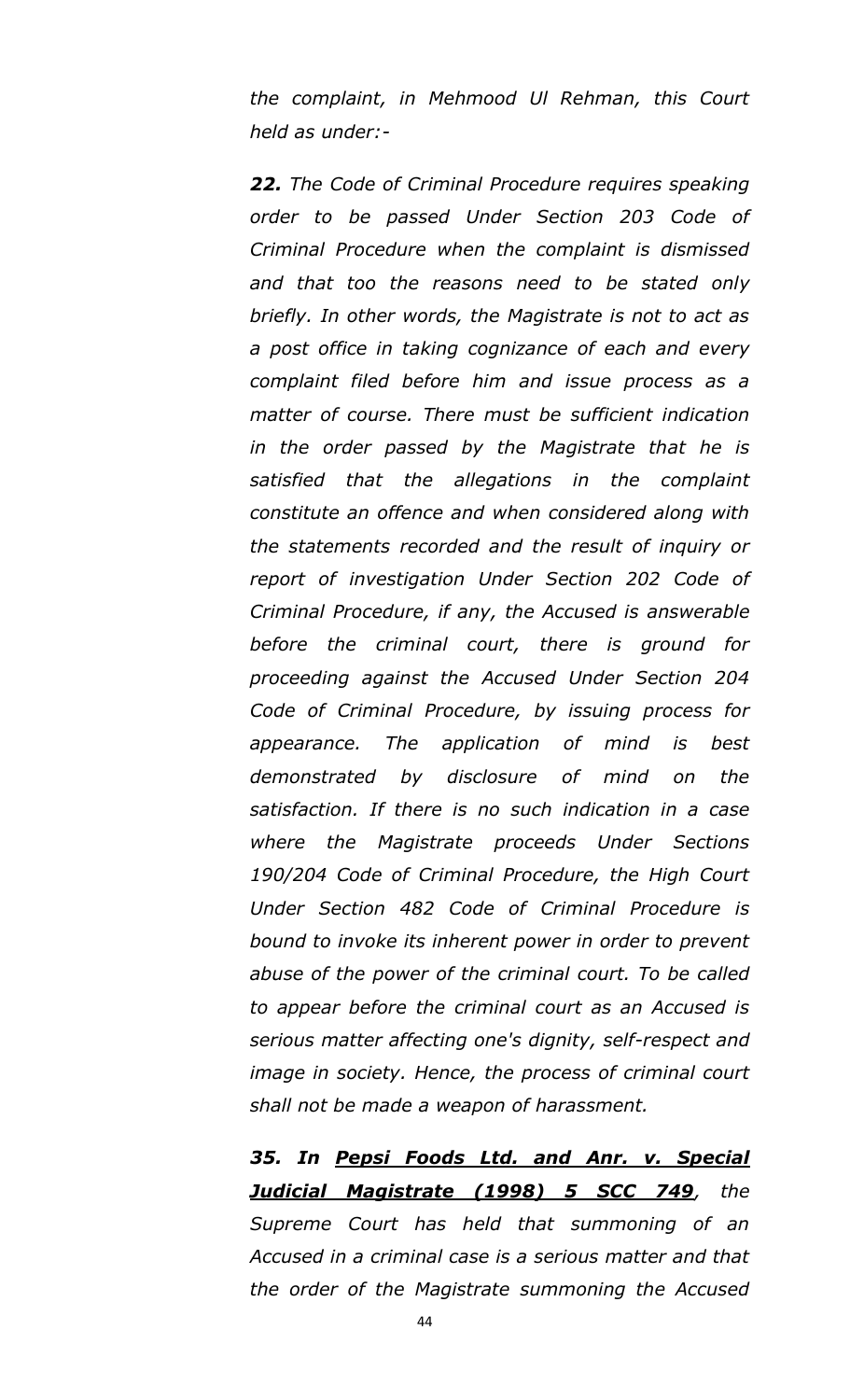*must reflect that he has applied his mind to the facts of the case and law governing the issue. In para (28), it was held as under:-*

*28. Summoning of an Accused in a criminal case is a serious matter. Criminal law cannot be set into motion as a matter of course. It is not that the Complainant has to bring only two witnesses to support his allegations in the complaint to have the criminal law set into motion. The order of the Magistrate summoning the Accused must reflect that he has applied his mind to the facts of the case and the law applicable thereto. He has to examine the nature of allegations made in the complaint and the evidence both oral and documentary in support thereof and would that be sufficient for the Complainant to succeed in bringing charge home to the Accused. It is not that the Magistrate is a silent spectator at the time of recording of preliminary evidence before summoning of the Accused. The Magistrate has to carefully scrutinise the evidence brought on record and may even himself put questions to the Complainant and his witnesses to elicit answers to find out the truthfulness of the allegations or otherwise and then examine if any offence is prima facie committed by all or any of the Accused.*

*The principle that summoning an Accused in a criminal case is a serious matter and that as a matter of course, the criminal case against a person cannot be set into motion was reiterated in GHCL Employees Stock Option Trust v. India Infoline Limited MANU/SC/0271/2013 : (2013) 4 SCC 505.*

*36. To be summoned/to appear before the Criminal Court as an Accused is a serious matter affecting one's dignity and reputation in the society. In taking recourse to such a serious matter in summoning the*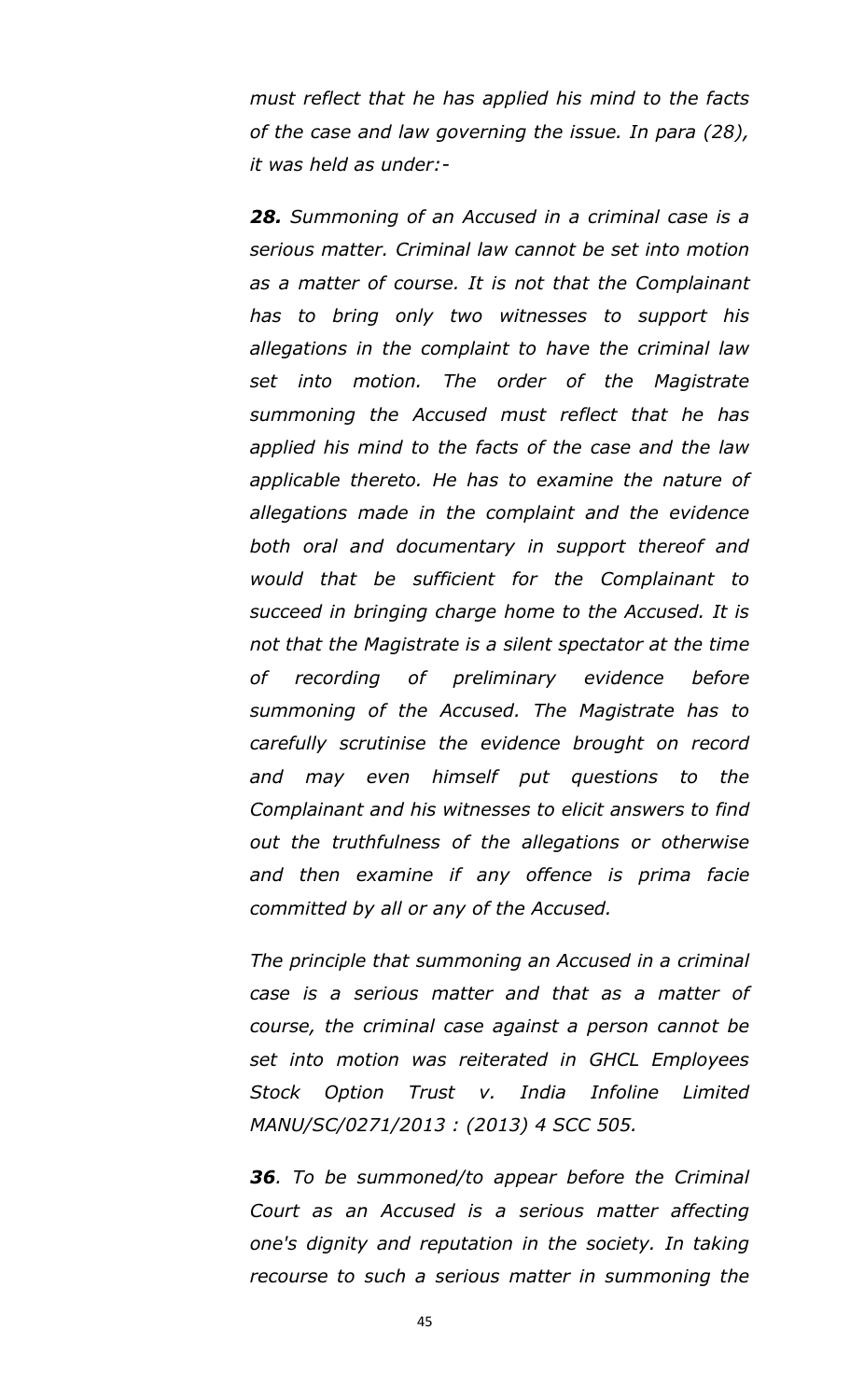*Accused in a case filed on a complaint otherwise than on a police report, there has to be application of mind as to whether the allegations in the complaint constitute essential ingredients of the offence and whether there are sufficient grounds for proceeding against the Accused. In Punjab National Bank and Ors. v. Surendra Prasad Sinha MANU/SC/0345/1992 : 1993 Supp (1) SCC 499, it was held that the issuance of process should not be mechanical nor should be made an instrument of oppression or needless harassment.*

*37. At the stage of issuance of process to the Accused, the Magistrate is not required to record detailed orders. But based on the allegations made in the complaint or the evidence led in support of the same, the Magistrate is to be prima facie satisfied that there are sufficient grounds for proceeding against the Accused. In Jagdish Ram v. State of Rajasthan and Anr. MANU/SC/0196/2004 : (2004) 4 SCC 432, it was held as under:-*

*10. The taking of cognizance of the offence is an area exclusively within the domain of a Magistrate. At this stage, the Magistrate has to be satisfied whether there is sufficient ground for proceeding and not whether there is sufficient ground for conviction. Whether the evidence is adequate for supporting the conviction, can be determined only at the trial and not at the stage of inquiry. At the stage of issuing the process to the Accused, the Magistrate is not required to record reasons.*

*38. Extensive reference to the case law would clearly show that the allegations in the complaint and Complainant's statement and other materials must show that there are sufficient grounds for proceeding against the Accused. In the light of the above*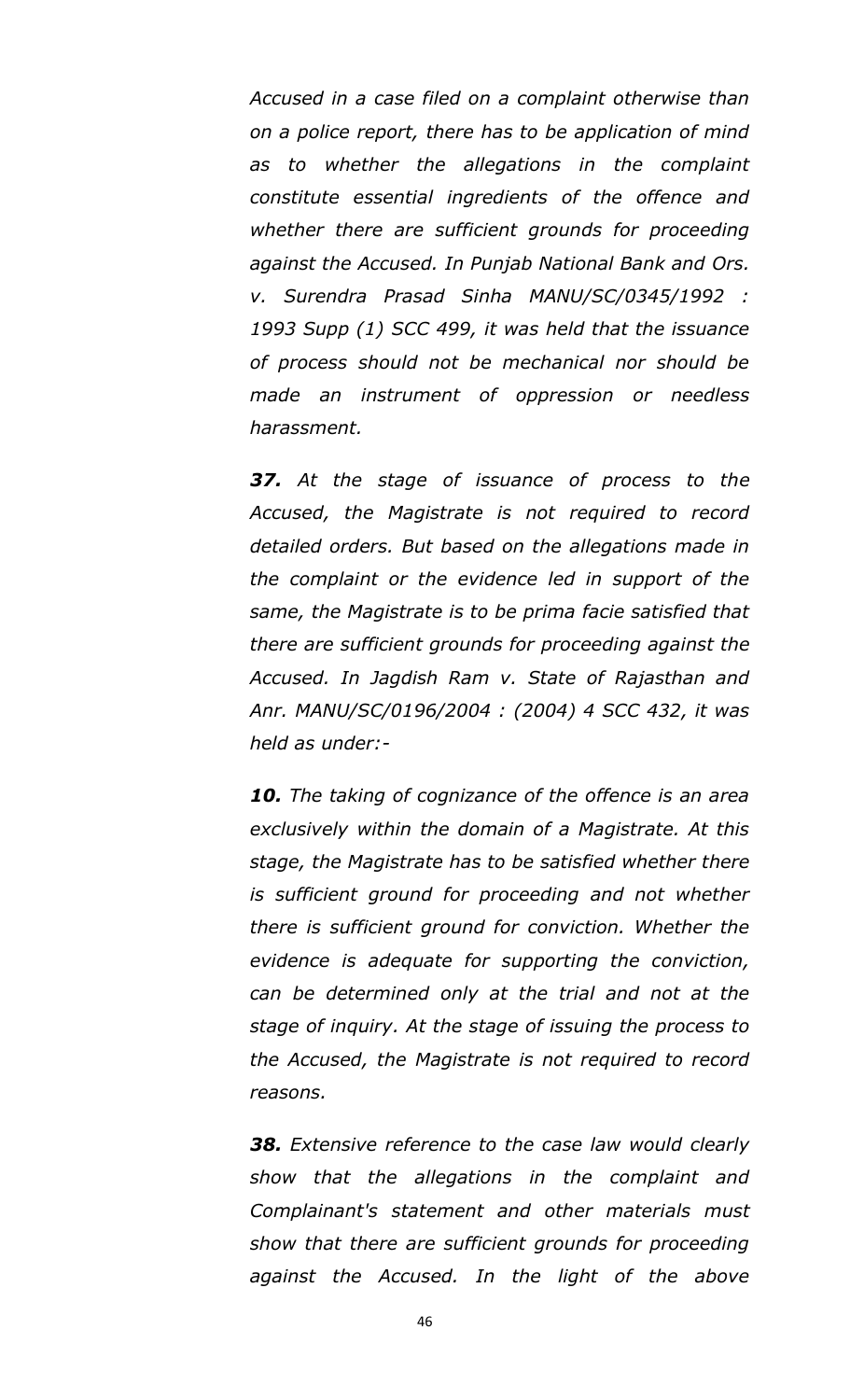*principles, let us consider the present case whether the allegations in the complaint and the statement of the Complainant and other materials before the Magistrate were sufficient enough to constitute primafacie case to justify the Magistrate's satisfaction that there were sufficient grounds for proceeding against the Respondents-Accused and whether there was application of mind by the learned Magistrate in taking cognizance of the offences and issuing process to the Respondents.*

*39. Respondents No. 1 to 5 are minority shareholders in the Appellant-Company. Respondent No. 6 is a lawyer and a trustee of Birla Education Trust. Respondent No. 6 had been empowered to file petition before the CLB. Respondents No. 7, 8 and 9 are the Directors of Respondents No. 1, 3 and 2 respectively. On 10.03.2010, Company Petition CP No. 1/2010 was filed before the Company Law Board Under Sections 235, 237, 247, 250, 397, 398, 402 and 403 of the Companies Act, 1956 by Respondents No. 1 to 5 who are the shareholders of the Appellant Company alleging oppression and mismanagement. M/s. Birla Education Trust (represented by Respondent No. 6) is also one of the Petitioners in the Company Petition. Along with the Company Petition, the copy of the documents in question i.e. documents No. 1 to 54 including document No. 1-Internal Audit Report were filed and advance copy of the Company Petition and copy of the documents were given to the Appellant."*

But the one line order directing **"Issue Notice"** in a Contempt petition is a contempt petition is highly illegal.

#### **# CHARGE # THE POOR LEVEL OF UNDERSTANDING**

Hon"ble Supreme Court in **Superintendent of Central Excise and others Vs. Somabhai Ranchhodhbhai Patel AIR 2001 SC 1975** , ruled as under;

*"(A) Contempt of Courts Act (70 of 1971), S.2 –*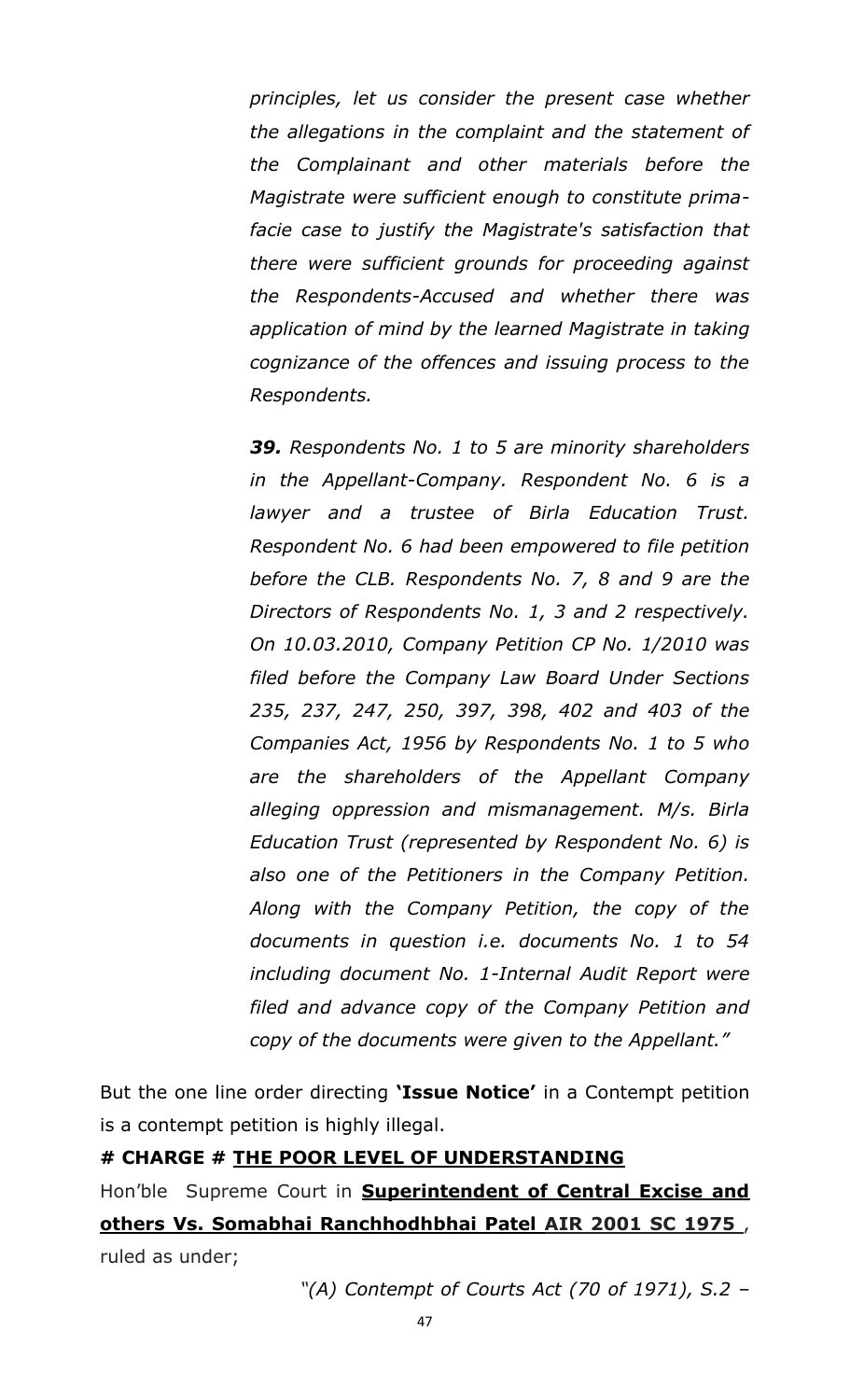*Misinterpritation of judgment of Hon"ble Supreme Court. The level of judicial officer's understanding can have serious impact on other litigants-*

*Misinterpretation of order of Supreme Court - Civil Judge of Senior Division erred in reading and understanding the Order of Supreme Court - Contempt proceedings initiated against the Judge - Judge tendered unconditional apology saying that with his limited understanding, he could not read the order correctly. While passing the Order, he inadvertently erred in reading and understanding the Order of Supreme Court - Supreme Court issued severe reprimand – Held, The officer is holding a responsible position of a Civil Judge of Senior Division. Even a new entrant to judicial service would not commit such mistake assuming it was a mistake - It cannot be ignored that the level of judicial officer's understanding can have serious impact on other litigants. There is no manner of doubt that the officer has acted in most negligent manner without any caution or care whatsoever- Without any further comment, we would leave this aspect to the disciplinary authority for appropriate action, if any, taking into consideration all relevant facts. We do not know whether present is an isolated case of such an understanding? We do not know what has been his past record? In this view, we direct that a copy of the order shall be sent forthwith to the Registrar General of the High Court.*".

**25.** On the point of predictability of the outcome of a case and transparency in the judiciary, the reputed and well-known learned authors and legal experts of Bangladesh in "The **Desired Qualities of a Good Judge**", have expressed thus:

*―In all acts of judgment, the Judges should be*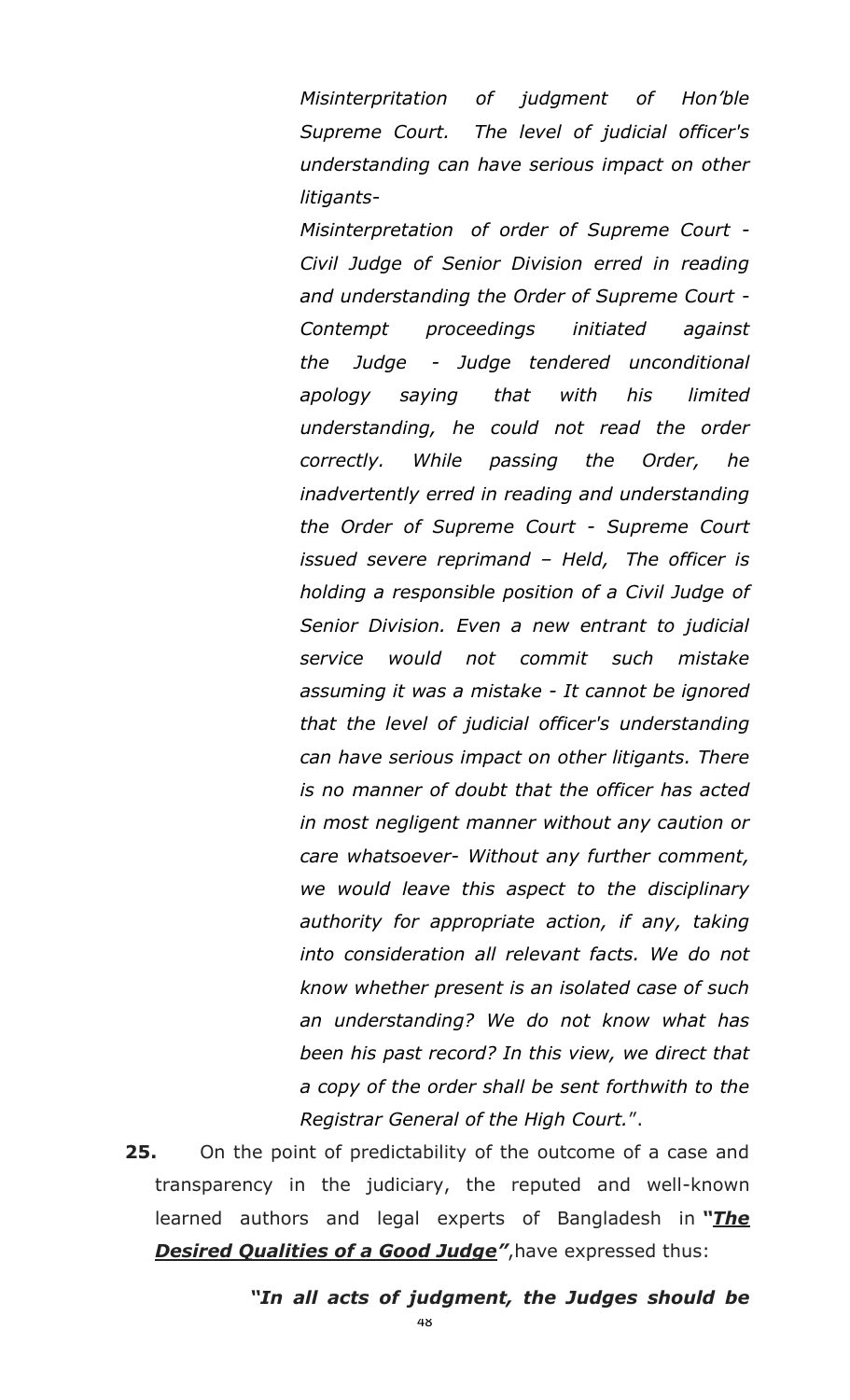*transparent so that not only the lawyers but also the litigants can easily predict the outcome of a case. Transparency and predictability are essential for the judiciary as an institution of public credibility.‖*

In "A.M. Mathur vs. Pramod Kumar Gupta; *(1990) 2 SCC 533"*, it was held that –**the quality in decision making is as much necessary for judges to command respect as to protect the independence of the judiciary.**

Other qualities of a good judge have been described by the said authors as under:

*(i) A judge is a pillar of our entire justice system and the public expects highest and irreproachable conduct from anyone performing a judicial function.*

*(ii) Judgesmust be knowledgeable about the law, willing to undertake in-depth legal research, and able to write decisions that are clear, logical and cogent. Their judgment should be sound and they should be able to make informed decisions that will stand up to close scrutiny.*

*(iii) Centuries ago Justinian said that precepts of law are three in number i.e. to live honestly, to give every man his due and to injure none.*

*(iv) Judiciary as an organ of the state has to administer fair justice according to the direction of the Constitution and the mandate of law.*

*(v) Every judge is a role model to the society to which he belongs. The same are embodied in all the religious scriptures. Socrates once stated that a judge must listen courteously, answer wisely, considers soberly and decides impartially.*

*(vi) The qualities of a good judge include*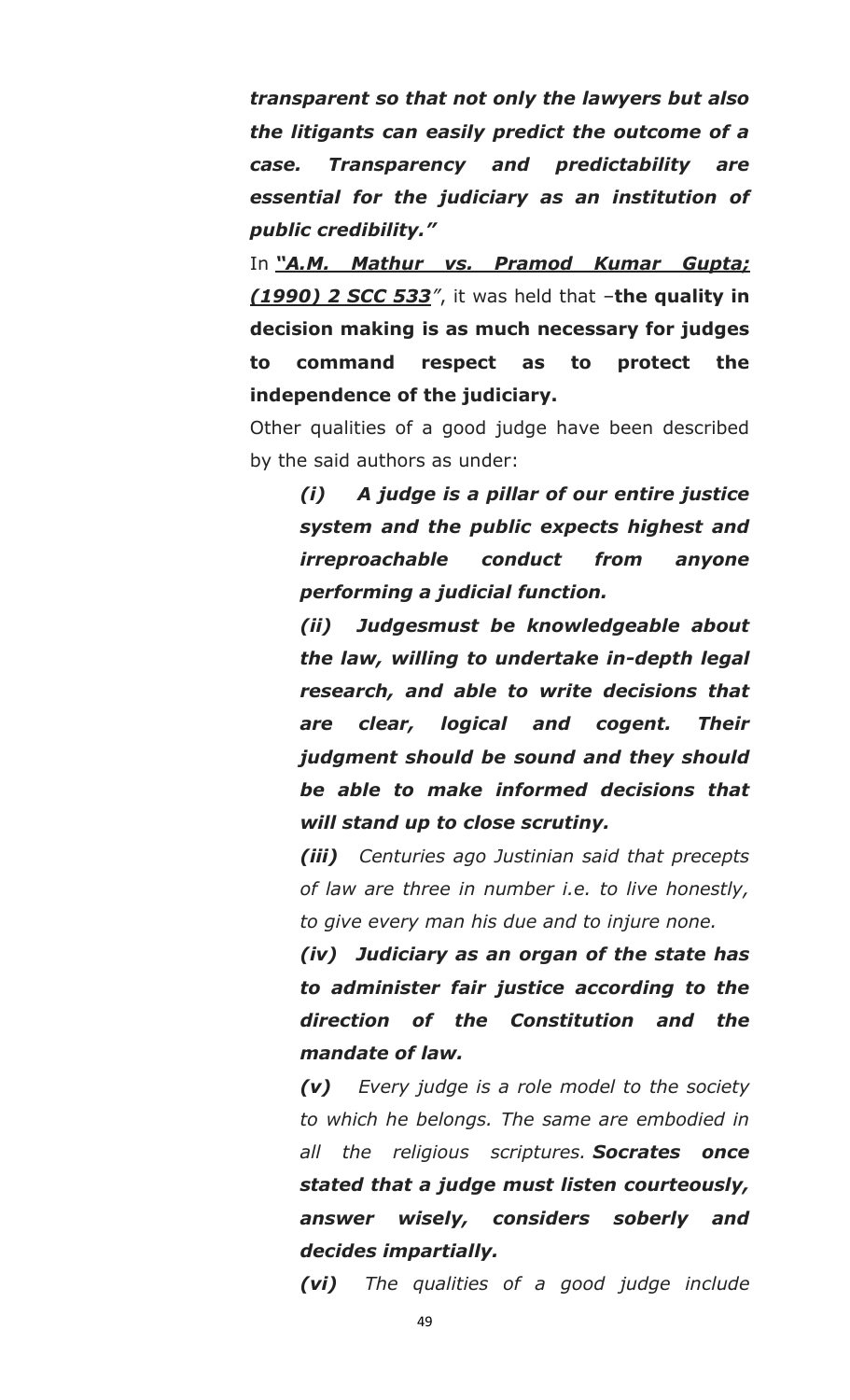*patience, wisdom, courage, firmness, alertness, incorruptibility and the gifts of sympathy and insight. In a democracy, a judge is accorded great respect by the state as well as its citizens. He is not only permitted to assert his freedom and impartiality but also expected to use all his forensic skill to protect the rights of the individual against arbitrariness.*

*(vii) Simon Rifkind laid down ―The courtroom, sooner or later, becomes the image of the judge. It will rise or fall to the level of the judge who presides over it… No one can doubt that to sit in the presence of a truly great judge is one of the great and moving experiences of a lifetime.‖*

*(viii) There is no alternative of qualified and qualitative judges who religiously follow the rule of law and administer good governance.*

*(ix) The social service, which the Judge renders to the community, is the removal of a sense of injustice.*

*(x) Judiciary handled by legal person is the custodian of life and property of the people at large, and so the pivotal and central role as played by the judicial officers should endowed higher degree of qualities in consonance with the principles of "standard of care", "duty of care" and "reasonable person" as necessary with judicial functionaries.*

*(xi) The American Bar Association once published an article called Good Trial Judges in which it discussed the difference in the qualities of a good judge and a bad judge and noted that practicing before a "good judge is a real pleasure," and "practicing before a bad judge is misery. (xii) The Judges exercise the judicial* 

50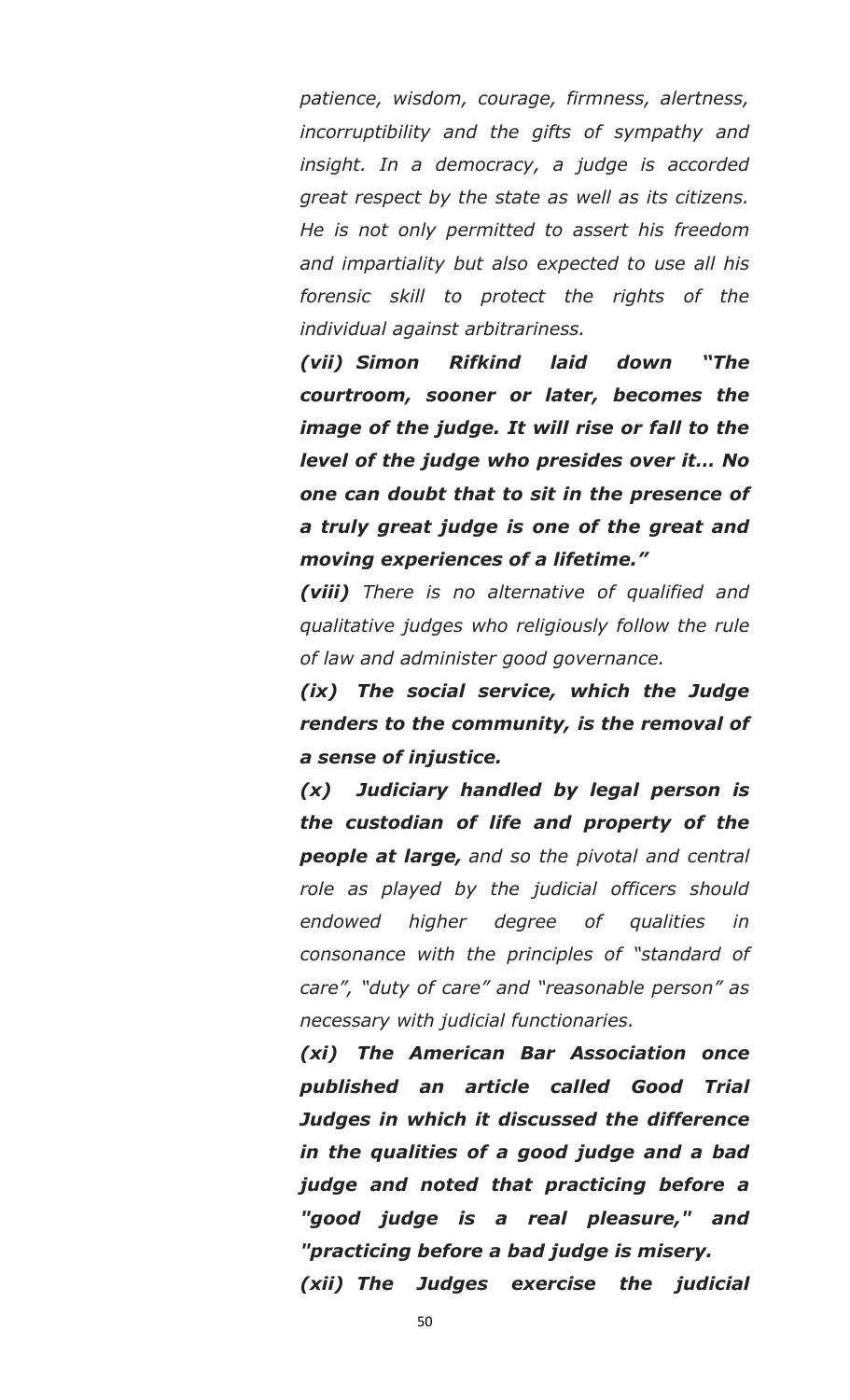*power on trust. Normally when one sits in the seat of justice,he is expected to be honest, trustworthy, truthful and a highly responsible person. The public perception of a Judge is very important. Marshal, Chief Justice of the United States Supreme Court*  said, "we must never forget that the only *real source of power we as judges can tap is the respect of the people. It is undeniable that the Courts are acting for the people who have reposed confidence in them.‖ That is why Lord Denning said, ―Justice is rooted in confidence, and confidence is destroyed when the right-minded go away thinking that the Judge is biased‖.*

*(xiii) A Judge ought to be wise enough to know that he is fallible and therefore, ever ready to learn; great and honest enough to discard all mere pride of opinion, and follow truth wherever it may lead, and courageous enough to acknowledge his errors.*

*(xiv) Judge ought to be more learned than witty, more reverend than plausible and more advised than confident. Above all things, integrity is their portion and proper virtue. Moreover, patience and gravity of hearing is also an essential part of justice, and an over speaking Judge is known as well tuned cymbal.*

*(xv) It is the duty of the Judges to follow the law,as they cannot do anything whatever they like. In the language of Benjamin N. Cardozo – "The Judge even when he is free, is still not wholly free. He is not to innovate at pleasure. He is not a knight-errant, roaming at will in pursuit of his own ideal of beauty or of goodness. He is to draw his inspiration from consecrated principles".*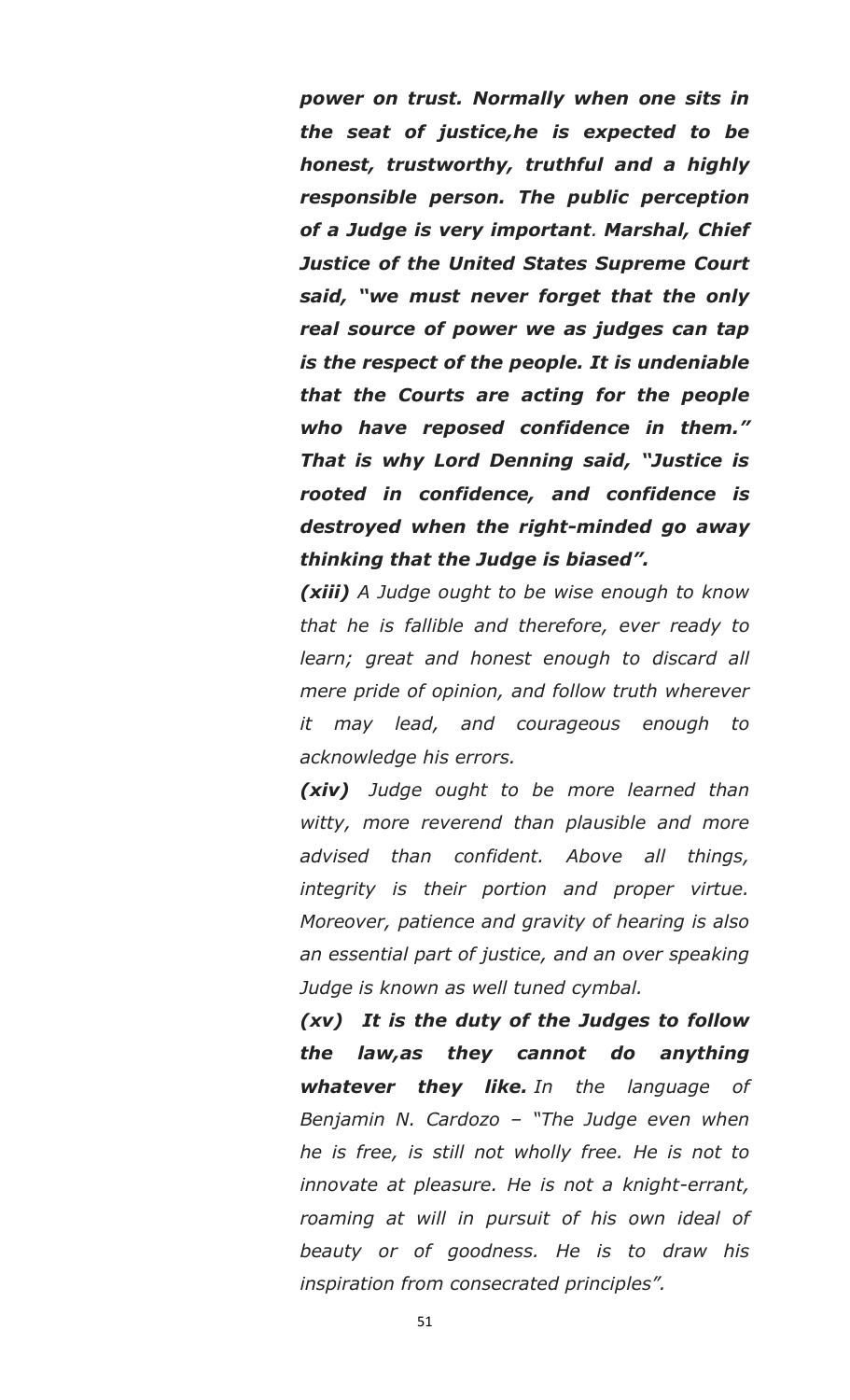*(xvi) Judges should be knowledgeable about the law, willing to undertake in-depth legal research, and able to write decisions that are clear and cogent.*

*(xvii) If a Judge leaves the law and makes his own decisions, even if in substance they are just, he loses the protection of the law and sacrifices the appearance of impartiality which is given by adherence to the law.*

*(xviii) A Judge has to be not only impartial but seen to be impartial too.*

*(xix) Every judge is a role model to the society to which he belongs. The judges are certainly, accountable but they are accountable to their conscience and people"s confidence. As observed by Lord Atkin – "Justice is not a cloistered virtue and she must be allowed to suffer the criticism and respectful, though outspoken, comments of ordinary men".*

*(xx) With regard to the accountability of the Judges of the subordinate Courts and Tribunals it may be mentioned that the Constitution authorizes the High Court Division to use full power of superintendence and control over subordinate Courts and Tribunals. Under the Constitution, a guideline in the nature of Code of Conduct can be formulated for the Judges of the subordinate courts for the effective control and supervision of the High Courts Division. In this method, the judicial accountability of the Judges of the subordinate courts could be ensured.‖*

**26. In State of Rajasthan vs. Prakash Chand & Ors.; (1998) 1 SCC 1",** it has been held as under;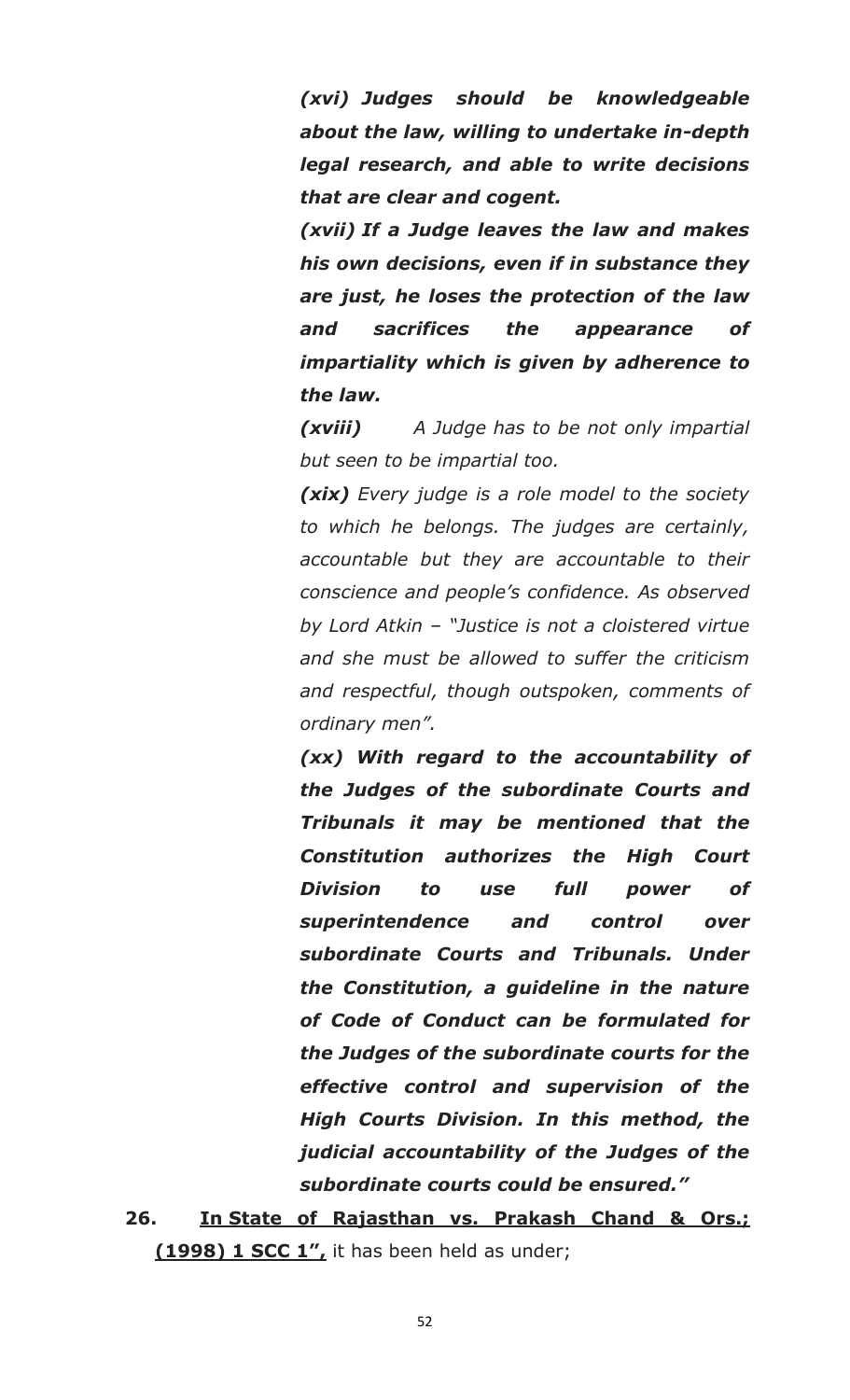*―It must be remembered that it is the duty of every member of the legal fraternity to ensure that the image of the judiciary is not tarnished and its respectability eroded. … Judicial authoritarianism is what the proceedings in the instant case smack of. It cannot be permitted under any guise. … It needs no emphasis to say that all actions of a Judge must be judicious in character. Erosion of credibility of the judiciary, in the public mind, for whatever reasons, is greatest threat to the independence of the judiciary. Eternal vigilance by the Judges to guard against any such latent internal danger is, therefore, necessary, lest we ―suffer from self-inflicted mortal wounds‖. We must remember that the constitution does not give unlimited powers to any one including the Judge of all levels. The societal perception of Judges as being detached and impartial referees is the greatest strength of the judiciary and every member of the judiciary must ensure that this perception does not receive a setback consciously or unconsciously. Authenticity of the judicial process rests on public confidence and public confidence rests on legitimacy of judicial process. Sources of legitimacy are in the impersonal application by the Judge of recognised objective principles which owe their existence to a system as distinguished from subjective moods, predilections, emotions and prejudices.‖*

**27.** In **"Madhav Hayawadanrao Hoskot vs. State of Maharashtra; (1978) 3 SCC 544",** Justice **Shri V.R. Krishna**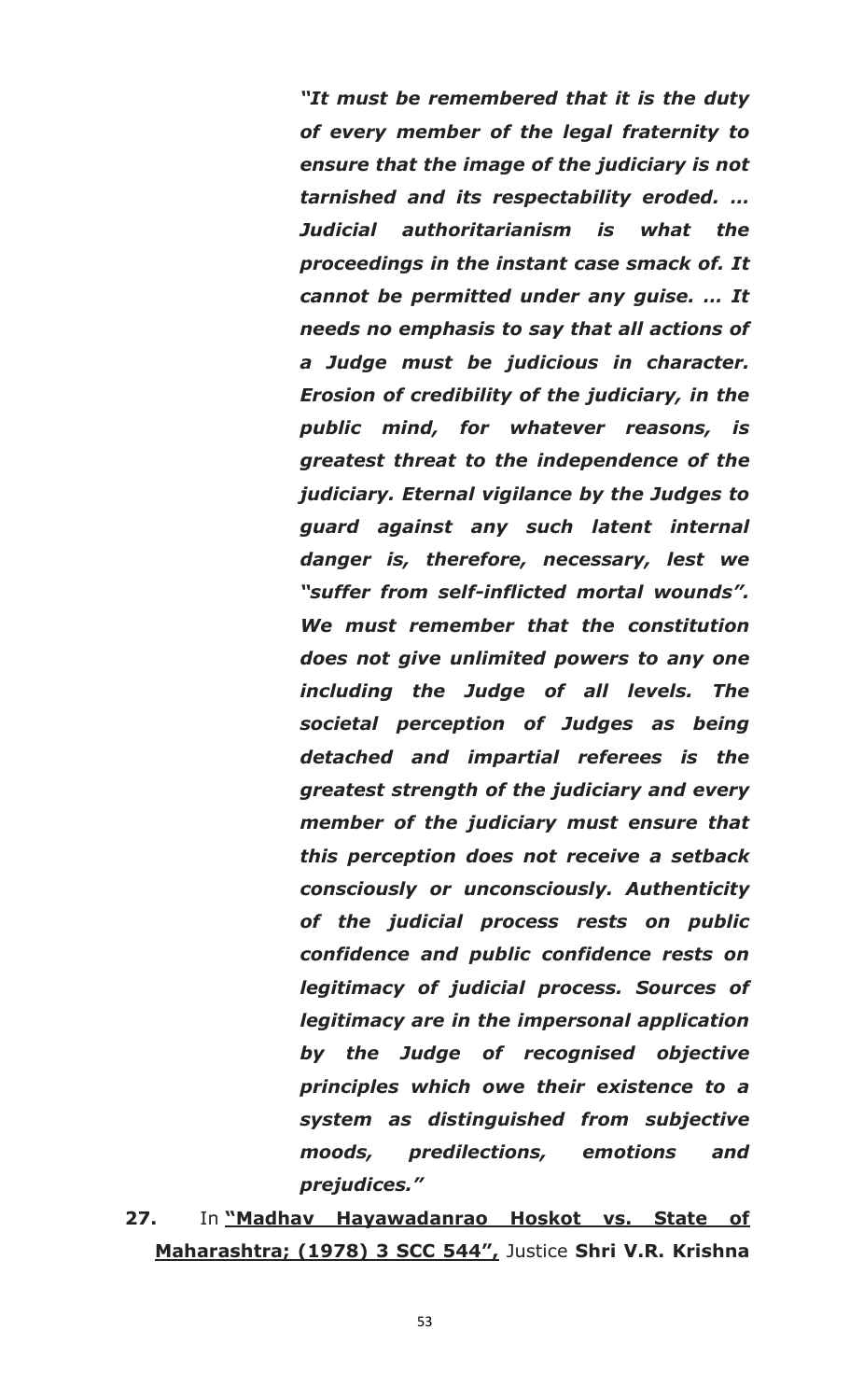**Iyer** reproduced the well-known words of Mr. Justice William J. Brennan, Jr. and held as under;

> **"16. Nothing rankles** *(cause annoyance)more in the human heart than a brooding sense (fear / anxiety) of injustice.*

> *…Democracy's very life depends upon making the machinery of justice so effective that every citizen shall believe in and benefit by its impartiality and fairness.*

> *The social service which the Judges render to the community is the removal of a sense / fear of injustice from the hearts of people, which unfortunately is not being done, and the people (victims & dejected litigants) have been left abandoned to suffer and bear their existing painful conditions, and absolutely on the mercy of GOD.‖*

**28.** Justice Krishna Iyer in **Raghbir Singh vs State Of Haryana 1980 SCR (3) 277** said :

> *―4. We conclude with the disconcerting note sounded by Abraham Lincoln* :

> "*If you once forfeit the confidence of your fellow citizens you can never regain their respect and esteem. It is true that you can fool all the people some of the time, and some of the people all the time, but you cannot fool all the people all the time.‖*

**29.** In **Umesh Chandra Vs State of Uttar Pradesh & Ors. 2006 (5) AWC 4519 ALL** it is ruled as under;

> *―If Judge is passing illegal order either due to negligence or extraneous consideration giving undue advantage to the party then that Judge is liable for action in spite of the fact that an order*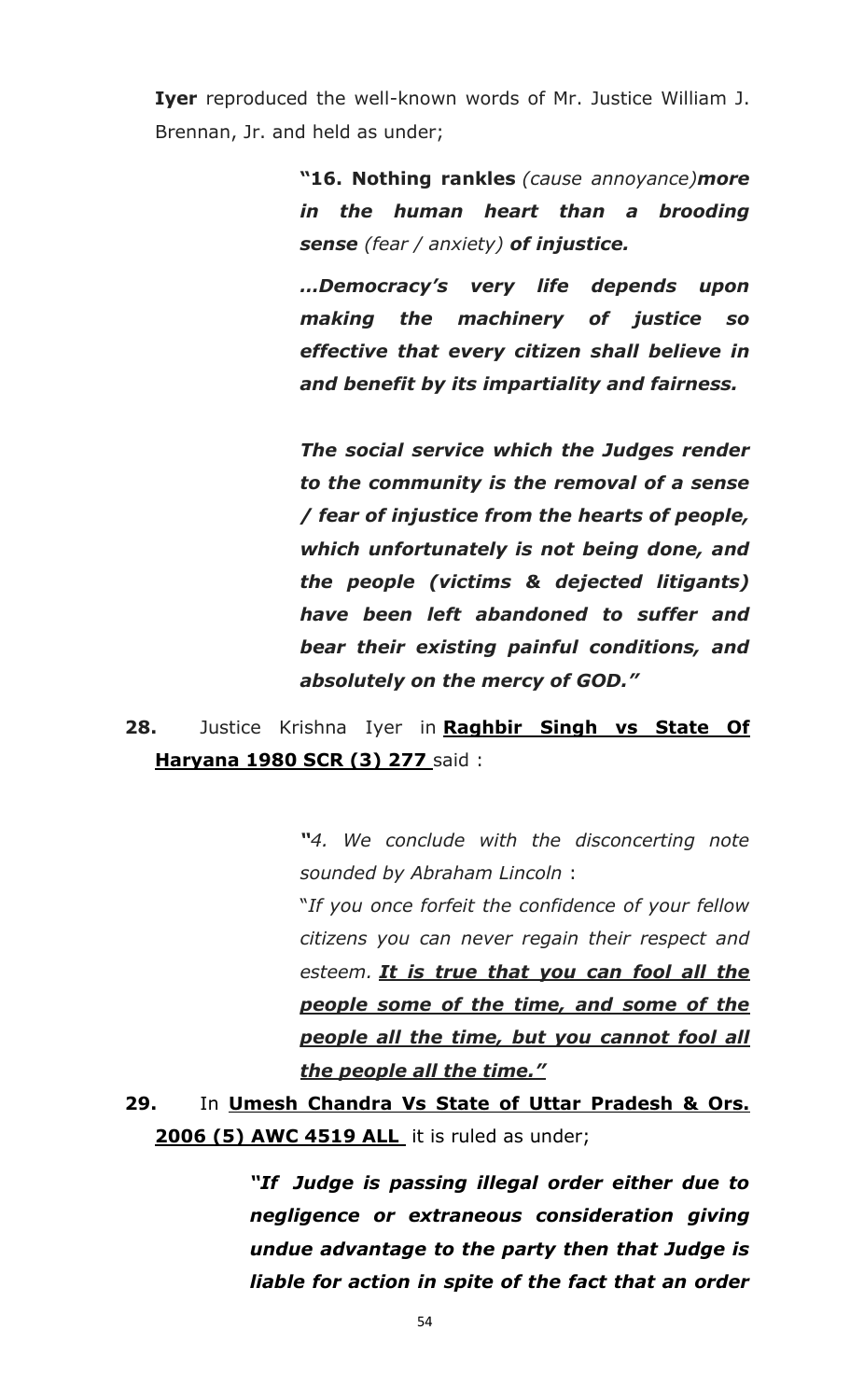*can be corrected in appellate/revisional jurisdiction - The acceptability of the judgment depends upon the creditability of the conduct, honesty, integrity and character of the officer and since the confidence of the litigant public gets affected or shaken by the lack of integrity and character of the Judicial Officer, in such cases imposition of penalty of dismissal from service is well justified*

*The order was passed giving undue advantage to the main accused - grave negligence is also a misconduct and warrant initiation of disciplinary proceedings - in spite of the fact that an order can be corrected in appellate/revisional jurisdiction but if the order smacks of any corrupt motive or reflects on the integrity of the judicial officer, enquiry can be held .*

*JUDICIAL OFFICERS - has to be examined in the light of a different standard that of other administrative officers. There is much requirement of credibility of the conduct and integrity of judicial officers - the acceptability of the judgment depends upon the creditability of the conduct, honesty, integrity and character of the officer and since the confidence of the litigant public gets affected or shaken by the lack of integrity and character of the judicial officer, in such cases imposition of penalty of dismissal from service is well justified - Judges perform a "function that is utterly divine" and officers of the subordinate judiciary have the responsibility of building up of the case appropriately to answer the cause of justice. "The personality, knowledge, judicial restrain, capacity to maintain dignity" are the additional aspects which go into making the Courts functioning successfully - the judiciary is the repository of public faith. It is the trustee of the*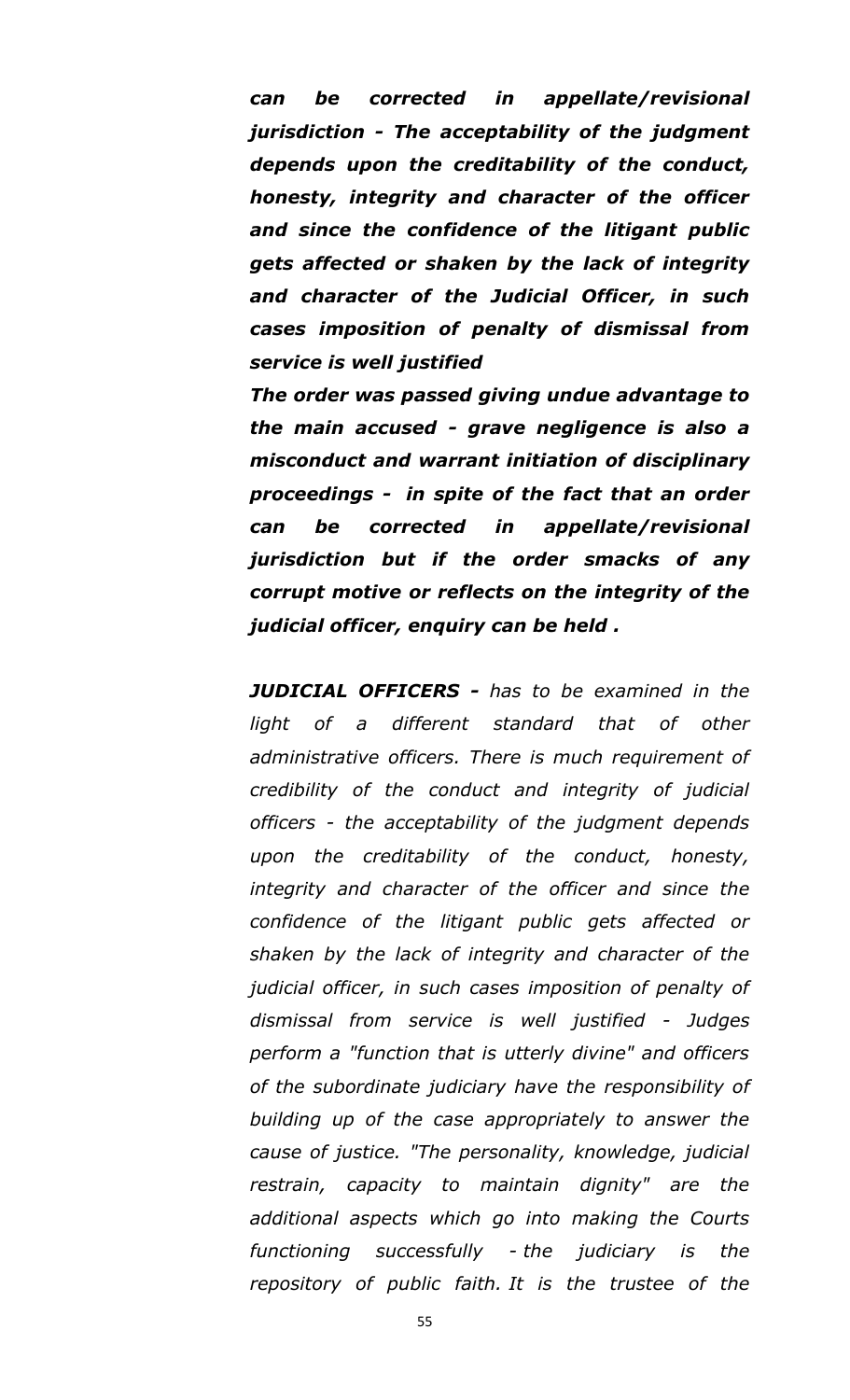*people. It is the last hope of the people. After every knock of all the doors fail, people approach the judiciary as a last resort. It is the only temple worshipped by every citizen of this nation, regardless of religion, caste, sex or place of birth because of the power he wields. A Judge is being judged with more strictness than others. Integrity is the hallmark of judicial discipline, apart from others. It is high time the judiciary must take utmost care to see that the temple of justice does not crack from inside which will lead to a catastrophe in the justice delivery system resulting in the failure of public confidence in the system. We must remember woodpeckers inside pose larger threat than the storm outside*

 *The Inquiry Judge has held that even if the petitioner was competent to grant bail, he passed the order giving undue advantage of discharge to the main accused and did not keep in mind the gravity of the charge. This finding requires to be considered in view of the settled proposition of law that grave negligence is also a misconduct and warrant initiation of disciplinary proceedings .*

*The petitioner, an officer of the Judicial Services of this State, has challenged the order of the High Court on the administrative side dated 11.02.2005 (Annex.11) whereby the petitioner has been deprived of three increments by withholding the same with cumulative effect.*

*The petitioner, while working as Additional Chief Metropolitan Magistrate, Kanpur, granted bail on 29.06.1993 to an accused named Atul Mehrotra in Crime Case No. 3240 of 1992 under Section 420, 467, 468, I.P.C. Not only this, an application was moved by the said accused under Section 239, Cr.P.C. for discharge which was also allowed within 10 days vide order dated 06.08.1993. The said order of discharge*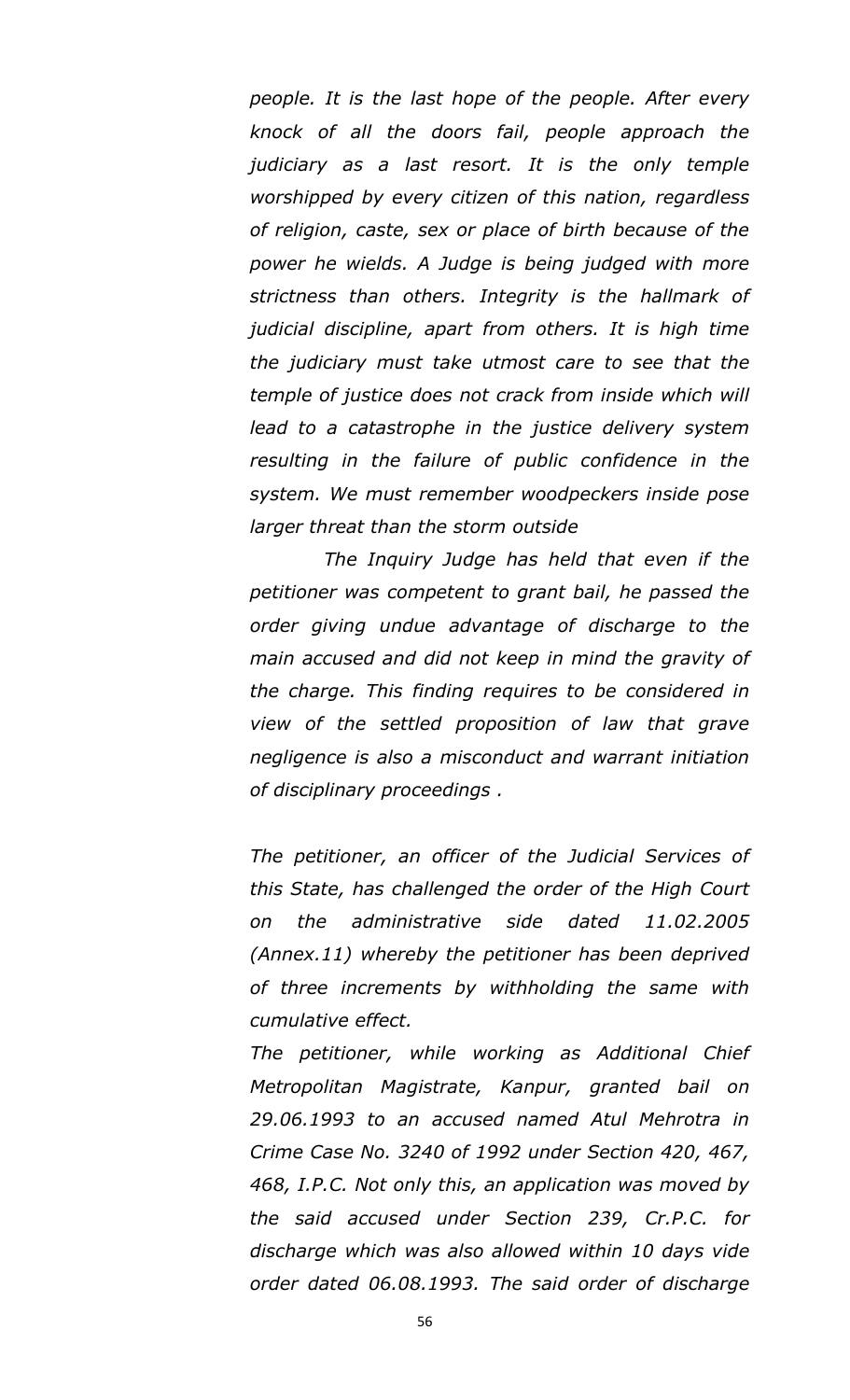*was however reversed in a revision filed by the State According to the prosecution case, the accused was liable to be punished for imprisonment with life on such charges being proved, and as such, the officer concerned committed a gross error of jurisdiction by extending the benefit of bail to the accused on the same day when he surrendered before the Court. Further, this was not a case where the accused ought to have been discharged and the order passed by the officer was, therefore, an act of undue haste.*

*The then Chief Manager, Punjab National Bank, Birhana Road Branch, Kanpur Nagar made a complaint on the administrative side on 11.11.1995 to the then Hon'ble Chief Justice of this Court. The matter was entrusted to the Vigilance Department to enquire and report. After almost four and half years, the vigilance inquiry report was submitted on 14.03.2002 and on the basis of the same the petitioner was suspended on 30th April, 2002 and it was resolved to initiate disciplinary proceedings against the petitioner. A charge sheet was issued to the petitioner on 6th September, 2002 to which he submitted a reply on 22.10.2002. The enquiry was entrusted to Hon'ble Justice Pradeep Kant, who conducted the enquiry and submitted a detailed report dated 06.02.2002 (Annex-8). A show cause notice was issued to the petitioner along with a copy of the enquiry report to which the petitioner submitted his reply on 19.05.2004 (Annex.10). The enquiry report was accepted by the Administrative Committee and the Full Court ultimately resolved to reinstate the petitioner but imposed the punishment of withholding of three annual grade increments with cumulative effect which order is under challenge in the present writ petition.*

### *B) JUDICIAL OFFICERS - has to be examined in the light of a different standard that of other*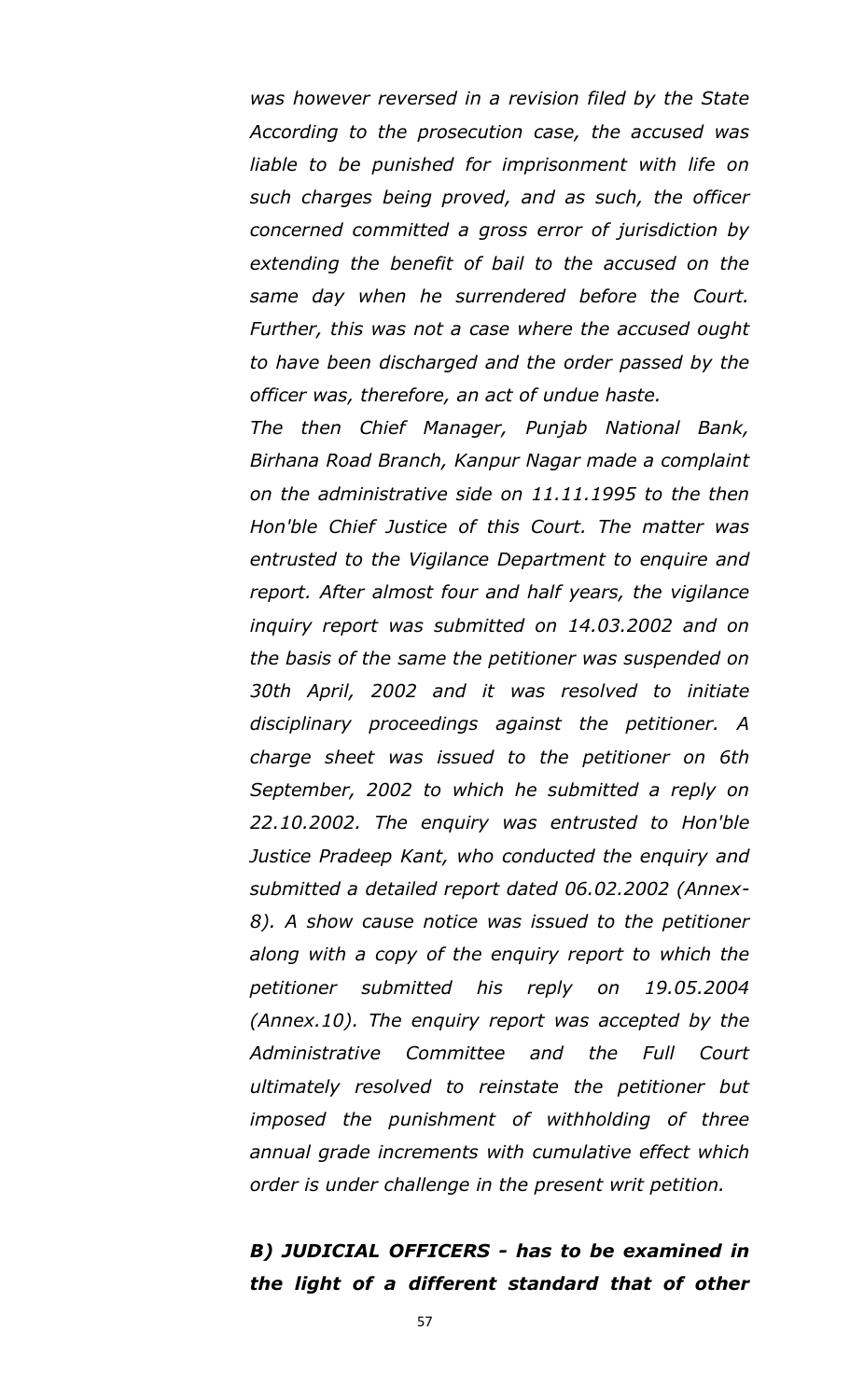*administrative officers. There is much requirement of credibility of the conduct and integrity of judicial officers - the acceptability of the judgment depends upon the creditability of the conduct, honesty, integrity and character of the officer and since the confidence of the litigant public gets affected or shaken by the lack of integrity and character of the judicial officer, in such cases imposition of penalty of dismissal from service is well justified - Judges perform a "function that is utterly divine" and officers of the subordinate judiciary have the responsibility of building up of the case appropriately to answer the cause of justice. "The personality, knowledge, judicial restrain, capacity to maintain dignity" are the additional aspects which go into making the Courts functioning successfully - the judiciary is the repository of public faith. It is the trustee of the people. It is the last hope of the people. After every knock of all the doors fail, people approach the judiciary as a last resort. It is the only temple worshipped by every citizen of this nation, regardless of religion, caste, sex or place of birth because of the power he wields. A Judge is being judged with more strictness than others. Integrity is the hallmark of judicial discipline, apart from others. It is high time the judiciary must take utmost care to see that the temple of justice does not crack from inside which will lead to a catastrophe in the justice delivery system resulting in the failure of public confidence in the system. We must remember woodpeckers inside pose larger threat than the storm outside*

*In Government of Tamil Nadu Vs. K.N. Ramamurthy, AIR 1997 SC 3571, the Hon'ble Supreme Court held*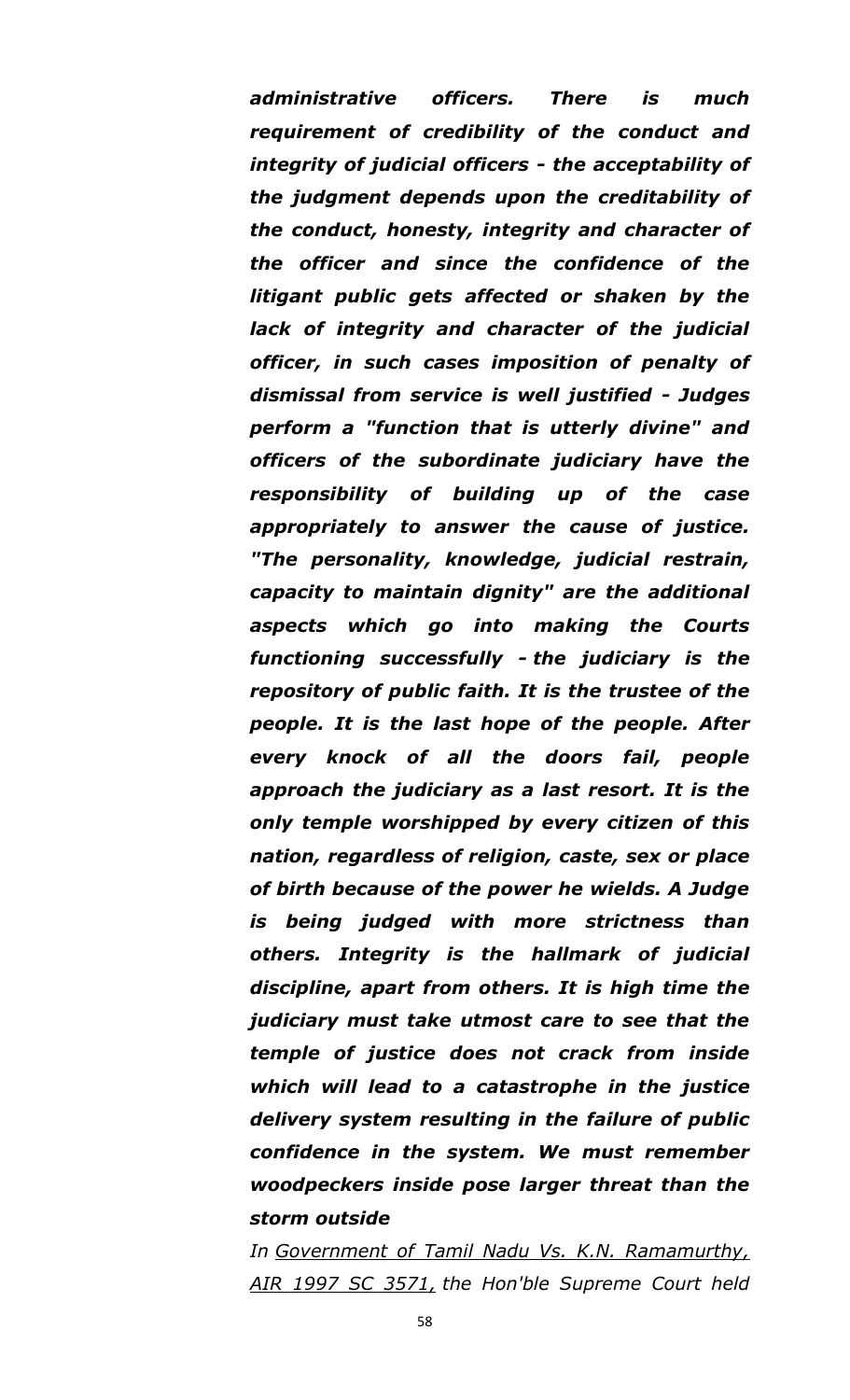*that exercise of judicial or quasi judicial power negligently having adverse affect on the party or the State certainly amounts to misconduct.*

*In M.H. Devendrappa Vs. The Karnataka State Small Industries Development Corporation, AIR 1998 SC 1064, the Hon'ble Supreme Court ruled that any action of an employee which is detrimental to the prestige of the institution or employment, would amount to misconduct.*

*In High Court of Judicature at Bombay Vs. Udaysingh & Ors., A.I.R. 1997 SC 2286 the Hon'ble Apex Court while dealing with a case of judicial officer held as under:-*

*"Since the respondent is a judicial officer and the maintenance of discipline in the judicial service is a paramount matter and since the acceptability of the judgment depends upon the creditability of the conduct, honesty, integrity and character of the officer and since the confidence of the litigant public gets affected or shaken by the lack of integrity and character of the judicial officer, we think that imposition of penalty of dismissal from service is well justified."*

*This Court in Ram Chandra Shukla Vs. State of U.P. & Ors., (2002) 1 ALR 138 held that the case of judicial officers has to be examined in the light of a different standard that of other administrative officers. There is much requirement of credibility of the conduct and integrity of judicial officers.*

*In High Court of Judicature at Bombay V. Shirish Kumar Rangrao Patil & Anr., AIR 1997 SC 2631, the Supreme Court observed as under:-*

*"The lymph nodes (cancerous cells) of corruption constantly keep creeping into the vital veins of the judiciary and the need to stem it out by judicial surgery lies on the judiciary itself by its self-imposed*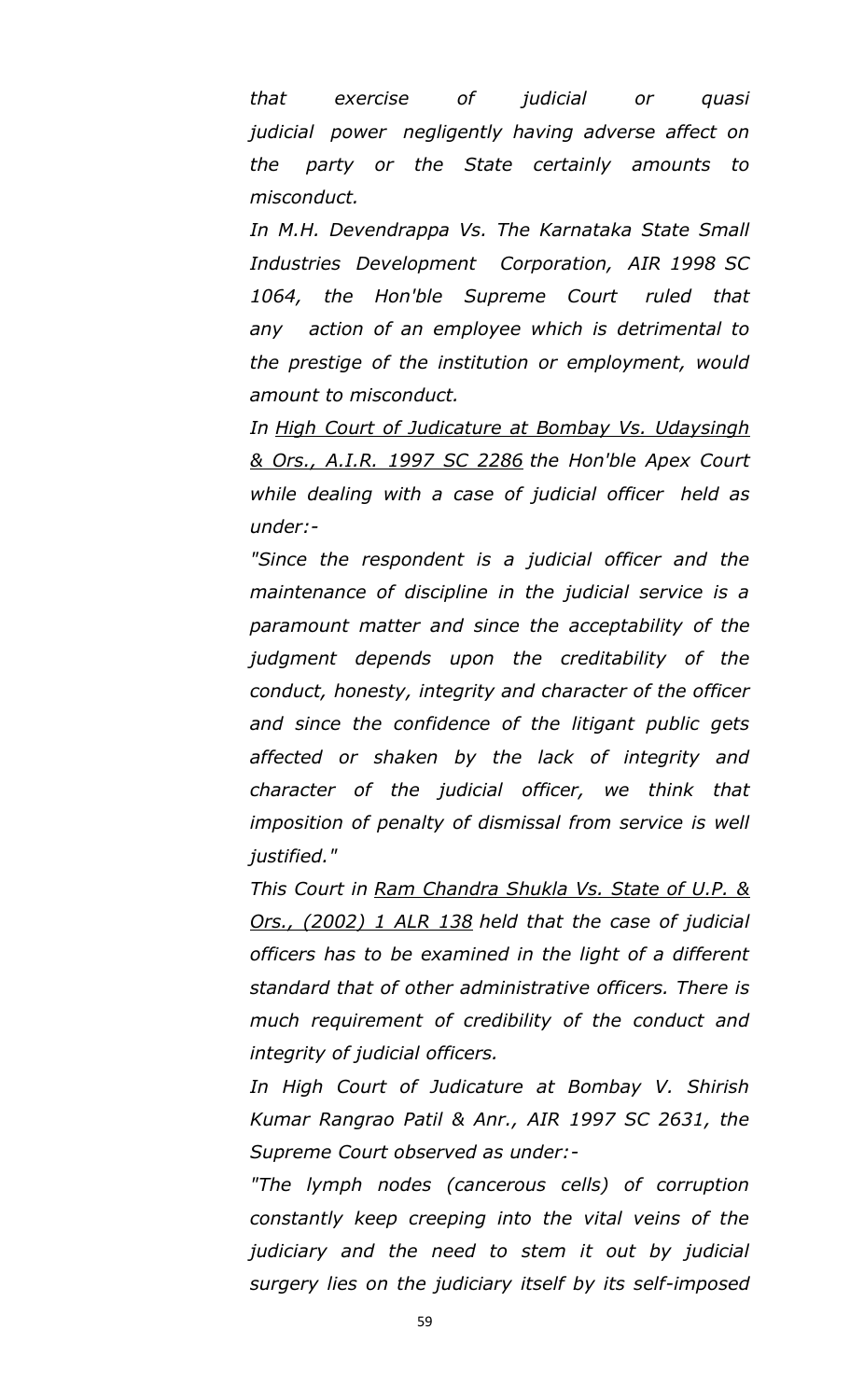*or corrective measures or disciplinary action under the doctrine of control enshrined in Articles 235, 124 (6) of the Constitution. It would, therefore, be necessary that there should be constant vigil by the High Court concerned on its subordinate judiciary and selfintrospection.*

*When such a constitutional function was exercised by the administrative side of the High Court any judicial review thereon should have been made not only with great care and circumspection, but confining strictly to the parameters set by this Court in the aforesaid decisions.--------"*

*In Government of Andhra Pradesh Vs. P. Posetty, (2000) 2 SCC 220, the Hon'ble Supreme Court held that sense of propriety and acting in derogation to the prestige of the institution and placing his official position under any kind of embarrassment may amount to misconduct as the same may ultimately lead that the delinquent had behaved in a manner which is unbecoming of an employee/Government servant.*

*In All India Judges' Association Vs. Union of India & Ors., AIR 1992 SC 165, the Hon'ble Supreme Court observed that Judges perform a "function that is utterly divine" and officers of the subordinate judiciary have the responsibility of building up of the case appropriately to answer the cause of justice. "The personality, knowledge, judicial restrain, capacity to maintain dignity" are the additional aspects which go into making the Courts functioning successfully.*

*In Tarak Singh & Anr. Vs. Jyoti Basu & Ors., (2005) 1 SCC 201, the Hon'ble Supreme Court observed as under:-*

*"Today, the judiciary is the repository of public faith. It is the trustee of the people. It is the last hope of the people. After every knock of all the doors fail, people approach the judiciary as a last resort. It is the only*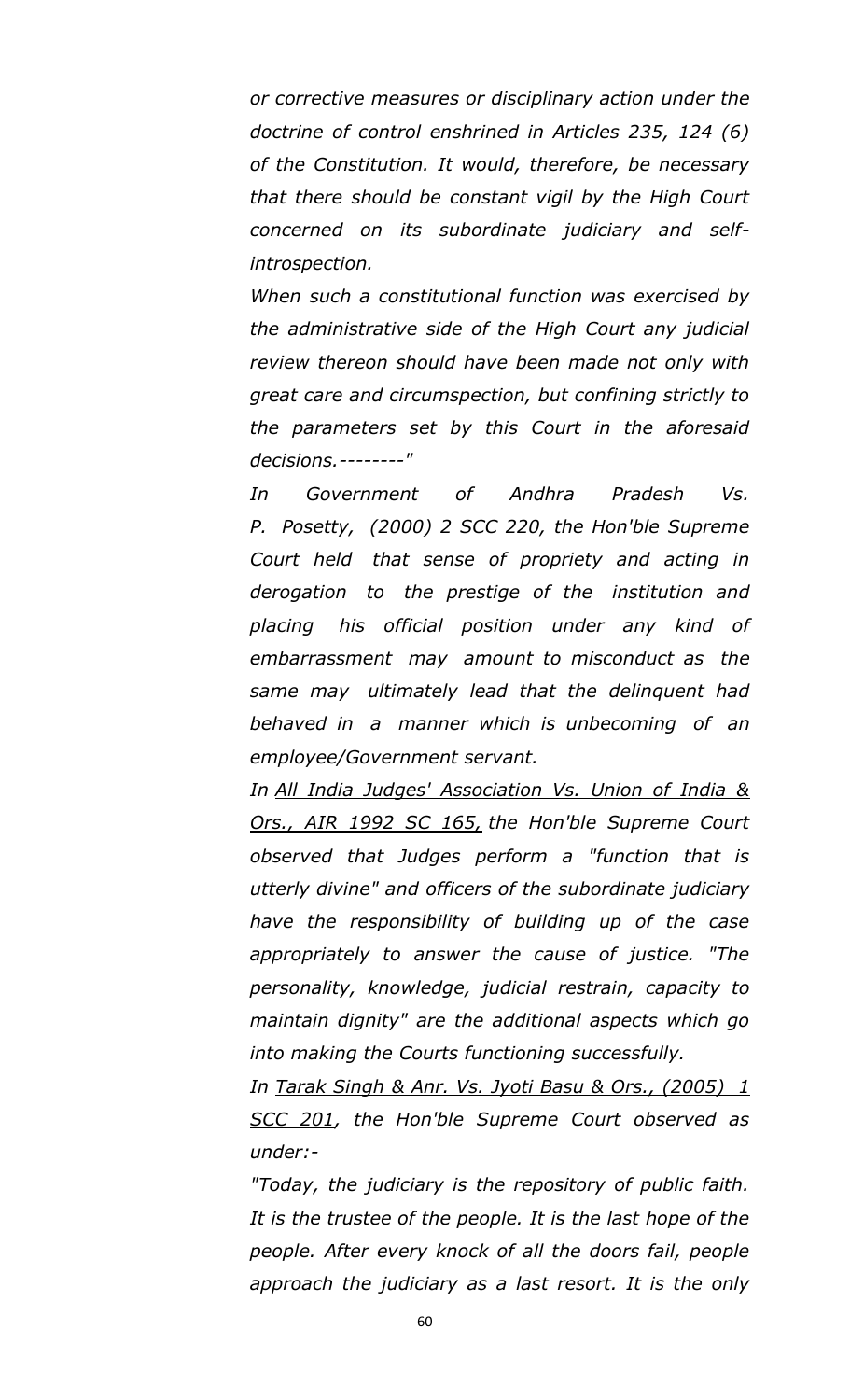*temple worshipped by every citizen of this nation, regardless of religion, caste, sex or place of birth because of the power he wields. A Judge is being judged with more strictness than others. Integrity is the hallmark of judicial discipline, apart from others. It is high time the judiciary must take utmost care to see that the temple of justice does not crack from inside which will lead to a catastrophe in the justice delivery system resulting in the failure of public confidence in the system. We must remember woodpeckers inside pose larger threat than the storm outside."*

**30.** In the case of **Raman Lal Vs. State 2001 Cri.L.J. 800.** it is ruled as under;

> *― A] Cri. P.C. Sec. 197 – Sanction for prosecution of High Court Judge – Accused are Additional High Court Judge, Suprintendant of Police Sanjeev Bhatt and others – The accused hatched conspiracy to falsely implicate a shop owner in a case under N.D.P.S. Act and when shop owner submitted to their demands he was discharged – Complaint u.s. 120-B, 195, 196, 342, 347, 357, 368, 388, 458, 482, I.P.c. and Sec. 17, 58 (1), (2) of NDPS Act – Held – there is no connection between official duty and offence – No sanction is required for prosecution – Registration of F.I.R. and investigation legal and proper.*

> *B] Cri. P.C. Sec. 156 – Investigation against accused Addl. High Court Judge – Whether prior consultation with Chief Justice is necessary prior filling of F.I.R. against a High Court Judge as has been laid down by Supreme Court in K.*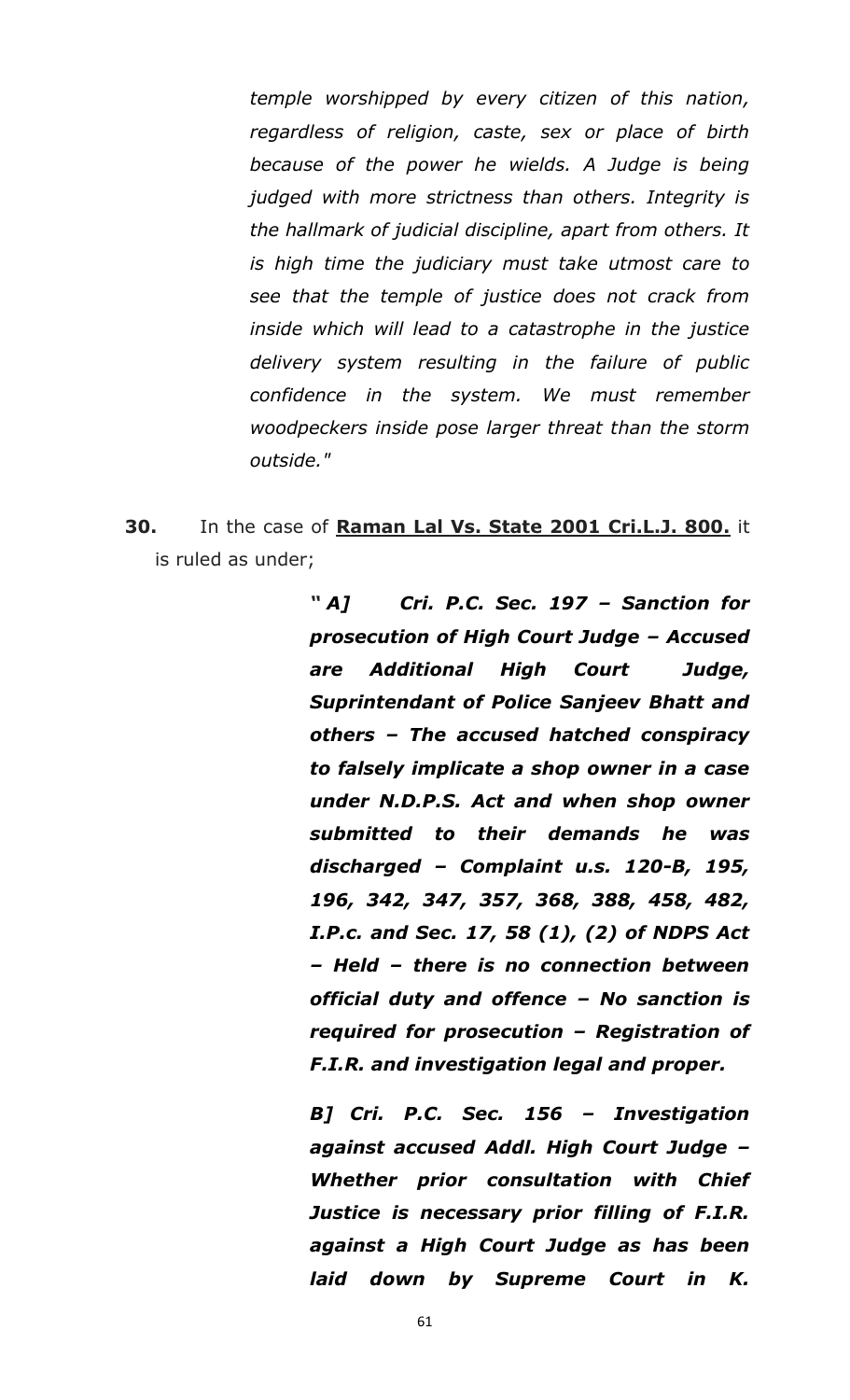*Veerswami's case (1991) (3) SCC 655) – Held – In K. Veerswami's case Supreme Court observed that the Judges are liable to be dealt with just the same as any other person in respect of criminal offence and only in offence regarding corruption the sanction for criminal prosecution is required – the directions issued by Hon'ble Supreme Court are not applicable in instant case.*

*C] The applicant – Ram Lal Addl. High Court Judge hatched criminal conspiracy – The Bar Association submitted a representation to Hon"ble Chief Justice of India on 11-09-1997 requesting to not to confirm Raman Lal as Judge of the High Court – Later on he was transferred to Principal Judge of city Civil and Sessions Court at Ahmedabad – S.P. (C.I.D.) Jaipur sent a questionnaire through the registrar, Gujrat High Court to accused Addl. High Court Judge – Chief Justice granted permission to I.O. to interrogate – Later on I.O. sent letter to applicant to remain present before Chief Judicial Magistrate at the time of filing the charge-sheet – Applicant filed petition before High Court challenging it – Petition of applicant was rejected by High Court and Supreme Court in limine – No relief is required to be granted to petitioner in view of the facts of the case.*

*D] Conspiracy – I.P.C. Sec. 120 (B) – Apex court made it clear that an inference of conspiracy has to be drawn on the basis of circumstantial evidence only because it becomes difficult to get direct evidence on such issue – The offence can only be proved largely from the inference drawn from acts or illegal*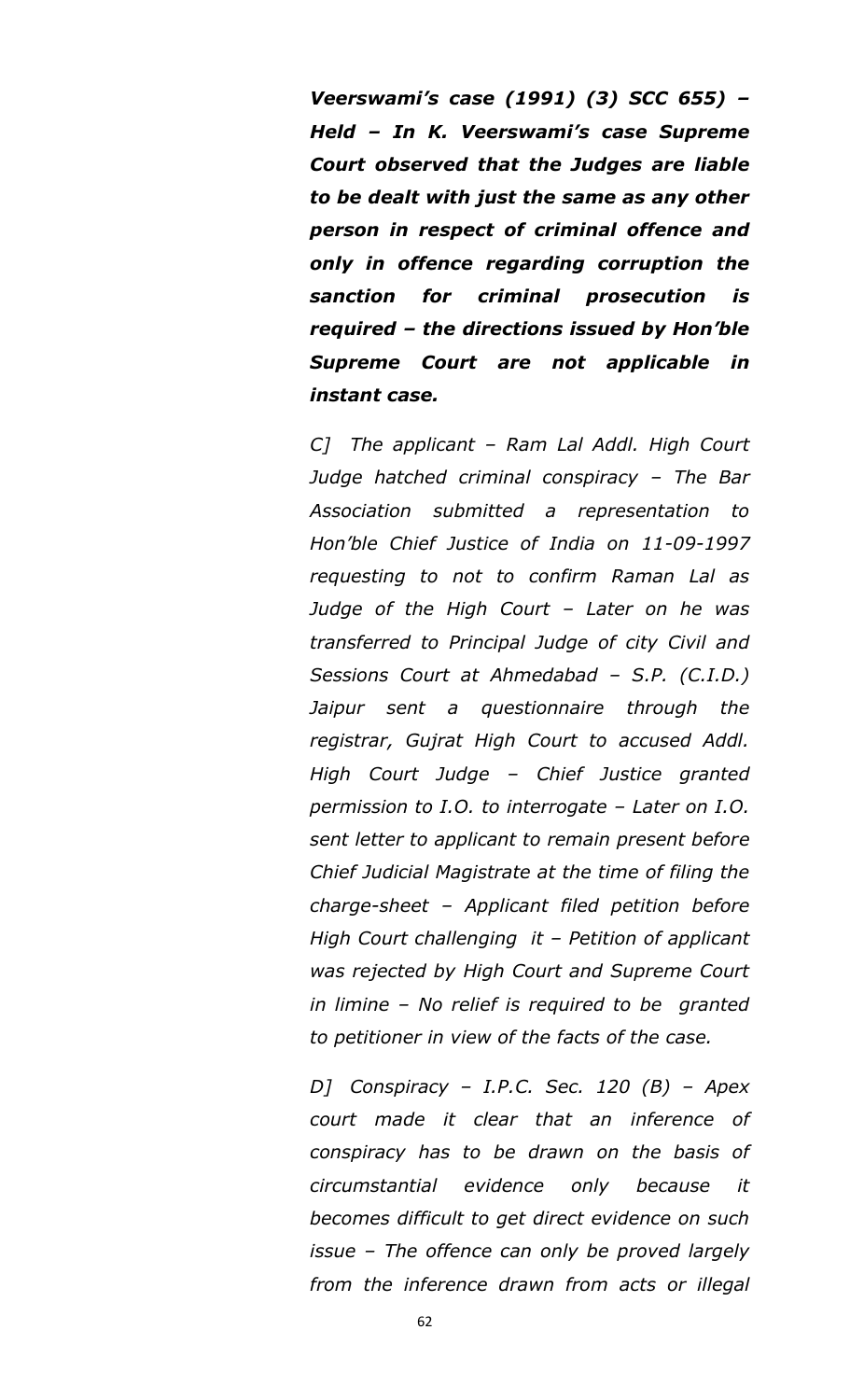*ommission committed by them in furtherance of a common design – Once such a conspiracy is proved, act of one conspirator becomes the act of the others – A Co-conspirator who joins subsequently and commits overt acts in furtherance of the conspiracy must also be held liable – Proceeding against accused cannot be quashed.* 

*E] Jurisdiction – Continuing offence – Held – Where complainants allegations are of stinking magnitude and the authority which ought to have redressed it have closed its eyes and not even trid to find out the real offender and the clues for illegal arrest and harassment are not enquired then he can not be let at the mercy of such law enforcing agencies who adopted an entirely indifferent attitude – Legal maxim Necessiatas sub lege Non continetureQuia Qua Quad Alias Non EstLictumNecessitasfacitLictum, Means necessity is not restrained by laws – Since what otherwise is not lawful necessity makes it lawful – Proceeding proper cannot be quashed."*

**31.** In **Smt. Justice Nirmal Yadav Vs. C.B.I. 2011 (4) RCR (Criminal) 809** it is ruled as under;

#### **"***Hon'ble Supreme Court observed:*

*Be you ever so high, the law is above you.‖ Merely because the petitioner has enjoyed one of the highest constitutional offices( Judge of a High Court ), she cannot claim any special right or privilege as an accused than prescribed under law. Rule of law has to prevail and must prevail equally and uniformly, irrespective of the status of an individual.*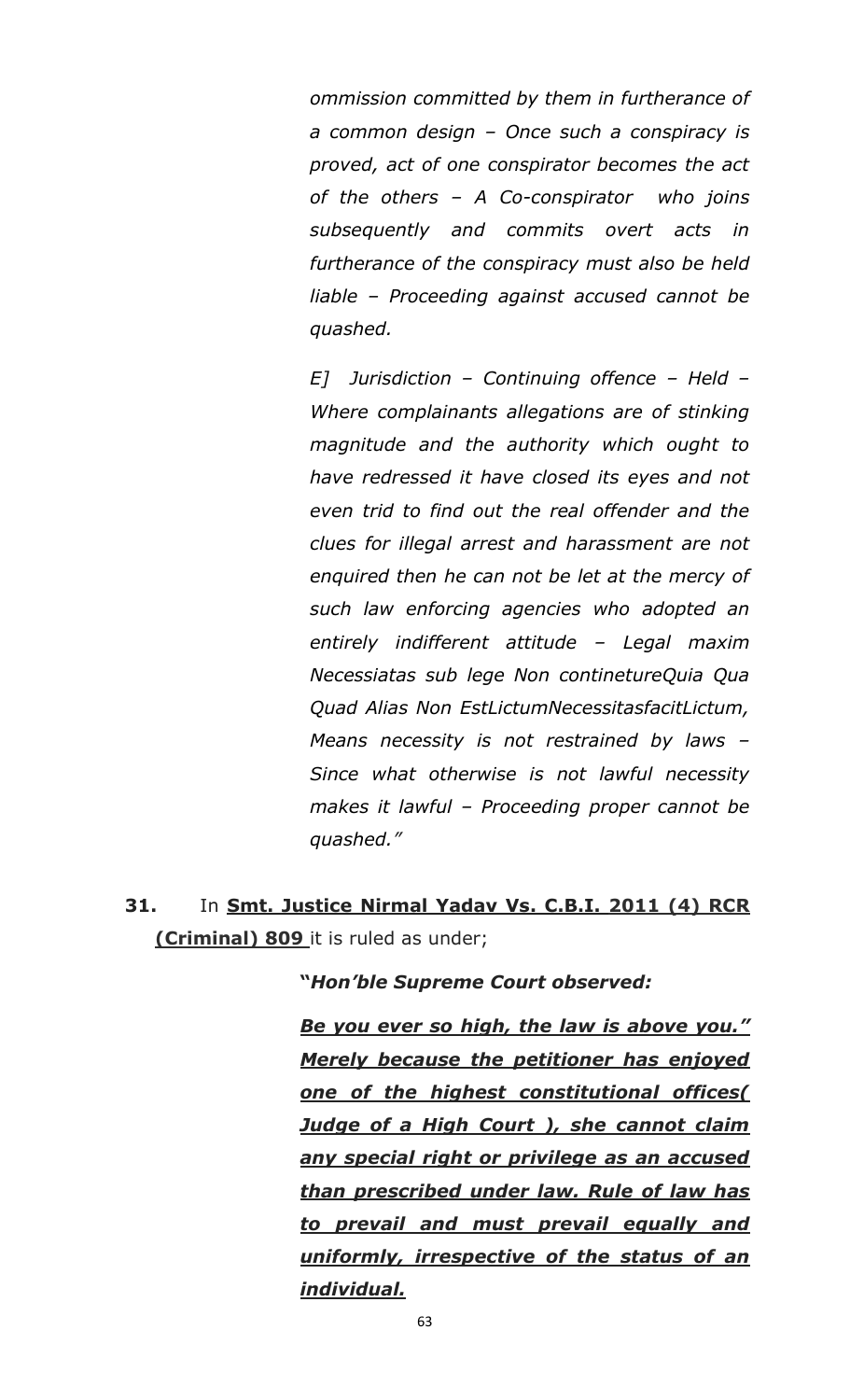*The petitioner Justice Mrs. Nirmal Yadav, the then Judge of Punjab and Haryana High Court found to have taken bribe to decide a case pending before her- CBI charge sheeted - It is also part of investigation by CBI that this amount of Rs.15.00 lacs was received by Ms. Yadav as a consideration for deciding RSA No.550 of 2007 pertaining to plot no.601, Sector 16, Panchkula for which Sanjiv Bansal had acquired interest. It is stated that during investigation, it is also revealed that Sanjiv Bansal paid the fare of air tickets of Mrs. Yadav and Mrs. Yadav used matrix mobile phone card provided to her by Shri Ravinder Singh on her foreign visit. To establish the close proximity between Mrs. Yadav, Ravinder Singh, Sanjiv Bansal and Rajiv Gupta, CBI has given details of phone calls amongst these accused persons during the period when money changed hands and the incidence of delivery of money at the residence of Ms. Nirmaljit Kaur and even during the period of initial investigation - the CBI concluded that the offence punishable under [Section 12](https://indiankanoon.org/doc/642316/) of the PC Act is established against Ravinder Singh, Sanjiv Bansal and Rajiv Gupta whereas offence under [Section 11](https://indiankanoon.org/doc/1973776/) of the PC Act is established against Mrs.Justice Nirmal Yadav whereas offence punishable under [Section](https://indiankanoon.org/doc/1897847/)  [120-B](https://indiankanoon.org/doc/1897847/) of the IPC read with [Sections](https://indiankanoon.org/doc/308396/)  [193,](https://indiankanoon.org/doc/308396/) [192,](https://indiankanoon.org/doc/1905297/) [196,](https://indiankanoon.org/doc/814524/) [199](https://indiankanoon.org/doc/739296/) and [200](https://indiankanoon.org/doc/943588/) IPC is also established against Shri Sanjiv Bansal, Rajiv Gupta and Mrs. Justice Nirmal yadav It has been observed by Hon'ble Supreme Court* 

*"Be you ever so high, the law is above you.‖ Merely because the petitioner has enjoyed one of the highest constitutional offices( Judge of a High Court ), she cannot claim*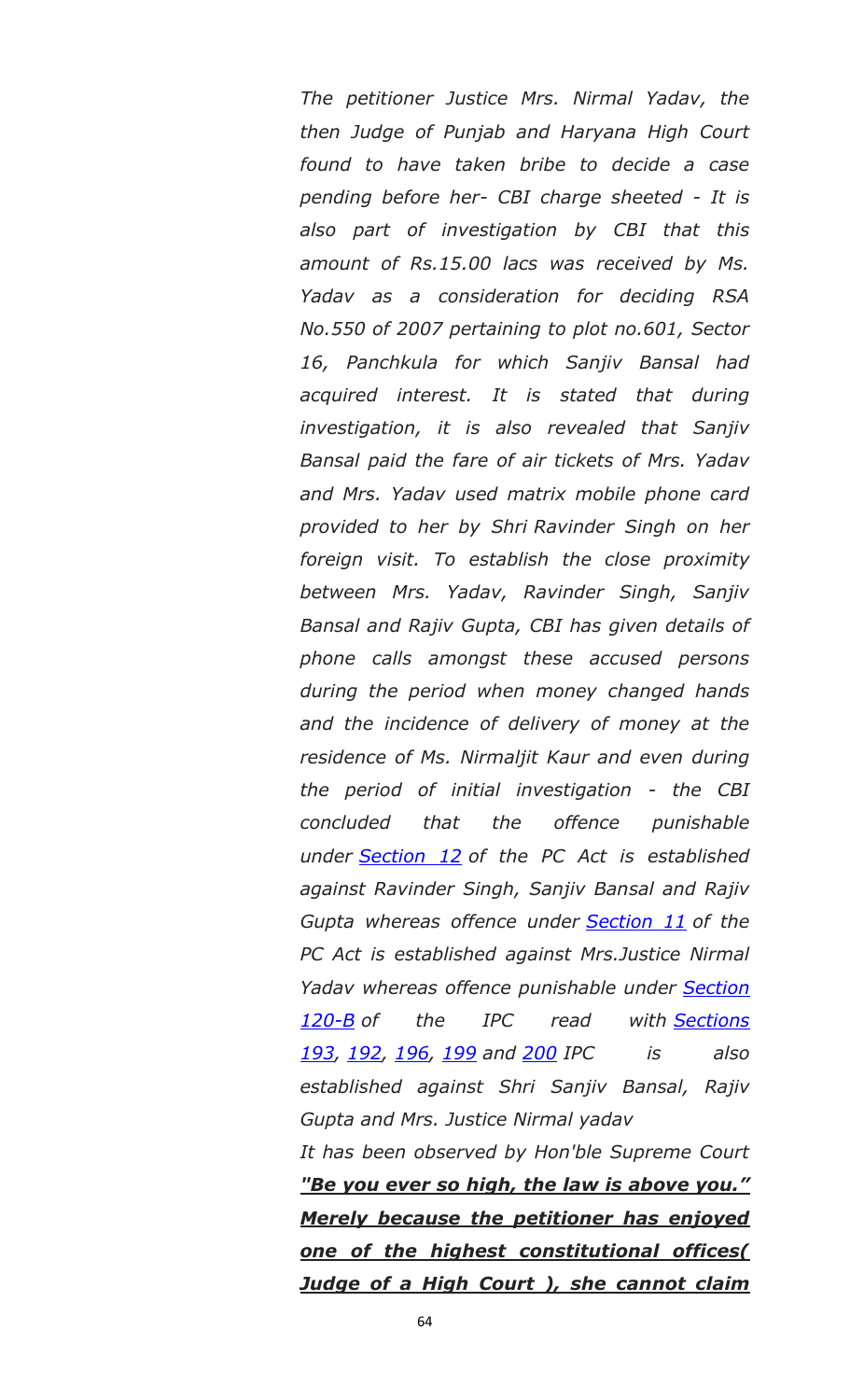*any special right or privilege as an accused than prescribed under law. Rule of law has to prevail and must prevail equally and uniformly, irrespective of the status of an individual. Taking a panoptic view of all the factual and legal issues, I find no valid ground for judicial intervention in exercise of inherent jurisdiction vested with this Court. Consequently, this petition is dismissed.*

*B) In-House procedure 1999 , for enquiry against High Court and Supreme Court Judges - Since the matter pertains to allegations against a sitting High Court Judge, the then Hon'ble Chief Justice of India, constituted a three members committee comprising of Hon'ble Mr.Justice H.L. Gokhale, the then Chief Justice of Allahabad High Court, presently Judge of Hon'ble Supreme Court, Justice K.S. Radhakrishnan, the then Chief Justice of Gujarat High Court, presently, Judge of Hon'ble Supreme Court and Justice Madan B.Lokur, the then Judge of Delhi High Court, presently Chief Justice Gauhati High Court in terms of In-House procedure adopted by Hon'ble Supreme Court on 7.5.1997. The order dated 25.8.2008 constituting the Committee also contains the terms of reference of the Committee. The Committee was asked to enquire into the allegations against Justice Mrs. Nirmal Yadav, Judge of Punjab and Haryana High Court revealed, during the course of investigation in the case registered vide FIR No.250 of 2008 dated 16.8.2008 at Police Station, Sector 11, Chandigarh and later transferred to CBI.*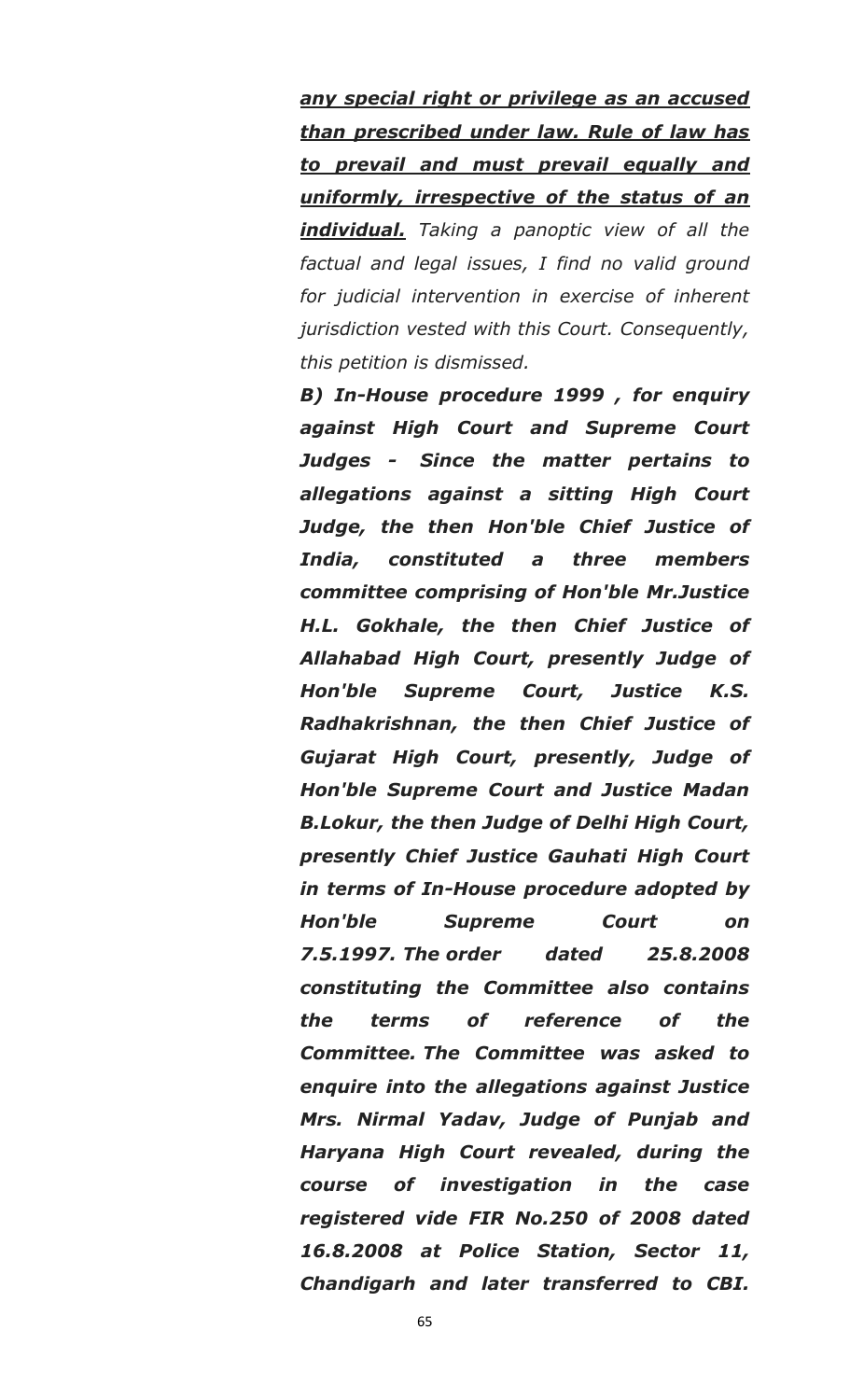*The Committee during the course of its enquiry examined the witnesses and recorded the statements of as many as 19 witnesses, including Mrs.Justice Nirmal Yadav (petitioner), Ms. Justice Nirmaljit Kaur, Sanjiv Bansal, the other accused named in the FIR and various other witnesses. The Committee also examined various documents, including data of phone calls exchanged between Mrs. Justice Nirmal yadav and Mr.Ravinder Singh and his wife Mohinder Kaur, Mr.Sanjiv Bansal and Mr.Ravinder Singh, Mr.Rajiv Gupta and Mr. Sanjiv Bansal. On the basis of evidence and material before it, the Committee of Hon'ble Judges has drawn an inference that the money delivered at the residence of Hon'ble Ms.Justice Nirmaljit Kasectionur was in fact meant for Ms.Justice Nirmal Yadav.‖*

**32.** Hon"ble 5 Judge Bench of **Privy Council in Appeal No.21 of 1977** in the matter between **Ramesh Maharaj Vs. The Attorney General (1978) 2 WLR 902** had ruled that;

> *"According their Lordships in agreement with Phillips J.A. would answer question (2): "Yes; the failure of Maharaj J. to inform the appellant of the specific nature of the contempt of Court with which he was charged did contravene a constitutional right of the appellant in respect of which he was entitled to protection under s.1(a)."*

> *The order of Maharaj J. committing the appellant to prison was made by him in the exercise of the judicial powers of the State; the arrest and detention of the appellant pursuant to the judge's order was effected by the executive arm of the State. So if his detention amounted to a contravention of his rights under S.1(a), it was a*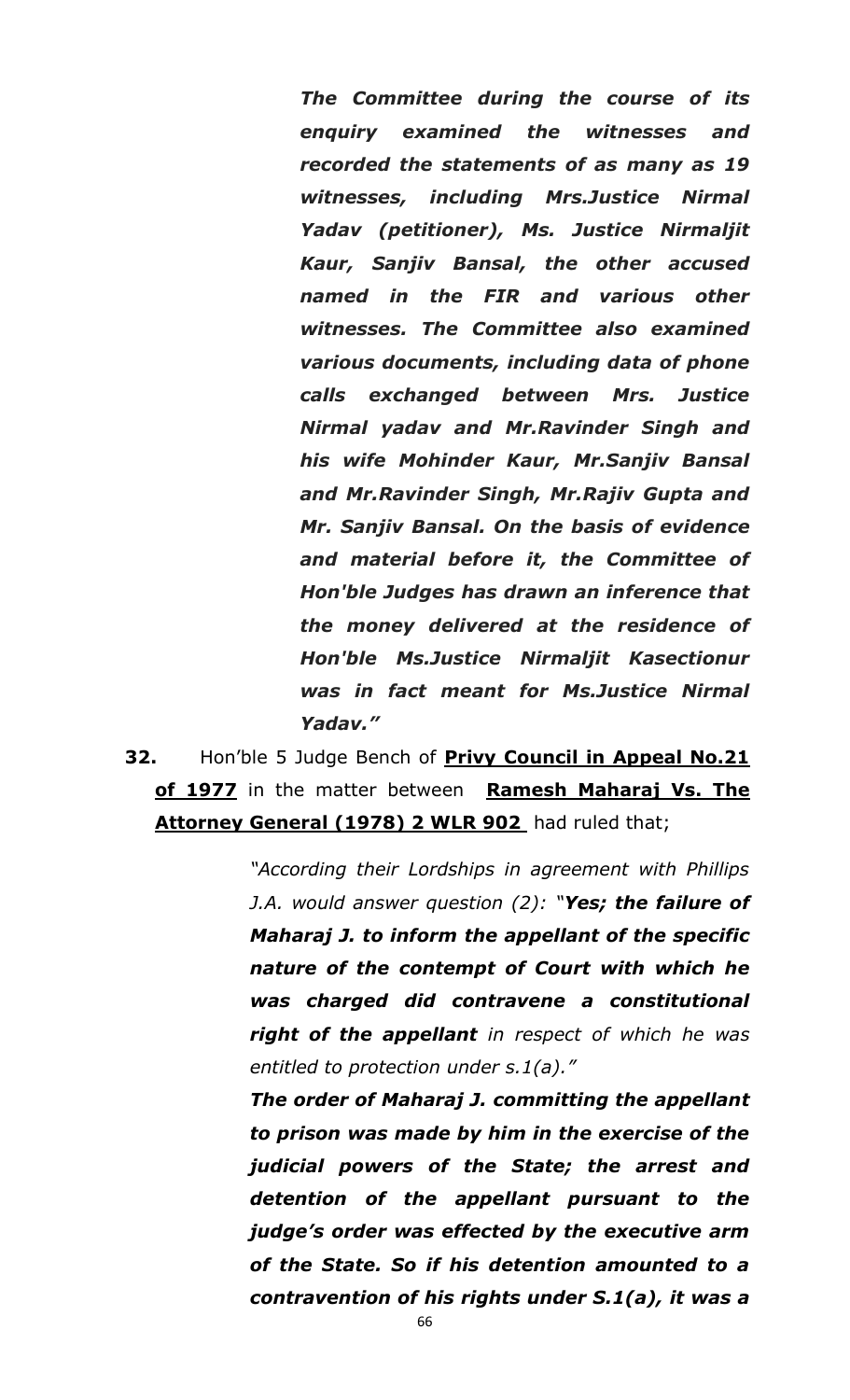*contravention by the State against which he was entitled to protection.*

*…This is not vicarious liability; it is a liability of the State itself. It is not a liability in tort at all; it is a liability in the public law of the State, not of the judge himself, which has been newly created by S.6(1) and (2) of the Constitution.*

*.. It is only in the case of imprisonment or corporal punishment already undergone before an appeal can be heard that the consequences of the judgment or order cannot be put right on appeal to an appellate court. It is true that instead of, or even as well as, pursuing the ordinary course of appealing directly to an appellate court, a party to legal proceeding who alleges that a fundamental rule of natural justice has been infringed in the course of the determination of his case, could in theory seek collateral relief in an application to the High Court under.*

*For these reasons the appeal must be allowed and the case remitted to the high court with a direction to assess the amount of monetary compensation to which the appellant is entitled .The respondent must pay the costs of this appeal and of the proceeding in both Courts below.‖*

## **33.** In **Walmik s/o Deorao Bobde Vs. State 2001 ALLMR (Cri.)1731,** it is ruled that

*In our opinion a reckless arrest of a citizen and detention even under a warrant of arrest by a competent Court without first satisfying itself of such necessity and fullfilment of the requirement of law is actionable as it violates not only his fundamental rights but such action deserves to be condemned being taken in utter disregard to human rights of an individual*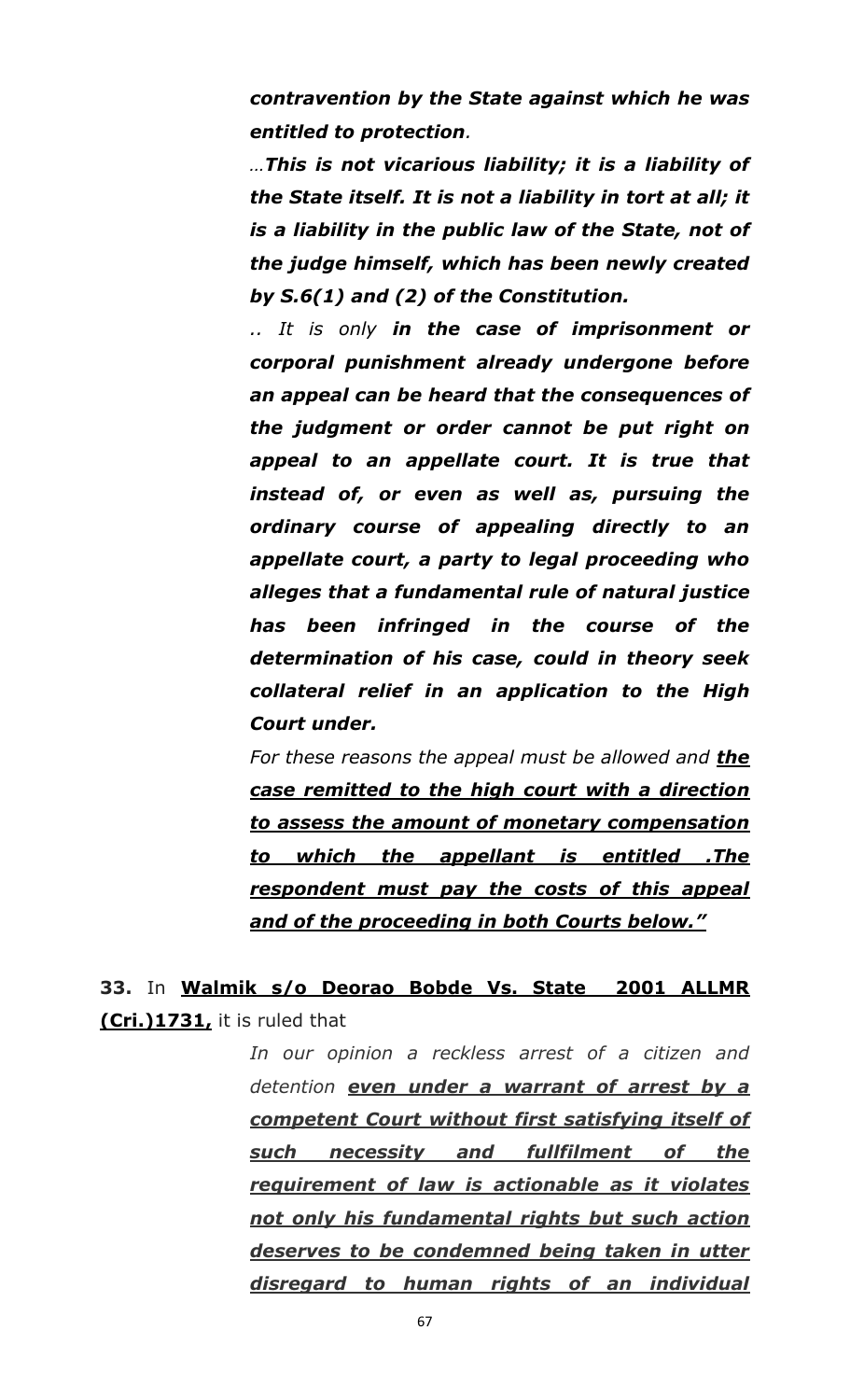#### *citizen.*

#### *Compensation granted*

*"11. We have ascertained the status of the petitioner so as to work out his entitlement for compensation. We are informed that the petitioner works as Production Manager in a reputed firm M/s. Haldiram Bhujiwala, and draws salary of more than Rs.7000/ p.m. He has, wife, two marriageable daughters and a son in his family. After giving our anxious thought to the matter we award a sum of Rs.10,000/- to the petitioner as compensation. The State is directed to pay the amount of Rs.10,000/- to the petitioner within a period of four weeks, or deposit the same in this Court. We are also granting cost to the petitioner quantified to Rs.5000/-. It will be open for the State to recover the amount so awarded from the monetary benefits/pension, the delinquent clerk/his family is entitled to receive or will be receiving on his death. Rule made absolute in the aforesaid terms. Certified copy expedited.*

*12. Additional Registrar, to circulate the copy of this order to all the District & Sessions Judges, for being circulated to Judicial Officers working within their jurisdiction."*

**34.** In **Dr. Mahmood Nayyer Azam Vs. State (2012) 8 SCC 1**, it is ruled as under ;

> *[Article 21](http://indiankanoon.org/doc/1199182/) of the Constitution - RIGHT TO LIFE includes the right to live with human dignity and all that goes along with it – If reputation is injured by unjustified acts of Public servants then Writ Court can grant compensation- Rs.5.00 lacs (Rupees five lacs only) should be granted towards compensation to the appellant - law cannot become a silent*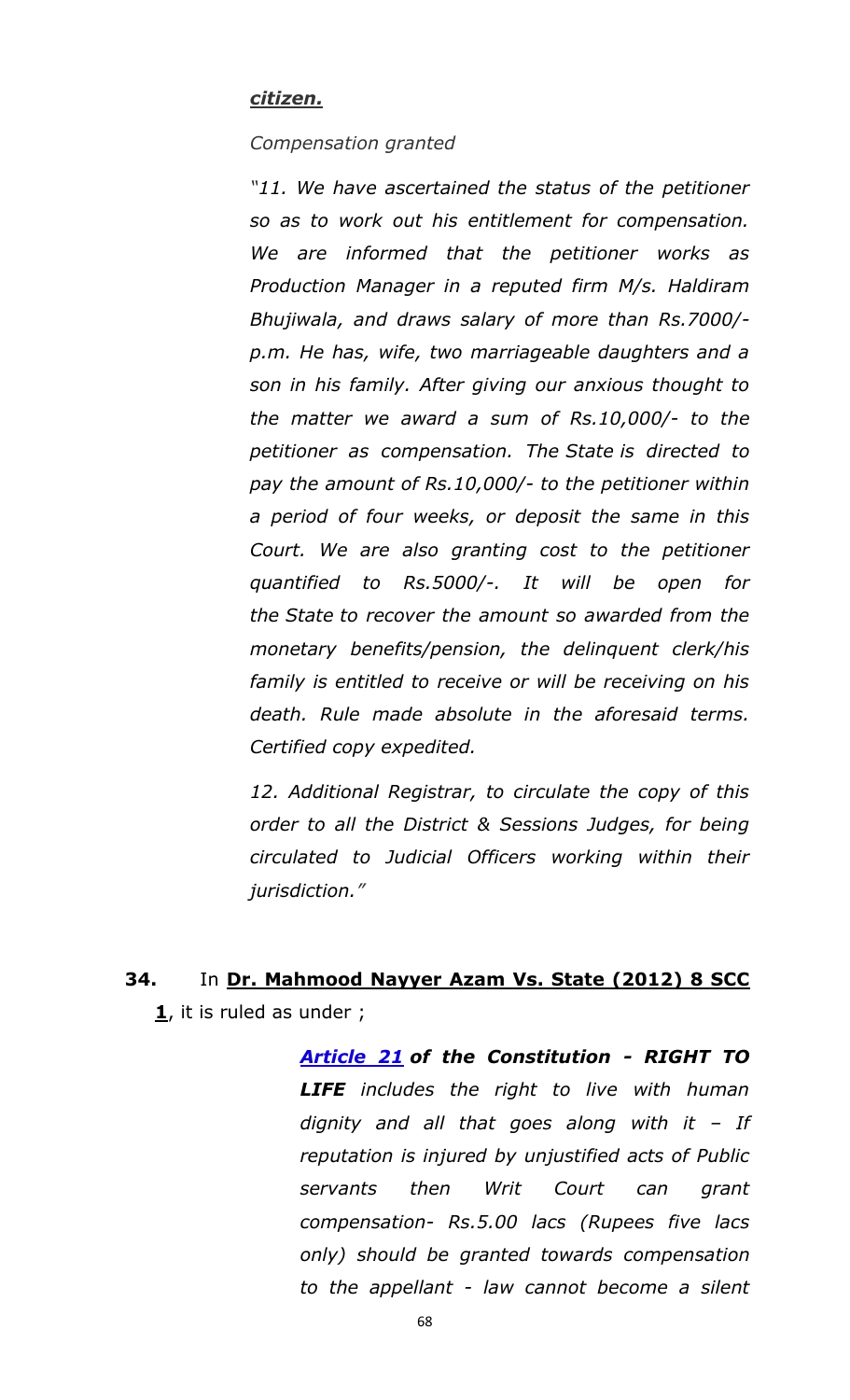*spectator - The law should not be seen to sit by limply, while those who defy if go free, and those who seek its protection lose hope - When citizenry rights are sometimes dashed against and pushed back by the members of City Halls, there has to be a rebound and when the rebound takes place, [Article 21](http://indiankanoon.org/doc/1199182/) of the Constitution springs up to action as a protector- The action of the State, must be "right, just and fair". Using any form of torture would neither be "right nor just nor fair" and, therefore, would be impermissible, being offensive to [Article 21](http://indiankanoon.org/doc/1199182/) - Any psychological torture inflicts immense mental pain. A mental suffering at any age in life can carry the brunt and may have nightmarish effect on the victim. The hurt develops a sense of insecurity, helplessness and his self-respect gets gradually atrophied- the authorities possibly have some kind of sadistic pleasure or to "please someone" meted out the appellant with this kind of treatment. It is not to be forgotten that when dignity is lost, the breath of life gets into oblivion. In a society governed by rule of law where humanity has to be a laser beam, as our compassionate constitution has so emphasized, the police authorities cannot show the power or prowess to vivisect and dismember the same. When they pave such path, law cannot become a silent spectator - The law should not be seen to sit by limply, while those who defy if go free, and those who seek its protection lose hope.*

*B] The High Court, despite no factual dispute, has required him to submit a representation to the State Government for adequate relief pertaining to grant of compensation after expiry of 19 years with a further stipulation that if he is aggrieved by it, he can take recourse to requisite*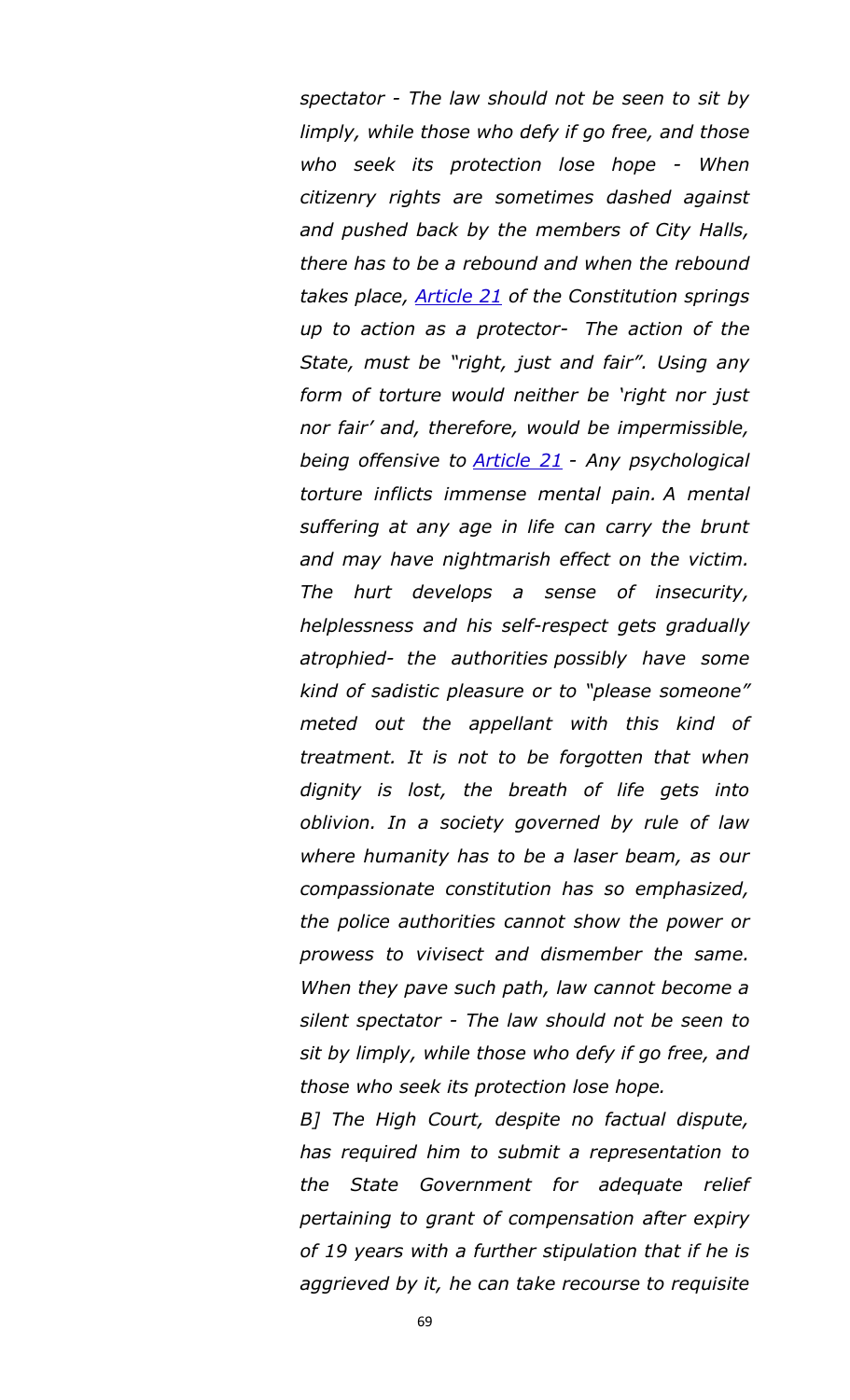*proceedings available to him under law. We are pained to say that this is not only asking a man to prefer an appeal from Caesar to Caesar"s wife but it also compels him like a cursed Sisyphus to carry the stone to the top of the mountain wherefrom the stone rolls down and he is obliged to repeatedly perform that futile exercise.*

**35.** Full Bench of Hon"ble Supreme Court in the case of **S. Nambi Narayanan Vs. Siby Mathews and Others (2018) 10 SCC 804**had granted compensation of Rupees 50 Lacs. It is ruled as under para 40 & 44

> *―40. If the obtaining factual matrix is adjudged on the aforesaid principles and parameters, there can be no scintilla of doubt that the Appellant, a successful scientist having national reputation, has been compelled to undergo immense humiliation. The lackadaisical attitude of the State police to arrest anyone and put him in police custody has made the Appellant to suffer the ignominy. The dignity of a person gets shocked when psycho-pathological treatment is meted out to him. A human being cries for justice when he feels that the insensible act has crucified his self-respect. That warrants grant of compensation under the public law remedy. We are absolutely conscious that a civil suit has been filed for grant of compensation. That will not debar the constitutional court to grant compensation taking recourse to public law. The Court cannot lose sight of the wrongful imprisonment, malicious prosecution, the humiliation and the defamation faced by the Appellant. In Sube Singh v. State of Haryana and Ors. MANU/SC/0821/2006 : (2006)*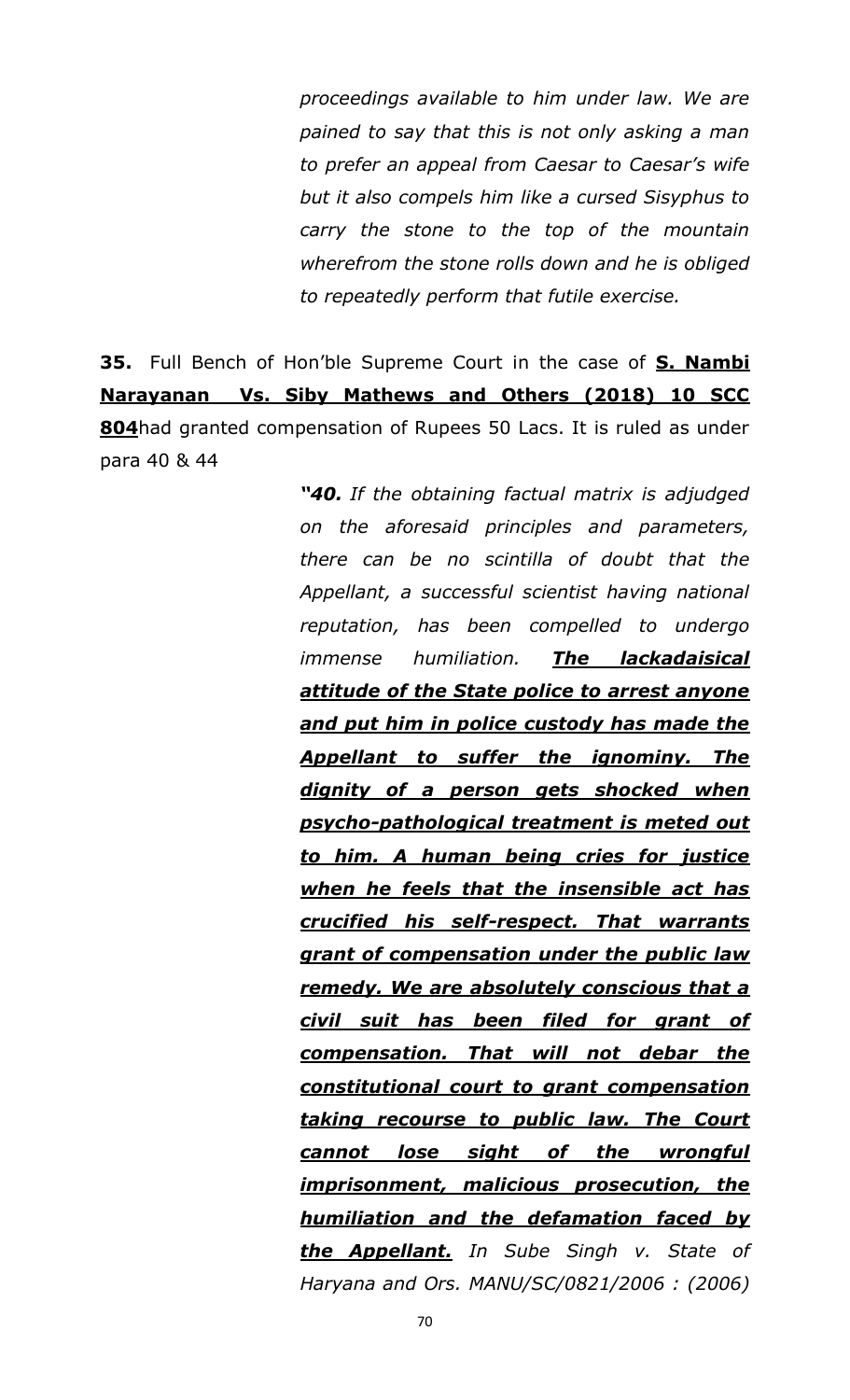*3 SCC 178, the three-Judge Bench, after referring to the earlier decisions, has opined:*

*38. It is thus now well settled that the award of compensation against the State is an appropriate and effective remedy for redress of an established infringement of a fundamental right Under Article 21, by a public servant. The quantum of compensation will, however, depend upon the facts and circumstances of each case. Award of such compensation (by way of public law remedy) will not come in the way of the aggrieved person claiming additional compensation in a civil court, in the enforcement of the private law remedy in tort, nor come in the way of the criminal court ordering compensation Under Section 357 of the Code of Criminal Procedure.*

*44. Mr. Giri, learned senior Counsel for the Appellant and the Appellant who also appeared in person on certain occasions have submitted that the grant of compensation is not the solution in a case of the present nature. It is urged by them that the authorities who have been responsible to cause such kind of harrowing effect on the mind of the Appellant should face the legal consequences. It is suggested that a Committee should be constituted to take appropriate steps against the erring officials. Though the suggestion has been strenuously opposed, yet we really remain unimpressed by the said oppugnation. We think that the obtaining factual scenario calls for constitution of a Committee to find out ways and means to take appropriate steps against the erring officials. For the said purpose, we constitute a Committee*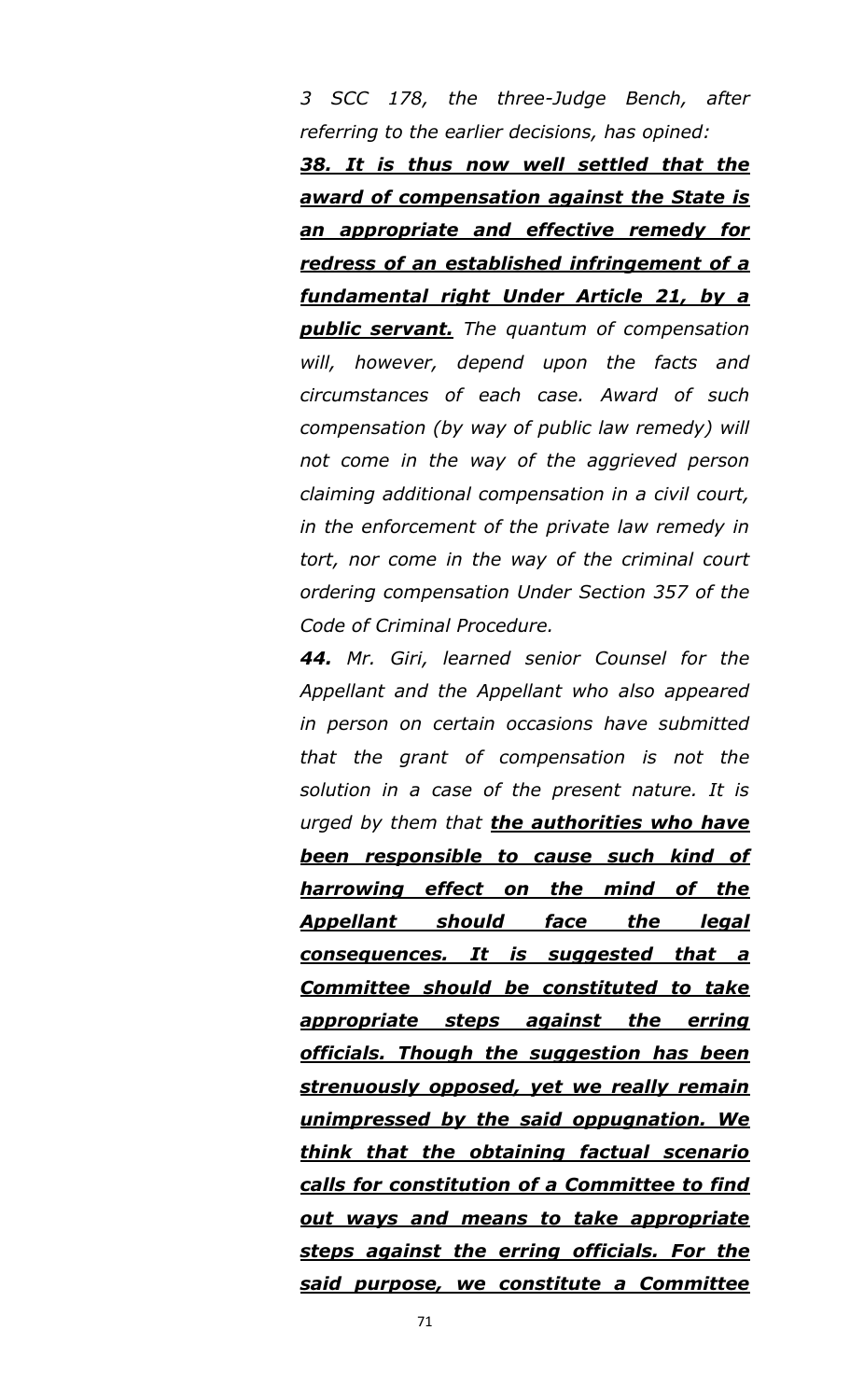*which shall be headed by Justice D.K. Jain, a former Judge of this Court. The Central Government and the State Government are directed to nominate one officer each so that apposite action can be taken. The Committee shall meet at Delhi and function from Delhi. However, it has option to hold meetings at appropriate place in the State of Kerala. Justice D.K. Jain shall be the Chairman of the Committee and the Central Government is directed to bear the costs and provide perquisites as provided to a retired Judge when he heads a committee. The Committee shall be provided with all logistical facilities for the conduct of its business including the secretarial staff by the Central Government."* 

# **36.** Hon"ble Supreme Court in the case of **Noida Entrepreneurs Associationand Ors. Vs.NOIDA and Ors. (2011) 6 SCC 508** had ruled as under;

*Undue haste –In absence of any urgency – Inference of malafide can be drawn against the said public servant. Thereafter it is a matter of investigation to find out whether there was any ulterior motive – Fraud, Forgery, Malafides.* 

**37.** Hon"ble Bombay High Court in **Garware Polyster Ltd. Vs. The State of Maharashtra and Ors. 2010 SCC OnLine Bom 2223** had ruled as under ;

> *Contempt of Courts Act – All the officers /authorities are bound to follow the procedure laid down by Higher Court in its judgment – The legal proceeding is initiated by the officer is against the judgment of High Court amounts to contempt of High Court – show cause notice is issued to Mr. MoreshwarNathuji Dubey, Dy. Commissioner, LTU, Aurangabad, returnable*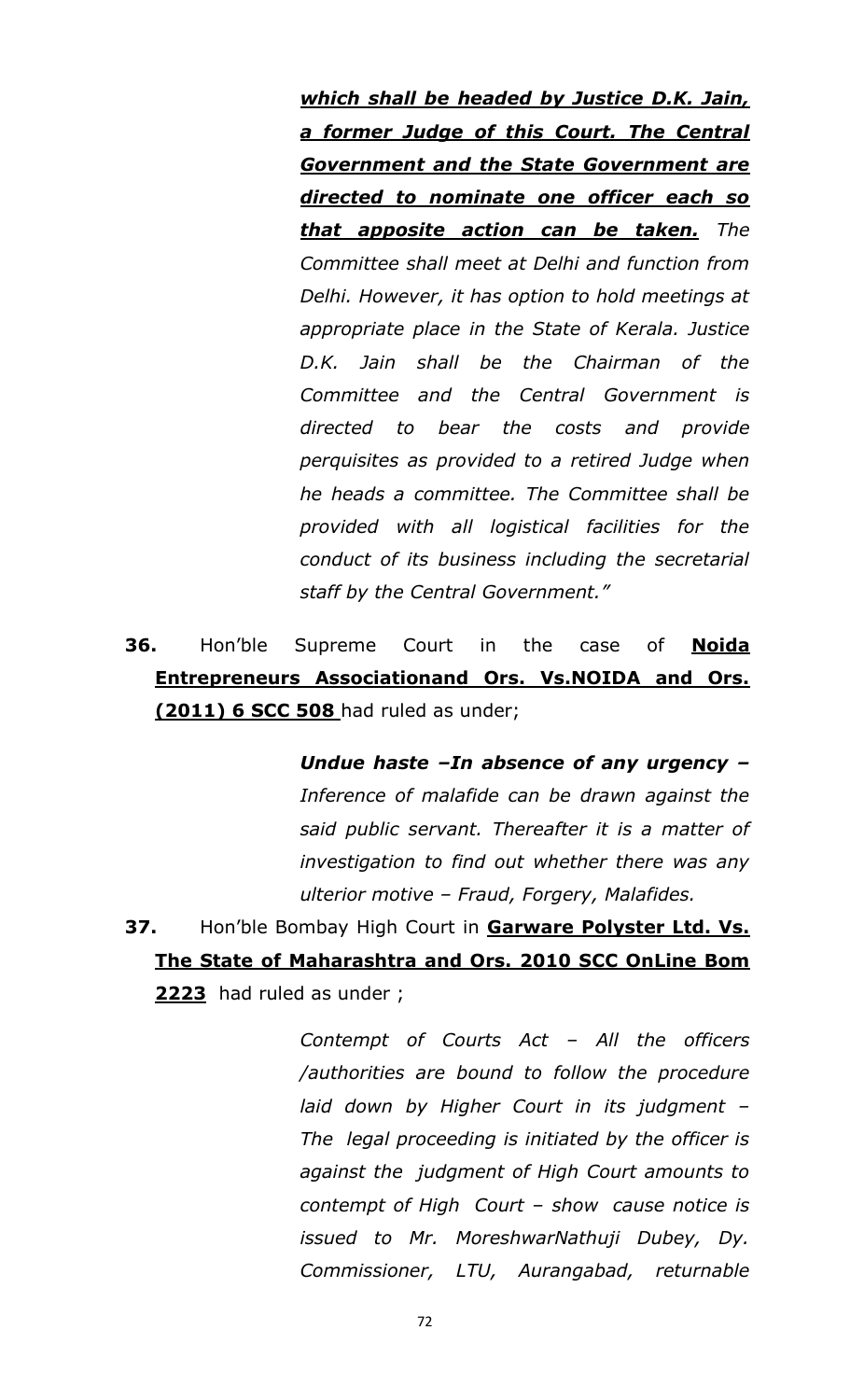*after four weeks to show cause, as to why action under the provisions of the Contempt of Courts Act should not be initiated against him.*

## **38.** In **Rabindra Nath Singh Vs. Rajesh Ranjan @ Pappu**  Yadav and Anr. (2010) 6 SCC 417 it is ruled as under ;

*Contempt of Supreme Court by High Court – High Court passed order in breach of Supreme Court direction – It is Contempt of Order of Supreme Court by the High Court.*

**39.** Hon"ble Justice Dr. B.S.Chauhan in the case of **Prof. Ramesh Chandra Vs State MANU/UP/0708/2007** ruled as under ;

> *Anything done in undue haste can also be termed as arbitrary and cannot be condoned in law for the reasons that in such a fact situation mala fide can be presumed. Vide Dr. S.P. Kapoor v. State of Himachal Pradesh (AIR 1981 SC 281) ; Madhya Pradesh Hasta ShilpaVikas Nigam Ltd. v. Devendra Kumar Jain and Ors. [(1995) 1 SCC 638] and BahadursinhLakhubhaiGohil v. Jagdishbhai M. Kamalia and Ors (AIR 2004 SC 1159).*

> *Abuse of Power - the expression 'abuse' to mean misuse, i.e. using his position for something for which it is not intended. That abuse may be by corrupt or illegal means or otherwise than those means.*

> *Abuse of Power has to be considered in the context and setting in which it has been used and cannot mean the use of a power which may appear to be simply unreasonable or inappropriate. It implies a*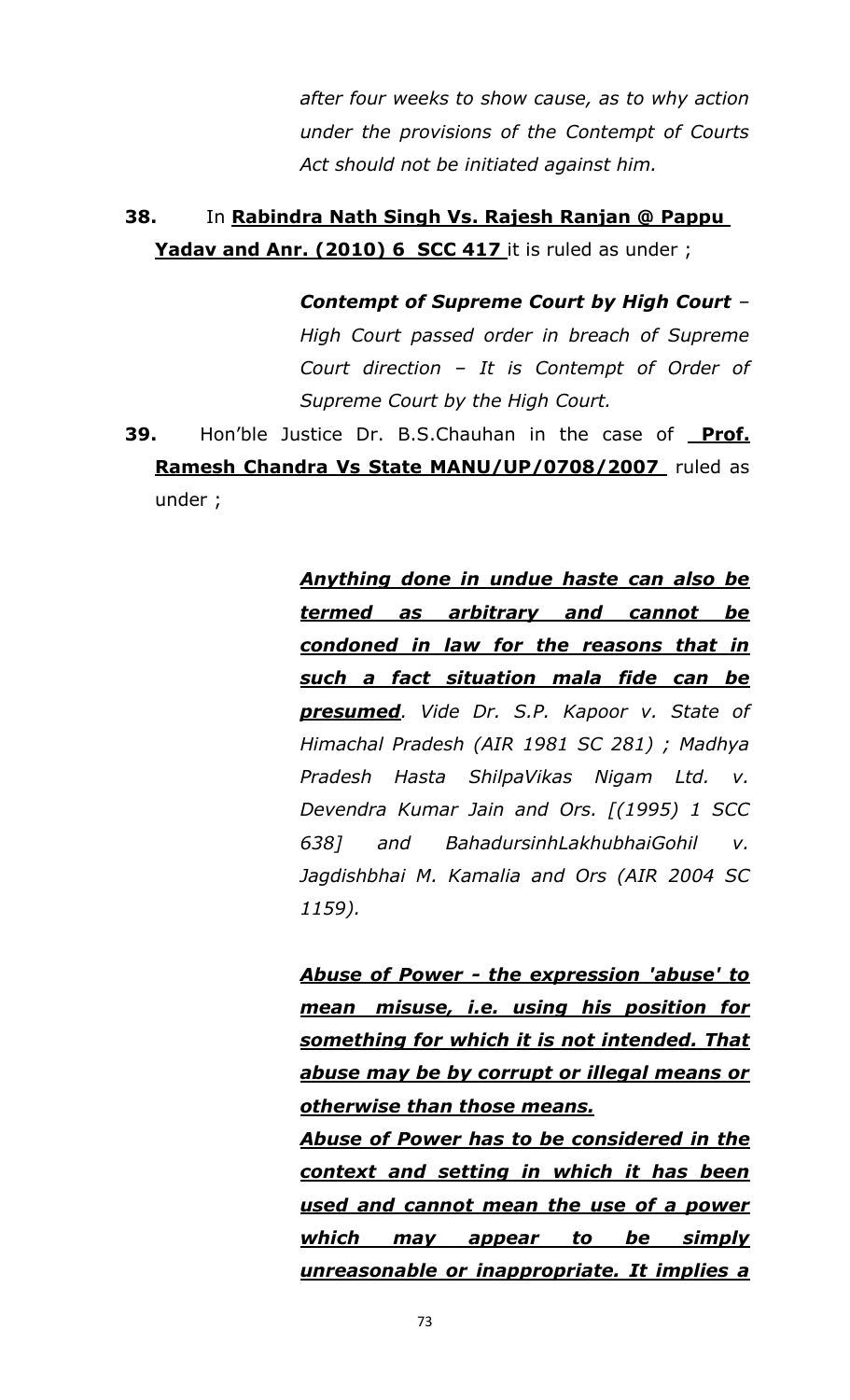#### *wilful abuse for an intentional wrong.*

*An honest though erroneous exercise of power or an indecision is not an abuse of power. A decision, action or instruction may be inconvenient or unpalatable but it would not be an abuse of power. Abuse of power must be in respect of such an incident which would render the office holder unworthy of holding the said post and it must entail adverse civil consequences, therefore, the word requires to be construed narrowly. It becomes duty of the authority holding an enquiry on such charge to apply its mind and also to consider the explanation furnished by the person proceeded against in this respect.*

*In M. Narayanan vs. State of Kerala [ (1963) IILLJ 660 SC ], the Constitution ''Bench of the Hon'ble Supreme Court interpreted the expression 'abuse' to mean as misuse, i.e. using his position for something for which it is not intended. That abuse may be by corrupt or illegal means or otherwise than those means.*

*In Erusian Equipment & Chemicals Ltd. v. State of West Bengal and Anr. ( [1975] 2 SCR 674 ), the Supreme Court observed that where Government activity involves public element, the "citizen has a right to gain equal treatment", and when "the State acts to the prejudice of a person, it has to be supported by legality." Functioning of "democratic form of Government demands equality and absence of arbitrariness and discrimination."*

*Every action of the executive Government must be informed by reasons and should be free from arbitrariness. That is the very essence of rule of law and its bare minimum requirement.*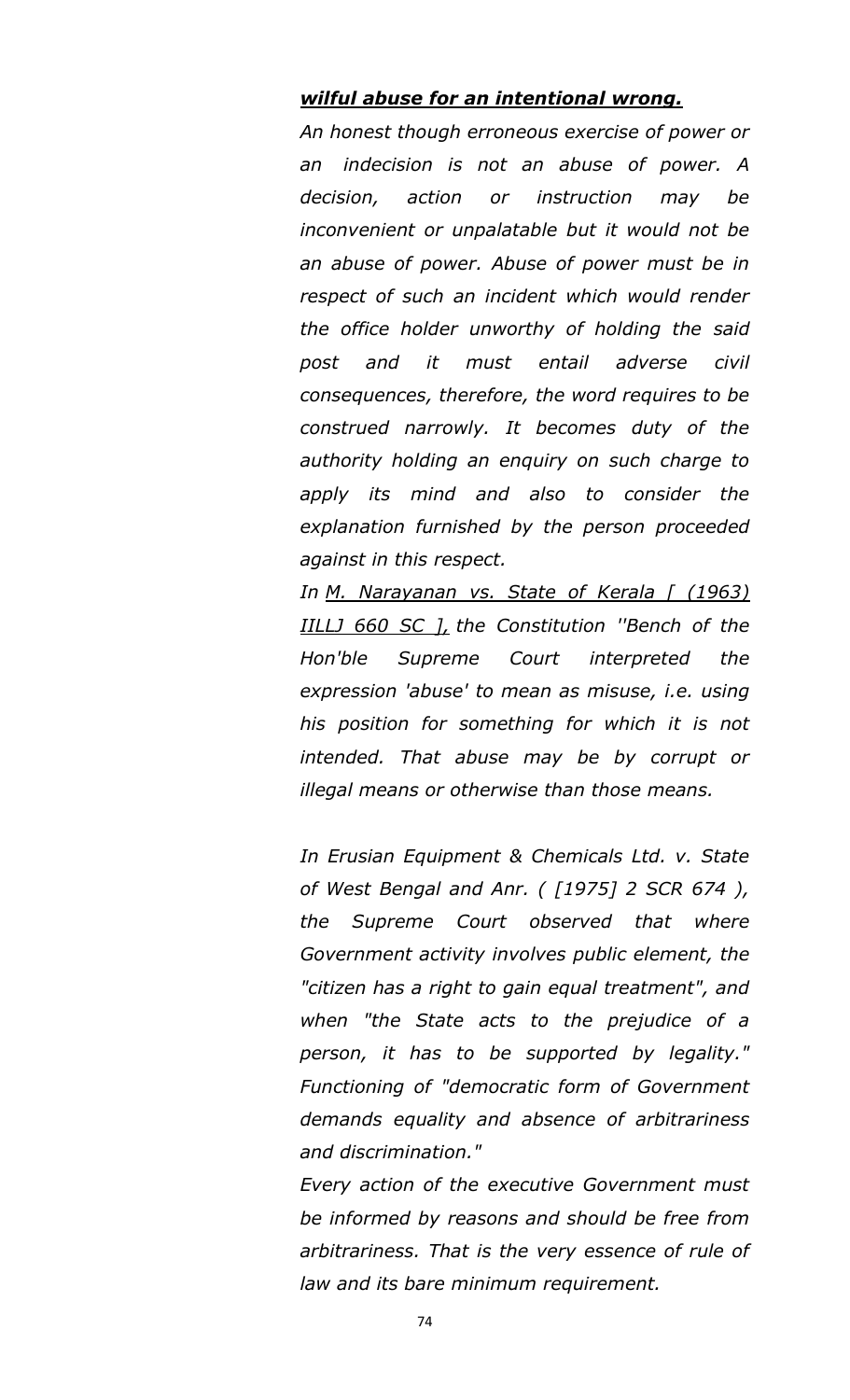*The decision taken in an arbitrary manner contradicts the principle of legitimate expectation and the plea of legitimate expectation relates to procedural fairness in decision making and forms a part of the rule of non-arbitrariness as denial of administrative fairness is Constitutional anathema.*

*The rule of law inhibits arbitrary action and such action is liable to be invalidated. Every action of the State or its instrumentalities should not only be fair, legitimate and above-board but should be without any affection or aversion. It should neither be suggestive of discrimination nor even apparently give an Impression of bias, favoritism and nepotism.*

*Procedural fairness is an implied mandatory requirement to protect arbitrary action where Statute confers wide power coupled with wide discretion on the authority. If procedure adopted by an authority offends the fundamental fairness or established ethos or shocks the conscience, the order stands vitiated. The decision making process remains bad.*

*Official arbitrariness is more subversive of doctrine of equality than the statutory discrimination. In spite of statutory discrimination, one knows where he stands but; the wand of official arbitrariness can be waved in all directions indiscriminately.*

*Similarly, in S.G. Jaisinghani v. Union of India and Ors.( [1967] 65 ITR 34 (SC) ), the Constitution Bench of the Apex Court observed as under:*

*"In the context it is important to emphasize that absence of arbitrary power is the first essence of the rule of law, upon which our whole Constitutional System is based. In a system*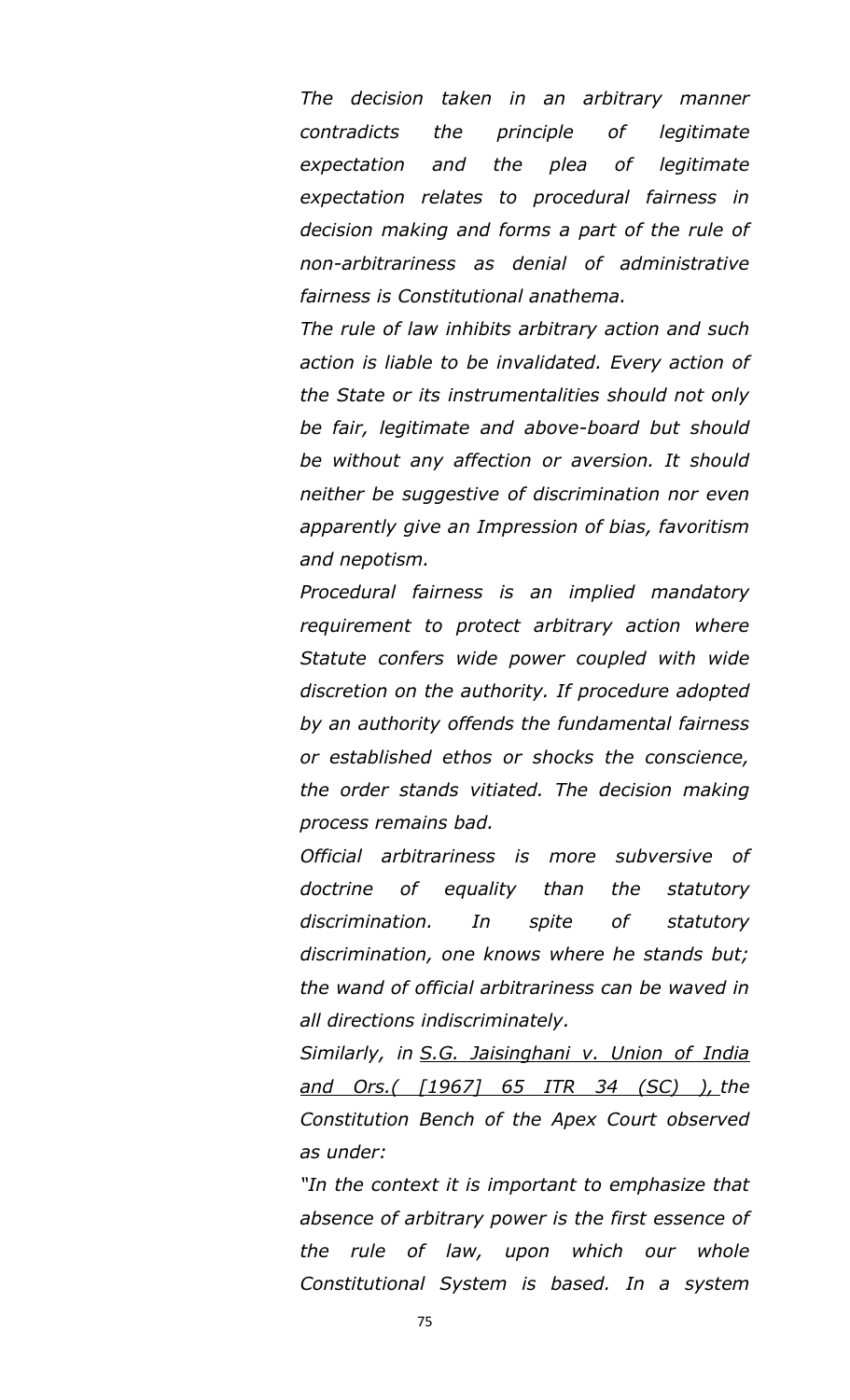*governed by rule of law, discretion, when conferred upon Executive Authorities, must be confined within the clearly defined limits. Rule of law, from this point of view, means that the decision should be made by the application of known principle and rules and h general such, decision should be predictable and the citizen should know where he is, if a decision is taken without any principle or without any rule, it is unpredictable and such a decision is" antithesis to the decision taken in accordance with the rule of law."*

*Even in a situation where an authority is vested with a discretionary power, such power can be exercised by adopting that mode which best serves the interest and even if the Statute is silent as to how the discretion should be exercised, then too the authority cannot act whimsically or arbitrarily and its action should be guided by reasonableness and fairness because the legislature never intend that its authorities could abuse the laws or use it unfairly. Any action which results in unfairness and arbitrariness results in violation of Article 14 of the Constitution. It has also been emphasized that an authority cannot assume to itself an absolute power to adopt any procedure and the discretion must always be exercised according to law. It was, therefore, obligatory for the Chancellor to have held a proper enquiry in accordance with the principles of natural justice and mere giving of show cause notice requiring the petitioner to submit an explanation does not serve the purpose. The factual position that emerges in the present case is that the report of the Commissioner, Jhansi formed the sole basis for taking action against the Vice-Chancellor.*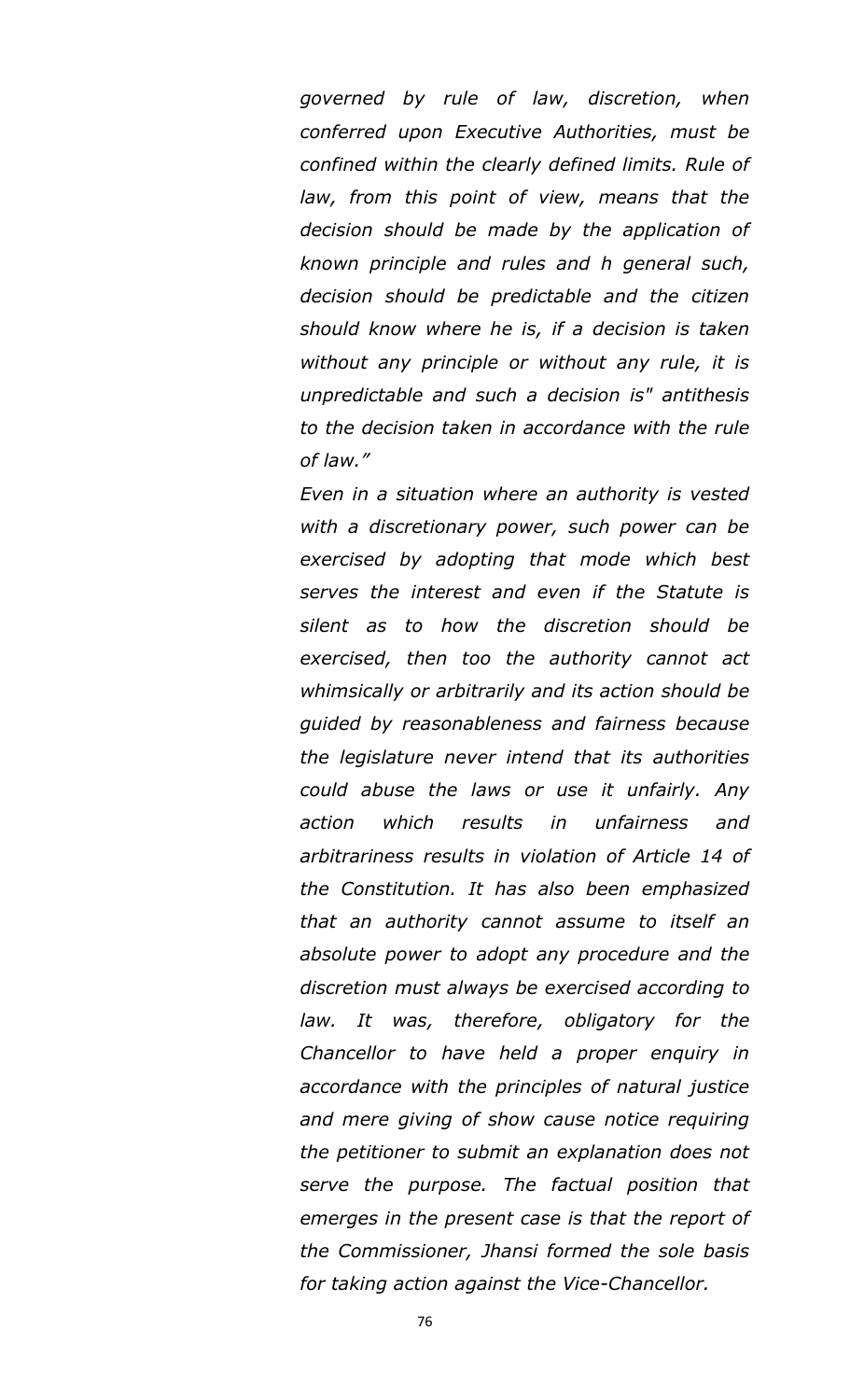*A Constitution Bench of the Hon'ble Supreme Court in Mohinder Singh Gill and Anr. v. The Chief Election Commissioner, New Delhi and Ors. ( [1978] 2 SCR 272 ), while considering the issue held that observing the principles of natural justice is necessary as it may adversely affect the civil rights of a person. While deciding the said case, reliance was placed by the Hon'ble Supreme Court on its earlier judgments in State of Orissa v. Dr. (Miss) Binapani Dei and Ors. (1967 IILLJ 266 SC ) wherein the Court held that the procedural rights require to be statutorily regulated for the reason that sometimes procedural protections are too precious to be negotiated or whittled down.*

*In Dr.Binapani Dei (supra), the Hon'ble Apex Court held as under:*

*―It is one of the fundamental rules of our constitutional set up that every citizen is protected against the exercise of arbitrary authority by the State or its officers If there is power to decide and determine to the prejudice of a person, duty to act judicially is implicit in the exercise of such power. If the essentials of justice be ignored and an order to the prejudice of a person is made, the order is a nullity.‖*

*Discretion - It signifies exercise of judgment, skill or wisdom as distinguished from folly, unthinking or haste - Discretion cannot be arbitrary - But must be result of judicial thinking - Word in itself implies vigilant circumspection and care.*

*The contention that the impugned order was*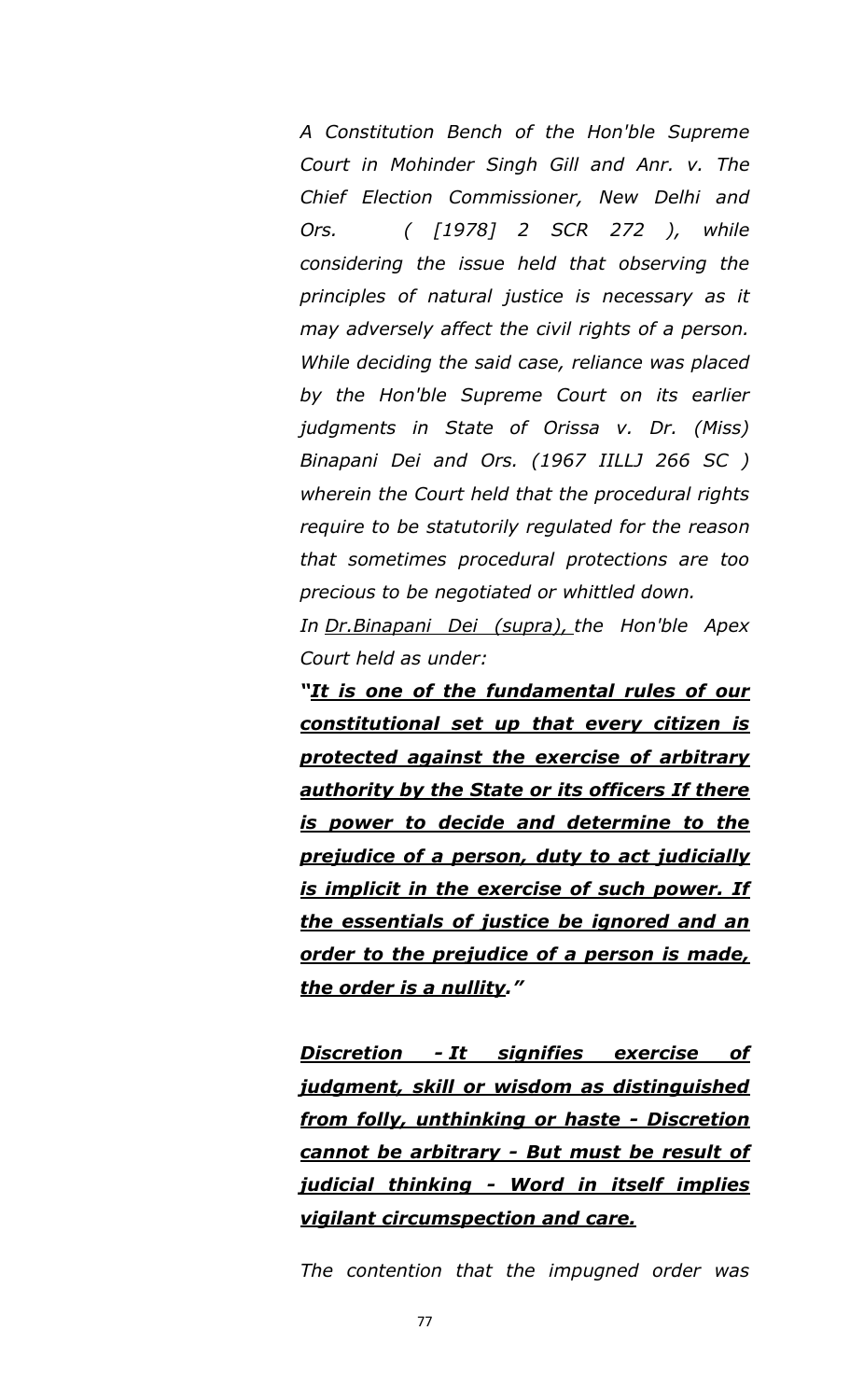*liable to be set aside inasmuch as the Chancellor had proceeded in hot haste after receiving the report from the State Government on 2nd June, 2005 as he issued the notice to the Vice-Chancellor on 24th June, 2005 and passed the impugned order on 16th July, 2005 when his term was going to end on 31st July, 2005 if, also worth acceptance.*

*Constitution of India - Article 14 - Principles of natural justice - If complaint made is regarding mandatory facet of principles of natural justice - Proof of prejudice not required.*

*In a case where a result of a decision taken by the Government the other party is likely to be adversely affected, the Government has to exercise its powers bona fide and not arbitrarily. The discretion of the Government cannot be absolute and in justiciable vide Amarnath Ashram Trust Society v. Governor of U.P. (AIR 1998 SC 477).*

*Each action of such authorities must pass the test of reasonableness and whenever action taken is found to be lacking bona fide and made in colorable exercise of the power, the Court should not hesitate to strike down such unfair and unjust proceedings. Vide Hansraj H. Jain v. State of Maharashtra and Ors[ (1993) 3 SCC 634 ].*

*In fact, the order of the State or State instrumentality would stand vitiated if it lacks bona fides as it would only be a case of colourable exercise of power. In State of Punjab and Anr.v. Gurdial Singh and Ors. [ (1980) 1 SCR 1071 ] the Hon'ble Apex Court has dealt*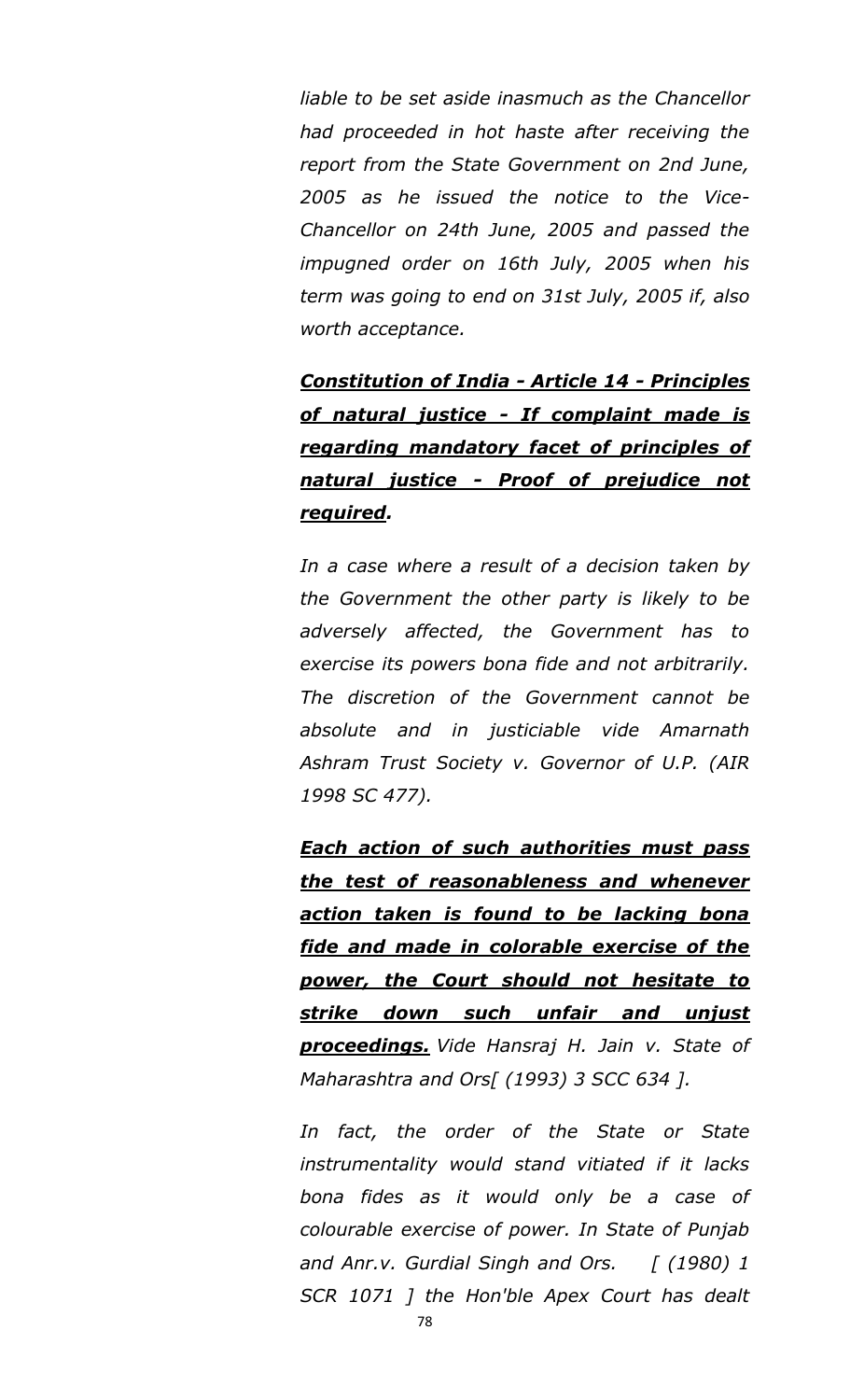*with the issue of legal malice which is, just different from the concept of personal bias. The Court observed as under:*

> *"When the custodian of power is influenced in its exercise by considerations outside those for promotion of which the power is vested the Court calls it a colourable exercise and is undeceived by illusion.... If considerations, foreign to the scope of the power or extraneous to the statute, enter the verdict or impels the action mala fides or fraud on power vitiates the...official act."*

*In Delhi Transport Corporation v. D.T.C. Mazdoor Congress and Ors. [ (1991) I LLJ 395 SC ] and DwarkaDass and Ors. v. State of Haryana (2003 CriLJ 414) the Supreme Court observed that "discretion when conferred upon the executive authorities, must be confined within definite limits. The rule of law from this point of view means that decision should be made by the application by known-principles and rules and in general, such decision should be predictable and the citizen should know where he is.*

*The scope of discretionary power of an authority has been dealt with by the Supreme Court in Bangalore Medical Trust v. B.S. Muddappa and Ors [ (1991) 3 SCR 102 ]and it has been observed:*

> *"Discretion is an effective tool in administration. But wrong notions about it results in ill-conceived consequences. In law it provides an option to the authority concerned to adopt one or the other alternative. But a better, proper and legal exercise of discretion is one*

> > 79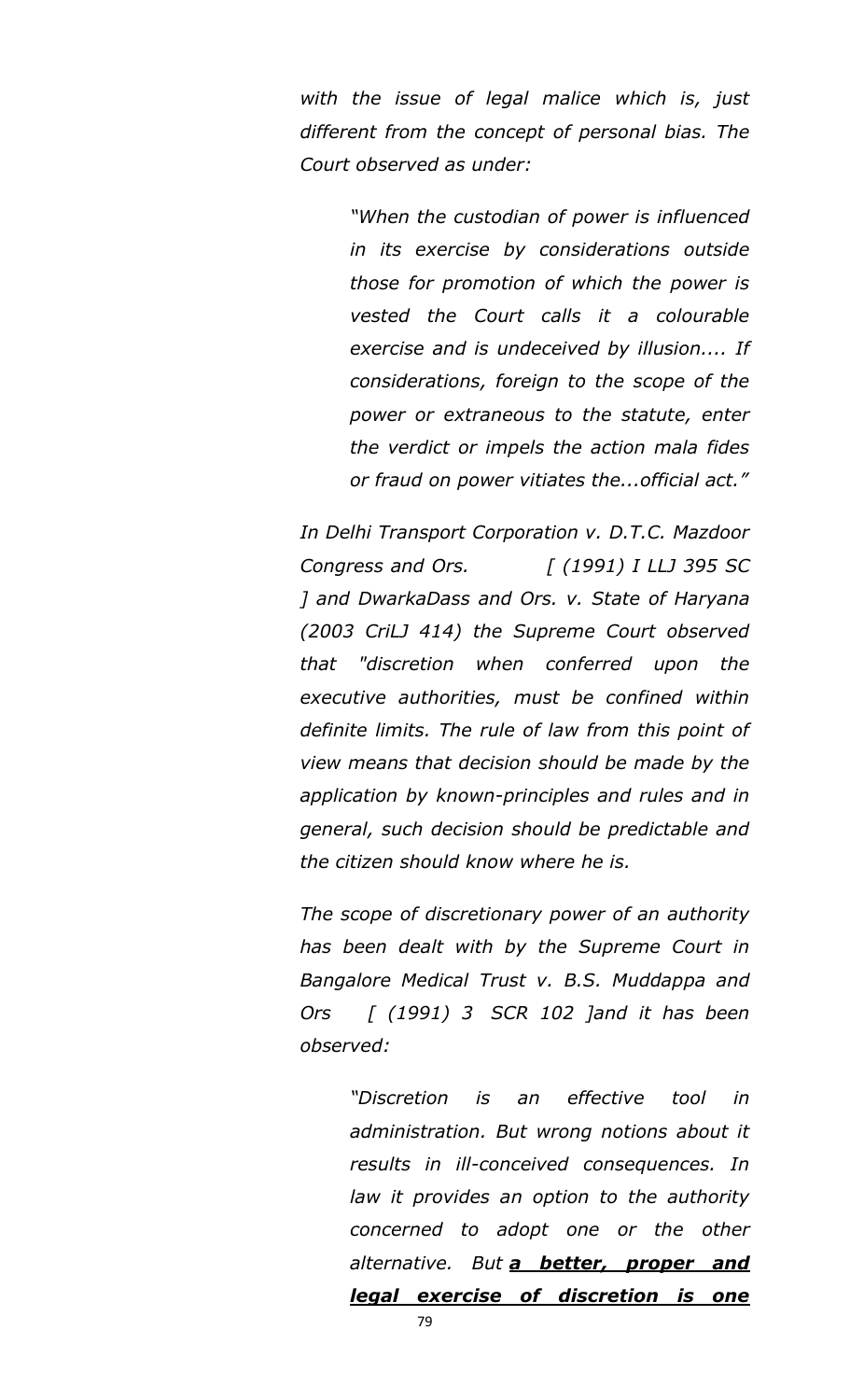*where the authority examines the fact, is aware of law and then decides objectively and rationally what serves the interest better. When a statute either provides guidance or rules or regulations are framed for exercise of discretion then the action should be in accordance with it. Even where statutes are silent and only power is conferred to act in one or the other manner, the Authority cannot act whimsically or arbitrarily. It should be guided by reasonableness and fairness. The legislature never intends its authorities to abuse the law or use it unfairly.‖*

*In Suman Gupta and Ors.v. State of J. & K. and Ors. ( [1983] 3 SCR 985 ), the Supreme Court also considered the scope of discretionary powers and observed:*

> *"We think it beyond dispute that the exercise of all administrative power vested in public authority must be structured within a system of controls informed by both relevance and reason - relevance in relation to the object which it seeks to serve, and reason in regard to the manner in which it attempts to do so. Wherever the exercise of such power affects individual rights, there can be no greater assurance protecting its valid exercise than its governance by these twin tests. A stream of case law radiating from the now well known decision in this Court in Maneka Gandhi v. Union of India has laid down in clear terms that Article 14 of the*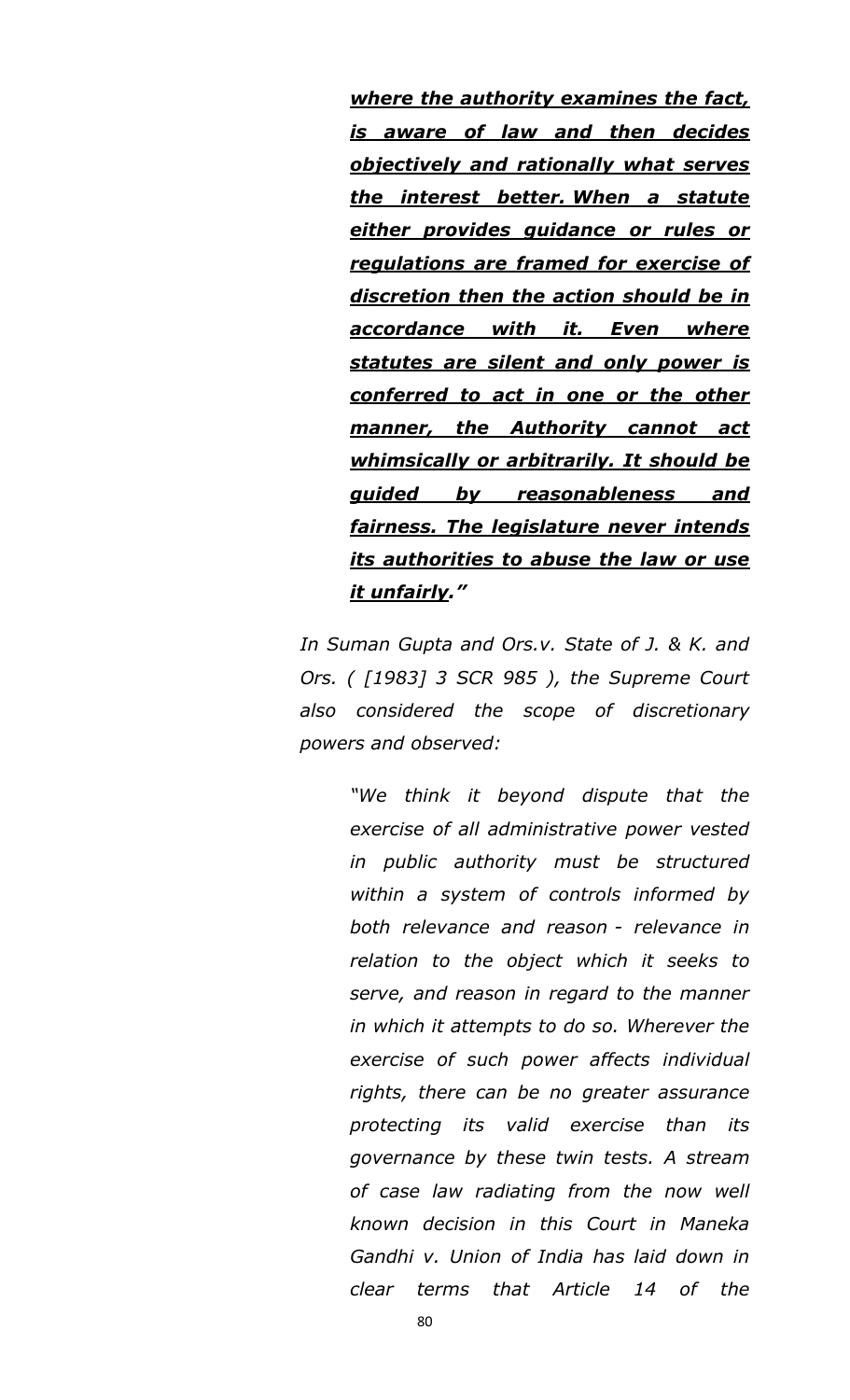*Constitution is violated by powers and procedures which in themselves result in unfairness and arbitrariness. It must be remembered that our entire constitutional system is founded in the rule of law, and in any system so designed it is impossible to conceive of legitimate power which is arbitrary in character and travels beyond the bounds of reason."*

*In Union of India v. Kuldeep Singh ( AIR 2004 SC 827 ), the Supreme Court again observed:*

> *―When anything is left to any person, judge or Magistrate to be done according to his discretion, the law intends it must be done with sound discretion, and according to law. (See Tomlin's Law Dictionary.) In its ordinary meaning, the word "discretion" signifies unrestrained exercise of choice or will; freedom to act according to one's own judgment; unrestrained exercise of will; the liberty or power of acting without control other than one's own judgment. But, when applied to public functionaries, it means a power or right conferred upon them by law, of acting officially in certain circumstances according to the dictates of their own judgment and conscience, uncontrolled by the judgment or conscience of others. Discretion is to discern between right and wrong; and therefore, whoever hath power to act at discretion, is bound by the rule of reason and law.‖*

> *Discretion, in general, is the*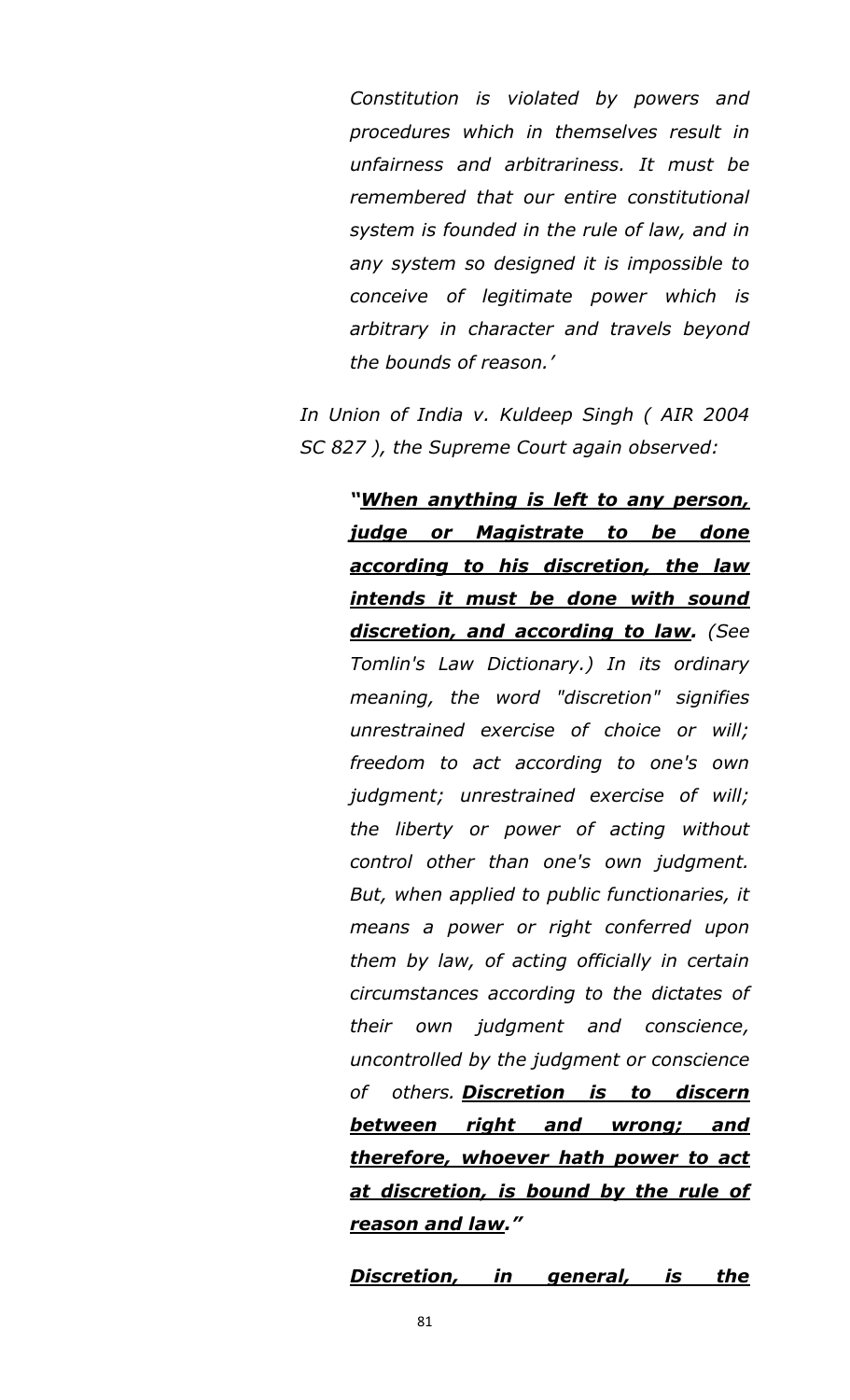*discernment of what is right and proper. It denotes knowledge and prudence, the discernment which enables a person to judge critically of what is correct and proper united with caution; nice soundness of judgment; a science or understanding to discern between falsity and truth, between wrong and right, between shadow and substance, between equity and colourable glosses and pretences, and not to do according to the will and private affections of persons. When It is said that something is to be done within the discretion of the authorities, that something is to be done according to the rules of reason and justice, not according to private opinion; according to law and not humour. It is to be not arbitrary, vague, and fanciful, but legal and regular. And it must be exercised within the limit, to which an honest man, competent to the discharge of his office ought to confine himself (per Lord Halsbury, L.C., in Sharp v. Wakefield). Also see S.G. Jaisinghani v. Union of India { [1967] 65 ITR 34 (SC) }.*

*The word "discretion" standing single and unsupported by circumstances signifies exercise own judgment, skill or wisdom as distinguished from folly, unthinking or haste; evidently therefore a discretion cannot be arbitrary but must be a result of judicial thinking. The word in itself implies vigilant circumspection and care; therefore, where the legislature concedes discretion it*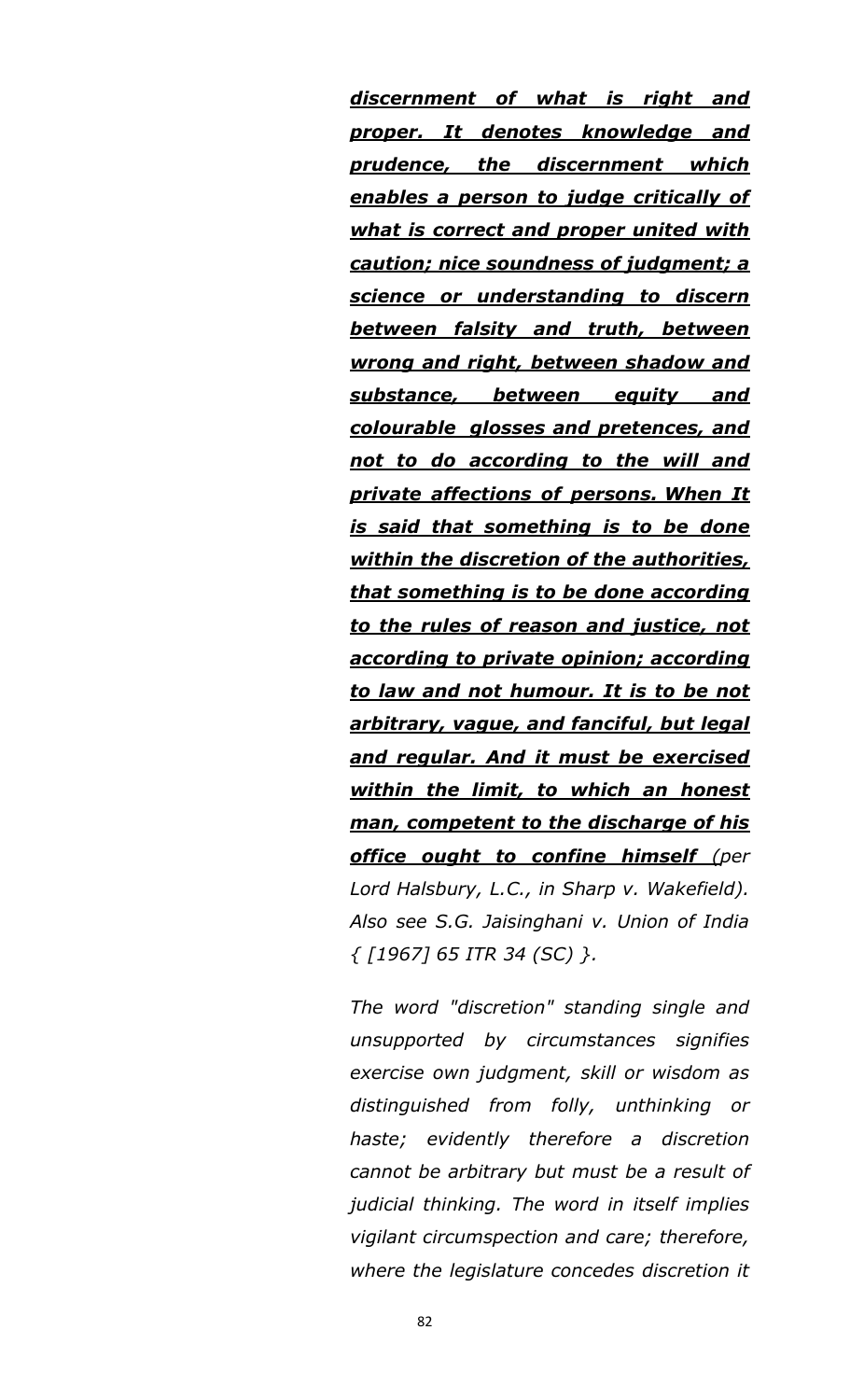*also imposes a heavy responsibility.*

*MandalVikas Nigam Ltd. v. Girja Shankar Pant and Ors (AIR 2001 SC 24).while examining the legality of an order of dismissal that had been passed against the General Manager (Tourism) by the Managing, Director. In this context, while considering the doctrine of principles or natural justice, the Supreme Court observed:*

*"It is a fundamental requirement of law that the doctrine of natural justice be complied with and the same has, as a matter of fact, turned out to be an integral part of administrative jurisprudence of this country. The judicial process itself embraces a fair and reasonable opportunity to defend though, however, we may hasten to add that the, same is dependent upon the facts and circumstances of each individual case.... It is on this context, the observations of this Court in the case of SayeedurRehman v. The State of Bihar ( [1973] 2 SCR 1043 ) seems to be rather apposite."*

*The omission of express requirement of fair hearing in the rules or other source of power is supplied by the rule of justice which is considered as an integral part of our judicial process which also governs quasi-judicial authorities when deciding controversial points affecting rights of parties.*

*G) Incidentally, Hidyatullah, C.J., in Channa basappa Basappa Happali v. State of*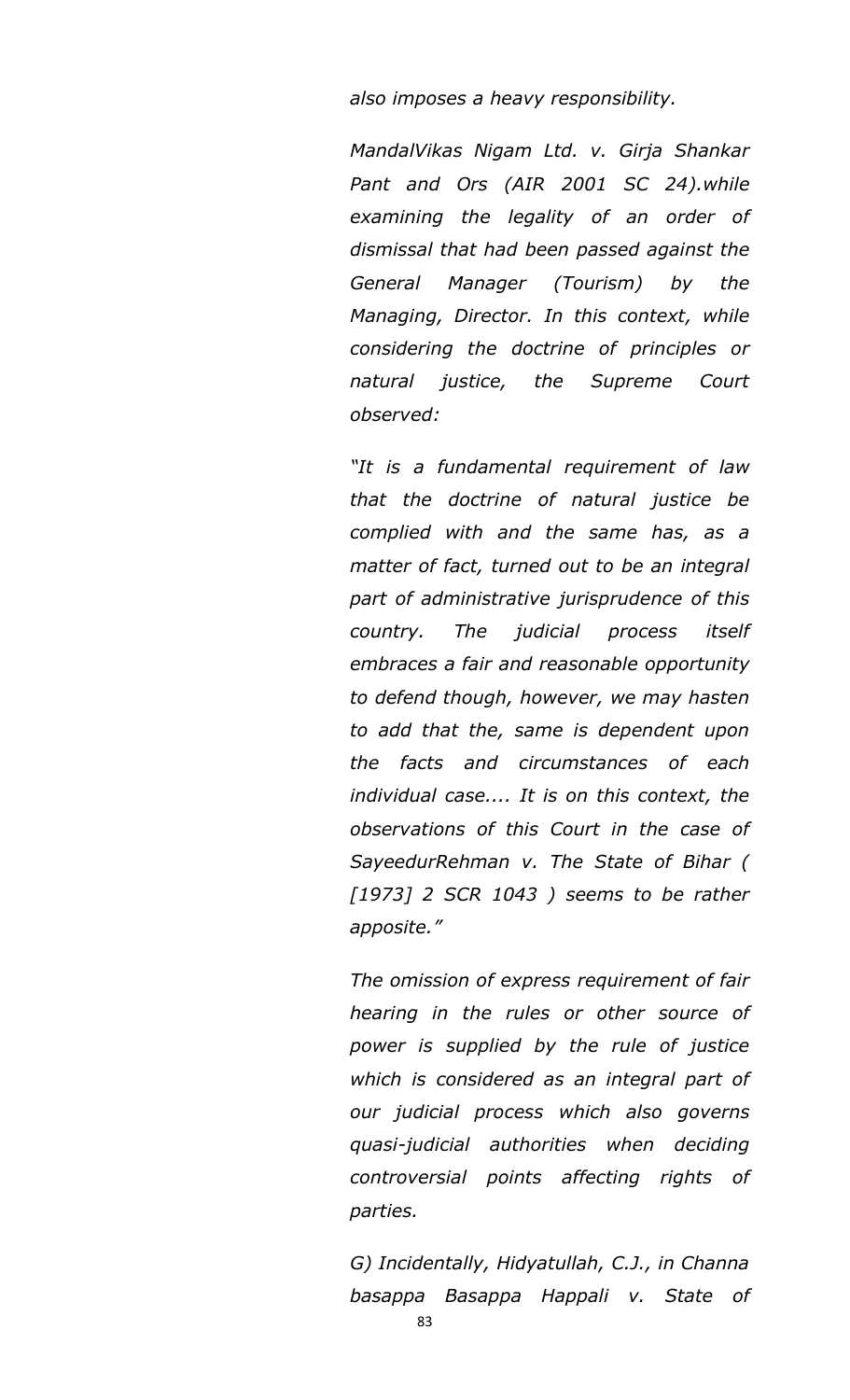*Mysore ( [1971] 2 SCR 645 ), recorded the need of compliance of certain requirements in a departmental enquiry as at an enquiry, facts have to be proved and the person proceeded against must have an opportunity to cross-examine witnesses and to give his own version or explanation about the evidence on which he is charged and to lead his defence. On this state of law simple question arises in the contextual facts, has this been complied with? The answer however on the factual score is an emphatic "no".*

*Was the Inquiry Officer justified in coming to such a conclusion on the basis of the charge-sheet only? The answer cannot possibly be in the affirmative. If the records have been considered, the immediate necessity would be to consider as to who is the person who has produced the same and the next issue could be as regards the nature of the recordsunfortunately there is not a whisper in the rather longish report in that regard. Where is the Presenting Officer? Where is the notice fixing the date of hearing? Where is the list of witnesses? What has happened to the defence witnesses? All these questions arise but unfortunately no answer is to be found in the rather longish Report. But if one does not have it-Can it be termed to be in consonance with the concept of justice or the same tantamounts to a total miscarriage of justice. The High Court answers it as miscarriage of justice and we do lend*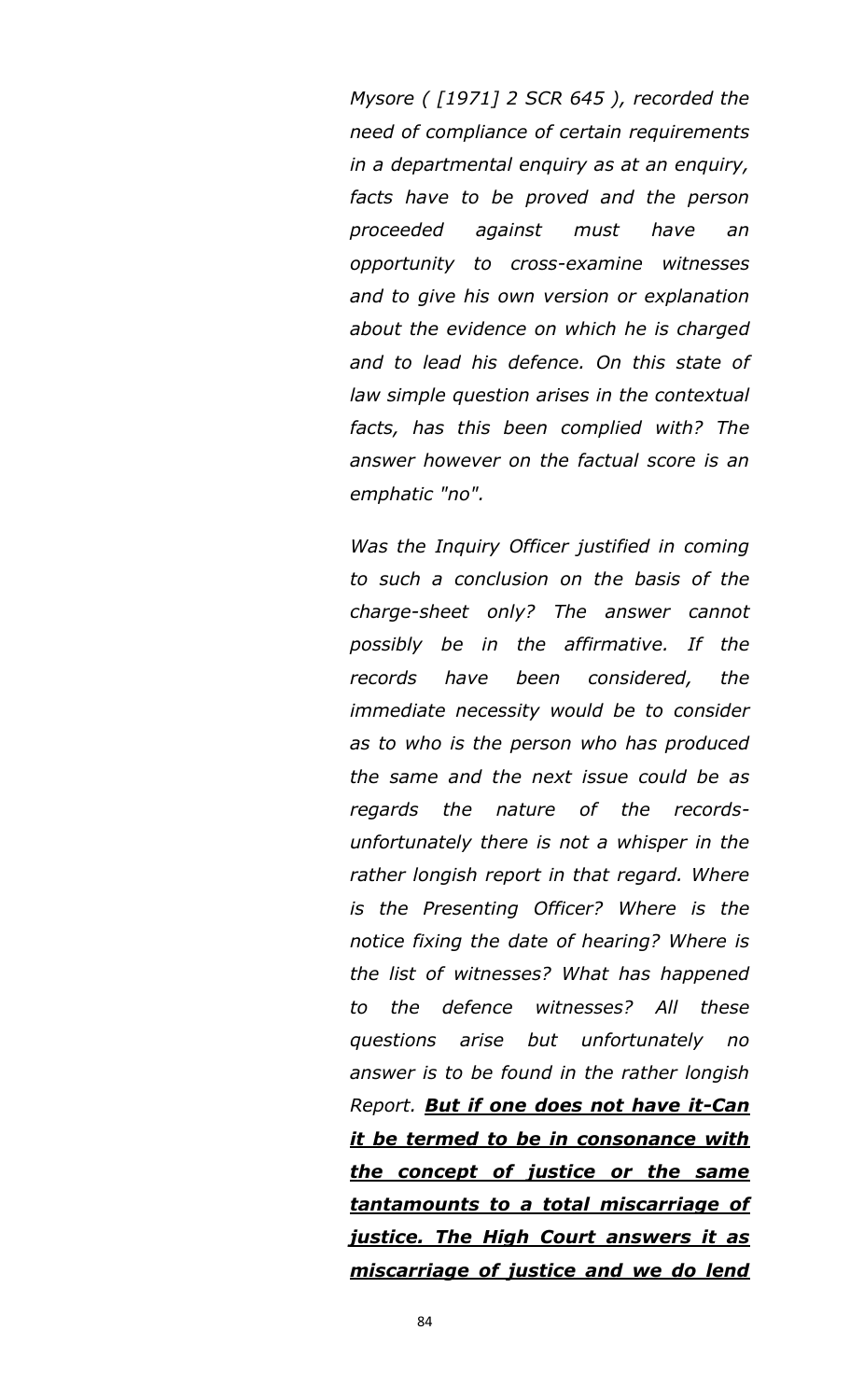#### *out concurrence therewith.*

*H) If a statute provides for a thing to be done in a particular manner, then it has to be done in that manner and in no other manner and following other course is not permissible A decision of the King's Bench Division in the case of Denby (William) and Sons Limited v. Minister of Health [(1936) 1 KB 337] may be considered Swift, J. while dealing with the administrative duties of the Minister has the following to state:*

*" "Discretion" means when it is said that something is to be done within the discretion of the authorities that that something is to be done according to the rules of reason and justice, not according to private opinion : Rooke's case (1598) 5 Co Rep 99b 100a; according to law, and not humor. It is to be, not arbitrary, vague, and fanciful, but legal and regular. And it must be exercised within the limit, to which an honest man competent to the discharge of his office ought to confine himself.*

*When the Statute provides for a particular procedure, the authority has to follow the same and cannot be permitted to act in contravention of the same. It has been hither to uncontroverted legal position that where a statute requires to do a certain thing in a certain way, the thing must be done in that way or not at all, Other methods or mode of performance are impliedly and necessarily forbidden."*

*The aforesaid settled legal proposition is*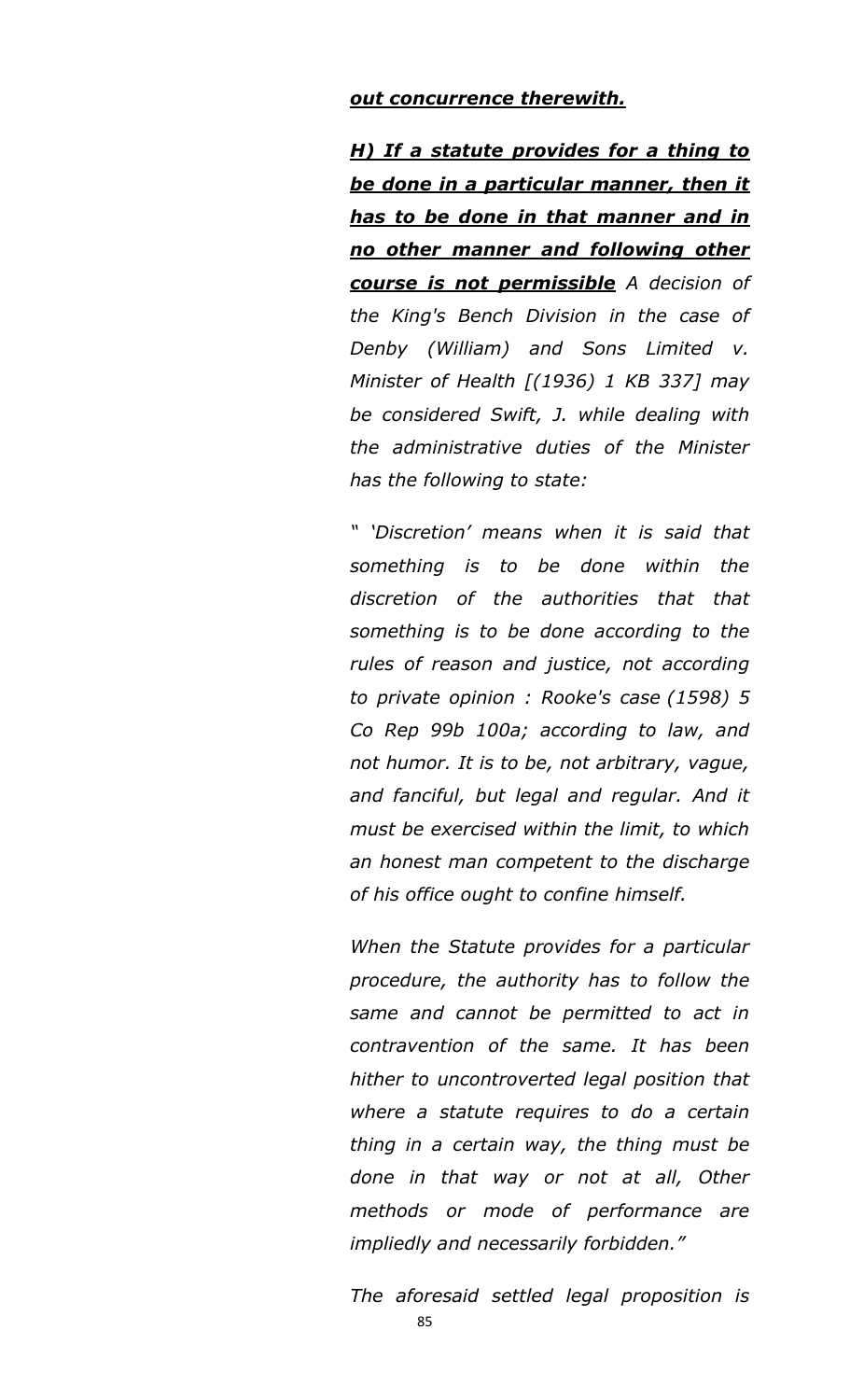*based on a legal maxim "Expressiouniusestexclusioalterius",* 

*meaning thereby that if a statute provides for a thing to be done in a particular manner, then it has to be done in that manner and in no other manner and following other course is not permissible his maxim has consistently been followed, as is evident from the cases referred to above. A similar view has been reiterated in HareshDayaram Thakur v. State of Maharashtra and Ors (AIR 2000 SC 266).*

*The Commissioner did not examine any witness in the presence of the Vice-Chancellor; nor was the Vice-Chancellor given any opportunity to cross-examine them. Even date, time or place was not fixed for the enquiry and neither any Presenting Officer had been appointed.*

*Removal of the Vice-Chancellor from such an office is a very serious matter and it not only curtails the statutory term of the holder of the office but also casts a stigma on the holder as allegations rendering him untrustworthy of the office are found to be proved. It, therefore, becomes all the more necessary that great care should be taken in holding the enquiry for removal of the Vice-Chancellor of the University and the principles of natural justice should be strictly complied with.*

*The contention advanced by Sri NeerajTripathi that the Chancellor was justified in restricting the scope of enquiry in his discretionary powers to the issuance* 

86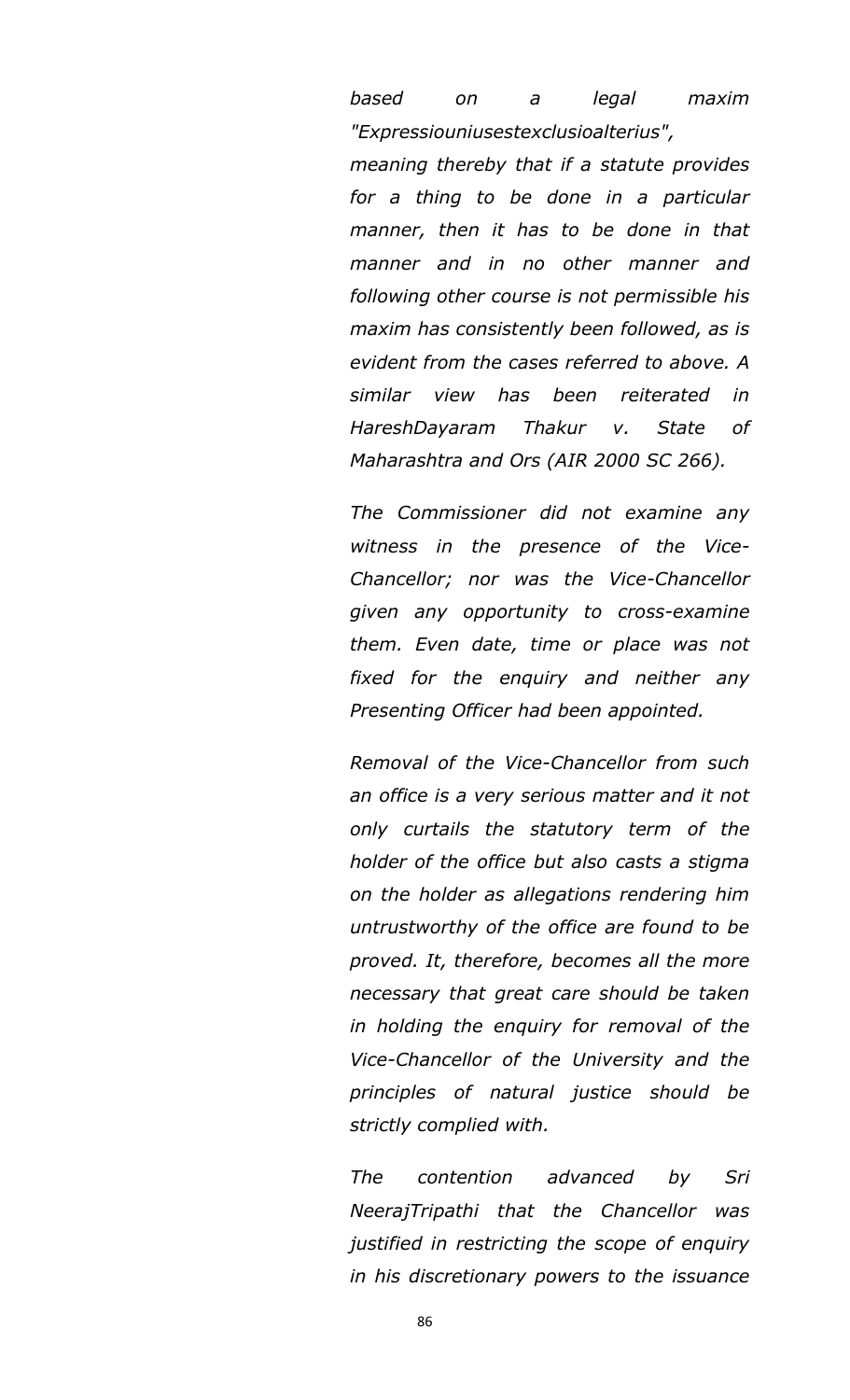*of the notice alone cannot be accepted. The Supreme Court has repeatedly observed that even in a situation where an authority is vested with a discretionary power, such power can be exercised by adopting that mode which best serves the interest and even if the Statute is silent as to how the discretion should be exercised, then too the authority cannot act whimsically or arbitrarily and its action should be guided by reasonableness and fairness because the legislature never intend that its authorities could abuse the laws or use it unfairly. Any action which results in unfairness and arbitrariness results in violation of Article 14 of the Constitution. It has also been emphasized that an authority cannot assume to itself an absolute power to adopt any procedure and the discretion must always be exercised according to law. It was, therefore, obligatory for the Chancellor to have held a proper enquiry in accordance with the principles of natural justice and mere giving of show cause notice requiring the petitioner to submit an explanation does not serve the purpose. The order of removal of the Vice-Chancellor is, therefore, liable to be set aside only on this ground.*

*The contention of Sri NeerajTripathi, learned Counsel for the Chancellor that even in such situation, the order should not be set aside as the petitioner has not been able to substantiate that prejudice had been caused to him for not observing the principles of natural justice cannot also be*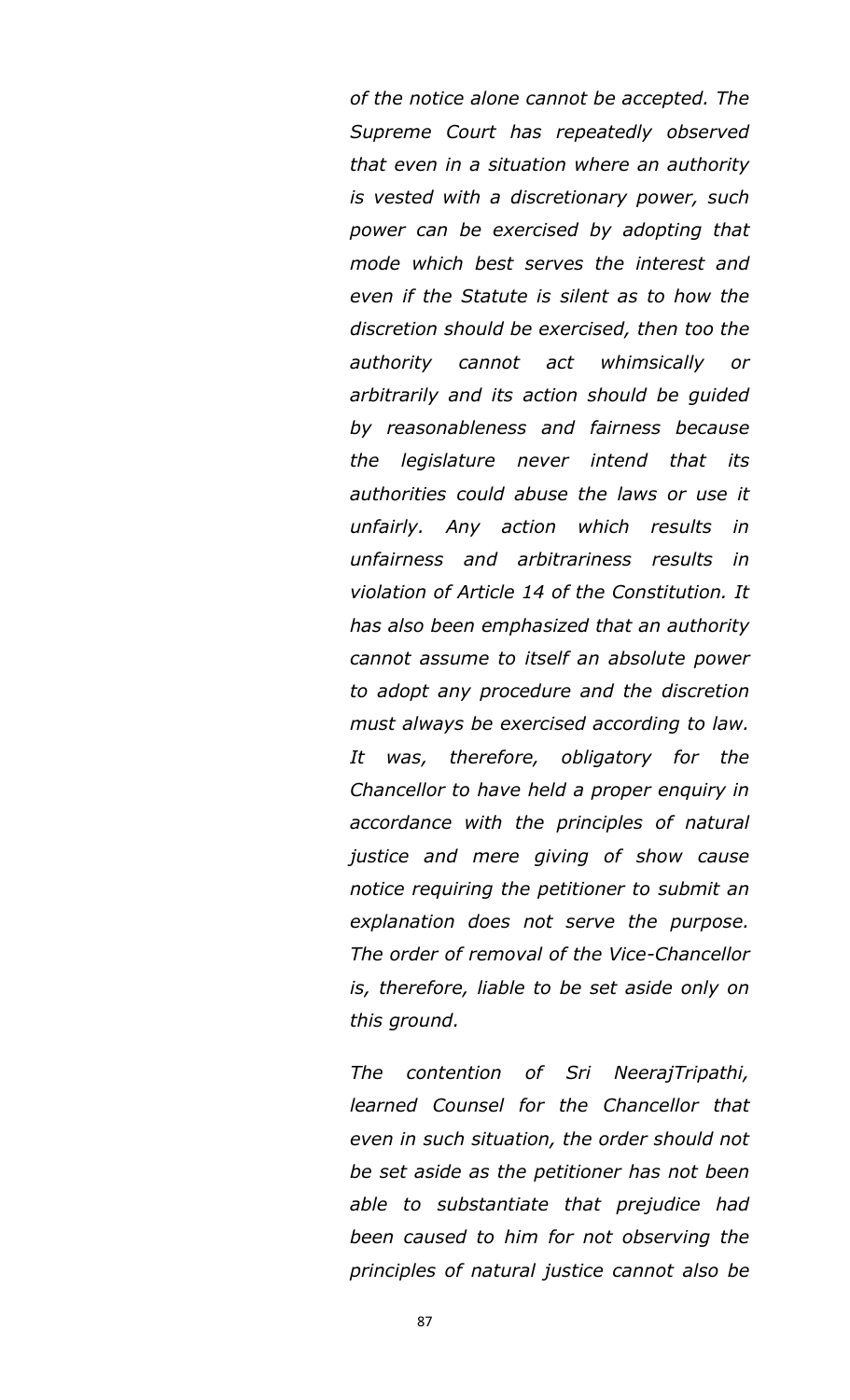*accepted. In the first instance, as seen above, prejudice had been caused to the petitioner in the absence of a regular enquiry but even otherwise, the Supreme Court in State Bank of Patiala and Ors. v. S.K. Sharma [(1996) IILLJ 296 SC] had observed that if the complaint made is regarding the mandatory facet of the principles of natural justice, then proof of prejudice is not required.*

*In Dr. Bool Chand v. The Chancellor Kurukshetra University ( (1968) II LLJ 135 SC ), the Hon'ble Supreme Court examined a similar case wherein there was no procedure prescribed for removal of the Vice Chancellor under the Act applicable therein. After examining the statutory provisions applicable therein, the Court lime to the following conclusion:*

*"The power to appoint a Vice Chancellor has its source in the University Act; investment of that power carries with it the power to determine the employment; but the power is coupled with duty. The power may not be exercised arbitrarily, it can, be only exercised for good cause, i.e. in the interest of the University and only when it is found after due enquiry held in manner consistent with the rules of natural justice that the holder of the office is unfit to continue as Vice Chancellor."*

*I) For directing a fresh enquiry on the same allegations/charges, authority is required to record reasons otherwise it may become a tool for harassment of the delinquent in the*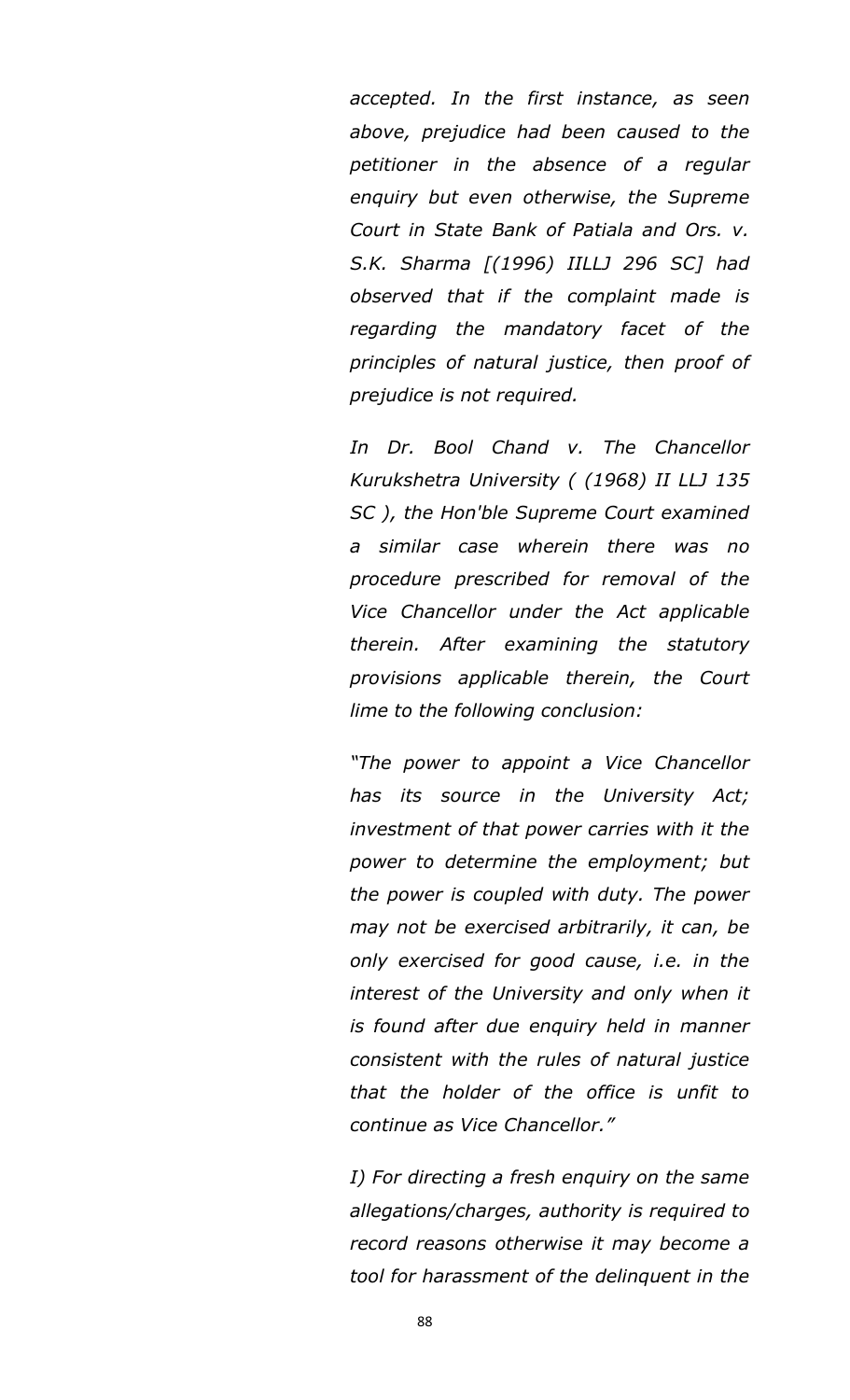*hands of authority and in that case it may tantamount to a mala fide or colorable exercise of power.*

*The expression 'willful' excludes casual, accidental, bonafide or unintentional acts or genuine inability. It is to be noted that a willful act does not encompass accidental, involuntary or negligent. It must be intentional, deliberate, calculated and conscious with full knowledge of legal consequences flowing there from The expression 'willful' means an act done with a bad purpose, with an evil motive.*

*'Wilful' means an act or omission which is cone voluntarily and intentionally and with a specific intent to do something the law forbids or with the specific intent to fail to do something the law requires to be done, that is to say, with bad purpose either to disobey or to disregard the law. It signifies a deliberate action done with evil intent or with a bad motive or purpose.*

*Hon'ble Supreme Court held that word 'otherwise' should be construed as ejusdem generis and must be interpreted to mean some kind of legal obligation or some transaction enforceable at law.*

*J) Earlier an enquiry had been conducted, and allegation was found to be baseless. It could not have been reopened. Criminal prosecution in this respect had also been launched but it failed.*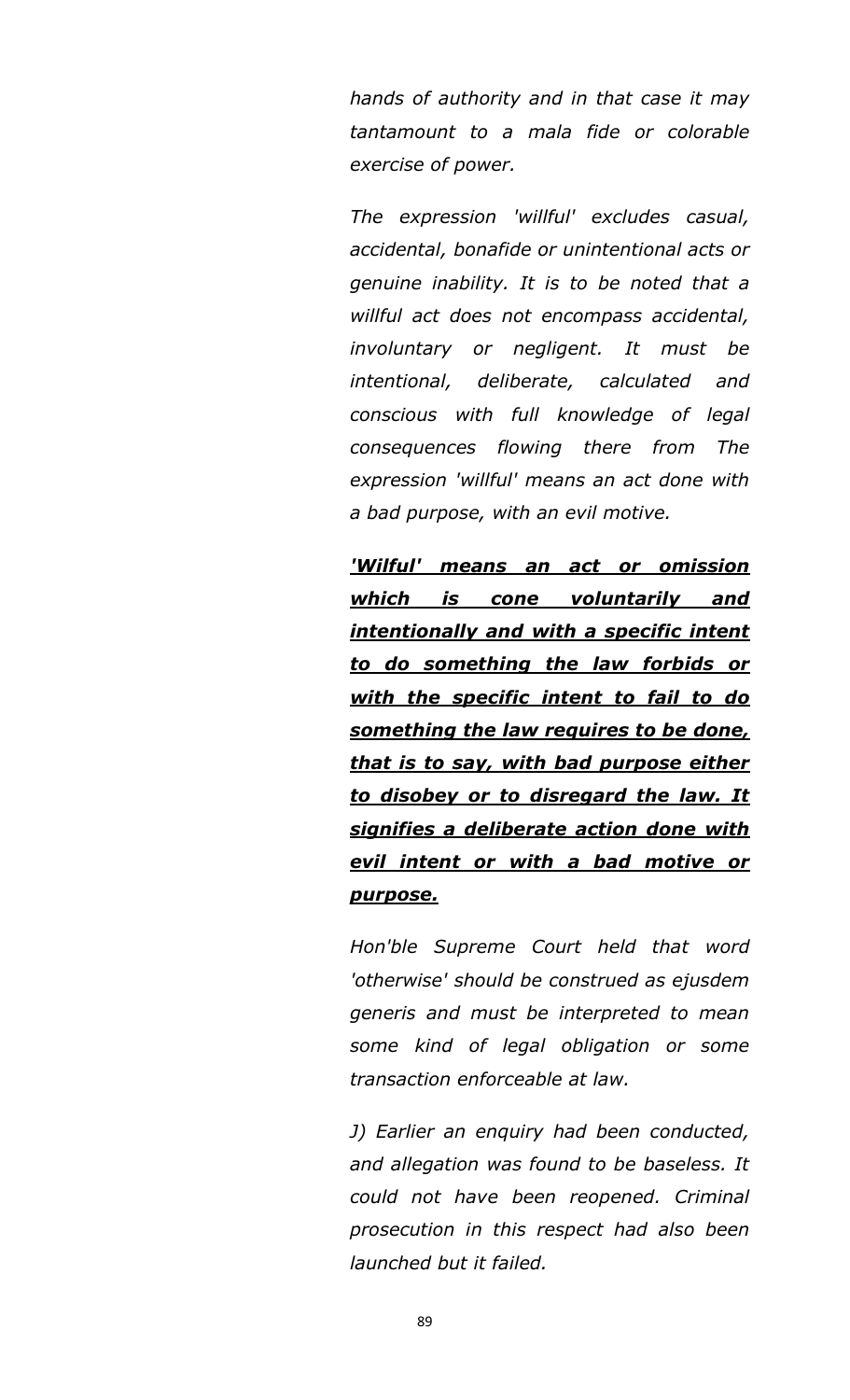*Observation by the Chancellor that the petitioner did not lead any evidence in support of denial of the charge of giving employment to his close relatives is selfcontradictory and supports the case of the petitioner, as he had not been given a chance to lead evidence on the issue. It could be possible for him only if a regular inquiry was conducted. Petitioner's preliminary objections that provisions of Section 8(1) to 8(7) were not complied with while conducting the inquiry, had been brushed aside by the Chancellor being merely "technical". Such a course was not permissible.*

Judges cannot be law unto themselves expecting others to obey the law**. [Vide :Nandini Sathpathy Vs. P.L.Dani & Others (1978) 2 SCC 424]**

**40.** Full Bench of Hon"ble Supreme Court in **Nidhi Keim & Ors. Vs. State of Madhya Pradesh and Ors. (2017) 4 SCC 1** had ruled that Supreme Court cannot pass any order in disregard to statutory provisions and against the law laid down by Higher Benches of the Supreme Court

**This was the answer of Chief Justice J.S. Khehar to Adv. Fali Nariman who asked the Court to pass an order against the provisions of law.** It is ruled as under;

> *"Article 142, 141 of the Constitution - Supreme Court cannot disregard statutory provisions, and/or a declared pronouncement of law Under Article 141 of the Constitution, even in exceptional circumstances.*

> *We are bound, by the declaration of the Constitution Bench , in Supreme Court Bar Association v. Union of India (1998) 4 SCC*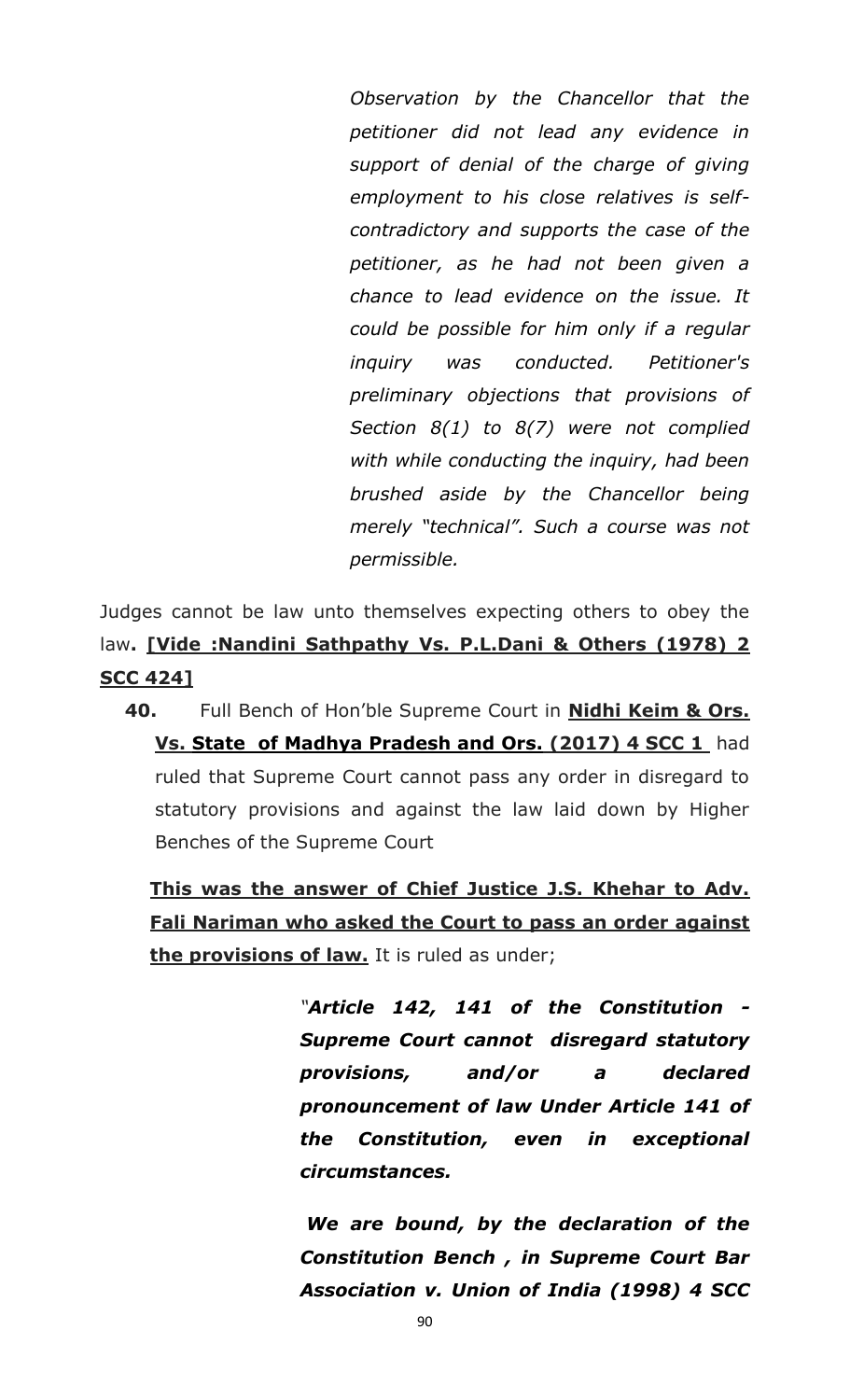*409. It is, not possible for us to ignore the decision of a Constitution Bench of this Court- In terms of the above judgment, with which we express our unequivocal concurrence, it is not possible to accept, that the words "complete justice" used in Article 142 of the Constitution, would include the power, to disregard even statutory provisions, and/or a declared pronouncement of law Under Article 141 of the Constitution, even in exceptional circumstances. - In our considered view, the hypothesis-that the Supreme Court can do justice as it perceives, even when contrary to statute (and, declared pronouncement of law), should never as a rule, be entertained by any Court/Judge, however high or noble. Can it be overlooked, that legislation is enacted, only with the object of societal good, and only in support of societal causes? Legislation, always flows from reason and logic. Debates and deliberations in Parliament, leading to a valid legislation, represent the will of the majority. That will and determination, must be equally "trusted", as much as the "trust" which is reposed in a Court. Any legislation, which does not satisfy the above parameters, would per se be arbitrary, and would be open to being declared as constitutionally invalid. In such a situation, the legislation itself would be struck down.*

*The argument advanced by Mr. Nariman, that this Court can pass order against statute is indeed heartening and*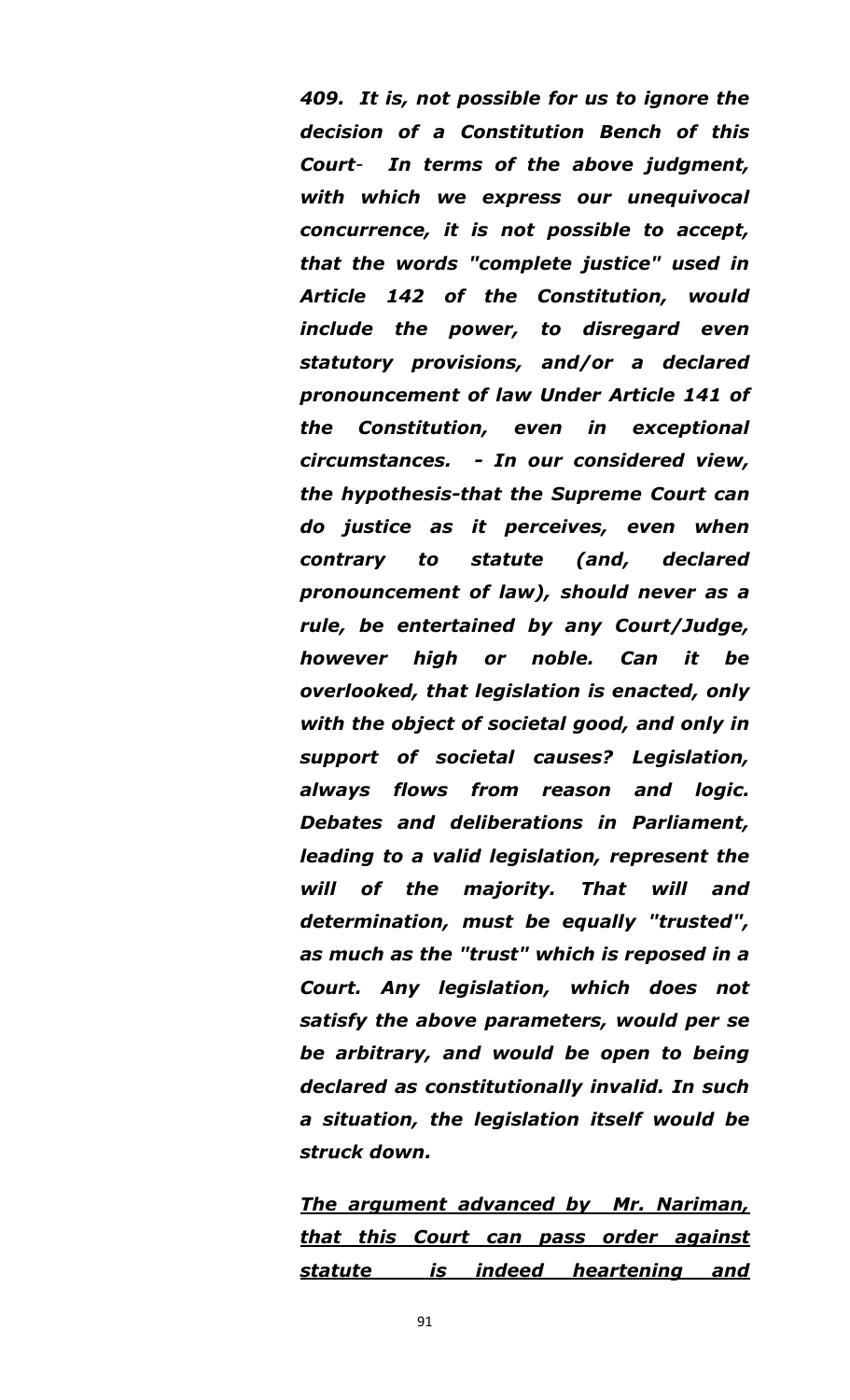*reassuring. But if such preposition is accepted then, Mr. Nariman, and a number of other outstanding legal practitioners like him, undeniably have the brilliance to mould the best of minds. And thereby, to persuade a Court, to accept their sense of reasoning, so as to override statutory law and/or a declared pronouncement of law.It is this, which every Court, should consciously keep out of its reach. At the cost of repetition, we would reiterate, that such a situation, as is contemplated by Mr. Nariman, does not seem to be possible."*

**41.** Hon"ble Supreme Court in the case of **Pandurang and others vs State (1986) 4 SCC 436** had ruled that if any matter is heard by a court which had no competence to hear the matter then the judgment passed becomes nullity, being a matter of total lack of jurisdiction. The right of any party cannot be taken away except by amending the rules of High Court. So long as the rules are in operation it would be arbitrary and discriminatory to deny him his right regardless of whether it is done by a reason of negligence or otherwise. Deliberately it cannot be done. Even if the decision is right on merit, it is by a forum which is lacking in competence. Even a right decision by a wrong forum is no decision. It is non existent in the eyes of law. And hence a nullity.

It is further observed by the Hon"ble Supreme Court that,

*"We wish to add that the registry of the High Court was expected to have realized the position and ought not to have created such a situation which resulted in waste of Court time, once for hearing the appeal and next time, to consider the effect of the rules. No court can afford this luxury with*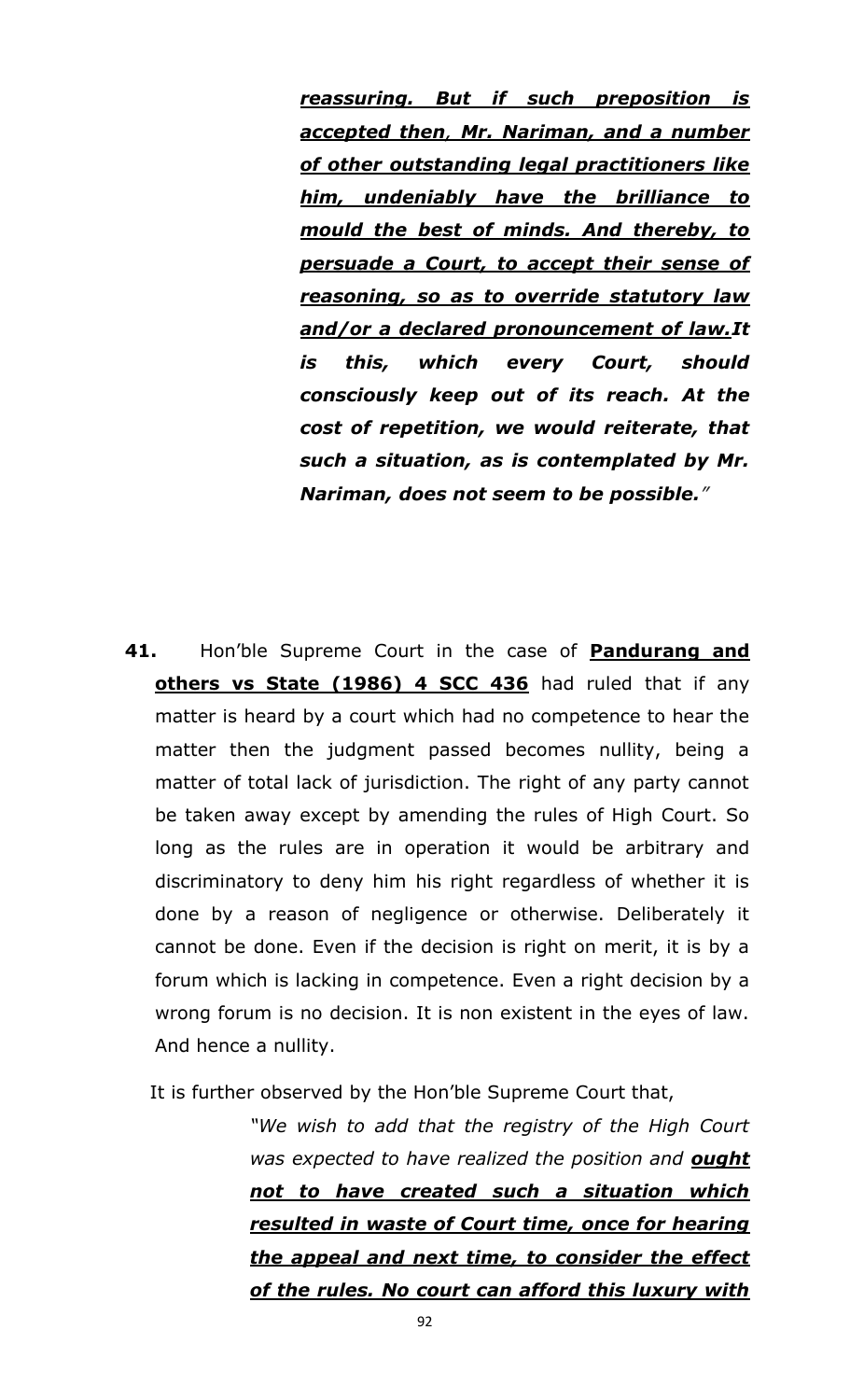*the mountain of arrears every court carrying these days‖* 

### **# CHARGE # MALICE IN LAW**

**42.** In the case of **West Bengal State Electricity Board Vs**. **Dilip Kumar Ray (AIR 2007 SC 976),** it is ruled as under;

> *"Malice in law""A person who inflicts an injury upon another person in contravention of the law is not allowed to say that he did so with the innocent mind: he is taken to know the law, and he must act within the law. He may, therefore, be guilty of malice in law, although, so far the state of mind is concerned, he acts ignorantly, and in that sense innocently". Malice in its legal sense means malice such as may be assumed from the doing of a wrongful act intentionally but without just cause or excuse, or for want of reasonable or probable cause. See S. R. Venkataraman v. Union of India, (1979) 2 SCC 491.*

**43.** Hon"ble Supreme Court in **Kalabharati Advertising Vs. Hemant Vimalnath Narichania And Ors**.**(2010) 9 SCC 437**had ruled as under;

> *A. Legal Malice: The State is under obligation to act fairly without ill will or malice in fact or in law. "Legal malice" or "malice in law" means something done without lawful excuse. It is an act done wrongfully and wilfully without reasonable or probable cause, and not necessarily an act done from ill feeling and spite. It is a deliberate act in disregard to the rights of others. Where malice is attributed to the State, it can never be a case of personal ill-will or spite on the part of the State. It is an act which is*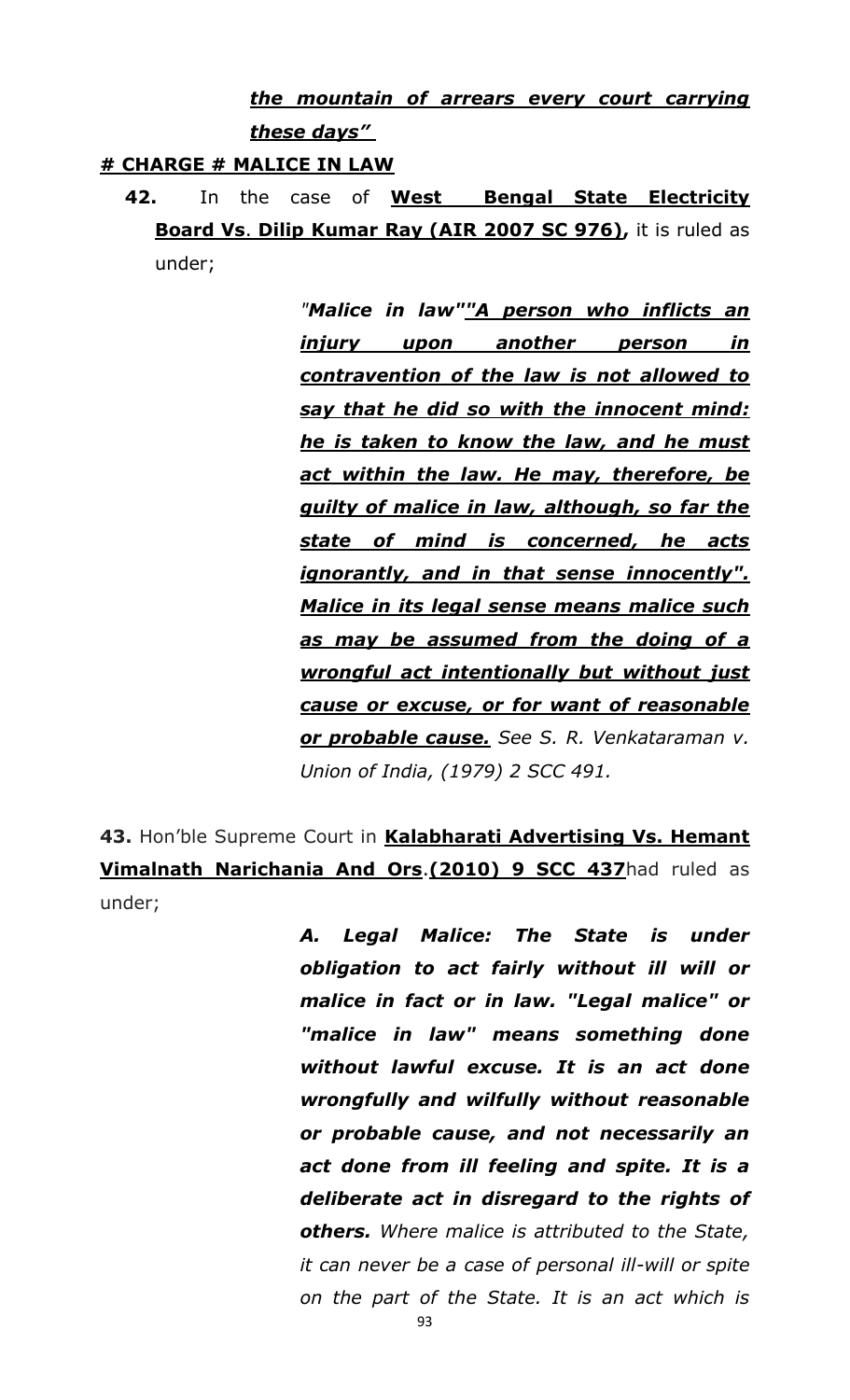*taken with an oblique or indirect object. It means exercise of statutory power for "purposes foreign to those for which it is in law intended." It means conscious violation of the law to the prejudice of another, a depraved inclination on the part of the authority to disregard the rights of others, which intent is manifested by its injurious acts. Passing an order for an unauthorized purpose constitutes malice in law.* 

**# CHARGE # BREACH OF OATH TAKEN AS A HON"BLE HIGH COURT JUDGE BY ACTING PARTIALLY, WITH ILL-WILL AND NOT UPHOLDING THE CONSTITUTION AND LAW.**

**44.** In **Indirect Tax Association Vs. R.K.Jain** *(Supra),it is ruled by Hon"ble Supreme Court that;*

> *―Judge have their accountability to the society and their accountability must be judged by their conscience and oath of their office, that is to defend and uphold the Constitution and the laws without fear and favor with malice towards none, with charity for all, we strive to do the right.‖*

## **45. EVERY JUDGE WHEN APPOINTED HAS TO TAKE OATH AS UNDER;**

The constitution of India **Schedule III Articles 75 (4), 99, 124 (6) 148 (2) 164 (3), 188 and 219** provides that forms of oaths or Affirmation No. VIII is as follows.

> *― Form of oath or a affirmation to be made by the Judges of a Supreme Court.‖*

> *I, A.B., having been appointed Chief Justice (or a Judge) of the Supreme Court at (or of) ---------- ------- do that I will bear true faith and allegiance to the Constitution of India as by law established, [that I will uphold the sovereignty and integrity of India] that, I will duly and*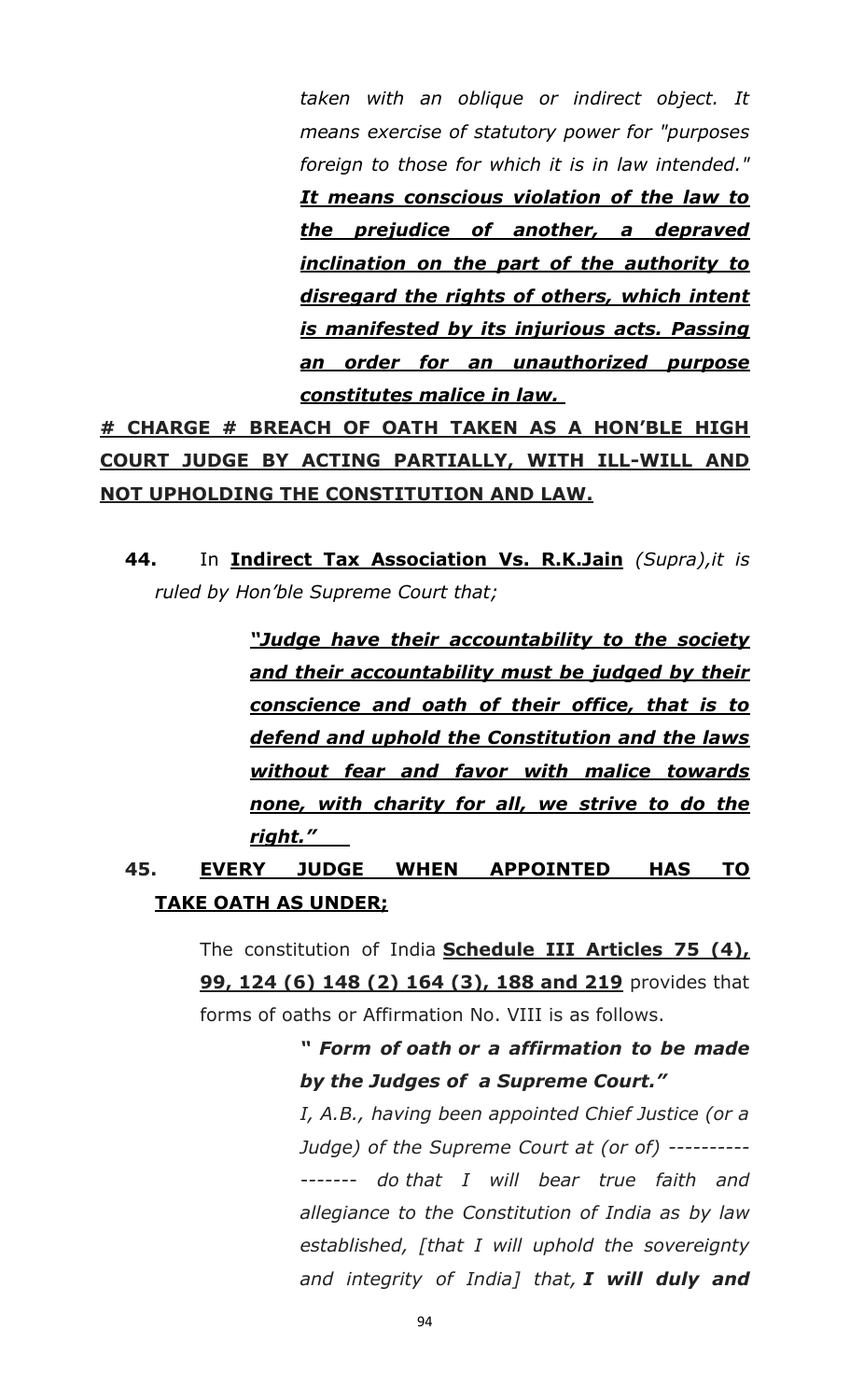*faithfully and to the best of my ability, Knowledge and judgement perform the duties of my office without fear or favour, affection or ill-will and that I will uphold the Constitution and the laws.*

Here Justice Akil Kureshi & Justice Shahrukh Kathawala acted against Constitution of India and breached the oath taken as a High Court Judge and therefore forfeited their right to continue as a High Court Judge.

**# CHARGE # JUSTICE AKIL KURESHI & JUSTICE SHAHRUKH KATHAWALLA ARE BOUND TO RESIGN FROM THE POST OF SUPREME COURT JUDGE AS PER CONSTITUTION BENCH JUDGMENT IN K.VEERASWAMI VS.UNION OF INDIA (1991) 3 SCC 655**

It is ruled as under;

*`(53) …… The judiciary has no power of the purse or the sword. It survives only by public confidence and it is important to the stability of the society that the confidence of the public is not shaken. The Judge whose character is clouded and whose standards of morality and rectitude are in doubt may not have the judicial independence and may not command confidence of the public. He must voluntarily withdraw from the judicial work and administration.*

*(54) …….. The emphasis on this point should not appear superfluous. Prof. Jackson says "Misbehavior by a Judge, whether it takes place on the bench or off the bench, undermines public confidence in the administration of justice, and also damages public respect for the law of the land; if nothing is seen to be done about it, the damage goes unrepaired. This a must be so when the judge commits a serious criminal offence and remains in office". (Jackson's*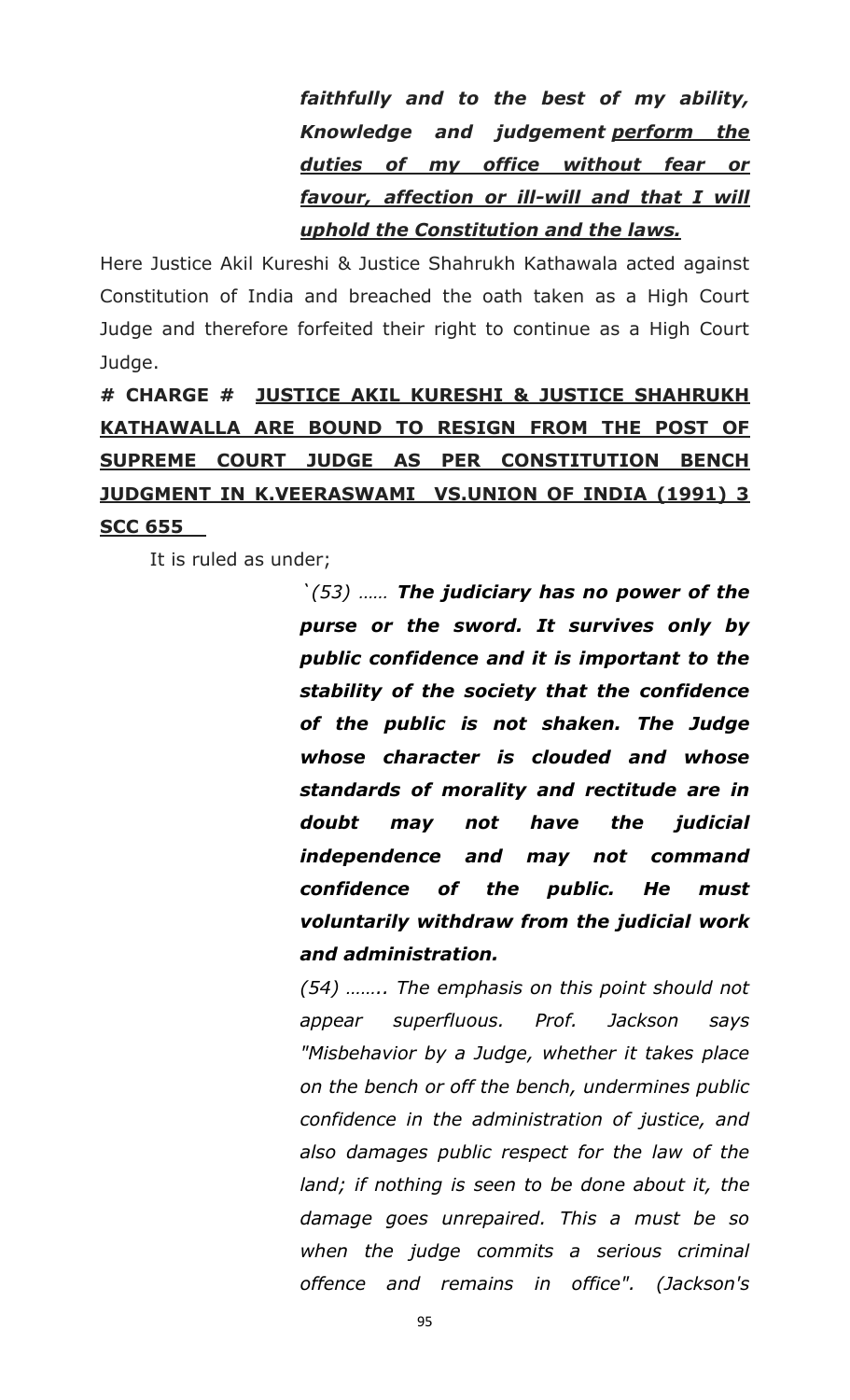*Machinery of Justice by J.R. Spencer, 8th Edn. pp. 369-*

*(55) The proved "misbehaviour" which is the basis for removal of a Judge under clause (4) of Article 124 of the Constitution may also in certain cases involve an offence of criminal misconduct under Section 5(1) of the Act. But that is no ground for withholding criminal prosecution till the Judge is removed by Parliament as suggested by counsel for the appellant. One is the power of Parliament and the other is the jurisdiction of a criminal court. Both are mutually exclusive. Even a government servant who is answerable for his misconduct which may also constitute an offence under the Indian Penal Code or under S. 5 of the Act is liable to be prosecuted in addition to a departmental enquiry. If prosecuted in a criminal court he may be punished by way of imprisonment or fine or with both but in departmental enquiry, the highest penalty that could be imposed on him is dismissal. The competent authority may either allow the prosecution to go on in a court of law or subject him to a departmental enquiry or subject him to both concurrently or consecutively. It is not objectionable to initiate criminal proceedings against public servant before exhausting the disciplinary proceedings, and a fortiori, the prosecution of a Judge for criminal misconduct before his removal by Parliament for proved misbehaviour is unobjectionable.* 

*"……….But we know of no law providing protection for Judges from criminal prosecution. Article 361(2) confers immunity from criminal prosecution only to the President and Governors*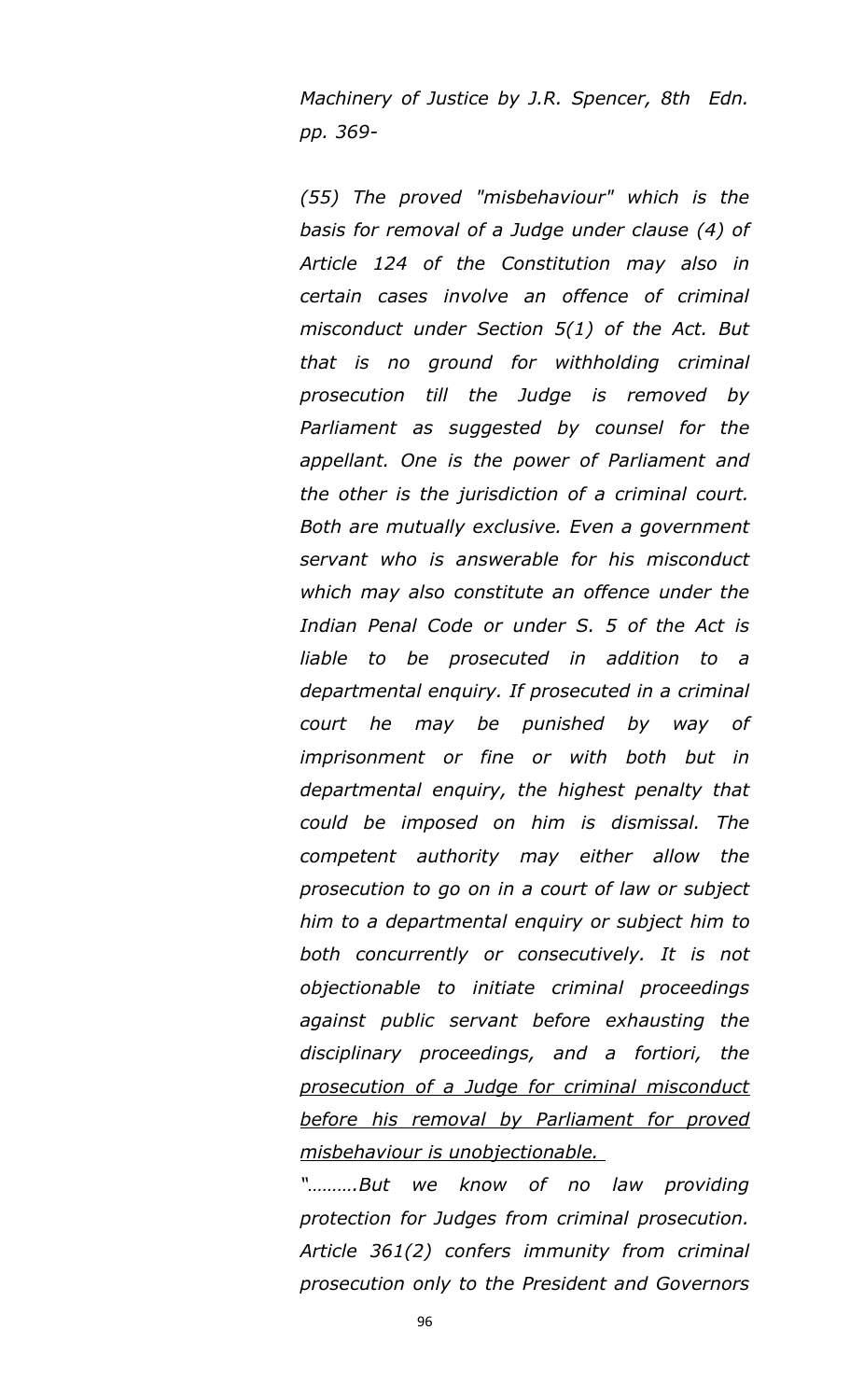*of States and to no others. Even that immunity has been limited during their term of office. The Judges are liable to be dealt with just the same way as any other person in respect of criminal offence. It is only in taking of bribes or with regard to the offence of corruption the sanction for criminal prosecution is required.* 

*(61) For the reasons which we have endeavored to outline and subject to the directions issued, we hold that for the purpose of clause (c) of S. 6(1 of the Act the President of India is the authority competent to give previous sanction for the prosecution of a Judge of the Supreme court and of the High court.* 

*(79) Before parting with the case, we may say a word more. This case has given us much concern. We gave our fullest consideration to the questions raised. We have examined and reexamined the questions before reaching the conclusion. We consider that the society's demand for honesty in a judge is exacting and absolute. The standards of judicial behaviour, both, on and off the bench, are normally extremely high. For a Judge to deviate from such standards of honesty and impartiality is to betray the trust reposed in him. No excuse or no legal relativity can condone such betrayal. From the standpoint of justice the size of the bribe or scope of corruption cannot be the scale for measuring a Judge's dishonour. A single dishonest Judge not only dishonours himself and disgraces his office but jeopardizes the integrity of the entire judicial system.* 

*(80) A judicial scandal has always been regarded as far more deplorable than a scandal involving*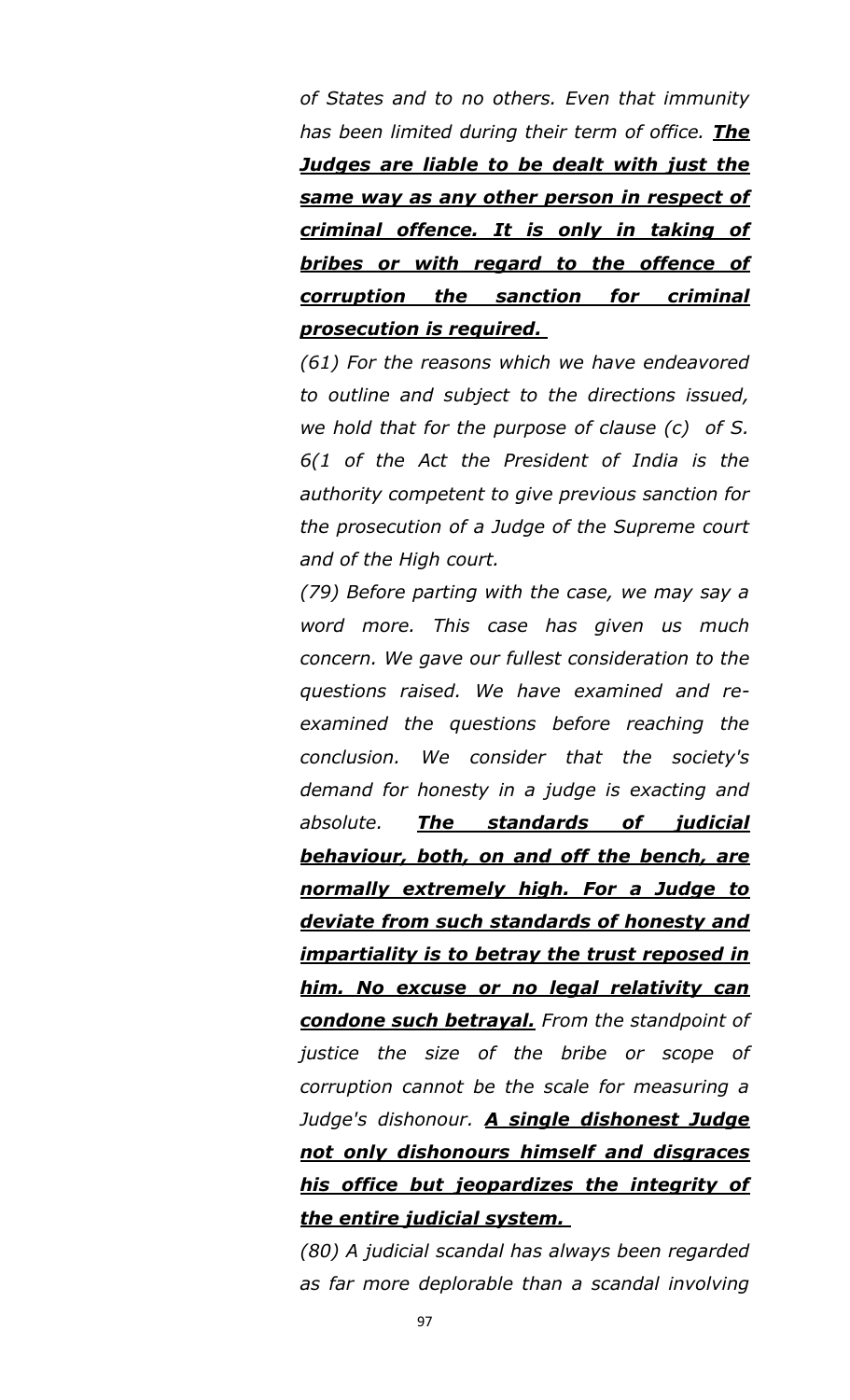*either the executive or a member of the legislature. The slightest hint of irregularity or impropriety in the court is a cause for great anxiety and alarm. "A legislator or an administrator may be found guilty of corruption without apparently endangering the foundation of the State. But a Judge must keep himself absolutely above suspicion" to preserve the impartiality and independence of the judiciary and to have the public confidence thereof.* 

*Let us take a case where there is a positive finding recorded in such a proceeding that the Judge was habitually accepting bribe, and on that ground he is removed from his office. On the argument of Mr Sibal, the matter will have to be closed with his removal and he will escape the criminal liability and even the ill-gotten money would not be confiscated. Let us consider another situation where an abettor is found guilty under S. 165-A of the Indian Penal Code and is convicted. The main culprit, the Judge, shall escape on the argument of the appellant. In a civilized society the law cannot be assumed to be leading to such disturbing results.*

46. While delivering 2<sup>nd</sup>lecture on M.C. Setalvad Memorial Lecture Series sometime in the year 2006, the Hon"ble Mr. Justice Y.K.Sabharwal (the then CJI) expressed that –

> *―A Judge would always be polite & considerate and imbued with a sense of humility. He would not disturb the submissions of the lawyers midway only to project a "know-all" image for himself. This also means that he would be sitting with an open mind, eager to be advised by the counsel or the parties."*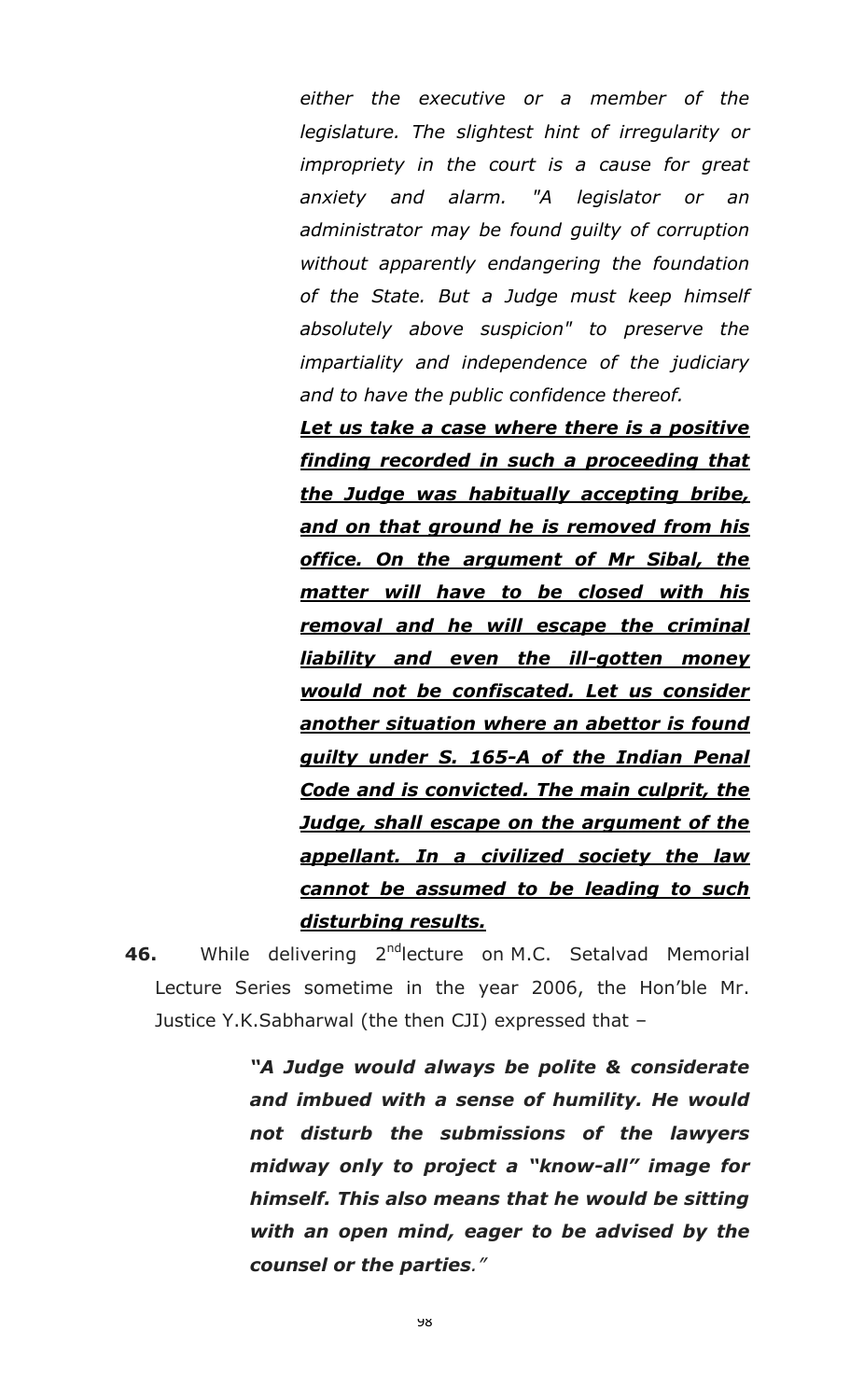**47.** On the point of predictability of the outcome of a case and transparency in the judiciary, the reputed and well-known learned authors and legal experts of Bangladesh in **"The Desired Qualities of a Good Judge"**, have expressed thus:

> *―In all acts of judgment, the Judges should be transparent so that not only the lawyers but also the litigants can easily predict the outcome of a case. Transparency and predictability are essential for the judiciary as an institution of public credibility.‖*

> In *"A.M. Mathur vs. Pramod Kumar Gupta; (1990) 2 SCC 533"*, it was held that –**the quality in decision making is as much necessary for judges to command respect as to protect the independence of the judiciary.**

> Other qualities of a good judge have been described by the said authors as under:

> *(i) A judge is a pillar of our entire justice system and the public expects highest and irreproachable conduct from anyone performing a judicial function.*

> *(ii) Judgesmust be knowledgeable about the law, willing to undertake in-depth legal research, and able to write decisions that are clear, logical and cogent. Their judgment should be sound and they should be able to make informed decisions that will stand up to close scrutiny.*

> *(iii) Centuries ago Justinian said that precepts of law are three in number i.e. to live honestly, to give every man his due and to injure none.*

> *(iv) Judiciary as an organ of the state has to administer fair justice according to the direction of the Constitution and the mandate of law.*

> *(v) Every judge is a role model to the society*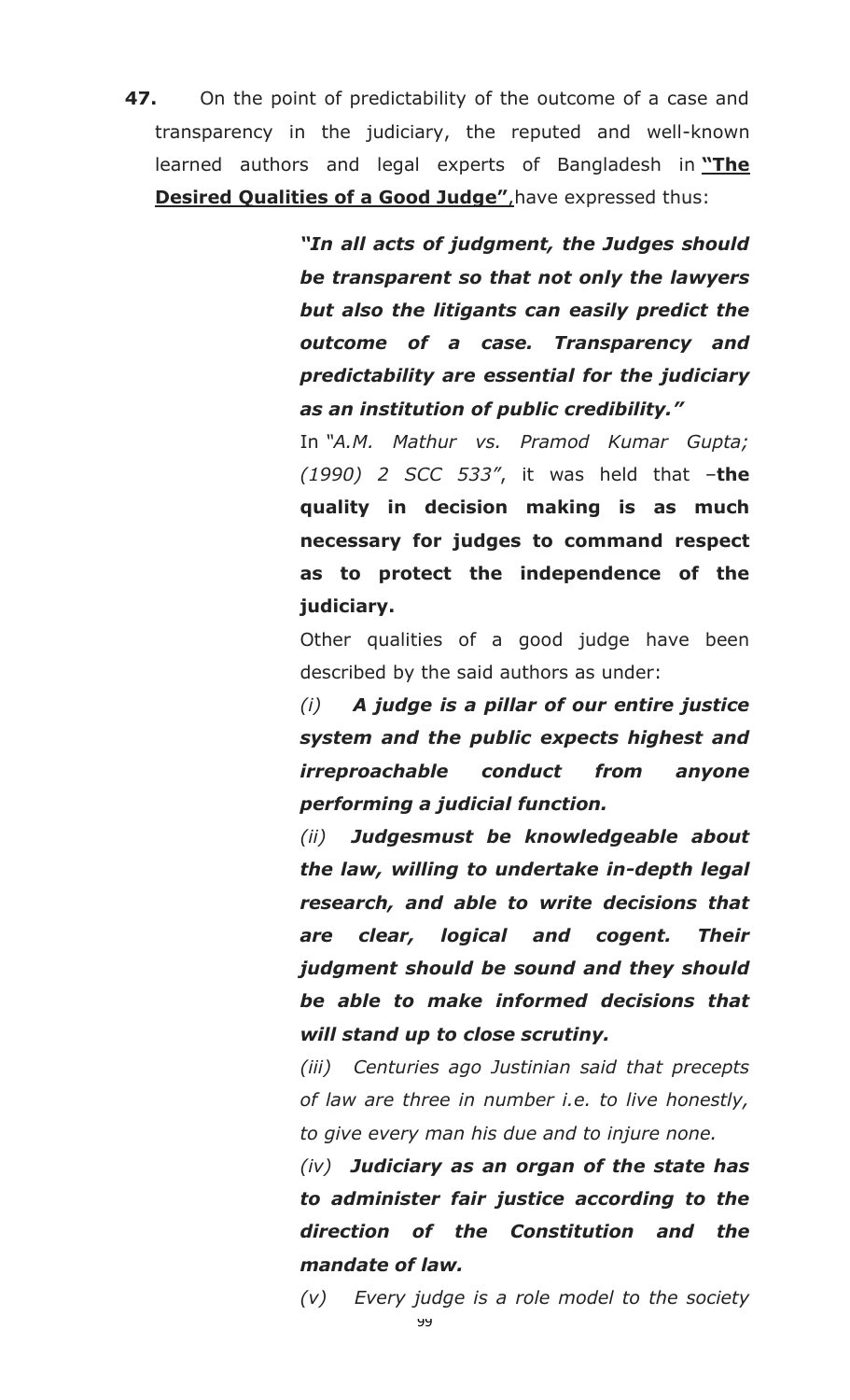*to which he belongs. The same are embodied in all the religious scriptures. Socrates once stated that a judge must listen courteously, answer wisely, considers soberly and decides impartially.*

*(vi) The qualities of a good judge include patience, wisdom, courage, firmness, alertness, incorruptibility and the gifts of sympathy and insight. In a democracy, a judge is accorded great respect by the state as well as its citizens. He is not only permitted to assert his freedom and impartiality but also expected to use all his forensic skill to protect the rights of the individual against arbitrariness.*

*(vii) Simon Rifkind laid down ―The courtroom, sooner or later, becomes the image of the judge. It will rise or fall to the level of the judge who presides over it… No one can doubt that to sit in the presence of a truly great judge is one of the great and moving experiences of a lifetime.‖*

*(viii) There is no alternative of qualified and qualitative judges who religiously follow the rule of law and administer good governance.*

*(ix) The social service, which the Judge renders to the community, is the removal of a sense of injustice.*

*(x) Judiciary handled by legal person is the custodian of life and property of the people at large, and so the pivotal and central role as played by the judicial officers should endowed higher degree of qualities in consonance with the principles of "standard of care", "duty of care" and "reasonable person" as necessary with judicial functionaries.*

*(xi) The American Bar Association once published an article called Good Trial*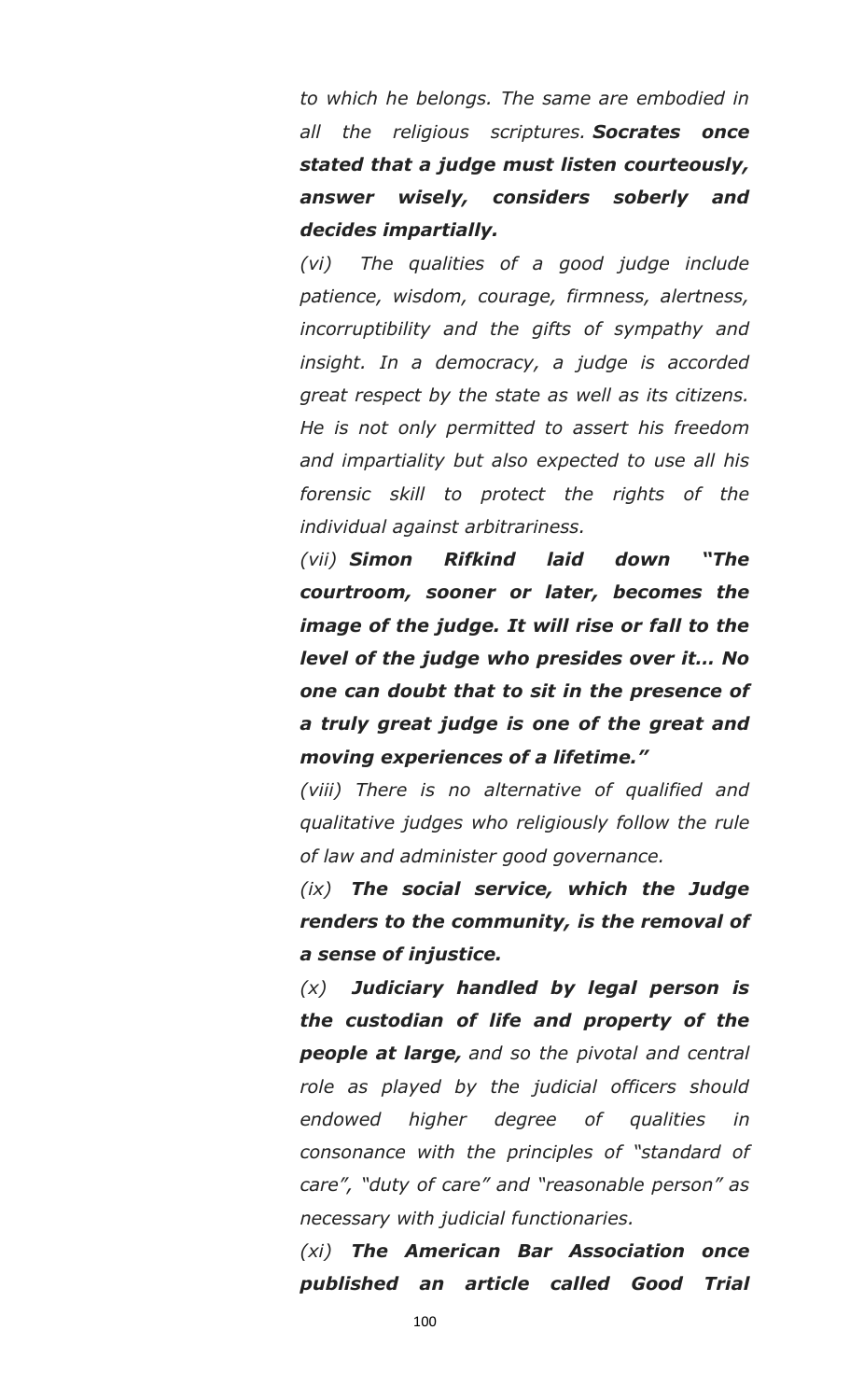*Judges in which it discussed the difference in the qualities of a good judge and a bad judge and noted that practicing before a "good judge is a real pleasure," and "practicing before a bad judge is misery.*

*(xii) The Judges exercise the judicial power on trust. Normally when one sits in the seat of justice,he is expected to be honest, trustworthy, truthful and a highly responsible person. The public perception of a Judge is very important. Marshal, Chief Justice of the United States Supreme Court*  said, "we must never forget that the only *real source of power we as judges can tap is the respect of the people. It is undeniable that the Courts are acting for the people who have reposed confidence in them.‖ That is why Lord Denning said, ―Justice is rooted in confidence, and confidence is destroyed when the right-minded go away thinking that the Judge is biased‖.*

*(xiii) A Judge ought to be wise enough to know that he is fallible and therefore, ever ready to learn; great and honest enough to discard all mere pride of opinion, and follow truth wherever it may lead, and courageous enough to acknowledge his errors.*

*(xiv) Judge ought to be more learned than witty, more reverend than plausible and more advised than confident. Above all things, integrity is their portion and proper virtue. Moreover, patience and gravity of hearing is also an essential part of justice, and an over speaking Judge is known as well tuned cymbal.*

*(xv) It is the duty of the Judges to follow the law,as they cannot do anything whatever they like. In the language of*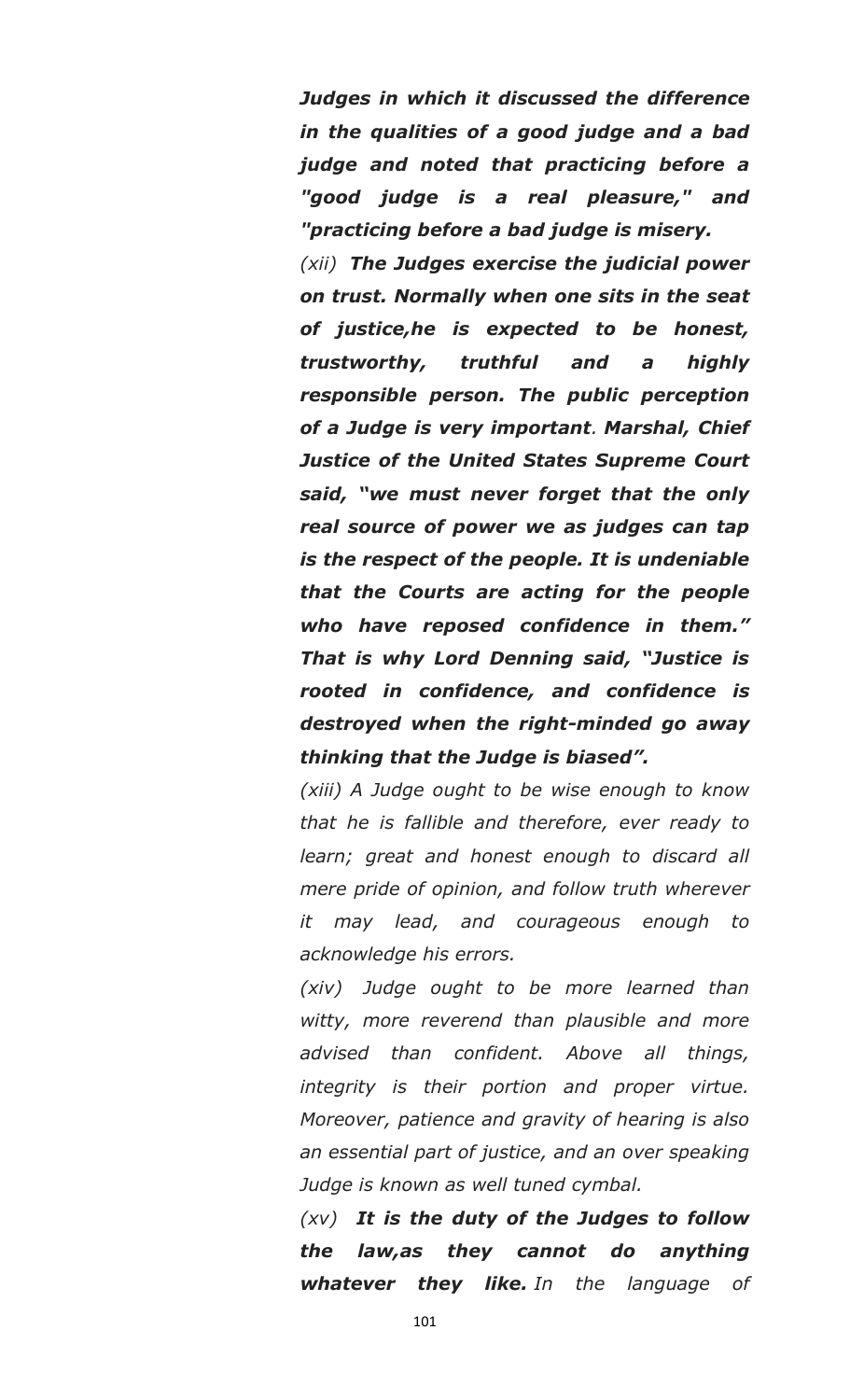*Benjamin N. Cardozo – "The Judge even when he is free, is still not wholly free. He is not to innovate at pleasure. He is not a knight-errant, roaming at will in pursuit of his own ideal of beauty or of goodness. He is to draw his inspiration from consecrated principles".*

*(xvi) Judges should be knowledgeable about the law, willing to undertake in-depth legal research, and able to write decisions that are clear and cogent.*

*(xvii) If a Judge leaves the law and makes his own decisions, even if in substance they are just, he loses the protection of the law and sacrifices the appearance of impartiality which is given by adherence to the law.*

*(xviii) A Judge has to be not only impartial but seen to be impartial too.*

*(xix) Every judge is a role model to the society to which he belongs. The judges are certainly, accountable but they are accountable to their conscience and people"s confidence. As observed by Lord Atkin – "Justice is not a cloistered virtue and she must be allowed to suffer the criticism and respectful, though outspoken, comments of ordinary men".*

*(xx) With regard to the accountability of the Judges of the subordinate Courts and Tribunals it may be mentioned that the Constitution authorizes the High Court Division to use full power of superintendence and control over subordinate Courts and Tribunals. Under the Constitution, a guideline in the nature of Code of Conduct can be formulated for the Judges of the subordinate courts for the effective control and supervision of the*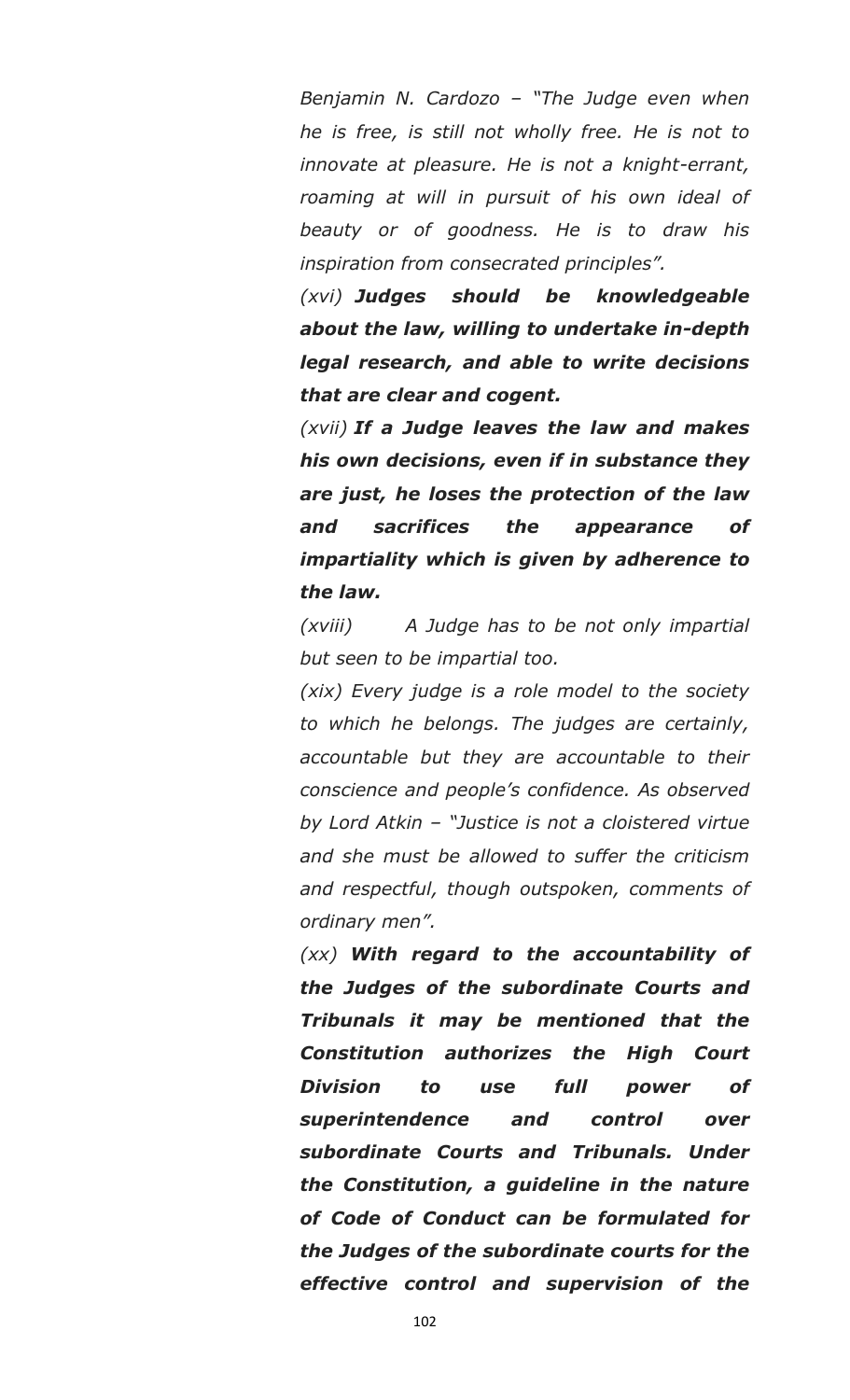*High Courts Division. In this method, the judicial accountability of the Judges of the subordinate courts could be ensured.*

**48.** In **Baradakanta Mishra Ex-Commissioner of Endowments Vs. Bhimsen Dixit, (1973) 1 SCC 446**, a member of Judicial Service of State of Orissa refused to follow the decision of the High Court. The High Court issued a notice of contempt to the appellant and thereafter held him guilty of contempt which was challenged before the Supreme Court. The Supreme Court held as under:-

> *"15. The conduct of the appellant in not following previous decisions of the High Court is calculated to create confusion in the administration of law. It will undermine respect for law laid down by the High Court and impair the constitutional authority of the High Court. His conduct is therefore comprehended by the principles underlying the law of Contempt. The analogy of the inferior court"s disobedience to the specific order of a superior court also suggests that his conduct falls within the purview of the law of Contempt. Just as the disobedience to a specific order of the Court undermines the authority and dignity of the court in a particular case, similarly the deliberate and mala fide conduct of not following the law laid down in the previous decision undermines the constitutional authority and respect of the High Court.Indeed, while the former conduct has repercussions on an individual case and on a limited number of persons, the latter conduct has a much wider and more disastrous impact. It is calculated not only to undermine the constitutional authority and respect of the*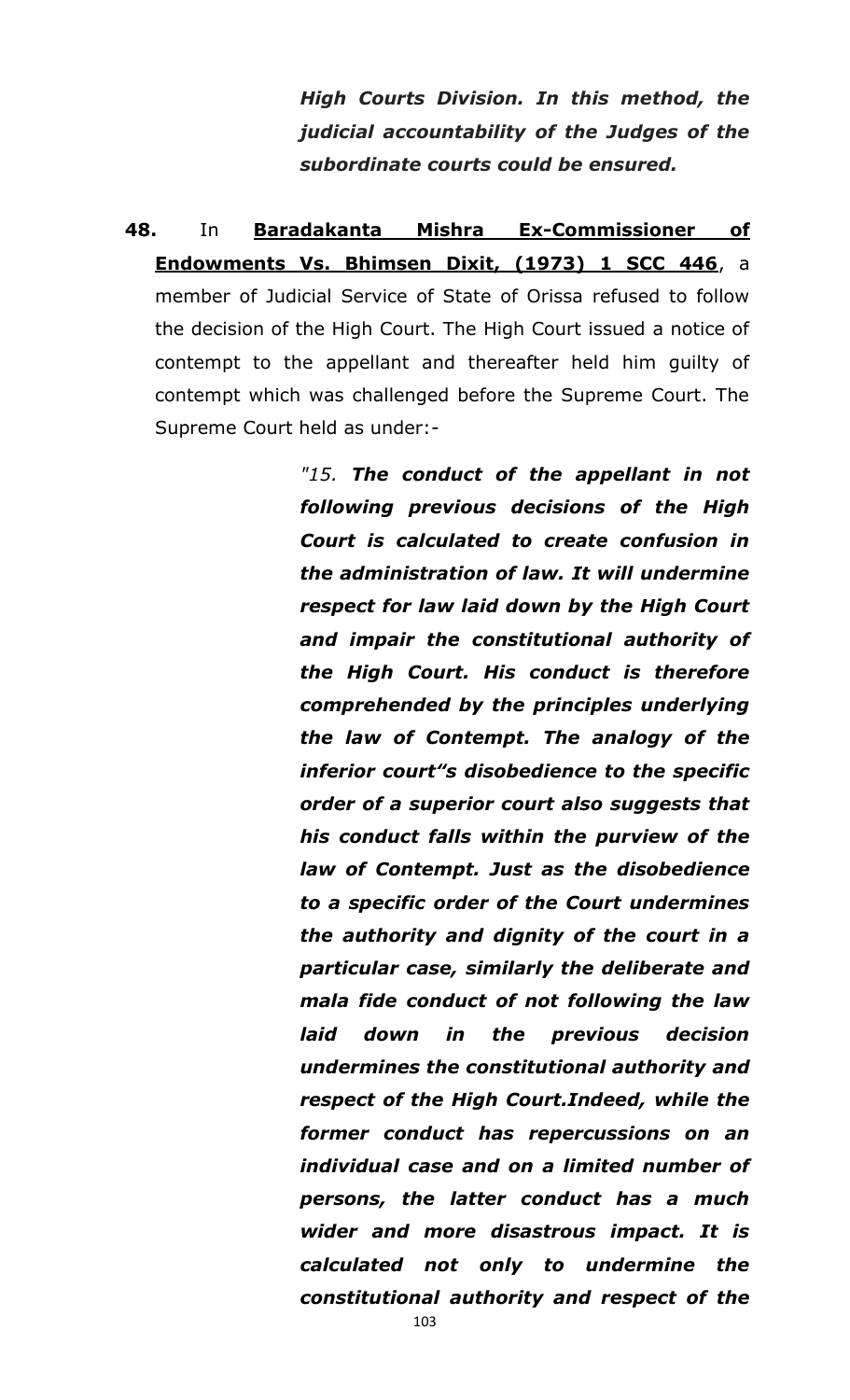*High Court, generally, but is also likely to subvert the Rule of Law and engender harassing uncertainty and confusion in the administration of law".*

### **49.** In **Amrit Pal Singh Vs. State (2012) 6 SCC 491,** it is ruled that;

*―20. Every judge has to remind himself about the aforesaid principles and religiously adhere to them. In this regard it would not be out of place to sit in the time machine and dwell upon the sagacious saying of an eminent author who has said that there is a distinction between a man who has command over ‗Shastras' and the other who knows it and puts into practice. He who practises them can alone*  **be called a 'vidvan'.** Though it was told in a *different context yet the said principle can be taken recourse to, for one may know or be aware of that use of intemperate language should be avoided in judgments but while penning the same the control over the language is forgotten and acquired knowledge is not applied to the arena of practice. Or to put it differently the knowledge stands still and not verbalised into action. Therefore, a committed comprehensive endeavour has to be made to put the concept to practice so that it is concretised and fructified and the litigations of the present nature are avoided."*

# **50.** In **Iswari Prasad Mishra Vs Modh. Isa AIR 1963 SC 1728**, where it is ruled as under;

*"The Supreme Court observed that such criticism was wholly unjustified, and added: "We have noticed that the judgment of the High Court shows a tendency to regard every witness whose evidence the High Court did not feel inclined to*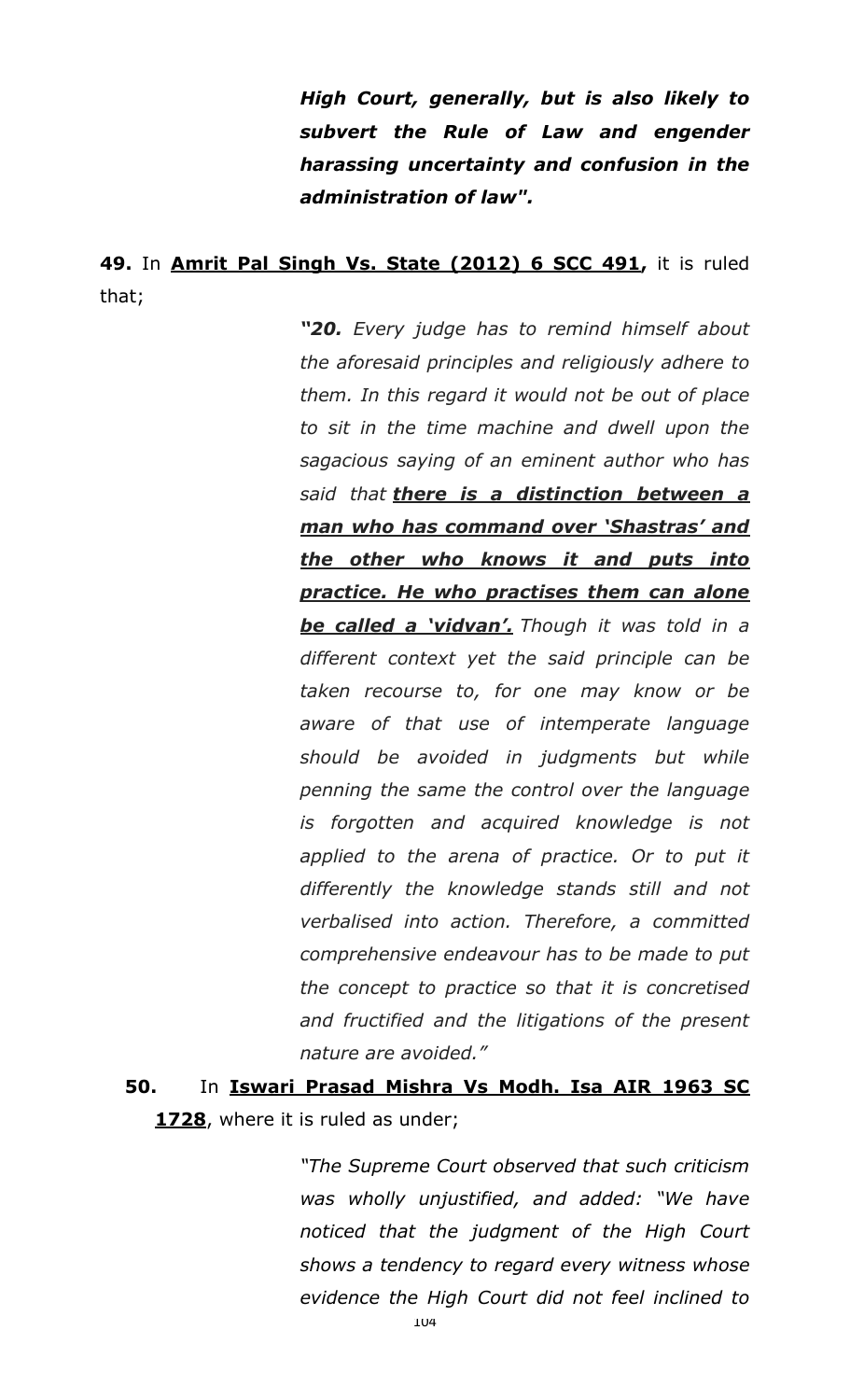*accept as a perjuror and a conspirator. This approach again may tend to show, with respect, either lack of experience or absence of judicial poise and balance.‖* 

Same law is followed in catena of decisions. In **Om Prakash Chautala v. Kanwar Bhan MANU/SC/0075/2014 : (2014) 5 SCC 417***wherein it has been stated:* 

> *―A Judge is expected to abandon his personal notion or impression gathered from subjective experience. The process of adjudication lays emphasis on the wise scrutiny of materials sans emotions. A studied analysis of facts and evidence is a categorical imperative. Deviation from them is likely to increase the individual gravitational pull which has the potentiality to take justice to her coffin.*

> *19. It needs no special emphasis to state that a Judge is not to be guided by any kind of notion. The decision making process expects a Judge or an adjudicator to apply restraint, ostracise perceptual subjectivity, make one's emotions subservient to one's reasoning and think dispassionately. He is expected to be guided by the established norms of judicial process and decorum.*

*And again:* 

*20. A Judge should abandon his passion. He must constantly remind himself that he has a singular master "duty to truth" and such truth is to be arrived at within the legal parameters. No heroism, no rhetorics.* 

*14. InDwarikesh Sugar Industries Ltd. v. Prem Heavy Engineering Works (P) Ltd. and Anr. MANU/SC/0639/1997 : (1997) 6 SCC 450, the threeJudge Bench observed:* 

*32. When a position in law is well settled as a*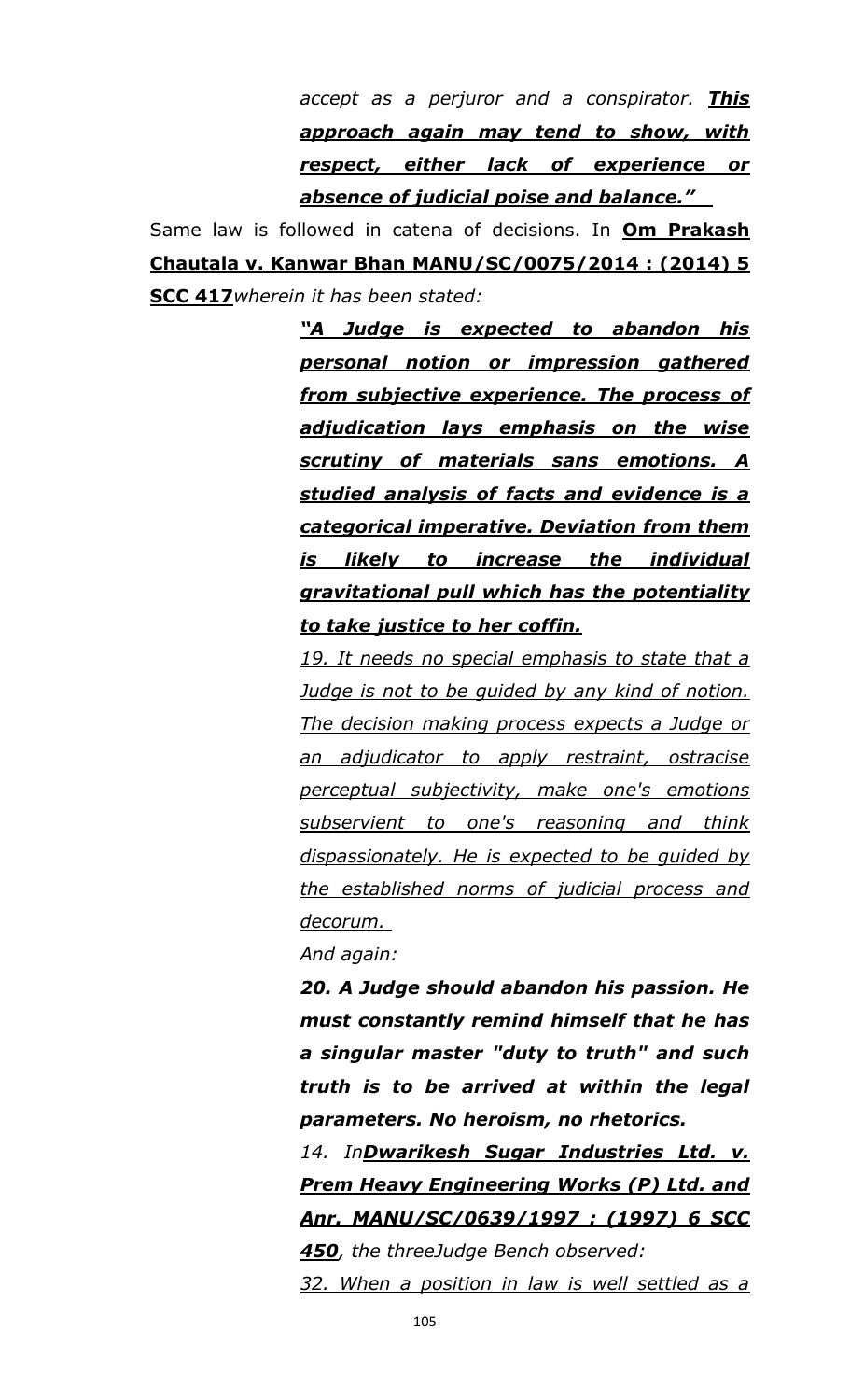*result of judicial pronouncement of this Court, it would amount to judicial impropriety to say the least, for the subordinate courts including the High Courts to ignore the settled decisions and then to pass a judicial order which is clearly contrary to the settled legal position. Such judicial adventurism cannot be permitted and we strongly deprecate the tendency of the subordinate courts in not applying the settled principles and in passing whimsical orders which necessarily has the effect of granting wrongful and unwarranted relief to one of the parties. It is time that this tendency stops.* 

*15. The aforestated thoughts are not only meaningfully pregnant but also expressively penetrating. They clearly expound the role of a Judge, especially the effort of understanding and attitude of judging."* 

**51.** Hon"ble Supreme Court in the case of **State Vs. Mamta Mohandas (2011) 3 SCC 436**, it is ruled as under;

> *―A. It is a settled legal proposition that if an order is bad in its inception, it does not get sanctified at a later stage. A subsequent action/development cannot validate an action which was not lawful at its inception, for the reason that the illegality strikes at the root of the order. It would be beyond the competence of any authority to validate such an order. It would be ironic to permit a person to rely upon a law, in violation of which he has obtained the benefits. If an order at the initial stage is bad in law, then all further proceedings consequent thereto will be non est and have to be necessarily set aside. A right in law exists only and only when it has a lawful origin. (vide: Upen Chandra Gogoi v. State of Assam and Ors.*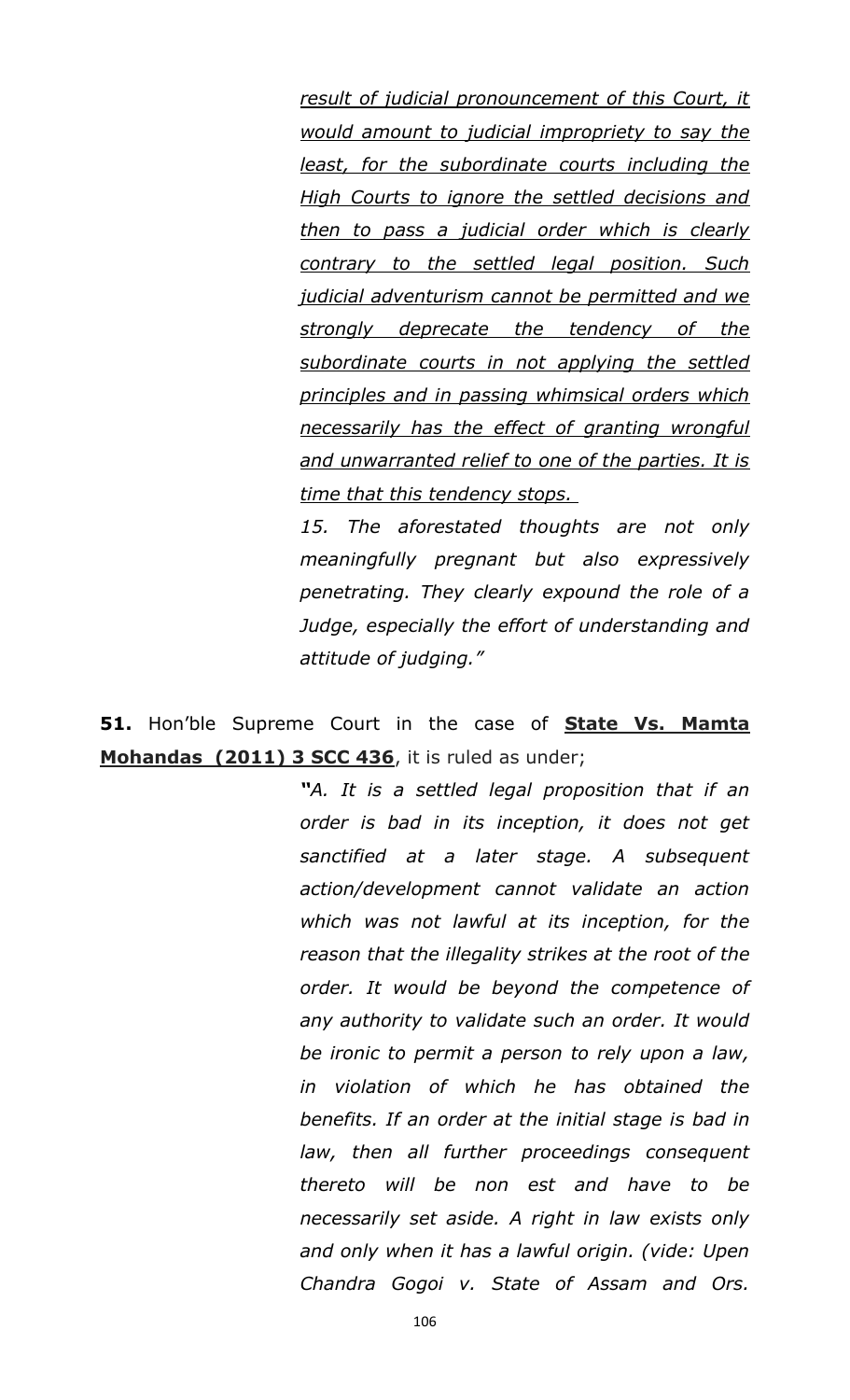*MANU/SC/0225/1998 : AIR 1998 SC 1289; Mangal Prasad Tamoli (Dead) by L.Rs. v. Narvadeshwar Mishra (Dead) by L.Rs. and Ors. MANU/SC/0153/2005 : AIR 2005 SC 1964; and Ritesh Tiwari and Anr. v. State of U.P.* 

*B. This principle also applies to judicial pronouncements. Once the court comes to the conclusion that a wrong order has been passed, it becomes the solemn duty of the court to rectify the mistake rather than perpetuate the same. While dealing with a similar issue* 

*C. The rule of law inhibits arbitrary action and also makes it liable to be invalidated. Every action of the State or its instrumentalities should not only be fair, legitimate and above-board but should be without any affection or aversion. It should neither be suggestive of discrimination nor even give an impression of bias, favouritism and nepotism. Procedural fairness is an implied mandatory requirement to protect against arbitrary action where Statute confers wide power coupled with wide discretion on an authority. If the procedure adopted by an authority offends the fundamental fairness or established ethos or shocks the conscience, the order stands vitiated. The decision making process remains bad. (Vide Haji T.M. Hassan Rawther v. Kerala Financial Corporation MANU/SC/0516/1987 : AIR 1988 SC 157; Dr. Rash Lal Yadav v. State of Bihar and Ors. MANU/SC/0792/1994 : (1994) 5 SCC 267; and Tata Cellular v. Union of India MANU/SC/0002/1996 : (1994) 6 SCC 651 D. Similarly, in S.G. Jaisinghani v. Union of India and Ors. MANU/SC/0361/1967 : AIR 1967 SC 1427, a Constitution Bench of this Court observed as under:*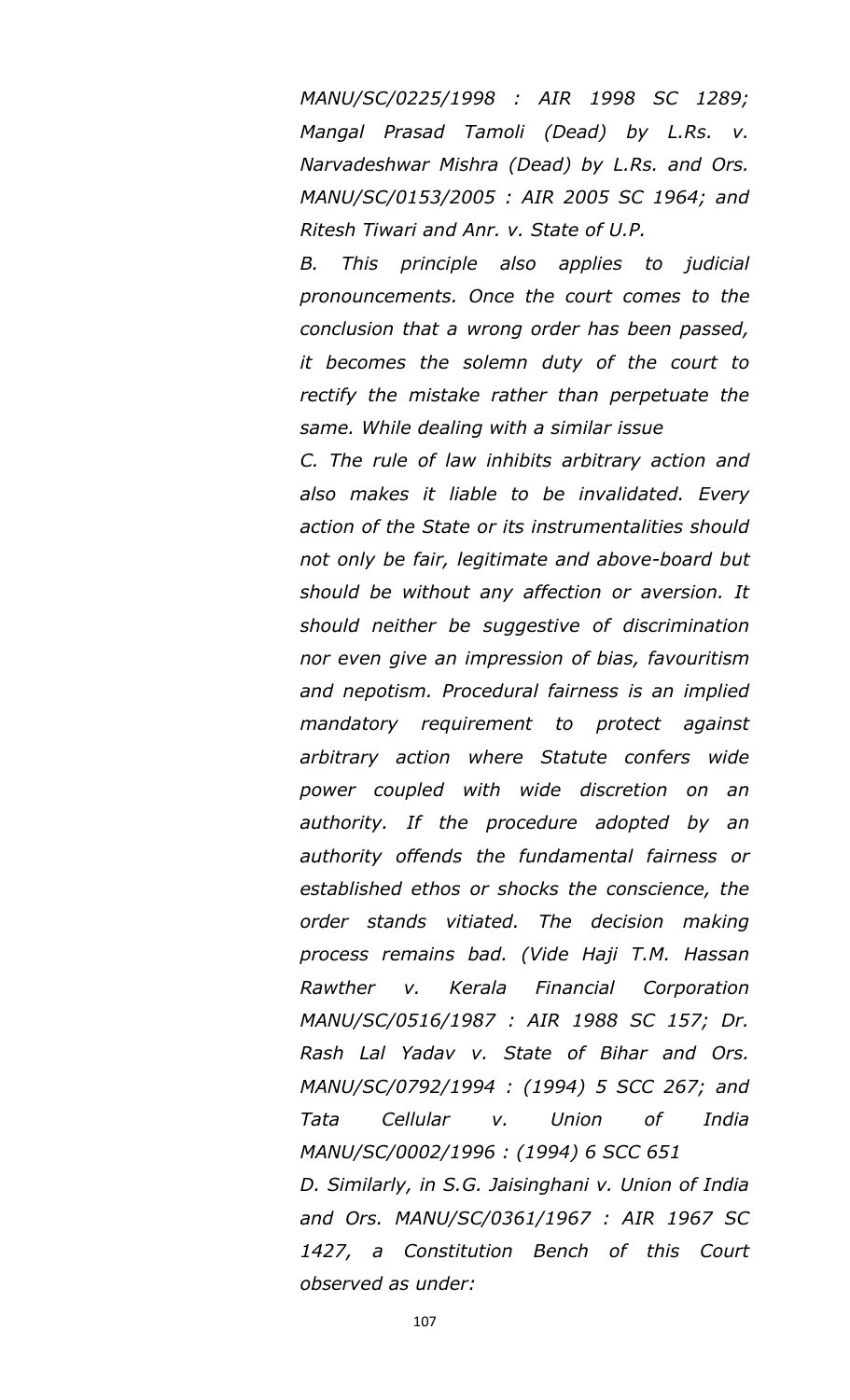*14...absence of arbitrary power is the first essence of the rule of law, upon which our whole Constitutional system is based.... Rule of law, from this point of view, means that the decision should be made by the application of known principle and rules and in general such decision should be predictable and the citizen should know where he is, if a decision is taken without any principle or without any rule, it is unpredictable and such a decision is antithesis to the decision taken in accordance with the rule of law.* 

*41.. It is a matter of common experience that a large number of orders/letters/circulars, issued by the State/statutory authorities, are filed in court for placing reliance and acting upon it. However, some of them are definitely found to be not in conformity with law. There may be certain such orders/circulars which are violative of the mandatory provisions of the Constitution of India. While dealing with such a situation, this Court in Ram Ganesh Tripathi and Ors. v. State of U.P. and Ors. MANU/SC/0341/1997 : AIR 1997 SC 1446 came across with an illegal order passed by the statutory authority violating the provisions of Articles 14 and 16 of the Constitution. This Court simply brushed aside the same without placing any reliance on it observing as under: d*

*The said order was not challenged in the writ petition as it had not come to the notice of the appellants. It has been filed in this Court along with the counter affidavit.... This order is also deserved to be quashed as it is not consistent with the statutory rules. It appears to have been passed by the Government to oblige the respondents...*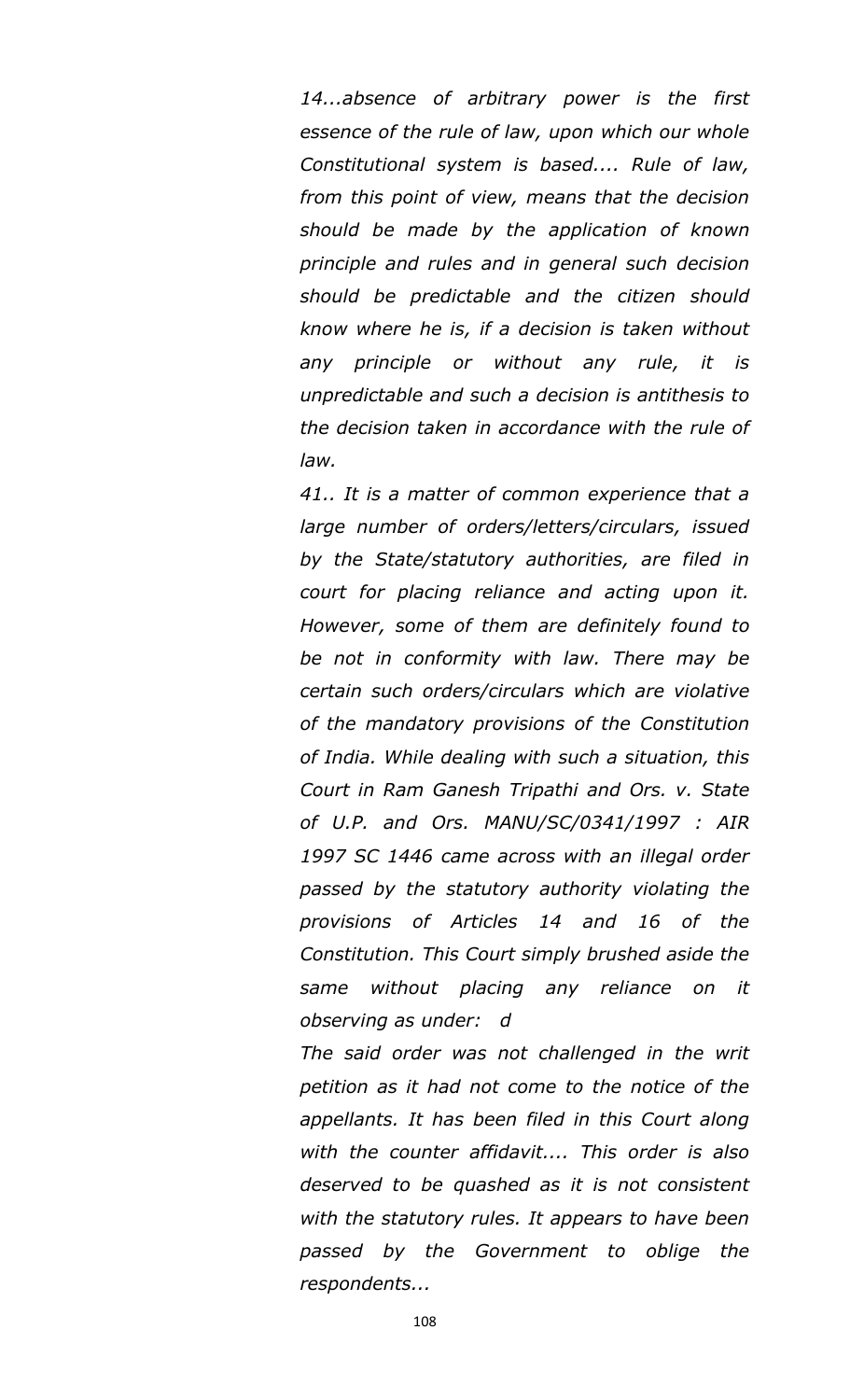*43. The whole exercise done by the State authorities suffers from the vice of arbitrariness and thus is violative of Article 14 of the Constitution. Therefore, it cannot be given effect to."*

**52.** Full Bench Hon"ble Supreme Court in the case of **National Human Rights Commission Vs State MANU/2009/SC/ 0713** ruled as under**;**

> **"***In Zahira Habibullah Sheikh (5) and Anr.v. State of Gujarat and Ors. MANU/SC/1344/2006: 2006CriLJ1694 it was observed as under:*

> *If the court acts contrary to the role it is expected to play, it will be destruction of the fundamental edifice on which the justice delivery system stands. People for whose benefit the courts exist shall start doubting the efficacy of the system. "Justice must be rooted in confidence; and confidence is destroyed when right-minded people go away thinking: `The Judge was biased.*

> *The perception may be wrong about the Judge's bias, but the Judge concerned must be careful to see that no such impression gains ground. Judges like Caesar's wife should be above suspicion.*

> *A criminal trial is a judicial examination of the issues in the case and its purpose is to arrive at a judgment on an issue as to a fact or relevant facts which may lead to the discovery of the fact in issue and obtain proof of such facts at which the prosecution and the accused have arrived by their pleadings; the controlling question being the guilt or innocence of the accused. Since the*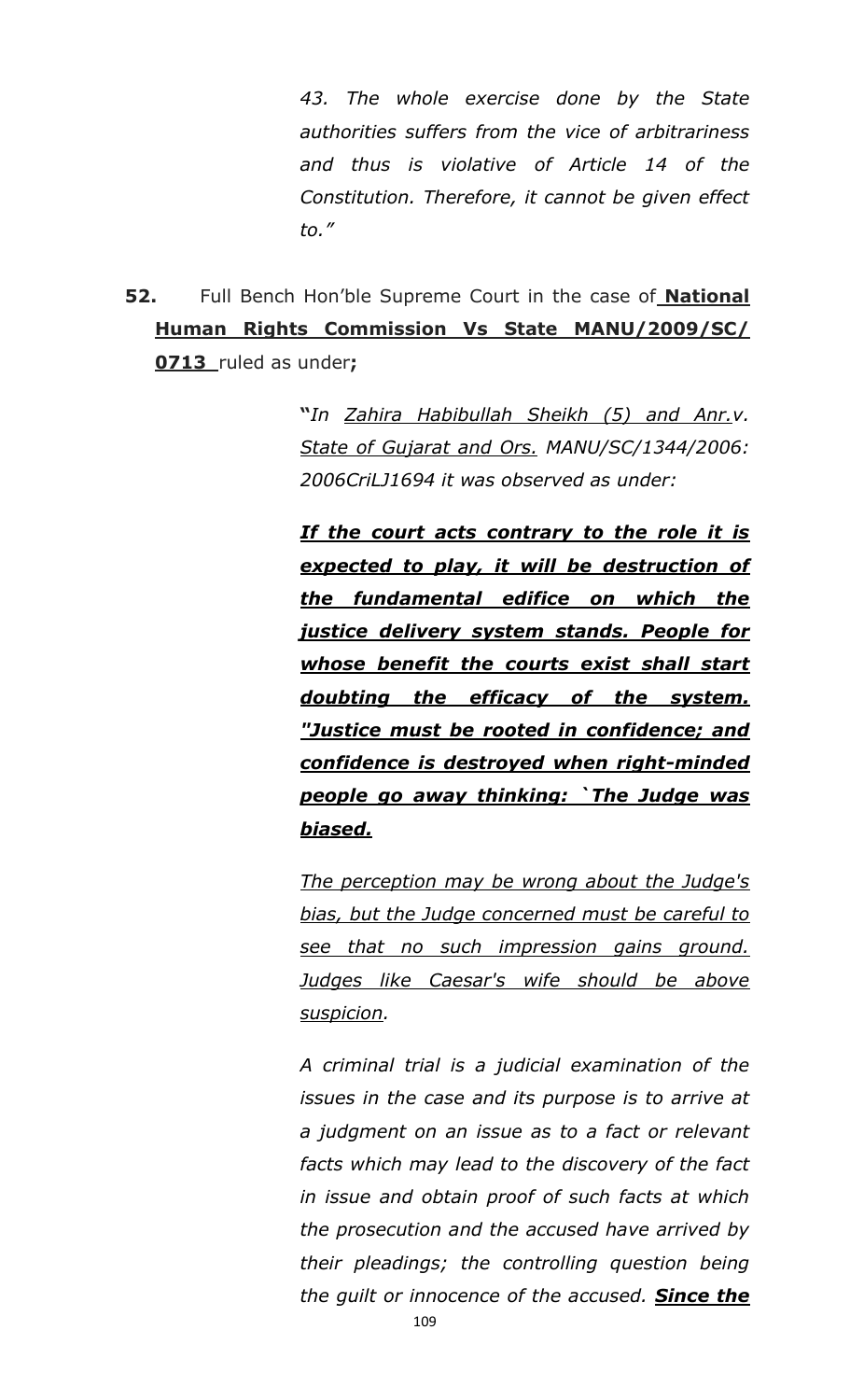*object is to mete out justice and to convict the guilty and protect the innocent, the trial should be a search for the truth and not a bout over technicalities, and must be conducted under such rules as will protect the innocent, and punish the guilty. The proof of charge which has to be beyond reasonable doubt must depend upon judicial evaluation of the totality of the evidence, oral and circumstantial, and not by an isolated scrutiny.*

*Failure to accord fair hearing either to the accused or the prosecution violates even minimum standards of due process of law. It is inherent in the concept of due process of law, that condemnation should be rendered only after the trial in which the hearing is a real one, not sham or a mere farce and pretence. Since the fair hearing requires an opportunity to preserve the process, it may be vitiated and violated by an over hasty stage- managed, tailored and partisan trial.*

*The fair trial for a criminal offence consists not only in technical observance of the frame, and forms of law, but also in recognition and just application of its principles in substance, to find out the truth and prevent miscarriage of justice.*

*It was significantly said that law, to be just and fair has to be seen devoid of flaw. It has to keep the promise to justice and it cannot stay petrified and sit nonchalantly. The law should not be seen to sit by limply, while those who defy it go free and those who seek its protection lose hope (see Jennison v. Baker). Increasingly, people are*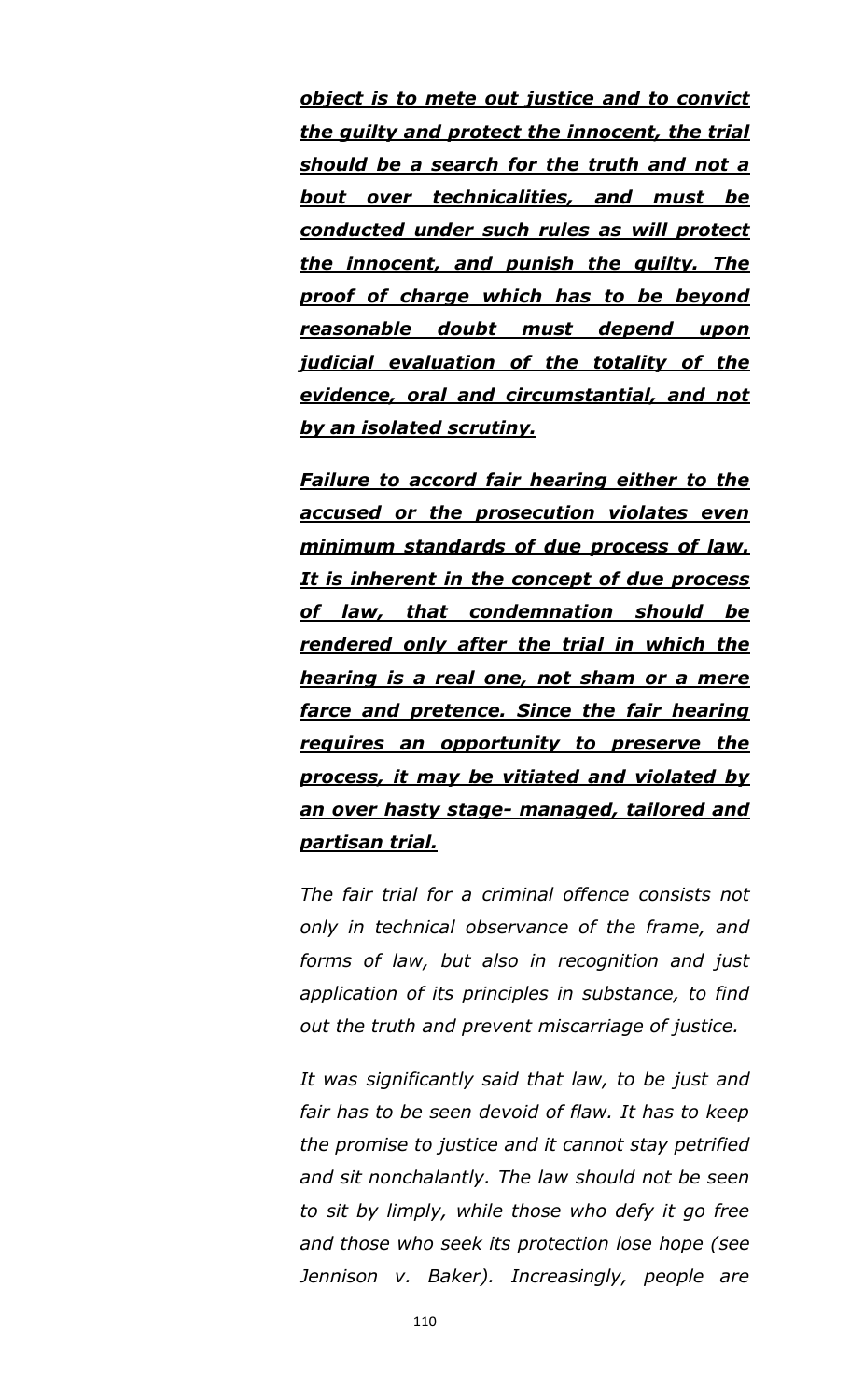*believing as observed by Salmon quoted by Diogenes Laertius in Lives of the Philosophers, "Laws are like spiders' webs: if some light or powerless thing falls into them, it is caught, but a bigger one can break through and get away." Jonathan Swift, in his "Essay on the Faculties of the Mind" said in similar lines: "Laws are like cobwebs, which may catch small flies, but let wasps and hornets break through.*

*Right from the inception of the judicial system it has been accepted that discovery, vindication and establishment of truth are the main purposes underlying the existence of the courts of justice. The operative principles for a fair trial permeate the common law in both civil and criminal contexts. Application of these principles involves a delicate judicial balancing of competing interests in a criminal trial: the interests of the accused and the public and to a great extent that of the victim have to be weighed not losing sight of the public interest involved in the prosecution of persons who commit offences.*

#### *"Too great a price ... for truth".*

*Restraints on the processes for determining the truth are multifaceted. They have emerged in numerous different ways, at different times and affect different areas of the conduct of legal proceedings. By the traditional common law method of induction there has emerged in our jurisprudence the principle of a fair trial. Oliver Wendell Holmes described the process:*

*It is the merit of the common law that it decides the case first and determines the principles afterwards.... It is only after a series of*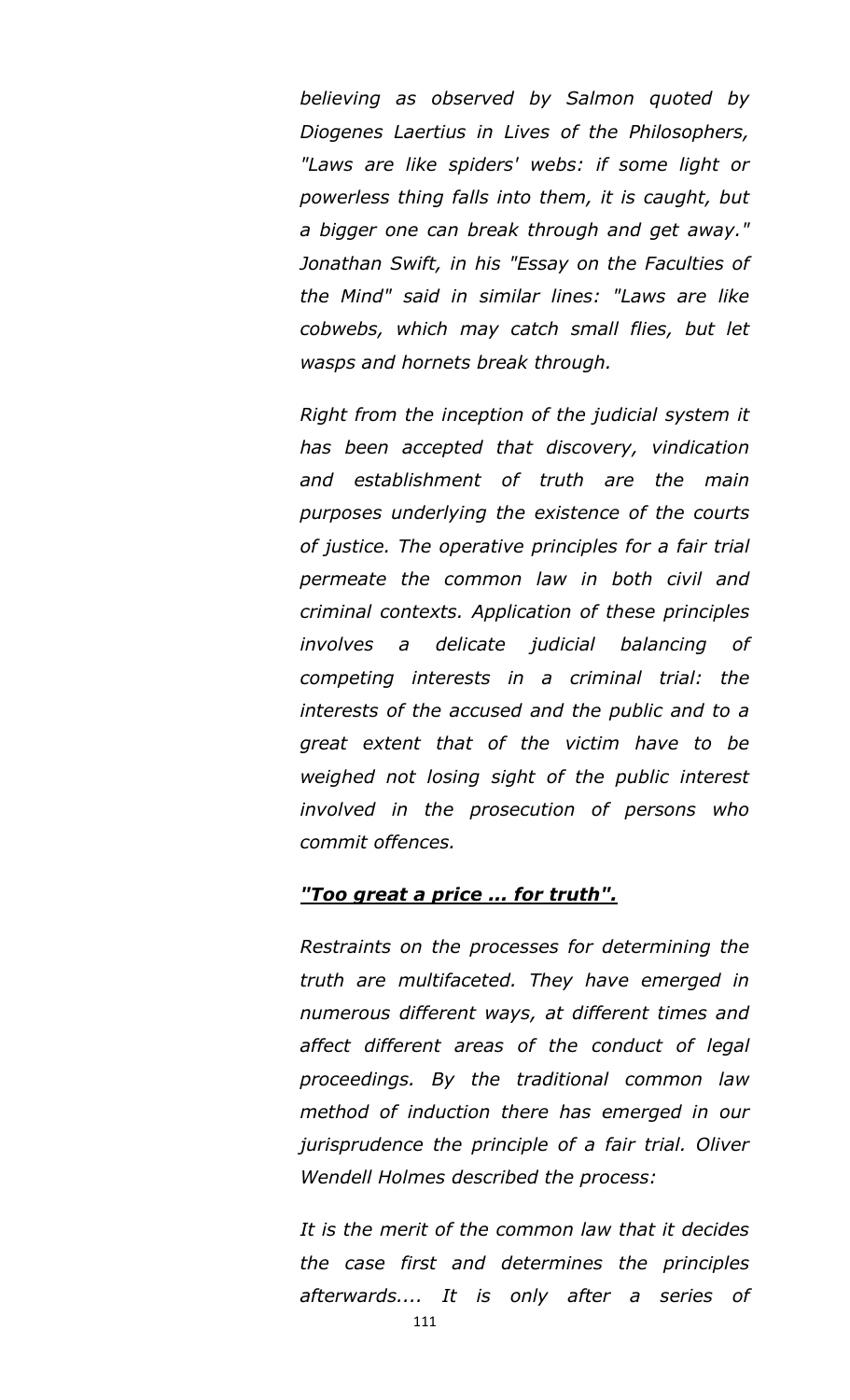*determination on the same subject-matter, that it becomes necessary to `reconcile the cases', as it is called, that is, by a true induction to state the principle which has until then been obscurely felt. And this statement is often modified more than once by new decisions before the abstracted general rule takes its final shape. A well-settled legal doctrine embodies the work of many minds, and has been tested in form as well as substance by trained critics whose practical interest is to resist it at every step.*

*The principle of fair trial now informs and energises many areas of the law. It is reflected in numerous rules and practices. It is a constant, ongoing development process continually adapted to new changing circumstances, and exigencies of the situation--peculiar at times and related to the nature of crime, persons involved- -directly or operating behind, social impact and societal needs and even so many powerful balancing factors which may come in the way of administration of criminal justice system.*

*This Court has often emphasised that in a criminal case the fate of the proceedings cannot always be left entirely in the hands of the parties, crime being public wrong in breach and violation of public rights and duties, which affects the whole community as a community and is harmful to society in general. The concept of fair trial entails familiar triangulation of interests of the accused, the victim and the society and it is the community that acts through the State and prosecuting agencies. Interest of society is not to be treated completely with disdain and as persona non grata. The courts have*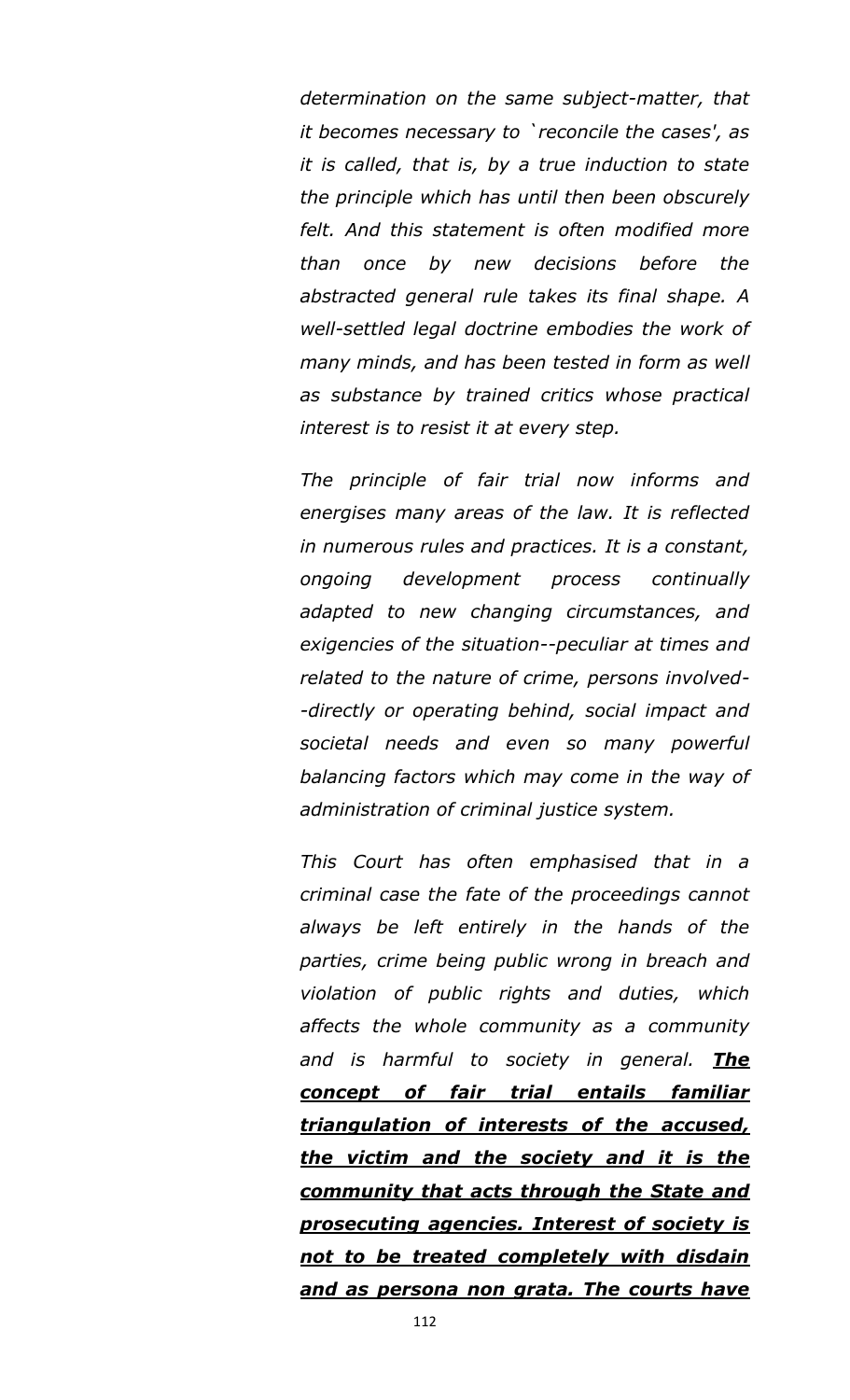*always been considered to have an overriding duty to maintain public confidence in the administration of justice- often referred to as the duty to vindicate and uphold the "majesty of the law". Due administration of justice has always been viewed as a continuous process, not confined to determination of the particular case, protecting its ability to function as a court of law in the future as in the case before it. If a criminal court is to be an effective instrument in dispensing justice, the Presiding Judge must cease to be a spectator and a mere recording machine by becoming a participant in the trial evincing intelligence, active interest and elicit all relevant materials necessary for reaching the correct conclusion, to find out the truth, and administer justice with fairness and impartiality both to the parties and to the community it serves. The courts administering criminal justice cannot turn a blind eye to vexatious or oppressive conduct that has occurred in relation to proceedings, even if a fair trial is still possible, except at the risk of undermining the fair name and standing of the judges as impartial and independent adjudicators.*

*The principles of rule of law and due process are closely linked with human rights protection. Such rights can be protected effectively when a citizen has recourse to the courts of law. It has to be unmistakably understood that a trial which is primarily aimed at ascertaining the truth has to be fair to all concerned. There can be no analytical, all comprehensive or exhaustive*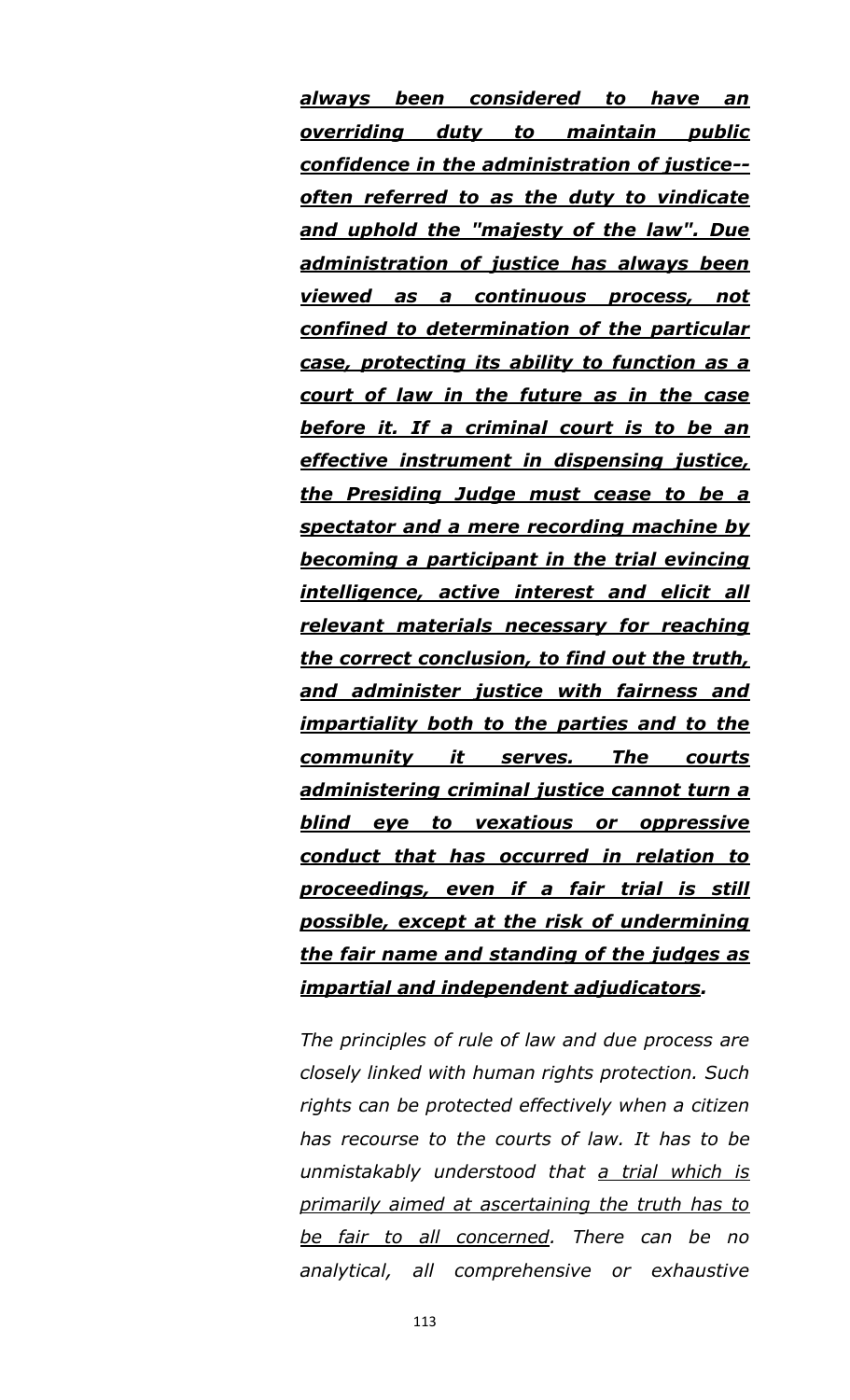*definition of the concept of a fair trial, and it may have to be determined in seemingly infinite variety of actual situations with the ultimate object in mind viz. whether something that was done or said either before or at the trial deprived the quality of fairness to a degree where a miscarriage of justice has resulted.***"**

# **53. JUDICIAL BIAS IS A GROUND TO DISMISS THE JUDGE :- With this context the operative portion of the Federal Court"s Report to the Governor-General is being given below:**

*"Charge No. 1, however, has been established in respect of the Judge"s decision and conduct in connection with what have been referred to as the Padrauna case and Murarilal case. In our opinion, in those two cases he was actuated by extrajudicial considerations in arriving at his conclusions. We consider that his conduct in the two cases, viewed in the light of proved facts, cannot be explained as an honest error of judgment. We are, therefore, constrained to report that, though only two instances of judicial misbehaviour during a career of four years of the respondent as a Judge have been proved, they are of such a nature that his continuance in office will be prejudicial to the administration of justice and to the public interest. We, therefore, think that he should be removed from his office as Judge. ―*

The above case is also illustrative of the scope of judicial bias and judicial misbehaviour.

## **[Dharamdas Motumal Rajpal Vs. Resident Dy., Collector, Amrawati (1997) 2 Mh.L.J.803]**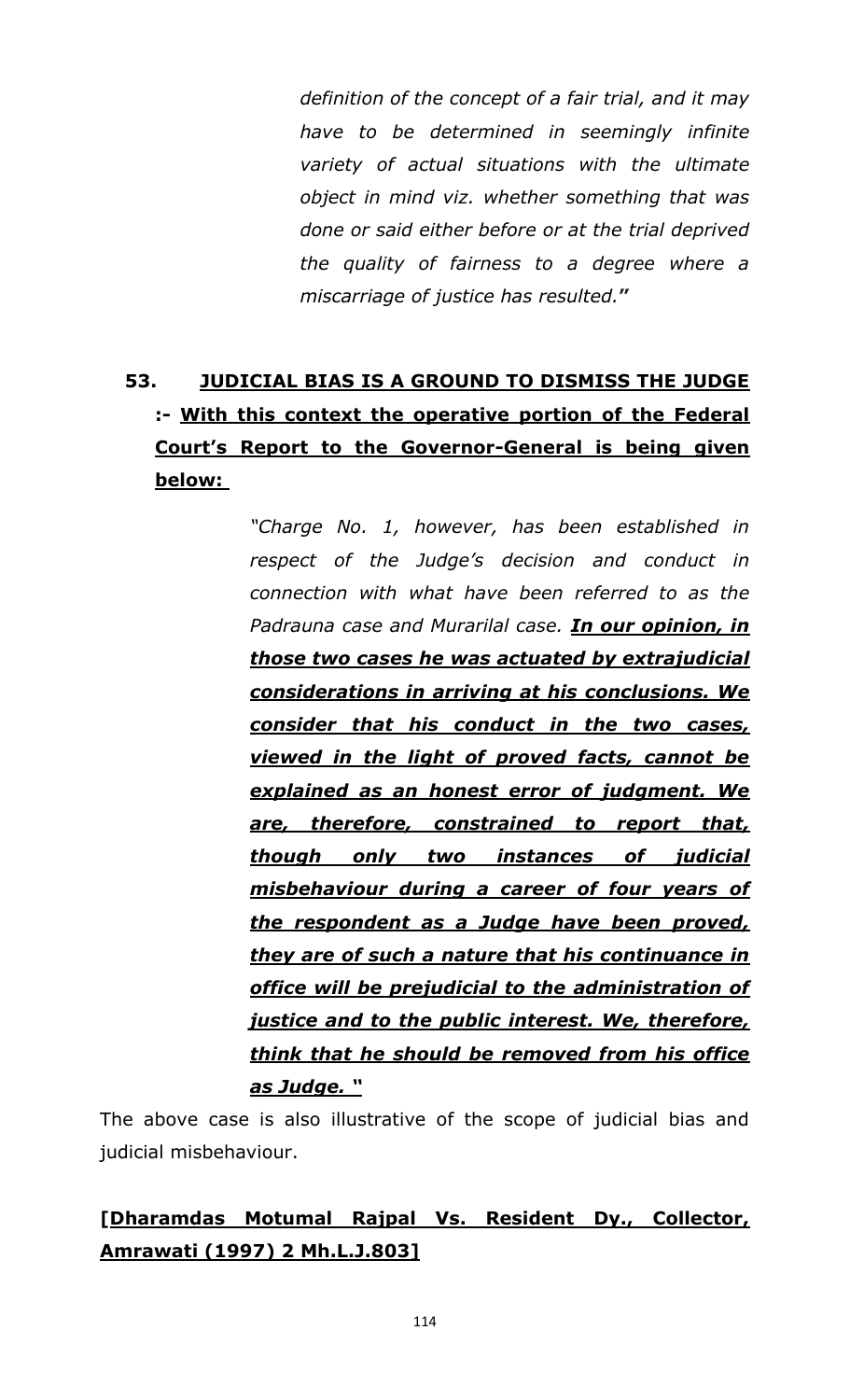**54.** Hon"ble Supreme Court in **Medical Council of India Vs G.C.R.G. Memorial Trust & Others (2018) 12 SCC 564** has ruled as under:

> *―The judicial propriety requires judicial discipline. Judge cannot think in terms of "what pleases the Prince has the force of law". Frankly speaking, the law does not allow so, for law has to be observed by requisite respect for law.*

> *A Judge should abandon his passion. He must constantly remind himself that he has a singular master "duty to truth" and such truth is to be arrived at within the legal parameters. No heroism, no rhetorics.*

> *A Judge even when he is free, is still not wholly free; he is not to innovate at pleasure; he is not a knighterrant roaming at will in pursuit of his own ideal of beauty or of goodness; he is to draw inspiration from consecrated principles*

> *10. In this context, we may note the eloquent statement of Benjamin Cardozo who said:*

> *The judge is not a knight errant, roaming at will in pursuit of his own ideal of beauty and goodness.*

> *11. In this regard, the profound statement of Felix Frankfurter1 is apposite to reproduce:*

> *For the highest exercise of judicial duty is to subordinate one's personal pulls and one's private views to the law of which we are all guardians-those impersonal convictions that make a society a civilized community, and not the victims of personal rule.*

*The learned Judge has further stated:* 

*What becomes decisive to a Justice's functioning on the Court in the large area within which his individuality moves is his general attitude toward*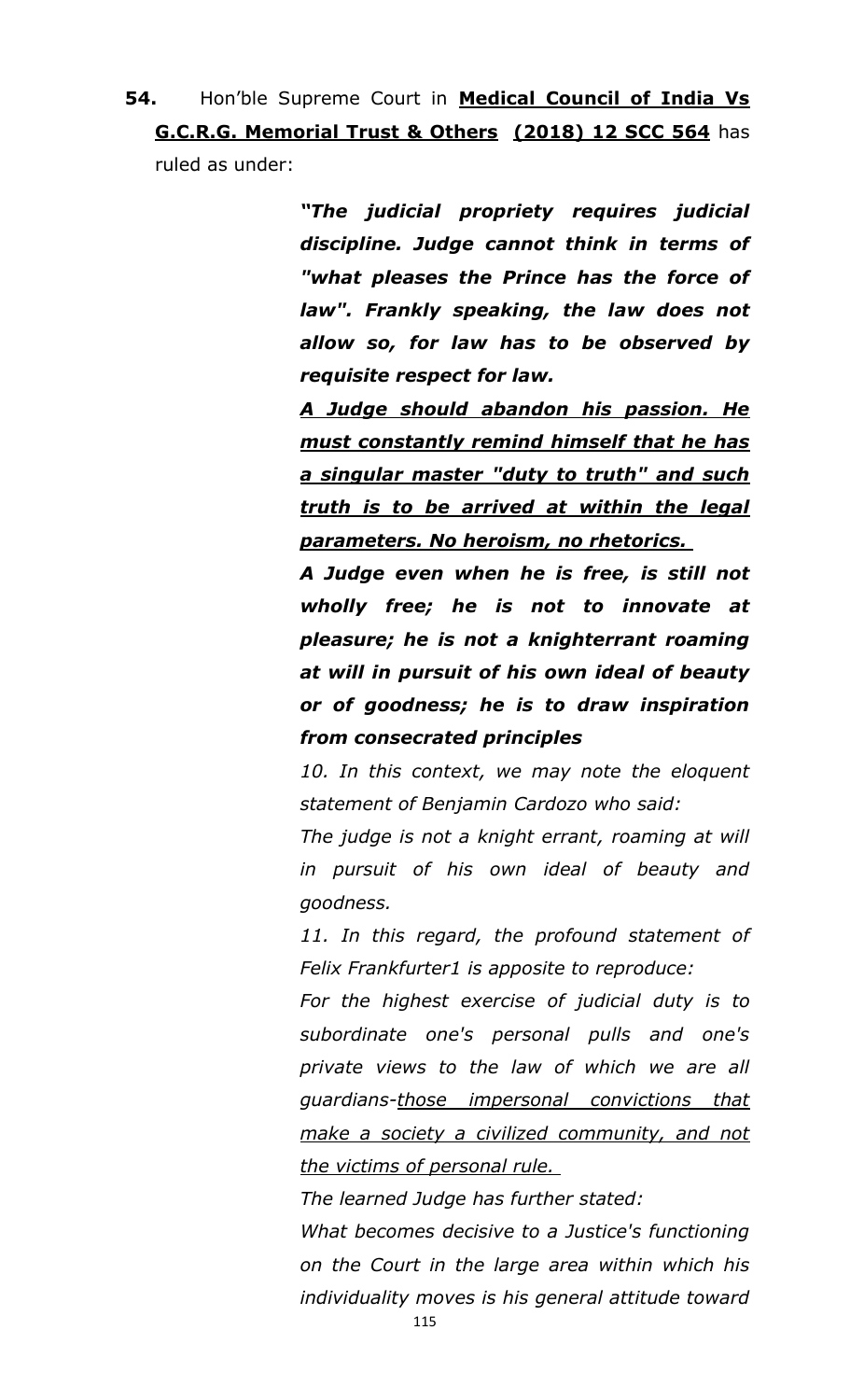*law, the habits of the mind that he has formed or is capable of unforming, his capacity for detachment, his temperament or training for putting his passion behind his judgment instead of in front of it. The attitudes and qualities which I am groping to characterize are ingredients of what compendiously might be called dominating humility.* 

*13. In this context, we may refer with profit the authority in Om Prakash Chautala v. Kanwar Bhan MANU/SC/0075/2014 : (2014) 5 SCC 417 wherein it has been stated:* 

*19. It needs no special emphasis to state that a Judge is not to be guided by any kind of notion. The decision making process expects a Judge or an adjudicator to apply restraint, ostracise perceptual subjectivity, make one's emotions subservient to one's reasoning and think dispassionately. He is expected to be guided by the established norms of judicial process and decorum.* 

*And again:* 

*20. A Judge should abandon his passion. He must constantly remind himself that he has a singular master "duty to truth" and such truth is to be arrived at within the legal parameters. No heroism, no rhetorics.* 

*14. In Dwarikesh Sugar Industries Ltd. v. Prem Heavy Engineering Works (P) Ltd. and Anr. MANU/SC/0639/1997 : (1997) 6 SCC 450, the threeJudge Bench observed:* 

*32. When a position in law is well settled as a result of judicial pronouncement of this Court, it would amount to judicial impropriety to say the least, for the subordinate courts including the High Courts to ignore the settled decisions and then to pass a judicial order which is clearly*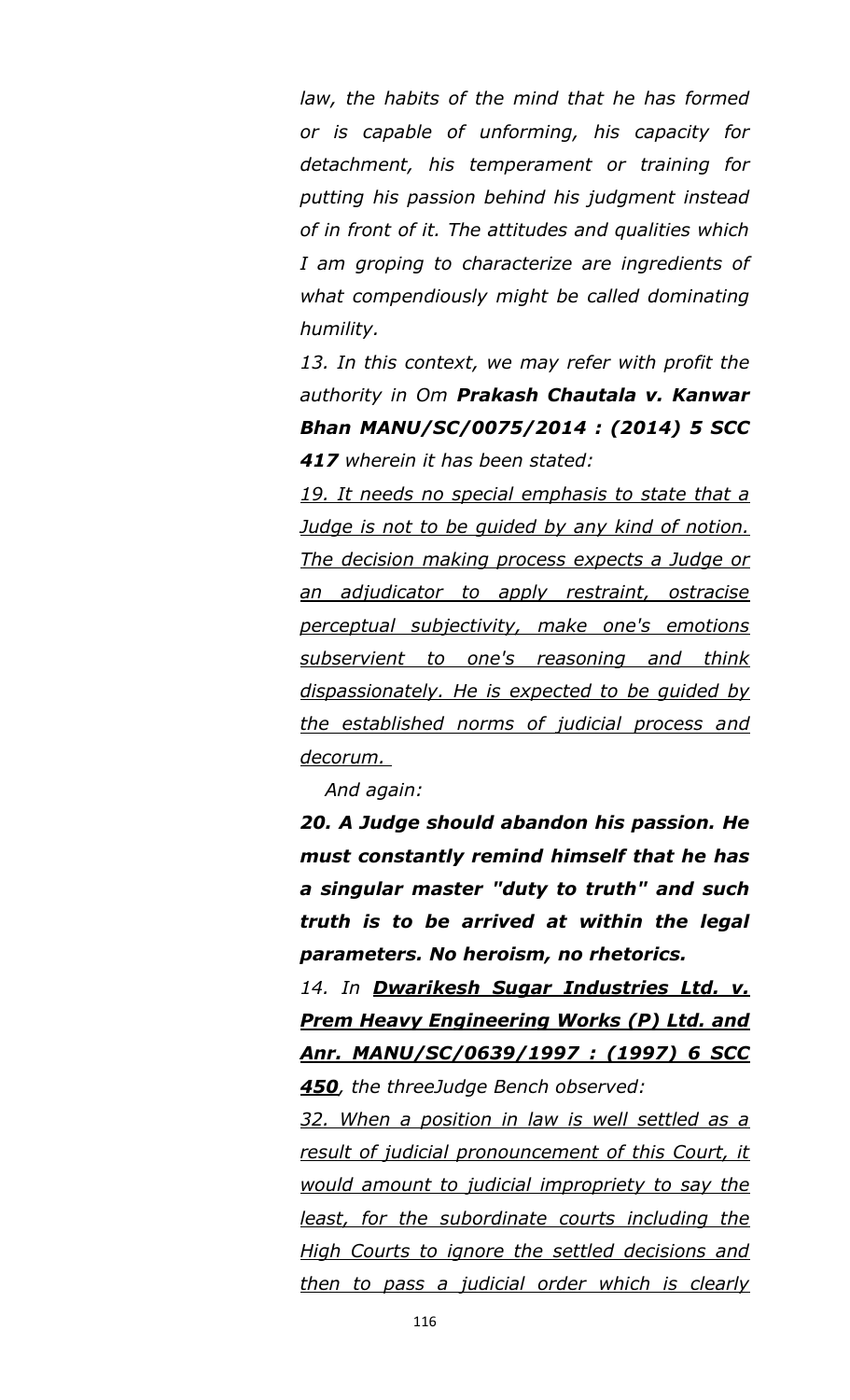*contrary to the settled legal position. Such judicial adventurism cannot be permitted and we strongly deprecate the tendency of the subordinate courts in not applying the settled principles and in passing whimsical orders which necessarily has the effect of granting wrongful and unwarranted relief to one of the parties. It is time that this tendency stops.* 

*15. The aforestated thoughts are not only meaningfully pregnant but also expressively penetrating. They clearly expound the role of a Judge, especially the effort of understanding and attitude of judging. A Judge is expected to abandon his personal notion or impression gathered from subjective experience. The process of adjudication lays emphasis on the wise scrutiny of materials sans emotions. A studied analysis of facts and evidence is a categorical imperative. Deviation from them is likely to increase the individual gravitational pull which has the potentiality to take justice to her coffin.*

**55.** In **Baradakanta Mishra Ex-Commissioner of Endowments Vs. Bhimsen Dixit, (1973) 1 SCC 446**, a member of Judicial Service of State of Orissa refused to follow the decision of the High Court. The High Court issued a notice of Contempt to the appellant and thereafter held him guilty of contempt which was challenged before the Supreme Court. The Supreme Court held as under:-

> *"15. The conduct of the appellant in not following previous decisions of the High Court is calculated to create confusion in the administration of law. It will undermine respect for law laid down by the High Court and impair the constitutional authority of the High Court. His conduct is therefore comprehended by the*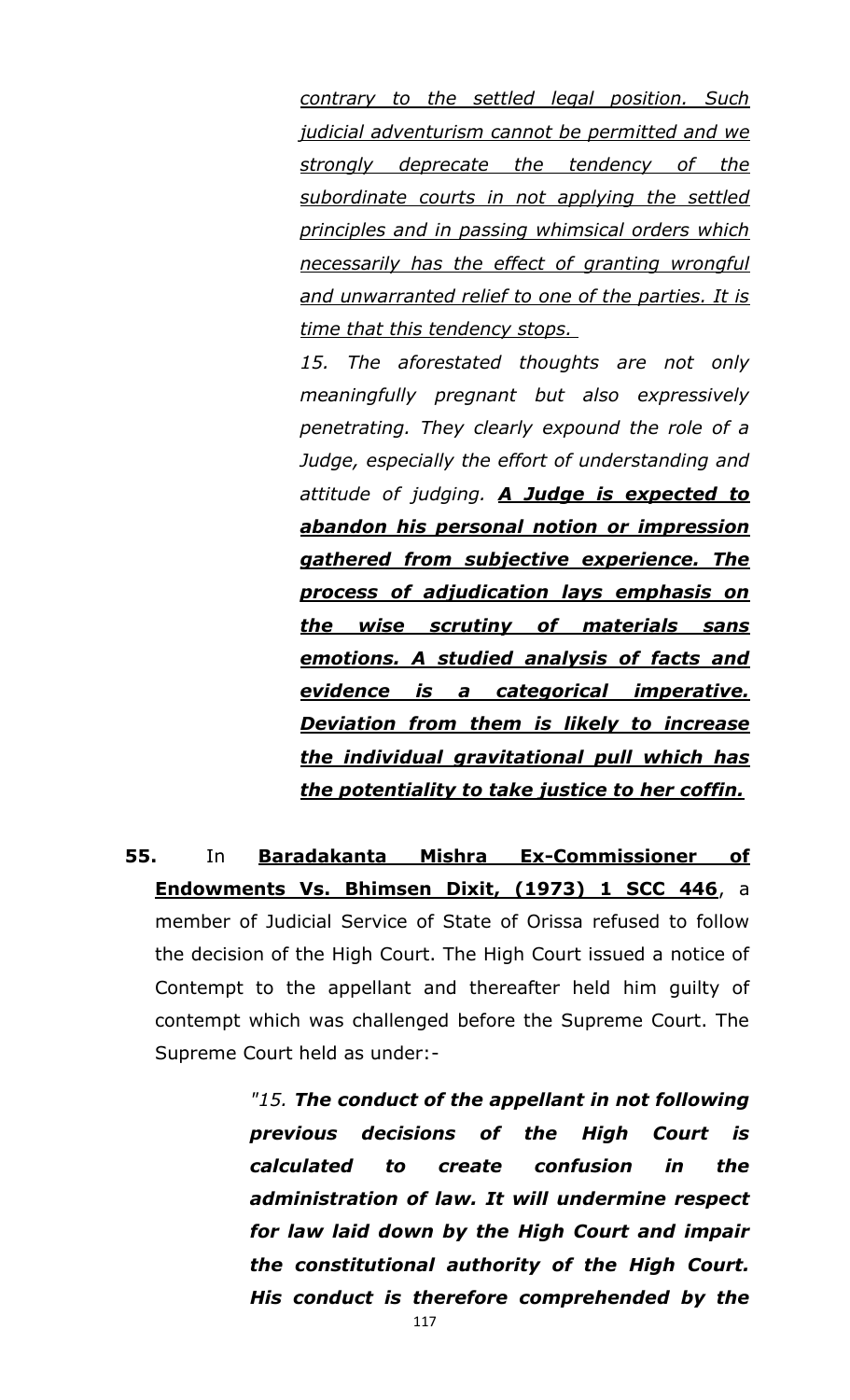*principles underlying the law of Contempt. The analogy of the inferior court"s disobedience to the specific order of a superior court also suggests that his conduct falls within the purview of the law of Contempt. Just as the disobedience to a specific order of the Court undermines the authority and dignity of the court in a particular case, similarly the deliberate and mala fide conduct of not following the law laid down in the previous decision undermines the constitutional authority and respect of the High Court.Indeed, while the former conduct has repercussions on an individual case and on a limited number of persons, the latter conduct has a much wider and more disastrous impact. It is calculated not only to undermine the constitutional authority and respect of the High Court, generally, but is also likely to subvert the Rule of Law and engender harassing uncertainty and confusion in the administration of law".*

**56.** Hon"ble Supreme Court in the case of **Arvinder Singh Bagga Vs. State of Uttar Pradesh (1994)6 SCC 565** where it is ruled as under;

> *―A] Police Torture – Torture is not merely physical, there may be mental torture and psychological torture calculated to create fright and submission to the demands or commands - When the threat proceeds from a police officer the mental torture caused by it is even more grave.*

> *B] Physical and mental torture by Police – Supreme Court observedthat – We are really pained to note that such things should happen in a country which is still governed by the rule of law – State directed to launch*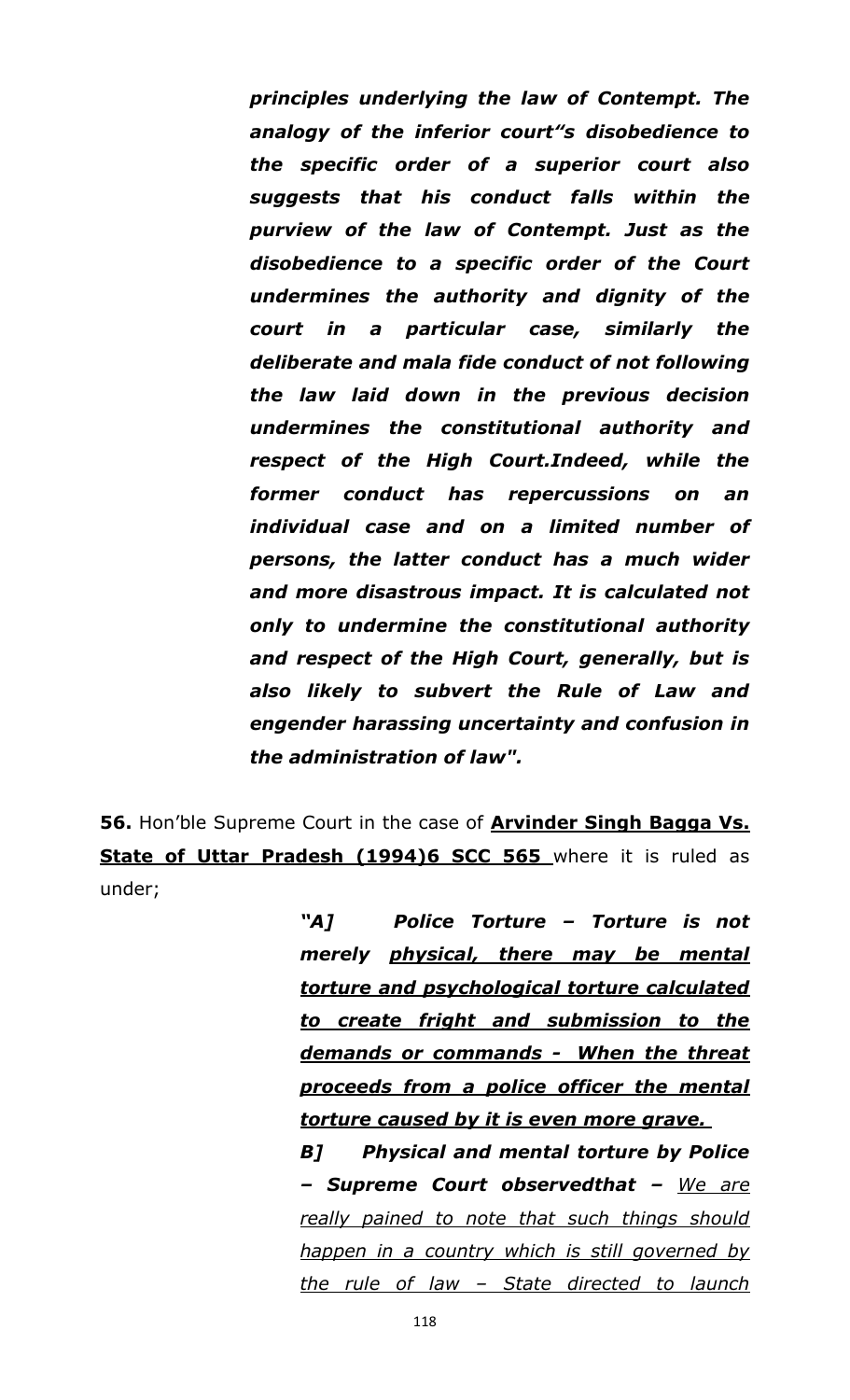*criminal prosecution against all the Police officers involved in this sordid affairs – The state shall pay a compensation of Rs. 10.000/- to Nidhi, Rs. 10,000/- to Charanjit Singh and Rs, 5,000/- to each of the other persons who were illegally detained and humiliated by police – It will be open for state to recover the amount from guilty Police Officer."*

**57.** In **Authorized Officer, State Bank of Travancore and Ors. Vs. Mathew K.C. 2018 (3) SCC 85** it is ruled as under

## *―JUDICIAL ADVENTURISM BY HIGH COURT – PASSING ORDER BY IGNORING LAW SETTLED BY COURT.*

*It is duty of the court to apply the correct law even if not raised by the party. If any order against settled law is to be passed then it can be done only by a reasoned order. Containing a discussion after noticing he relevant law settled.*

*16. It is the solemn duty of the Court to apply the correct law without waiting for an objection to be raised by a party, especially when the law stands well settled. Any departure, if permissible, has to be for reasons discussed, of the case falling under a defined exception, duly discussed after noticing the relevant law. In financial matters grant of ex-parte interim orders can have a deleterious effect and it is not sufficient to say that the aggrieved has the remedy to move for vacating the interim order.*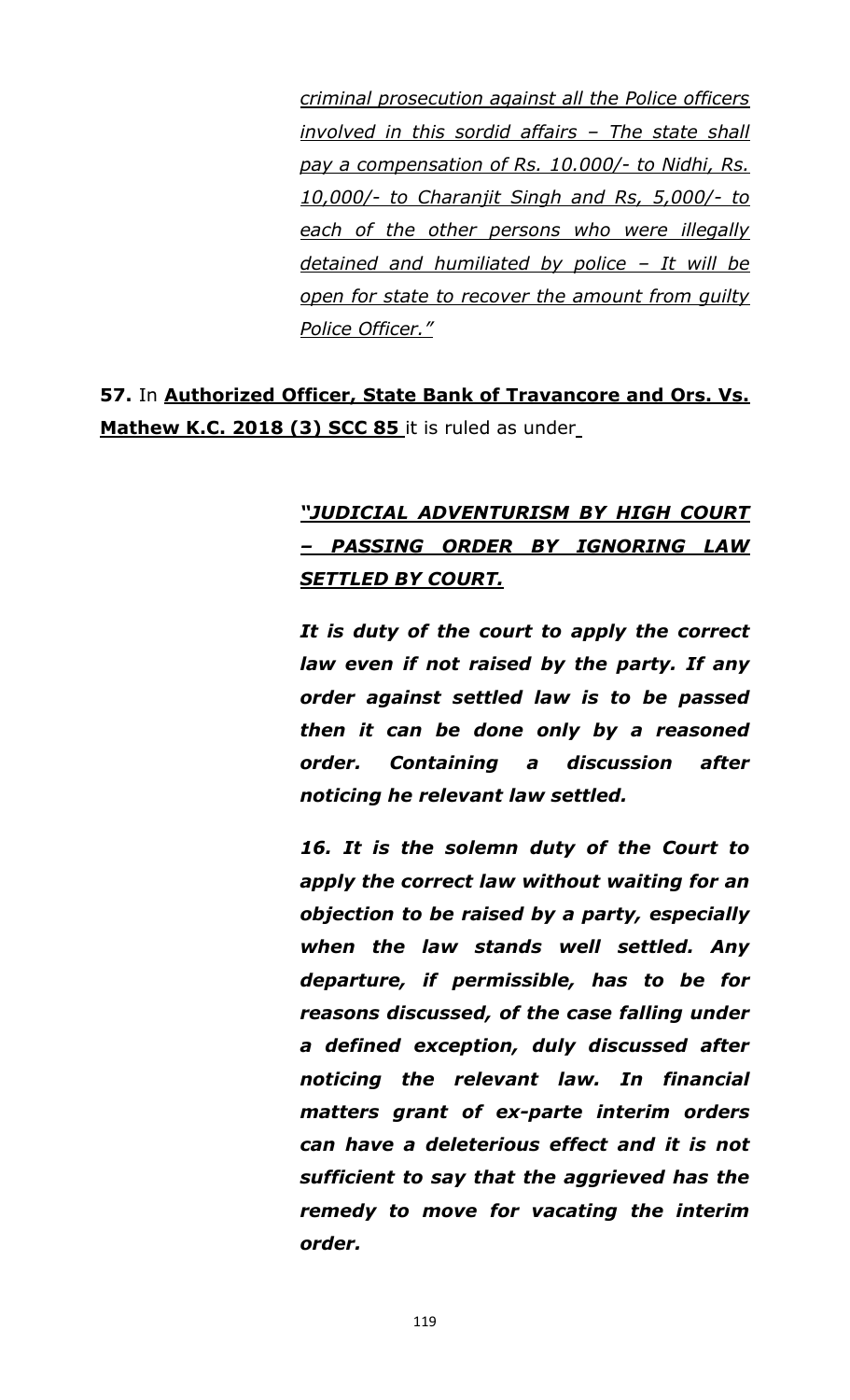*18. We cannot help but disapprove the approach of the High Court for reasons already noticed in Dwarikesh Sugar Industries Ltd. v. Prem Heavy Engineering Works (P) Ltd. and Anr. MANU/SC/0639/1997 : 1997 (6) SCC 450, observing:*

*32. When a position, in law, is well settled as a result of judicial pronouncement of this Court, it would amount to judicial impropriety to say the least, for the subordinate courts including the High Courts to ignore the settled decisions and then to pass a judicial order which is clearly contrary to the settled legal position. Such judicial adventurism cannot be permitted and we strongly deprecate the tendency of the subordinate courts in not applying the settled principles and in passing whimsical orders which necessarily has the effect of granting wrongful and unwarranted relief to one of the parties. It is time that this tendency stops.‖*

**58.** In view of the outright injudicious conduct of Justices Akil Kuershi and Shahrukh Kathawala the legal fraternity as well as the commoners are anxious to know on whose instructions the Hon"ble Justices are conducting themselves which is bound to shake the faith in judiciary as being power drunk extortionists – such anti nationals ought to be exposed, thus an appropriate inquiry by the NIA or CBI is imperative to unravel the unholy nexus.

#### **59. It is humbly request that ;**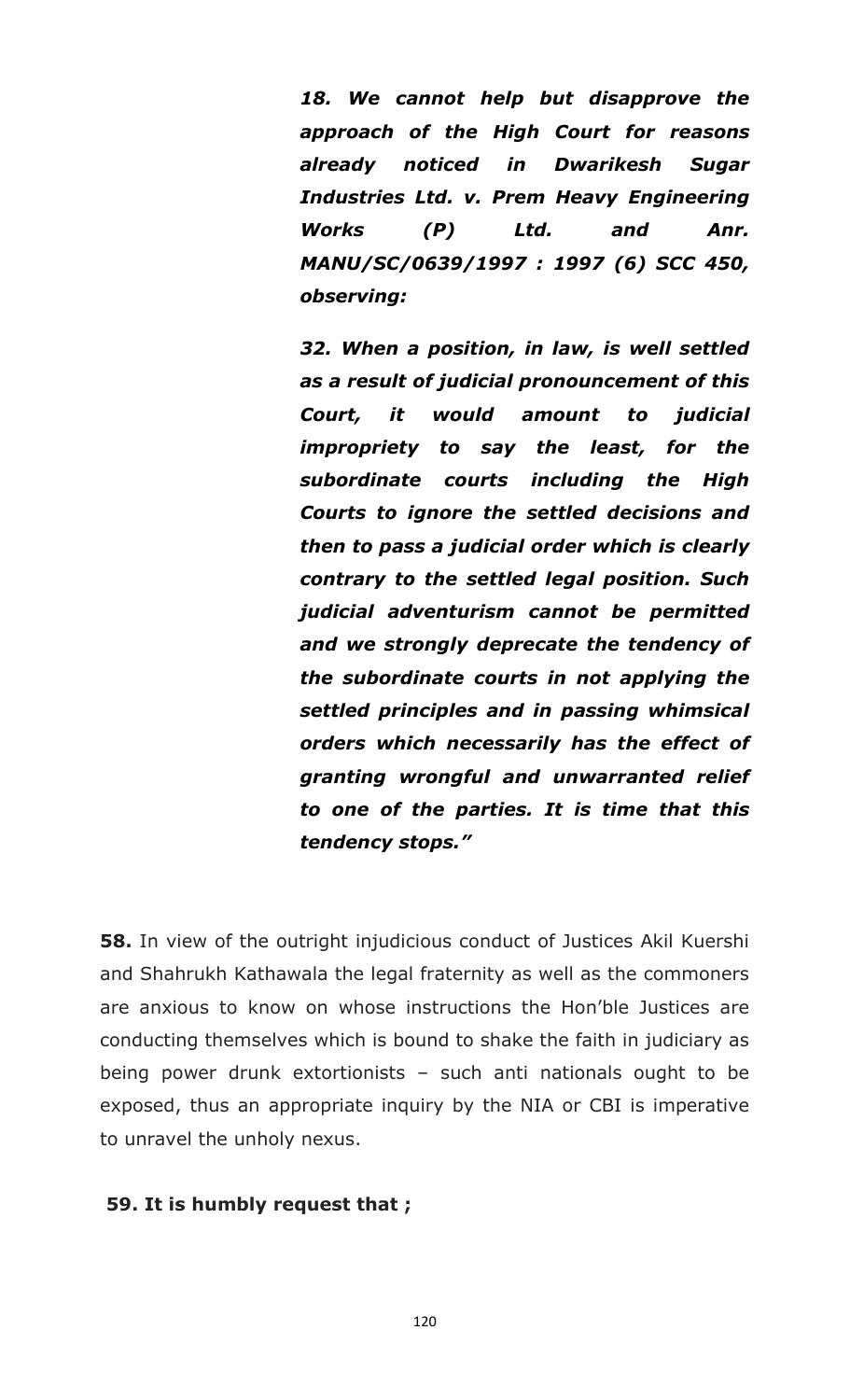- **1. Direction for initiating disciplinary proceedings against Justice Akil Kureshi for bringing disrepute to the institution of Judiciary in conjunction with Adv. Yatin Oza in loathly deriding Hon"ble Supreme Court Collegium members as impotent, in order to pressurize them to seek his elevation as Chief Justice of MP High Court.**
- **2. Direction for action under Contempt of Courts Act as per law laid down in Re: C. S. Karnan (2017) 7 SCC 1 against Justice Akil Kureshi & Justice S.J.Kathawalla for their willful disregard and defiance of Hon"ble Supreme Court rulings.**
- **3. Action under section 218,219 166, 220 r/w 120(B) & 34 etc. of IPC against Justice Akil Kureshi.**
- **4. Direction to Justice Akil Kureshi & Justice Shahrukh Kathawala to resign forthwith in view of law and guidelines of K. Veeraswami Vs. Union of India (UOI) 1991 (3) SCC 655.**
- **5. Direction for forming a committee as per provisions of "In House Procedure" and as per law laid down by Full Bench in Union of India Vs. K. K. Dhawan (1993) 2 SCC 56 (Full Bench) to enquire serious charges against Justice Akil Kureshi & Justice S.J.Kathawala for their incompetence, lack of basic knowledge of law, passing casual orders, passing orders**